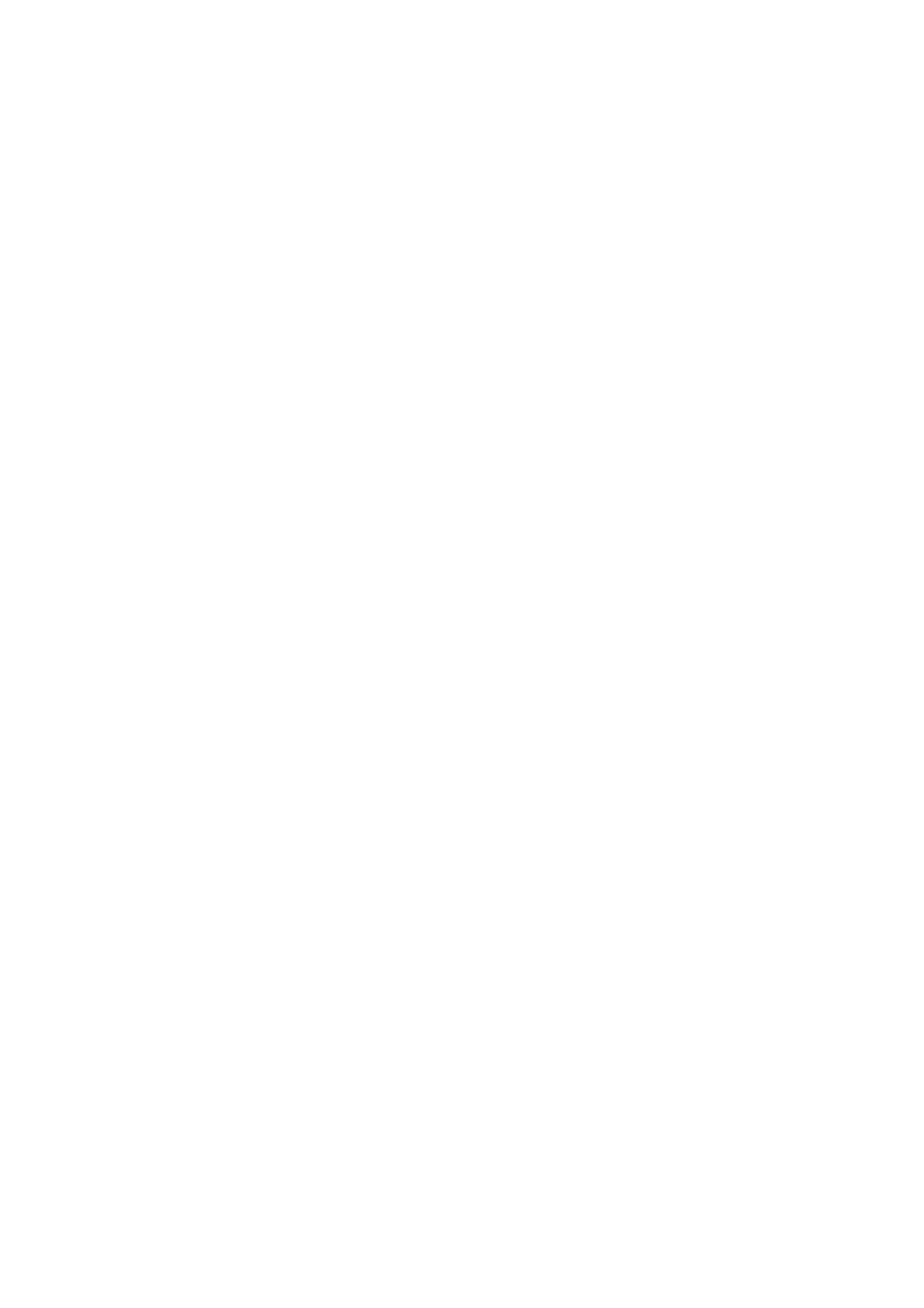# Preface

This research report has been written to finish my Master Business Administration, track service management, at the University of Twente. With great pleasure I conducted my research at hotel X and would therefore like to thank the organisation, and its employees, for their participation and hospitality.

Further I would like to express my gratitude to Dr. J. de Leede for his support, valuable advice and critical comments during the research process. Thanks also go to Prof. Dr. C.P.M. Wilderom for believing in the assignment, making this research possible, and for the insights that she provided during the green-light appointment.

Milou Habraken Enschede, August 2013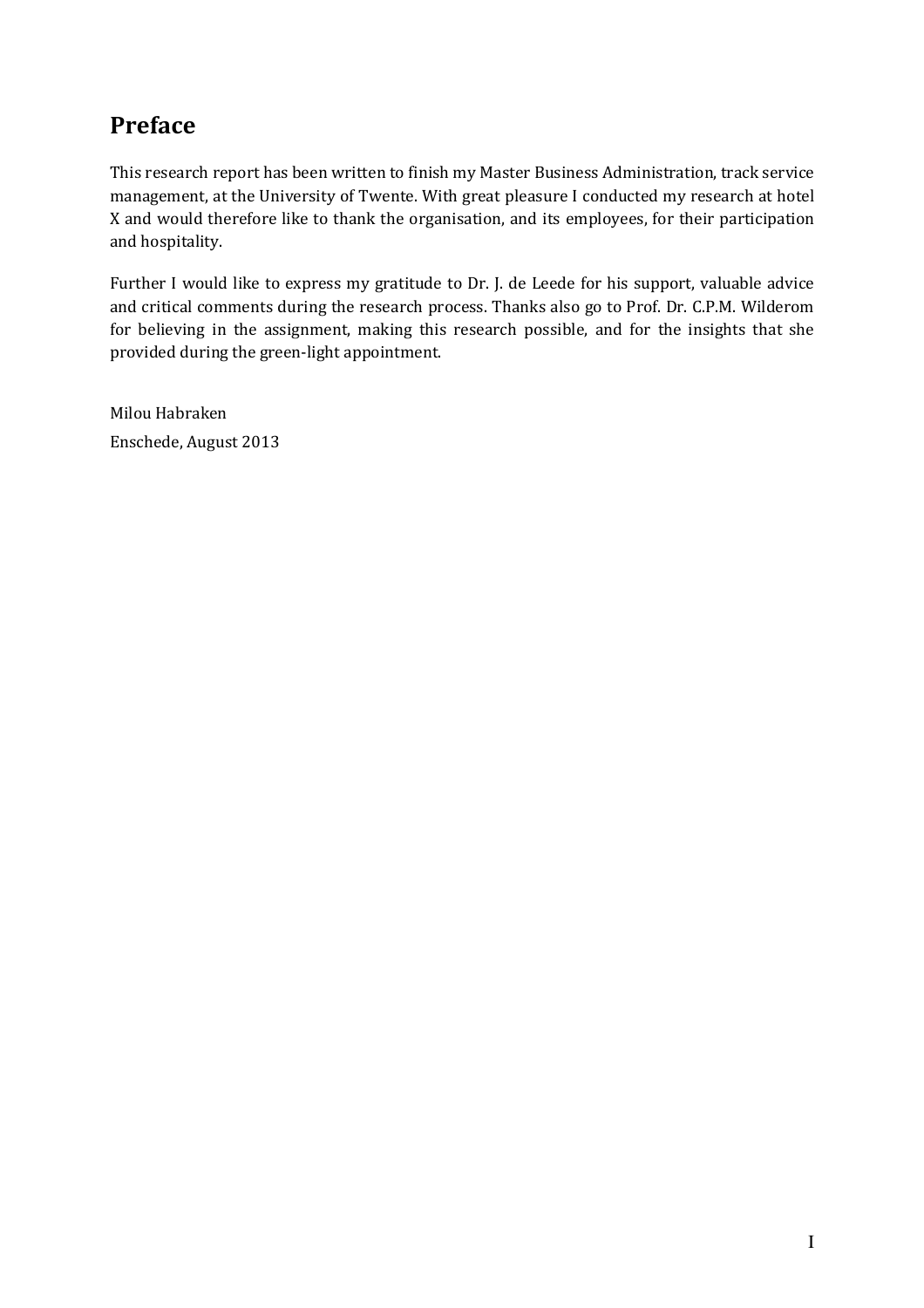# Summary

This research focuses on the emerging construct of employee engagement within a Dutch hotel. Recently, a new management has taken over the running of the hotel under study; launching with them a new look and fresh approach towards the business. Building on the already implemented changes, management now strives to create an organisation which is engaged; where the employees are satisfied, passionate and proud of working for the organisation and therefore willing to invest discretionary effort. To help with the establishment of an engaged workforce, in other words employee engagement, the management of hotel X wants to carry out a research among its staff. Therefore, besides the objective to discover the important drivers of employee engagement, a second aim of the study is to obtain an employee perspective on the discovered variables. The final research objective is to determine the associations between the variables under study and the employee engagement construct. From the aforementioned text, the following central research question is formulated:

## How to establish engaged employees at hotel X?

To answer the proposed research question a literature study is conducted to first of all define the term employee engagement. By so doing an understanding of what the topic of the paper implies is provided. Secondly, literature models as well as models developed by consulting organisations are analyzed for the identification of the general antecedents (drivers) of employee engagement. Since the term employee engagement is still a relative recent construct both viewpoints are examined so as to gain insights and obtain contributions from practice, in addition to the academic data. The studied literature models are the Job Demands-Resource (JD-R) model and Alan M. Saks model. The examined consulting models on the other hand originate from the following three organisations: Aon Hewitt, Burke and the Institute for Employment Studies (IES).

The gathered antecedents to employee engagement however provided a too long a list to be able to investigate them all. Therefore semi structure interviews are carried out to find out which antecedents of employee engagement are important to hotel X. This process resulted in the decision to study the following antecedents of engagement: social climate, supervisor relationship, the job characteristics autonomy & skill variety, organisational goal information, organisation wide information, own work information, organisational goal participation, organisation wide participation, own work participation, learning opportunities, career opportunities, service vision, customer treatment and innovative climate.

Since the focus of study 2 is to obtain an employee perspective, insights are gained, via an online questionnaire, on how employees at hotel X currently experience the above mentioned antecedents and what their wishes or suggestions considering these variables are. By performing a correlation analysis on the acquired data, information is obtained on whether associations exist between the term employee engagement and the antecedents under study. The results of the correlation analysis indicated that the following antecedents have a significant, weak to moderate, positive association with the employee engagement construct: social climate, supervisor relationship, the job characteristic skill variety, organisational goal information, organisation wide information, own work information, service vision and innovative climate.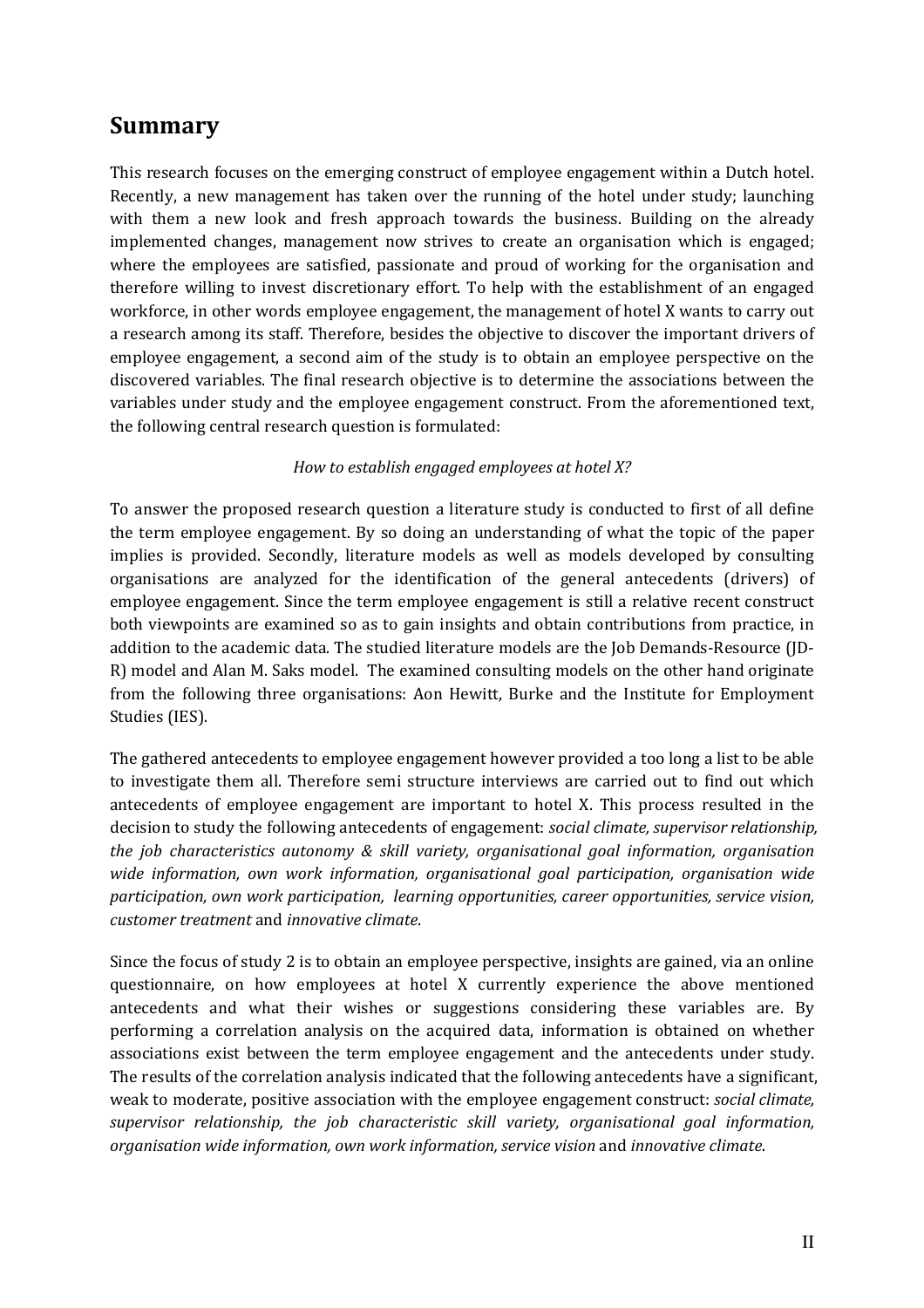To establish engaged employees at hotel X the above mentioned antecedents should receive attention. However, the findings from the correlation analysis also demonstrated that the remaining seven variables are indirectly associated with the variable employee engagement. Making them of higher importance to the establishment of employee engagement than when no associations would have been found. Based on this conclusion several recommendations are given to the hotel under study. These recommendations contain the following:

Management is recommended to implement improvements in the distribution of information, for the survey results showed that an overarching problem within this issue is the lack of enough and clear information and communication. Further management is recommended to solve the existing imperfections concerning the amount of skill variety. Besides management, immediate supervisors and also the employees are advised to devote more attention to the amount of recognition that people receive from each other. Additionally management as well as immediate supervisors are advised to become more aware of the relationships that exist among staff. Regarding the innovative climate the given advice towards management is to keep up the good work. However, improvements are still possible and addressing them would be recommended considering the current economic situation. Management is further recommended to improve the aspiration of providing quality service among its employees, especially within students and weekend forces. Finally, due to the indirect associations that are found management is also advised to address existing problems within these variables.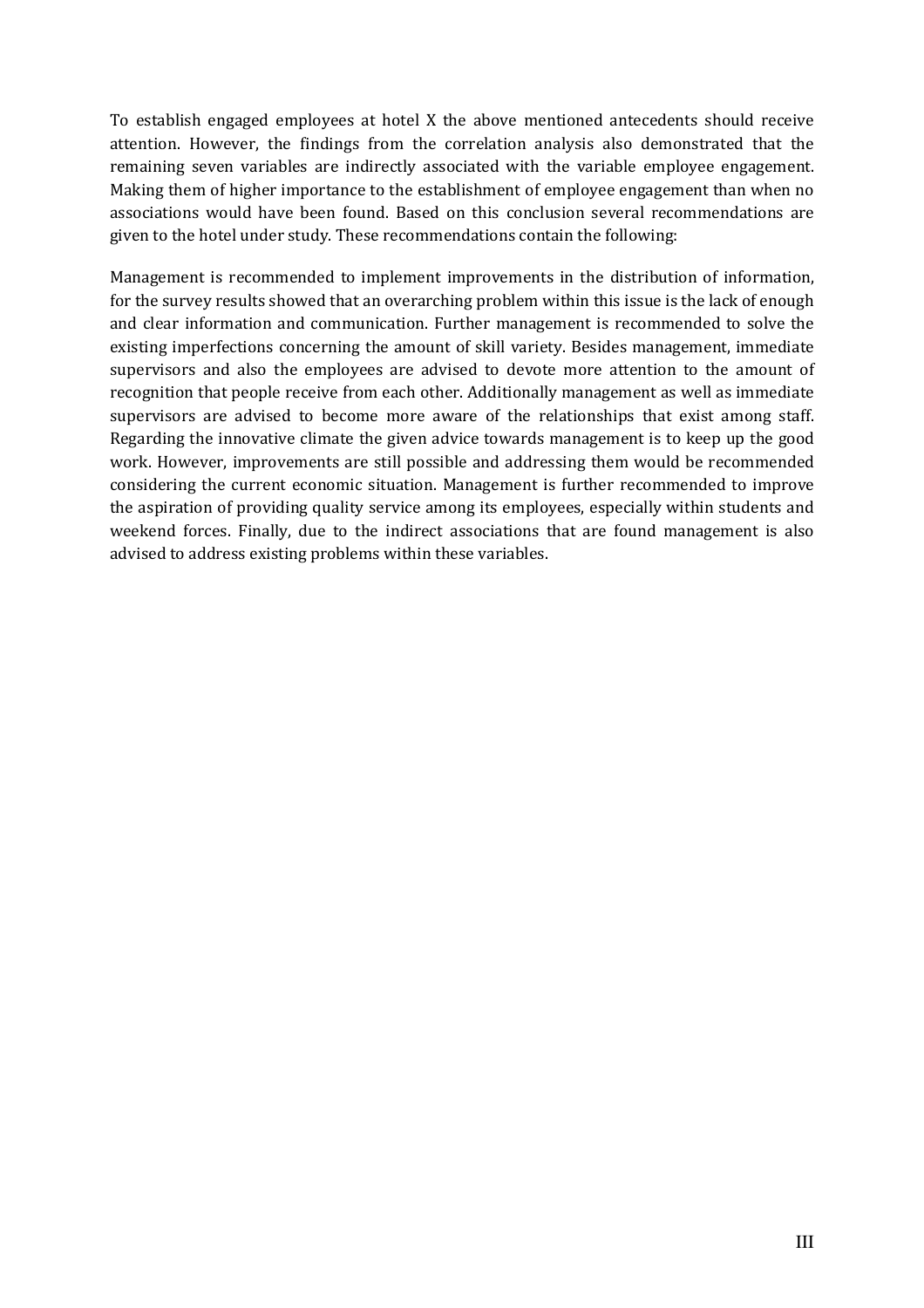# Table of contents

| Preface                                          | I              |
|--------------------------------------------------|----------------|
| Summary                                          | $\mathbf{I}$   |
| 1 Introduction                                   | $\mathbf{1}$   |
| 1.1 Research setting                             | $\mathbf{1}$   |
| 1.1.1 Hotel sector in the Netherlands            | 1              |
| 1.1.2 Organisational structure of hotel X        | $\overline{2}$ |
| 1.2 Research motive                              | 3              |
| 1.3 Research objectives & research questions     | 4              |
| 1.4 Relevance of the research                    | 4              |
| 1.4.1 Social relevance                           | 4              |
| 1.4.2 Scientific relevance                       | 5              |
| 1.5 Outline of the thesis                        | 5              |
| 2 Literature study                               | 6              |
| 2.1 Employee engagement                          | 6              |
| 2.2 Uniqueness of the construct                  | 8              |
| 2.2.1 Job satisfaction                           | 8              |
| 2.2.2 Commitment and job involvement             | 8              |
| 2.2.3 Organisational citizenship behaviour (OCB) | 9              |
| 2.3 Engagement models                            | 9              |
| 2.3.1 Literature                                 | 9              |
| 2.3.2 Consulting organisations                   | 11             |
| 2.4 Conclusion                                   | 14             |
| 3 Methodology                                    | 16             |
| 3.1 Research approach                            | 16             |
| 3.2 Study 1                                      | 16             |
| 3.2.1 Selection of respondents                   | 16             |
| 3.2.2 Research instrument                        | 17             |
| 3.3 Study 2                                      | 17             |
| 3.3.1 Selection of respondents                   | 18             |
| 3.3.2 Research instrument                        | 18q            |
| 3.4 Data analysis                                | 20             |
| 3.4.1 Study 1                                    | 21             |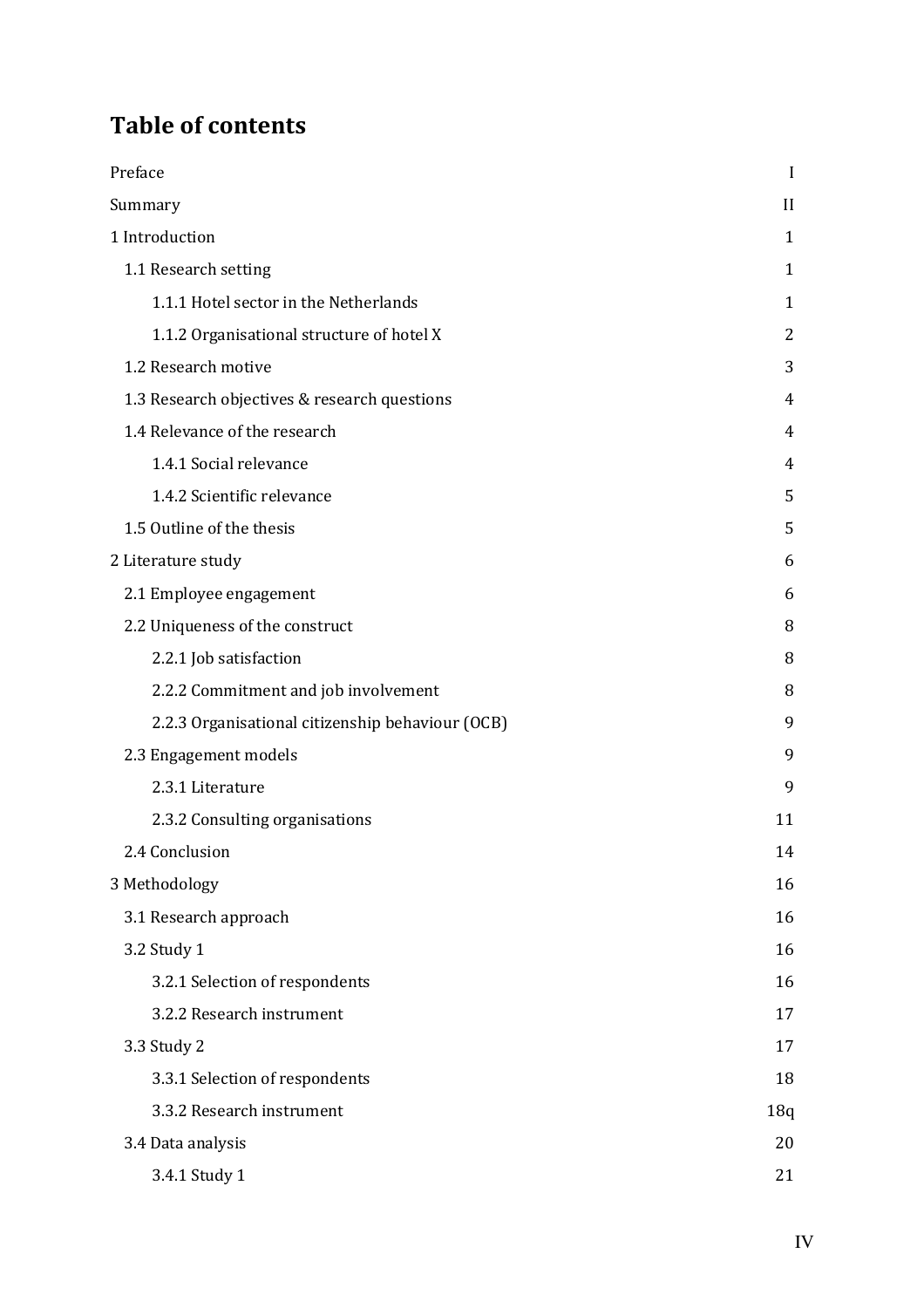| 3.4.2 Study 2                                              | 21 |
|------------------------------------------------------------|----|
| 4 Research findings                                        | 23 |
| 4.1 Study 1 results                                        | 23 |
| 4.1.1 Housekeeping                                         | 25 |
| 4.1.2 Conclusion                                           | 25 |
| 4.2 Final research model                                   | 26 |
| 4.3 Study 2 results                                        | 26 |
| 4.3.1 Questions asked                                      | 27 |
| 4.3.2 Correlation analysis                                 | 33 |
| 4.3.3 Summary                                              | 33 |
| 5 Conclusion, recommendations, opportunities & limitations | 35 |
| 5.1 Conclusion & recommendations                           | 35 |
| 5.2 Future opportunities                                   | 37 |
| 5.3 Research limitations                                   | 39 |
| References                                                 | 40 |
| Appendix A: Dutch hotel chain offerings                    | 44 |
| Appendix B: Operationalisations                            | 47 |
| Appendix C: Interview protocol                             | 50 |
| Appendix D: Survey                                         | 51 |
| Appendix E: Study 1 results                                | 60 |
| Appendix F: Study 2 results                                | 63 |
| Appendix G: Correlation links                              | 65 |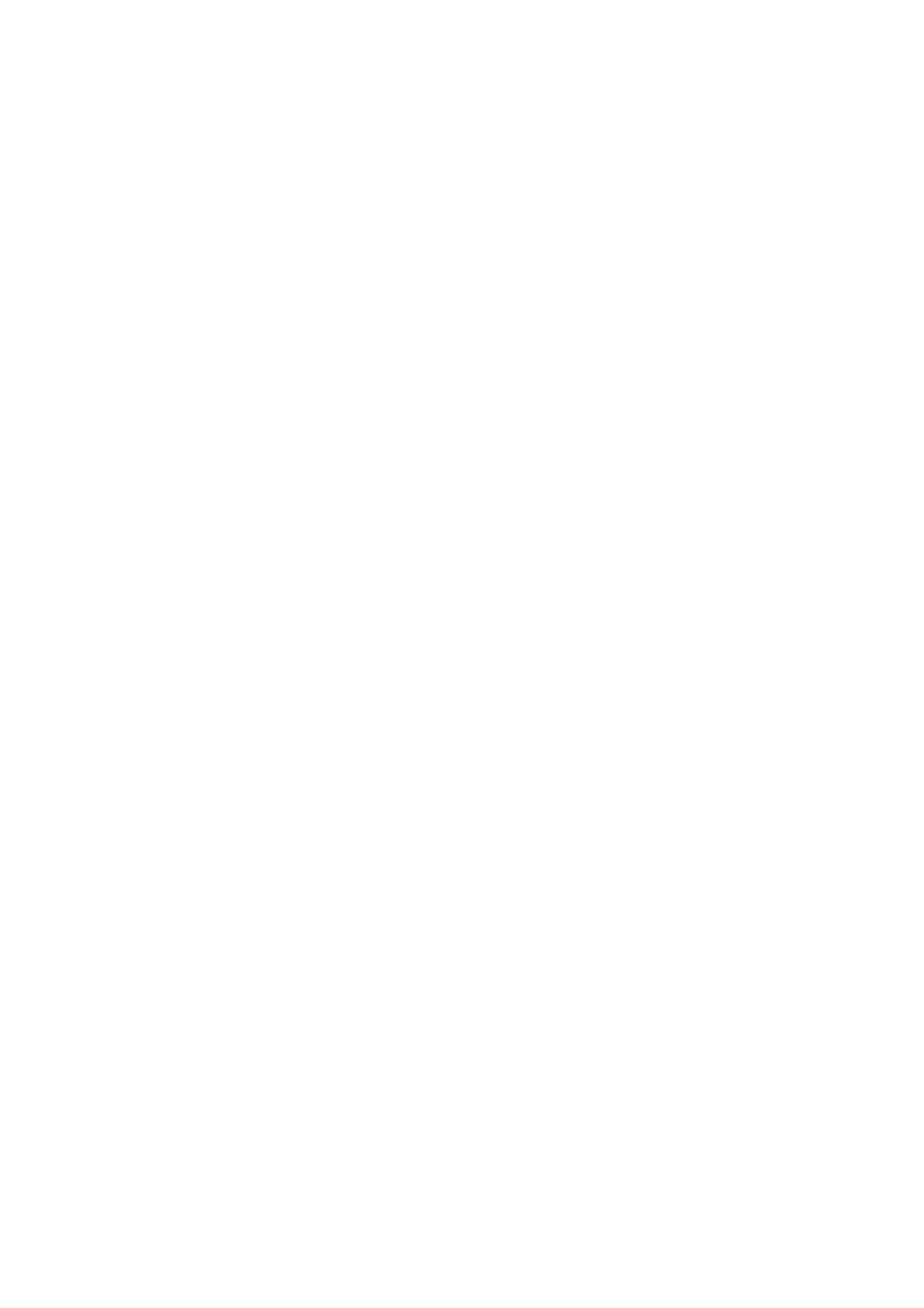# 1. Introduction

In this chapter several aspects are addressed to give insights into the setting and starting point of this research. To provide an understanding of the research setting, general information about the hotel industry and the company itself, hotel X, are presented in section 1.1. In section 1.2 a description of the research motive is given. Thereafter, the research objectives and the research question are formulated in section 1.3. The relevance of this research is discussed in section 1.4 and finally the outline of this thesis is discussed in section 1.5.

# 1.1 Research setting

Hotel X, a former textile family estate, became property of a management and investment company in 1995. Over the years, the mansion and its 14 acres of land transformed into the four star hotel it is now known for; run, since November 1, 2010, by a new management. The hotel offers 17 junior rooms, 43 royal rooms, 2 junior suits and 2 royal suits as well as the following facilities: restaurant / vineyard / wellness centre with indoor pool, sauna, Turkish bath and rooms for various beauty treatments / rooms for business or private meetings and events / 2 tennis courts. The property provides many reasons for a visit and regardless of the reason for the stay guests will always be surrounded by personal attention, comfort and luxury. Further, the hotel is located in Twente, the Netherlands, and is positioned among beautiful forestry nature, giving guests the feeling of being far away from civilization.

# 1.1.1 Hotel sector in the Netherlands

In the Netherlands, the term 'hotel' can only be used by lodging accommodations having at least a one star classification (Hoogendoorn & Lardenoye, 2011). The classification process is conducted by the Nederlandse Hotel Classificatie (NHC); classifying each hotel into one of the five star categories based on basic and optional standards (Hotelsterren, n.d.). In 2011, the majority of the 2,192 hotels in the Netherlands, comprising 94,927 rooms, belonged to the three and four star segment; table 1.

Research on the chain degree in the Dutch hotel market, conducted by Hoogendoorn & Lardenoye (2011), indicated that 30 national and 20 international hotel chains (appendix A) are active in the Netherlands; together providing a total of 559 hotels and 57,814 rooms. When the hotels related to a hotel chain are compared with the total number of classified hotels the result shows that 26% of the hotels in the Netherlands are tied to a hotel chain. However, comparing the number of room's results in a chain degree up to 61%. Thus, of all the Dutch hotel rooms only 39% are still independent of an overarching chain, a number which is significantly lower than the European average (63% independent - chain degree of 37%); table 2.

Table 1: Composition hotel market 2011 Source: HINC; Bedrijfschap Horeca & Catering (2012)

Table 2: Chain degree 2011 Source: Hoogendoorn & Lardenoye (2011) & Otus Analytics (2012)

|          | # Hotels | # Rooms |    |
|----------|----------|---------|----|
| $5*$     | 24       | 4,824   |    |
| $4*$     | 524      | 48,508  | Ch |
| $3*$     | 980      | 32,015  |    |
| $2*$     | 443      | 7,052   | Ho |
| $1*$     | 221      | 2,528   | Ch |
| $1 - 5*$ | 2,192    | 94,927  |    |

|                    | # Hotels |        | # Rooms |           |
|--------------------|----------|--------|---------|-----------|
|                    | Dutch    | EU     | Dutch   | EU        |
| Chain hotel market | 559      | 15,860 | 57,814  | 1,985,000 |
| Hotel market       | 2,192    |        | 94,927  | 5,400,000 |
| Chain degree       | 26%      |        | 61%     | 37%       |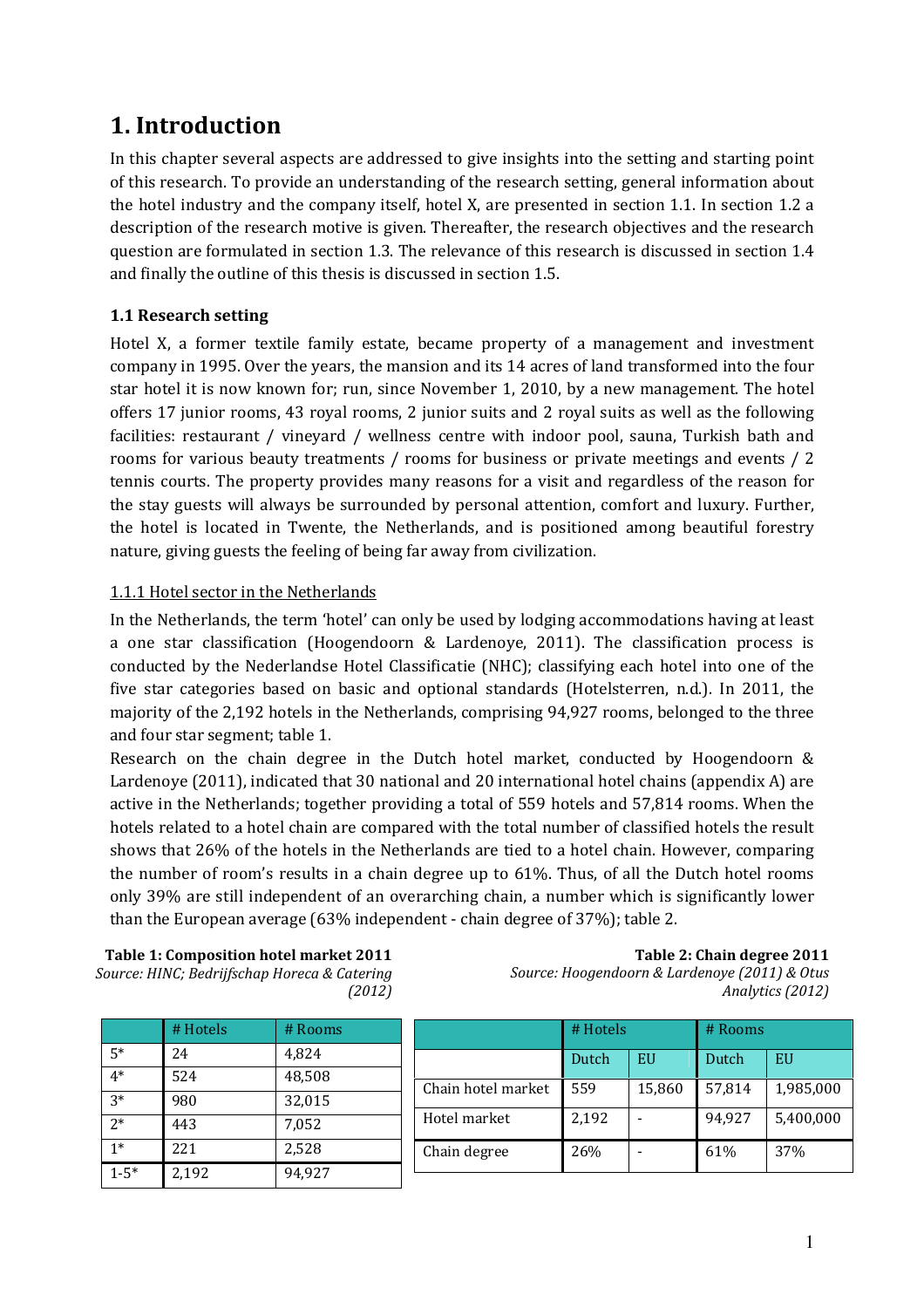Looking at the workforce, the Dutch hotel sector counted 62,970 employees (on payroll) in 2011. Given the fact that women dominate the service sector in Europe (International Labour Office, 2011) it is not surprising that the majority of the 62,970 Dutch hotel sector employees are female (56.3%). Beside the majority of females most of the 62,970 employees working in the hotel sector have a hospitality experience of 4 years or less (50.6%). Finally, the majority of the workforce within hotels in the Netherlands is 23 to 29 years old. However, the other age groups, except the 60+ group, do not deviate far from the 23-29 age group percentage; figure 1.



Figure 1: Hospitality experience, gender and age of Dutch hotel sector employees (on payroll) in 2011 Source: HINC – Bedrijfschap Horeca & Catering (2012)

# 1.1.2 Organisational structure of hotel X

Considering the high chain degree, compared to the European average, within the Dutch hotel industry, the company under study in the present research still holds a unique position. Although the company belongs to a management and investment company, it can operate and function more independently compared to hotels belonging to a hotel chain.



Figure 2: Organisational chart of hotel X Source: Information from the organisation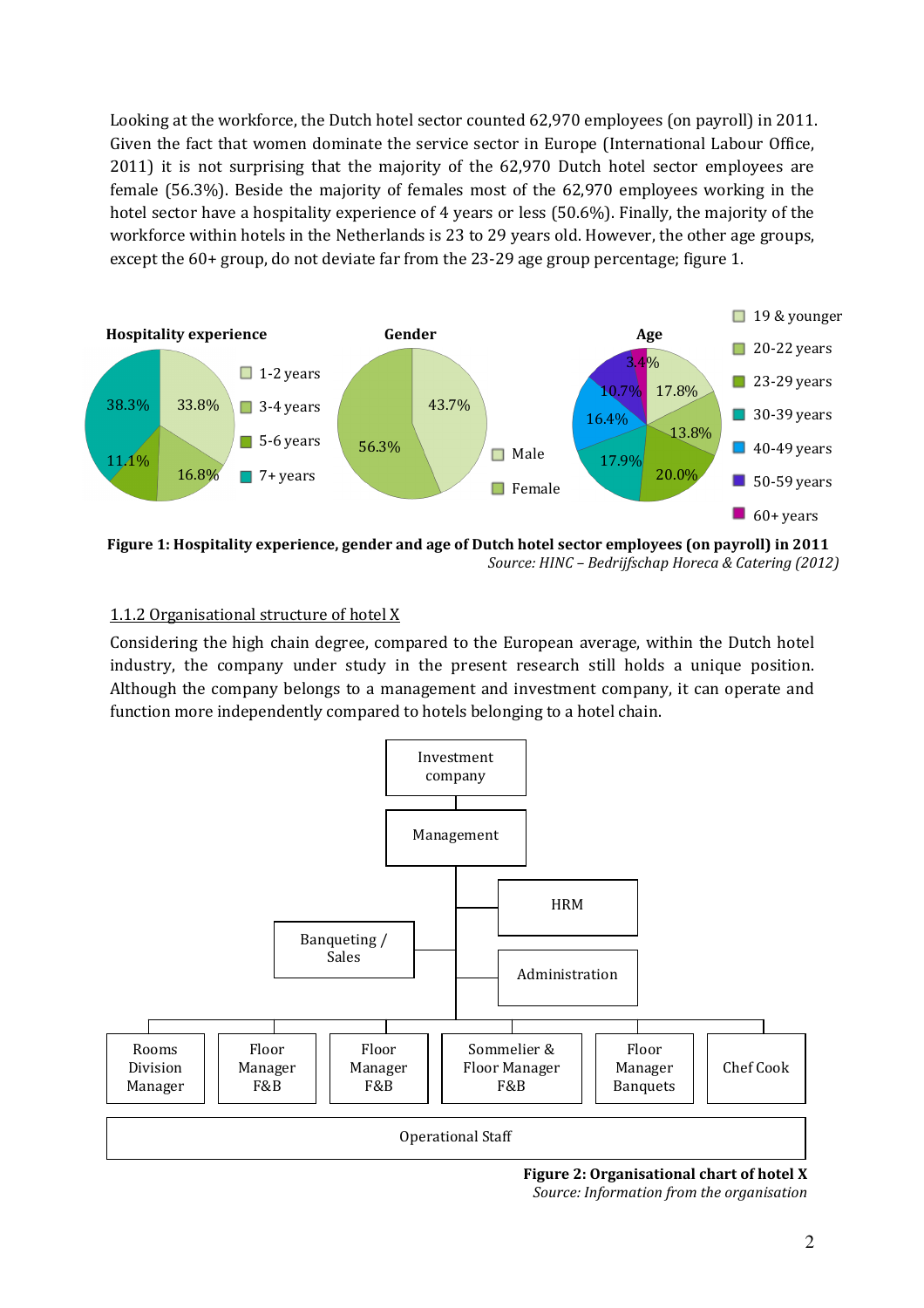As the organisational chart of hotel X shows (figure 2), the company is owned by the investment company but managed by the new management. Figure 2 further indicates that, besides the common human resource, food & beverage, finance and sales department, the typical hotel department of housekeeping is absent in the hotel under study. This is due to the fact that the housekeeping components are being outsourced to an external company; during the conducted research the decision to convert the housekeeping department into an internal department was made and implemented.

# 1.2 Research motive

Since the new management took over the running of hotel X many changes have taken place. For instance, the existing Anglo-Saxon appearance, with its Scottish check pattern and paintings of fox hunts and horse races, had to make room for a new style. As a result, hotel and meeting rooms, the lounge and the restaurant have been renovated so that it provides an ambiance that is pure and authentic, radiates warmth and security and is relaxing. Besides the physical aspects, the new management also adapted the core values of the company; introducing concepts such as 'casual', 'domestic' and 'warmth'. To build on the already implemented changes, conducted to launch a new and fresh approach towards the business of hotel X, the new management now strives to create an organisation which is engaged; where the employees are satisfied, passionate and proud of working for the organisation and therefore willing to invest discretionary effort.

The description of the current goal of the new management corresponds with the construct of employee engagement (see section 2.1 for a detailed explanation and definition of the term). The term employee engagement has only recently emerged as a topic of interest, however, in a variety of academic disciplines increases of scholarly interest in the construct are reported, leading to an intensification of conversations, discussions and research on employee engagement (Shuck & Reio, 2011). The rise of the term employee engagement is not surprising given the fact that many studies have found positive relationships between employee engagement and important business outcomes. Shuck & Reio (2011), based on different authors, for example mention that fully engaged employees are more customer focused, productive, less likely to turnover, demonstrate higher levels of affective commitment and discretionary effort and generate significantly higher levels of revenue and therefore contribute considerably to gaining and sustaining competitive advantage. Markos & Sridevi (2010) state that studies have found positive relationships between employee engagement and the following organisational performance outcomes: employee retention, productivity, profitability, customer loyalty and safety. Markos & Sridevi (2010, p.92) also mention that "researches also indicate that the more engaged employees are, the more likely their employer is to exceed the industry revenue growth". Further, Wefald, Reichard & Serrano's (2011, p.533) study results show that "employees with high levels of engagement in their work are more likely to be committed to the organisation, satisfied with their job and perform at higher levels than those who have low levels of work engagement". From these research results it is obvious that employee engagement matters.

To help with the establishment of a satisfied, passionate and proud workforce, in other words employee engagement, the management of hotel X wants to conduct a research among its staff. Since creating an organisation with satisfied, passionate and proud employees won't work without the sincere dedication and performance of the employees, acquiring knowledge from the employees and, involving them in the change process is a wise move. Or as Kotter &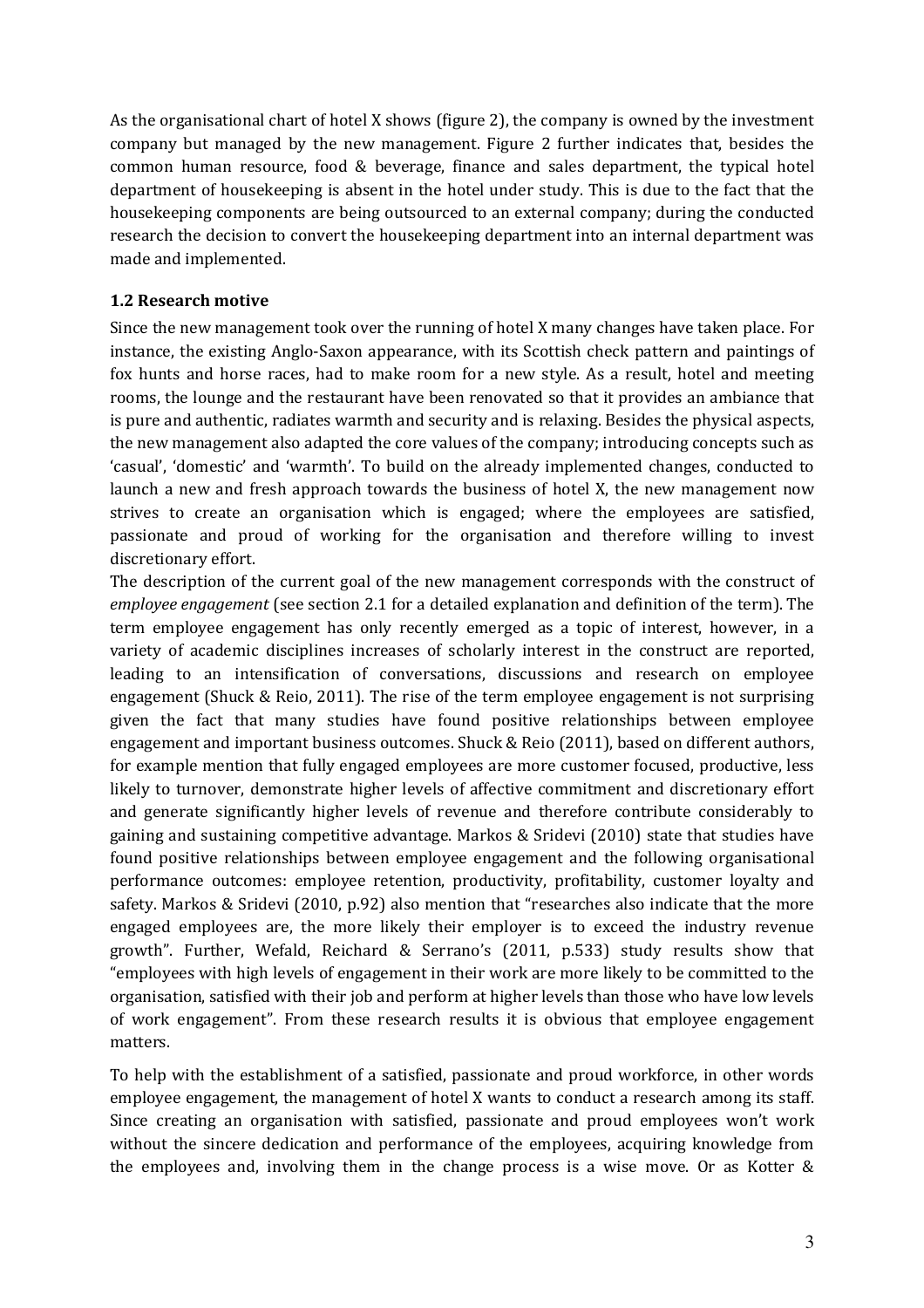Schlesinger (2008, p.135) state "when change initiators believe they do not have all the information they need to design and implement a change, or when they need the wholehearted commitment of others to do so, involving others makes very good sense". Further, Hayes (2010, p.203) mentions that "[…] participation and involvement can also produce better decisions because of the wider input and can help sustain the change once implemented because of a greater sense of ownership".

# 1.3 Research objectives & research questions

As mentioned in section 1.2, the new management of hotel X strives to create an organisation which is engaged; where the employees are satisfied, passionate and proud of working for the organisation and therefore willing to invest discretionary effort. Therefore the central research question in this research is:

# How to establish engaged employees at hotel X?

To help achieve this goal the research, described in this paper, deals with the topic of employee engagement. The first objective of the research is to discover the important antecedents of employee engagement. A second objective is to obtain an employee perspective on the discovered antecedents as well as determine the associations between those variables and the employee engagement construct. To aid the answering of the above listed main question and the execution of the stated objectives the following sub questions are formulated:

- 1. How is the employee engagement construct defined?
- 2. What are the general antecedents of employee engagement?
- 3. Which antecedents are identified by the employees of hotel X?
- 4. How do the employees currently experience the identified antecedents?
- 5. Which adjustments or changes are necessary?

# 1.4 Relevance of the research

The conducted research is based on social relevance as well as scientific relevance which will both be described in this section.

# 1.4.1 Social relevance

Numerous studies identify the positive results between employee engagement and important business outcomes (Markos & Sridevi, 2010; Shuck & Reio, 2011; Wefald, Reichard & Serrano, 2011). Considering these benefits, the fact that the management of the organisation under study wants to establish an engaged workforce makes sense.

The present study aims to provide the company with recommendations to assist the creation of an engaged workforce by investigating the antecedents of employee engagement and the employee's perception of them. The results thus helps the hotel in their goal of creating an organisation which is engaged; where the employees are satisfied, passionate and proud of working for the organisation and therefore willing to invest discretionary effort.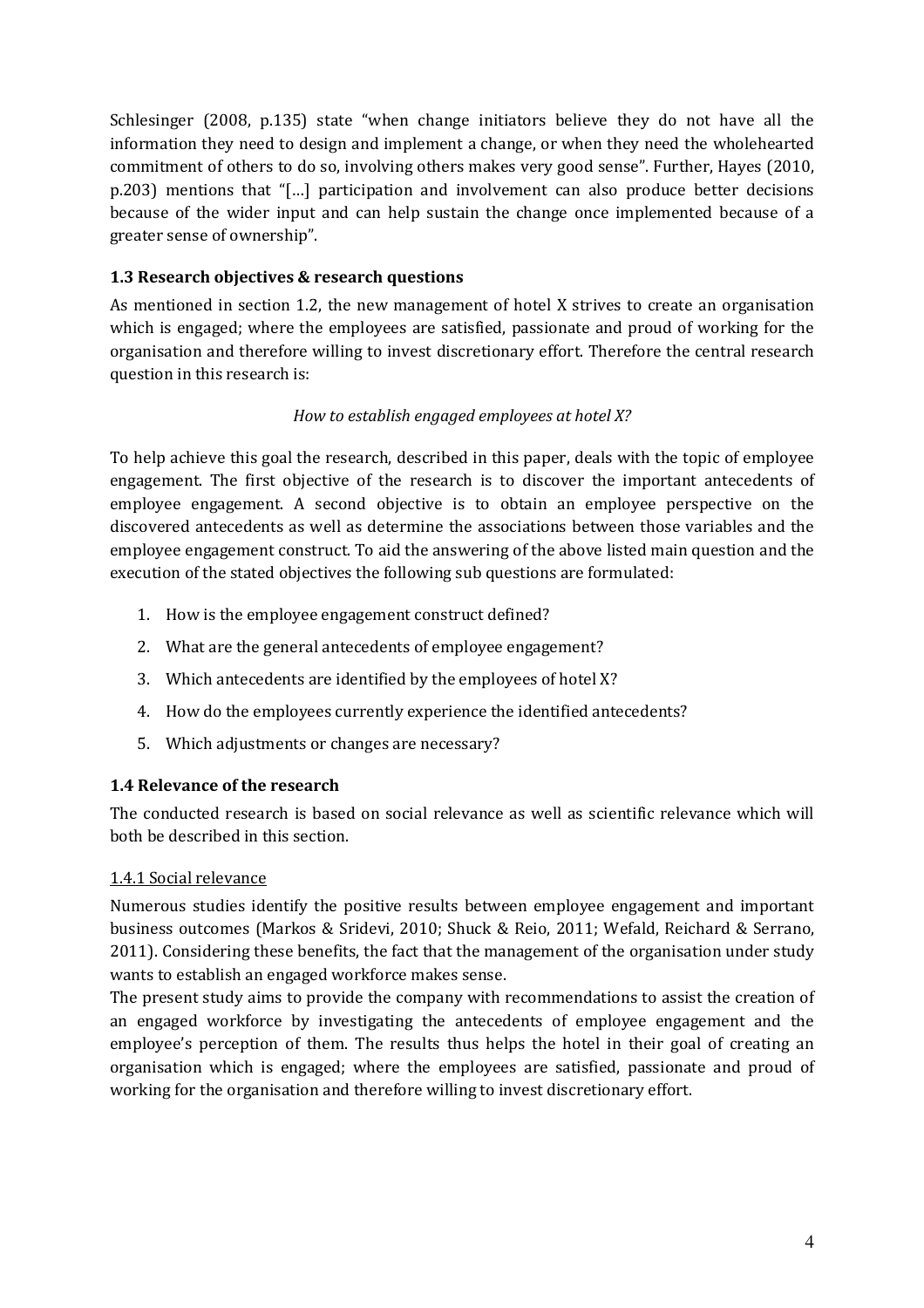# 1.4.2 Scientific relevance

As previously mentioned the term employee engagement has only recently emerged as a topic of interest, leading to the still non existents of a universal definition for the construct of employee engagement (Serrano & Reichard, 2011; Shuck & Reio, 2011). This paper will not add to the current discussion on the definition of employee engagement but provides insights into the antecedents of the construct within the, scarcely studied, setting of the Dutch hotel industry. Since, as stated before, the term employee engagement is positively linked to many organisational performance outcomes, creating an engaged workforce is something that each organisation should consider especially within the hard working and customer centred world of the hotel industry. The results of this research can therefore be used for further investigation or development of the antecedents of employee engagement in other hotels or other business sectors.

# 1.5 Outline of the thesis

The following chapter presents a literature study to provide insights in the term employee engagement and identify its antecedents. In chapter 3 the research design, research methodology and data analysis will be discussed. Chapter 4 contains the results from both study 1, the qualitative part, as well as study 2, the quantitative part of the research. In chapter 5 an answer will be given to the main research question and recommendations will be provided. Chapter 5 ends with a brief section in which future opportunities will be addressed and a section on the limitations of this research.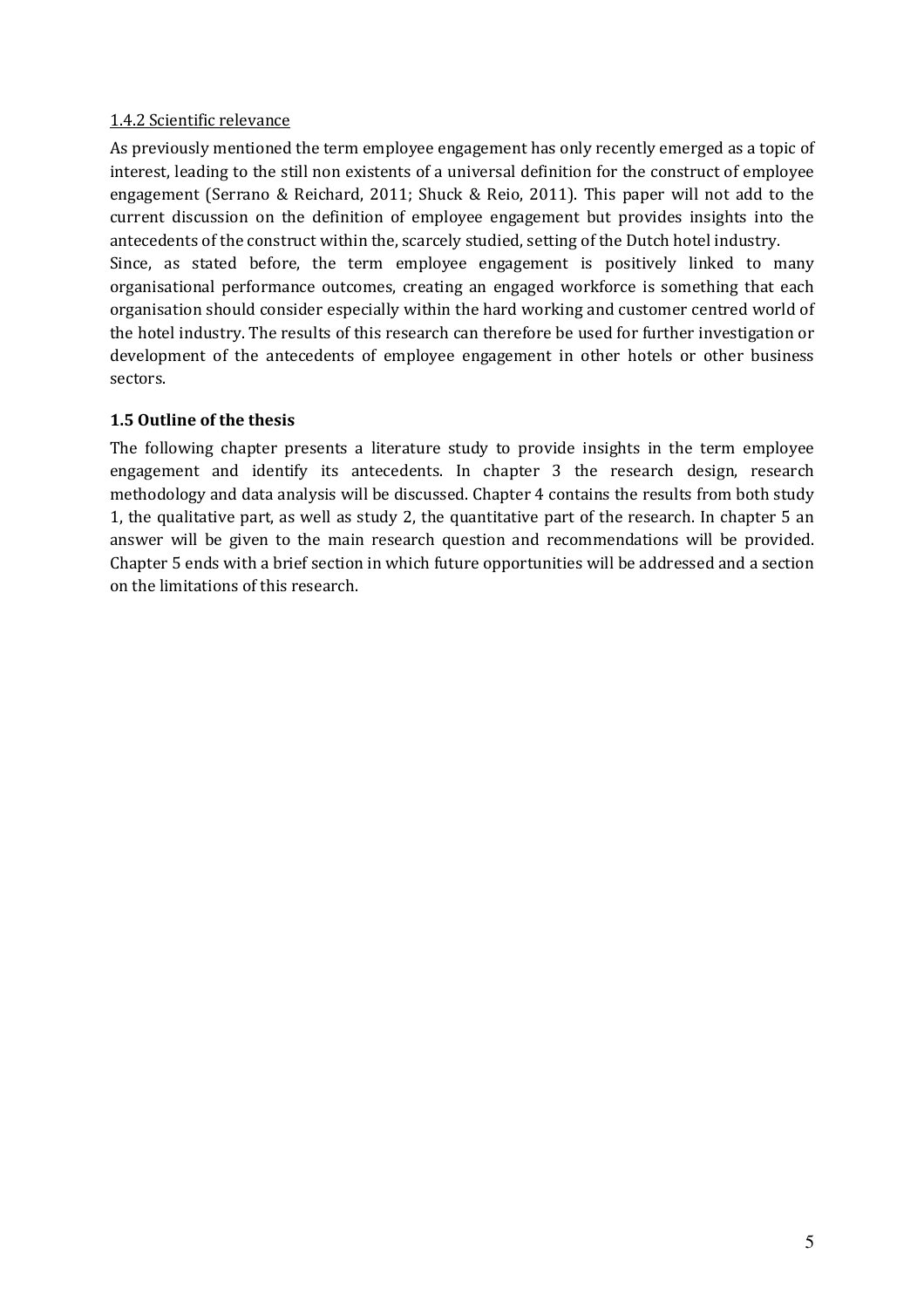# 2. Literature study

As was visible in the previous chapter, various research results clearly indicate that employee engagement matters. In order to develop an engaged workforce and, hence, gain the benefits, it is important to find out what the antecedents to employee engagement are. This chapter therefore aims to identify which factors are, generally, positively related to employee engagement.

## 2.1 Employee engagement

Before determining the factors that are positively related to employee engagement, first of all, the term employee engagement will be defined. Providing an understanding of what the topic of the paper implies.

For the term employee engagement, no universal definition exists yet, as can be concluded from the following statements: "given the relative recency of the construct, researchers have not yet agreed on a single definition or model" (Serrano & Reichard, 2011, p.177), "as is the case with most constructs in the early phases of development, employee engagement lacks a certain level of consistency in definition and application across fields" (Shuck & Reio, 2011, p.420).

According to Shuck & Wollard (2010, p.93-94) "the first mention of employee engagement in the academic literature comes from Kahn's conceptualization". In 1990, William Kahn, with his work on personal engagement and disengagement at work, was the first to tackle the engagement construct and bring it into the workplace (Serrano & Reichard, 2011). He conceptualized that personal engagement at work occurs when one is able to express their preferred self; "personal engagement is the simultaneous employment and expression of a person's "preferred self" in task behaviours that promote connections to work and to others, personal presence (cognitive, emotional and physical), and active, full role performances" (Kahn, 1990, p.700). The three components that Kahn mentions, cognitive, emotional and physical, are currently still applied in explaining the engagement term. May, Gilson & Harter (2004) for example measured engagement by distinguishing between a cognitive component (e.g. "performing my job is so absorbing that I forget about everything else") an emotional component (e.g. "I really put my heart into my job") and a physical component (e.g. "I exert a lot of energy performing my job") (Bakker, Hakanen, Demerouti & Xanthopoulou, 2007). Further, Saks (2006, p.602) defines engagement as "a distinct and unique construct that consists of cognitive, emotional, and behavioural components that are associated with individual role performance" and Shuck & Reio (2011) offer a conceptual framework that suggests that the engagement construct consists of the previous mentioned facets. Cognitive engagement is here described as "revolving around how an employee thinks about and understands his or her job, company, and culture and represents his or her intellectual commitment to the organisation", emotional engagement as "revolving around the emotional bond one feels toward his or her place of work and represents a willingness to involve personal resources such as pride, belief and knowledge" and behavioural engagement is understood as "increased levels of discretionary effort" (Shuck & Reio, 2011, p.422-423).

Another view on engagement is related to research on workplace burnout. Maslach & Leiter (1997) for instance assume that engagement is "characterized by energy, involvement, and efficacy which are considered the direct opposites of the three burnout dimensions exhaustion, cynicism, and lack of professional efficacy, respectively" (Schaufeli, Salanova, González-Romá & Bakker, 2002, p.73). Schaufeli et al. (2002, p.74) however, consider burnout and engagement as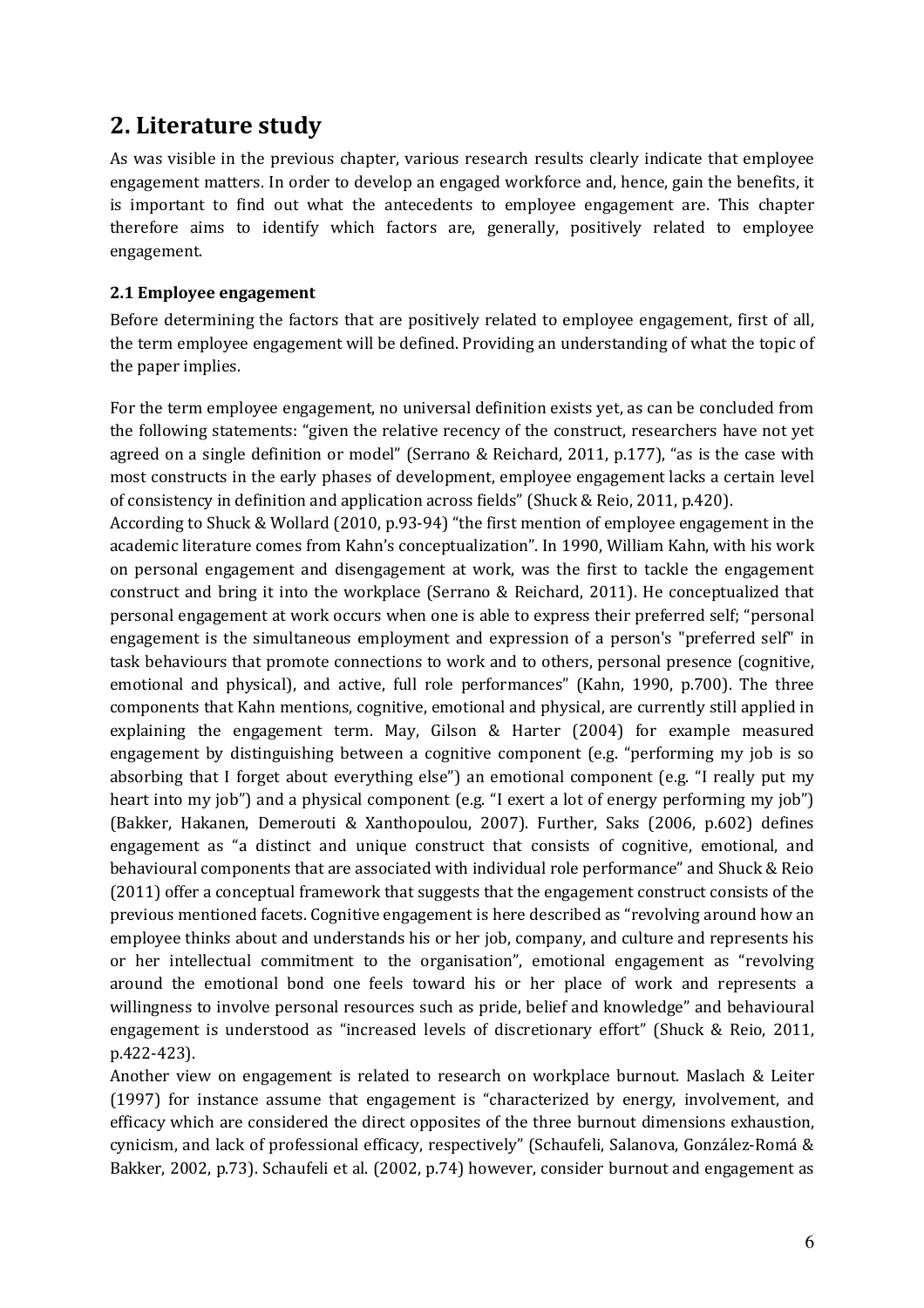independent constructs (not opposite of the same continuum); defining engagement as a "positive, fulfilling, work-related state of mind that is characterized by vigor, dedication, and absorption". "Vigor is characterized by high levels of energy and mental resilience while working, the willingness to invest effort in one's work, and persistence even in the face of difficulties […] dedication is characterized by a sense of significance, enthusiasm, inspiration, pride, and challenge […] absorption, is characterized by being fully concentrated and deeply engrossed in one's work, whereby time passes quickly and one has difficulties with detaching oneself from work" (Schaufeli et al., 2002, p.74-75).

Further, other authors define the construct of engagement as follows: "employee engagement refers to the individual's involvement and satisfaction with as well as enthusiasm for work" (Harter, Schmidt & Hayes, 2002; in Shuck & Wollard, 2010, p.96) and Czarnowsky (2008) defines engaged employees as "employees who are mentally and emotionally invested in their work and in contributing to their employer's success" (Shuck & Wollard, 2010, p.97).

Besides the non existence of a clear definition for employee engagement in academic literature, the lack of a universal definition also exists among consulting organisations in the human resource area (Markos & Sridevi, 2010, p.90):

- Perrin's Global Workforce Study (2003) uses the definition "employees' willingness and ability to help their company succeed, largely by providing discretionary effort on a sustainable basis."
- Robinson, Perryman & Hayday (2004, Institute for Employment Studies) define employee engagement as "a positive attitude held by the employee towards the organisation and its value. An engaged employee is aware of business context, and works with colleagues to improve performance within the job for the benefit of the organisation. The organisation must work to develop and nurture engagement, which requires a twoway relationship between employer and employee."
- Gallup organisation defines employee engagement as "the involvement with and enthusiasm for work".
- Aon Hewitt defines engagement as "the state of emotional and intellectual involvement that motivates employees to do their best work"; they represent the term in a model depicted in figure 3 (Aon Hewitt, 2012, p.5)



Source: Aon Hewitt (2012)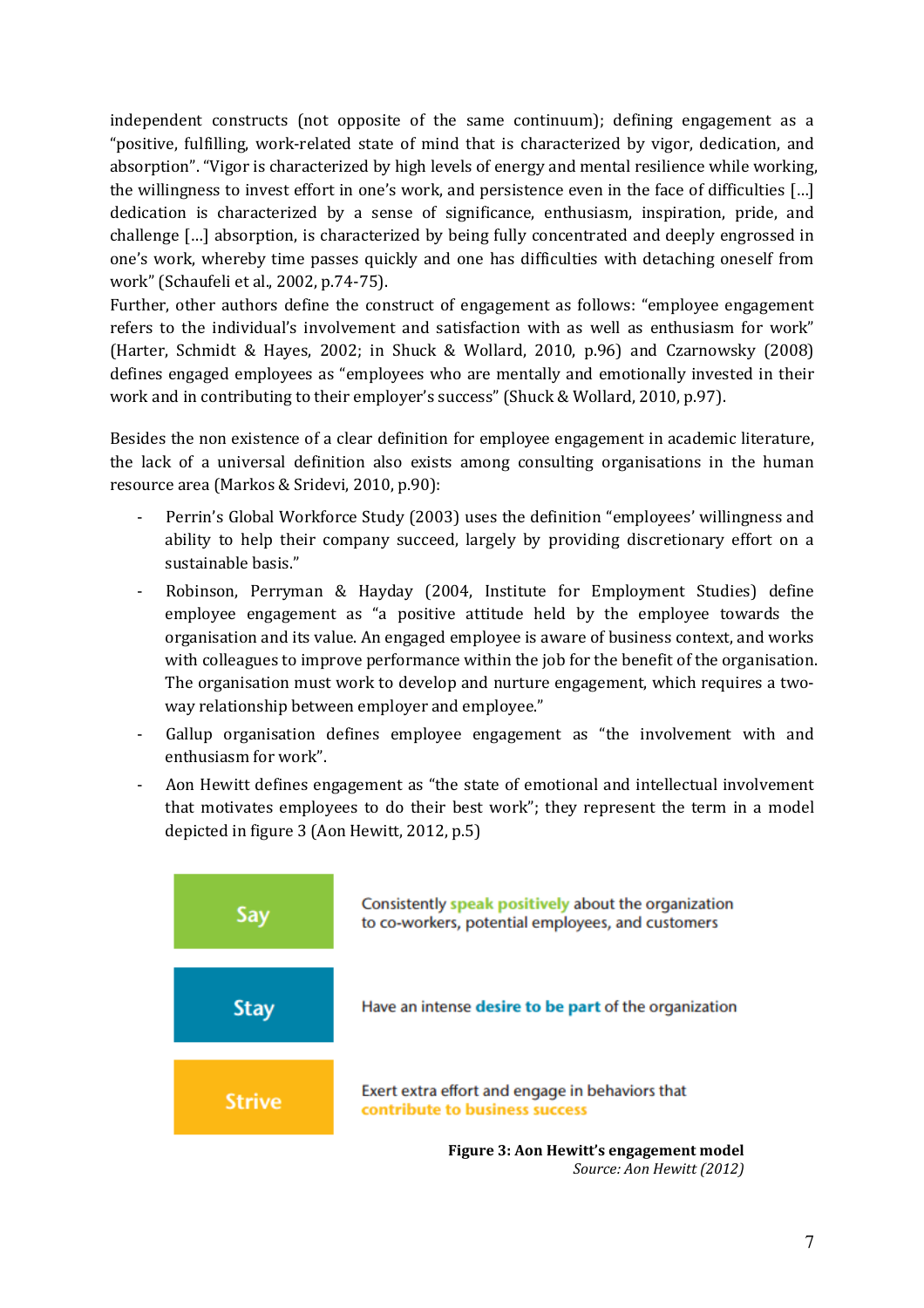Despite the many variations in the definition of (employee) engagement, commonalities within the previous outlined work do exist. For example, Macey & Schneider (2008) suggest that, regardless of the source, all definitions of engagement in essence depict the term as "a 'desirable condition' that has an organisational purpose and 'connotes involvement, commitment, passion, enthusiasm, focused effort and energy, so it has both attitudinal and behavioural components'" (Robertson-Smith & Markwick, 2009, p.15). Also, although the labels of the engagement components differ (cognitive, emotional and physical/behavioural versus vigor, dedication and absorption), similarities within the operationalization of the components are present (Bakker et al., 2007). Finally, Shuck & Wollard (2010), through the process of synthesizing definitions, understanding the historical contexts, and conceptual frameworks of employee engagement, propose an emergent definition of employee engagement: "an individual employee's cognitive, emotional, and behavioural state directed toward desired organisational outcomes" (Shuck & Wollard, 2010, p.103).

# 2.2 Uniqueness of the construct

Questions have been raised over whether or not employee engagement is a unique concept, or just a rebranding of existing constructs. Therefore this section will explore the overlap between employee engagement and the concepts of job satisfaction, commitment, job involvement and organisational citizenship behaviour (OCB).

# 2.2.1 Job satisfaction

Job satisfaction, or employee satisfaction, can quite simply be defined as "how content or satisfied employees are with their jobs" (CustomInsight, 2013). While some authors equate employee engagement with employee satisfaction many others suggest that engagement is broader than, or even distinct from, satisfaction (Robertson-Smith & Markwick, 2009).

Koscec (2003) for instance claims that "satisfaction is a passive employee state, whilst engagement is an active state", corresponding to this Perelman (2007) claims that "the difference lies in the exertion of discretionary effort, suggesting that a satisfied employee will not go the extra mile to get the job done, whilst an engaged employee doesn't think twice before pulling out all of the stops" (Robertson-Smith & Markwick, 2009, p.49-50). The consulting company Gallup proposes the following connection between engagement and satisfaction: 'employee engagement may be the ultimate expression of employee satisfaction'. However, Gallup also indicates a clear distinction for they argue that "satisfaction is often not directly related to performance and business outcomes, whilst engagement can predict satisfaction and other business outcomes" (Robertson-Smith & Markwick, 2009, p.49). Further, Macey & Schneider (2008) indicate that "although someone may be satisfied with their job, this does not necessarily mean they are engaged (Robertson-Smith & Markwick, 2009, p.50).

# 2.2.2 Commitment and job involvement

Simply put commitment can be viewed in terms of feelings of obligation or emotional attachment. The term can however also be viewed as a multidimensional construct consisting, according to O'Mally (2000), of the following five factors: affiliative-, associative-, moral-, affective- and structural commitment (Robinson, Perryman & Hayday, 2004). Job involvement on the other hand refers to "the psychological and emotional extent to which you participate in your work, profession and company beyond simply punching in, performing your task and punching out" (Houston Chronicle, 2013).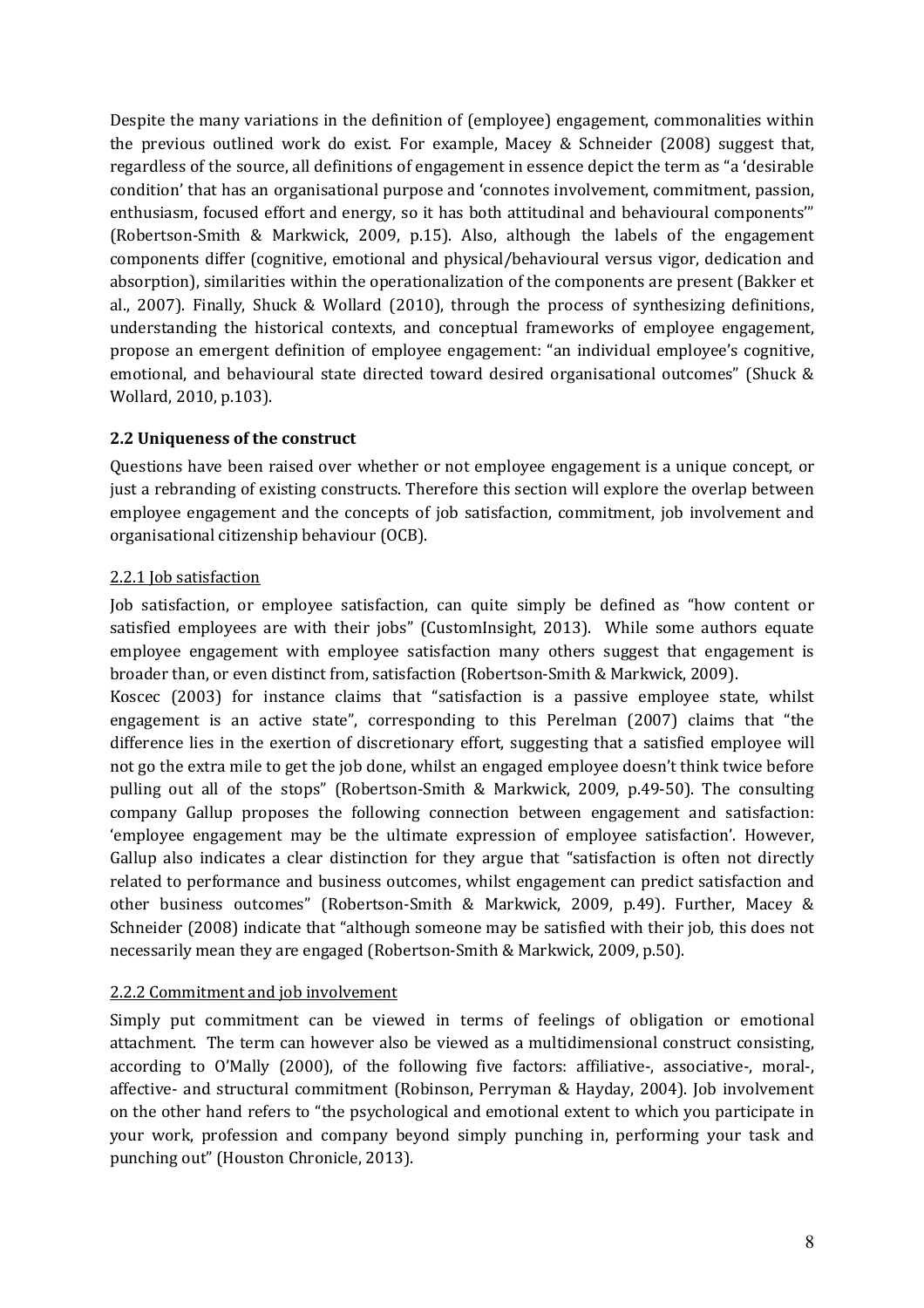A study conducted by Hallberg & Schaufeli (2006), to determine whether a measure of work engagement could discriminate against measures of job involvement and organisational commitment, found that the mentioned concepts represent three distinct constructs and reflect different aspect of work attachment (Robertson-Smith & Markwick, 2009). Robertson-Smith & Markwick (2009) conclude that "overall, findings from existing research suggest that organisational commitment and job involvement may be encapsulated within the concept of engagement, and may result from engagement. Alternatively, engagement may share some characteristics of organisational commitment and job involvement, but have distinct elements such as the emotional and physical elements that are not found in job involvement, and the absorption and self-expression lacking in organisational commitment" (Robertson-Smith & Markwick, 2009, p.51).

# 2.2.3 Organisational citizenship behaviour (OCB)

Many different forms of organisational citizenship behaviour (OCB) have been defined. Podsakoff et al. (2000), in their review of the subject, detail 30 behaviours which are classified into seven themes: helping behaviour, sportsmanship, organisational loyalty, organisational compliance, individual initiative, civic virtue and self-development (Robinson, Perryman & Hayday, 2004, p.42-43). Regarding the link between employee engagement and OCB, Robertson-Smith & Markwick (2009, p.51) mention that "there is a very strong relationship between OCB and engagement, with both focusing upon going the extra mile beyond what is expected".

# 2.3 Engagement models

For identifying the general antecedents of employee engagement, literature models as well as models developed by consulting organisations will be analyzed. Since the employee engagement construct is still relative recent, both literature and consulting models will be examined so as to gain insights and obtain contributions from practice, in addition to the academic data.

# 2.3.1. Literature

Job Demands-Resources (JD-R) model

The Job Demands-Resources (JD-R) model originates from research on workplace burnout and proposes two processes: job demands lead to burnout, the energetic process, and job resources lead to engagement, the motivational process; figure 4



Figure 4: JD-R model

(Demerouti, Bakker, Nachreiner & Schaufeli, 2001; Schaufeli & Bakker, 2004a). The variables job demands and job resources are respectively defined as "those physical, social or organisational aspects of the job that require sustained physical or mental effort and are therefore associated with certain physiological and psychological costs" and "those physical, psychological, social or organisational aspects of the job that may do any of the following: (a) be functional in achieving work goals; (b) reduce job demands at the associated physiological and psychological costs; (c) stimulate personal growth and development" (Demerouti et al., 2001). Subsequently, the energetic process implies a process "of overtaxing and wearing out in which high job demands exhaust the employee's energy backup" (Schaufeli & Bakker, 2004a, p.296) while the second

Based on Demerouti et al. (2001) and Schaufeli & Bakker (2004a)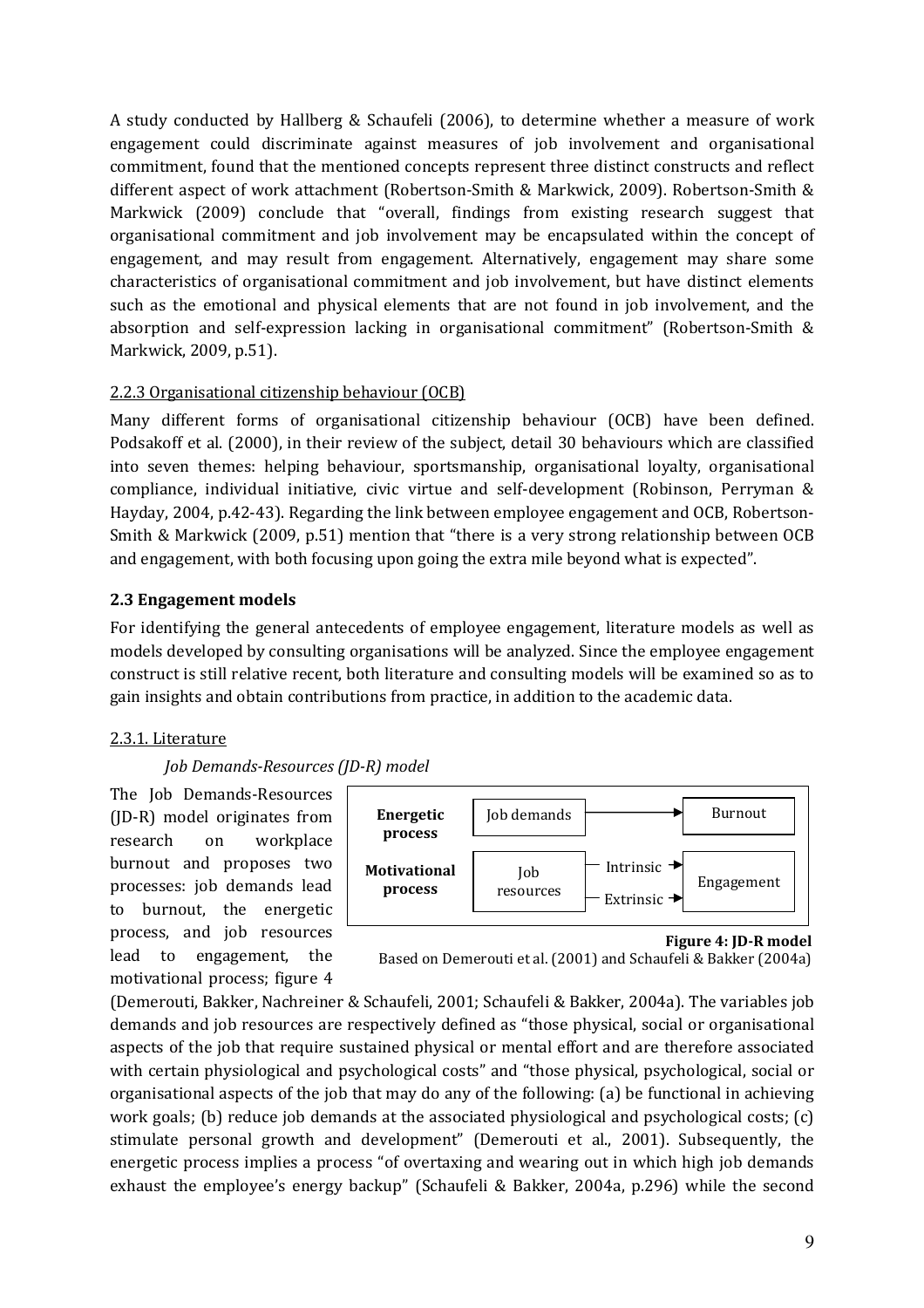process, which is motivational in nature, assumes that job resources have motivational potential and lead to engagement. The motivational process, further, operates through two different channels, for job resources may either play an intrinsic or an extrinsic motivational role. According to Schaufeli & Bakker (2004a) job resources play an intrinsic motivational role because they fulfil basic human needs and play an extrinsic motivational role because they are instrumental in achieving work goals. So, "in either case, be it through the satisfaction of basic needs or through the achievement of work goals, the outcome is positive and engagement […] is likely to occur" (Schaufeli & Bakker, 2004a, p.298).

In accordance with the motivational process, several studies have shown a positive relationship between job resources and engagement; each providing the, sought after, antecedents to employee engagement through their conceptualisation of the term 'job resources'. Within the Job Demands-Resources (JD-R) model, the motivational process therefore indentifies the general drivers of employee engagement. Demerouti et al. (2001), for example, conducted a study among employees from three different occupational fields: human services (teachers and nurses), industry (assembly line workers in manufacturing industries and photo prints and control room operators from the chemical industry) and transport (air traffic controllers). The results of the study indicate that the following job resources are negatively related with disengagement: performance feedback, rewards, job control, participation, job security and supervisor support. Further, Schaufeli & Bakker (2004a), found evidence for a positive relationship between three job resources (performance feedback, social support and supervisory coaching) and engagement among employees from four different Dutch service organisations: an insurance company, a pension fund company, an Occupational Health and Safety Service and a home-care institution. Hakanen, Bakker & Schaufeli (2006) replicated Schaufeli & Bakker's (2004a) study among a sample of over 2000 Finnish teachers. The results from this study "showed that job control, information, supervisory support, innovative climate and social climate were all related positively to engagement" (Bakker, Schaufeli, Leiter & Taris, 2008, p.191). Bakker et al. (2008, p.191-192) also reports the results of the following studies:

- In a sample of women managers and professionals employed by a large Turkish bank, Koyuncu, Burke & Fiksenbaum (2006) examined potential antecedents and consequences of engagement. Results showed that particularly job control, rewards and recognition and value fit were significant predictors of engagement.
- Mauno, Kinnunen & Ruokolainen (2007) conducted a 2-year longitudinal study to investigate the antecedents of engagement among Finnish health care personnel. The results indicate that job control and organisation-based self-esteem proved to be the best lagged predictors of engagement.
- Schaufeli, Bakker & Van Rhenen's (2009) study among managers and executives of a Dutch telecom company showed that, after controlling for baseline engagement, increases in social support, autonomy, opportunities to learn & develop and performance feedback were positive predictors of Time 2 engagement.

# Alan M. Saks model

According to Shuck & Wollard (2010, p.97), the study conducted by Saks was the "first explicit research to test antecedents and consequences to employee engagement in the academic literature". In contrary to the Job Demands-Resources (JD-R) model, Saks model specifically focuses on the construct of employee engagement instead of looking at the construct through a burnout perspective. Saks model even distinguishes between two types of employee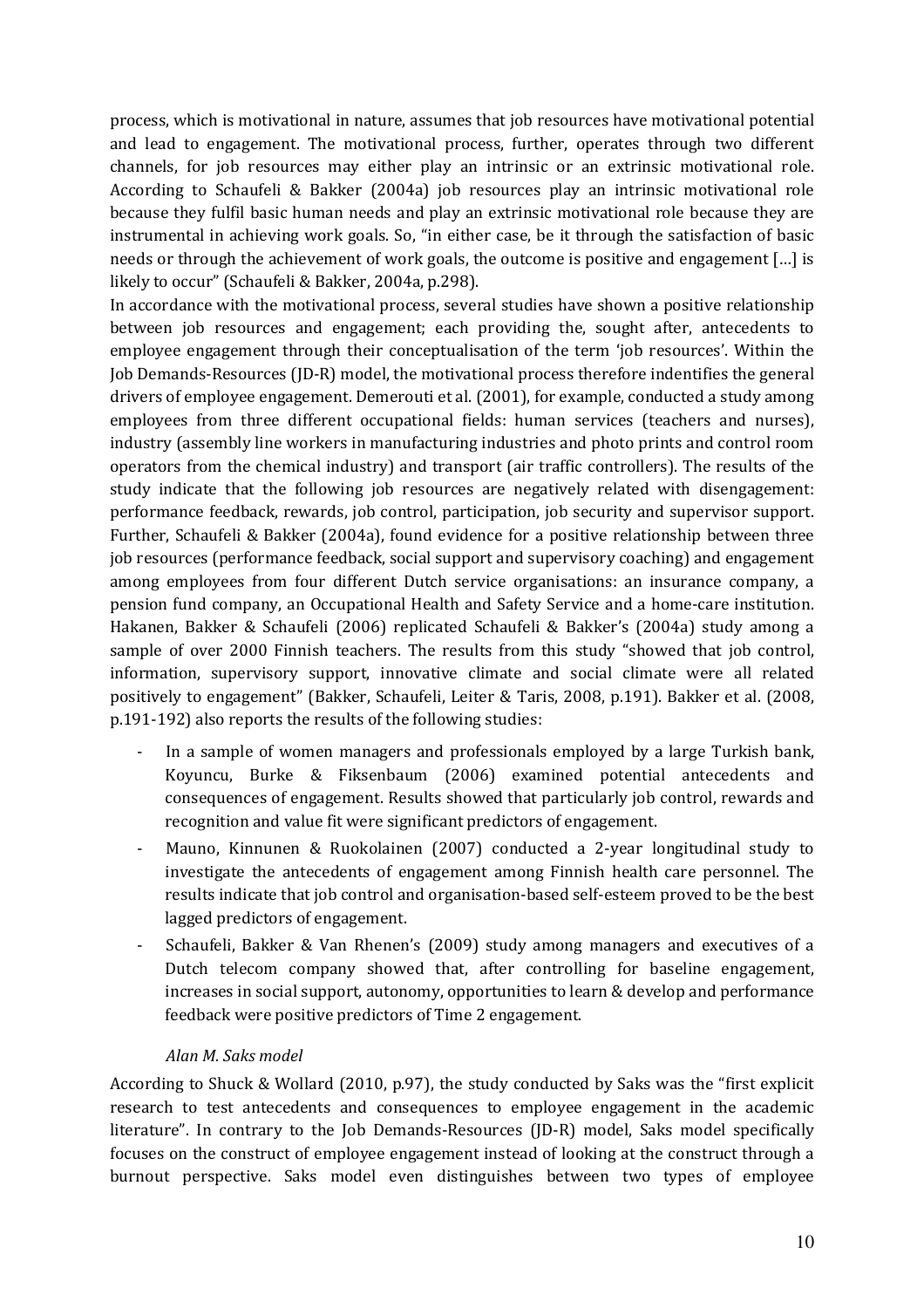engagement: job engagement and organisation engagement. Based on the work of Kahn (1990), which states that meaningfulness, safety and availability are associated with engagement, and the work of Maslach, Schaufeli & Leiter (2001), where workload, control, rewards and recognition, community and social support, perceived fairness and values lead to engagement, Saks (2006) indentifies the following potential antecedents of engagement: job characteristics (autonomy, task identity, skill variety, task significance and feedback), perceived organisational support, perceived supervisory support, rewards & recognition, procedural justice and distributive justice; figure 5.



Figure 5: A model of the antecedents and consequences of employee engagement Source: Saks (2006)

To test the model depicted in figure 5, Saks conducted a study among 102 employees working in a variety of jobs and organisations. The study results indicate that job characteristics and organisational support are significant predictors of employee engagement and procedural justice approached significance. A research performed by Ram & Prabhakar (2011) among 310 respondents from the Jordanian hotel studied a relative similar model (figure 6). However, all the antecedent hypotheses from Ram & Prabhakar's (2011) study are accepted; thus these results do confirm the positive effect of job characteristics, intrinsic & extrinsic rewards, perceived organisational support, perceived supervisor support, perceptions of procedural justice and distributive justice on employee engagement.



Source: Ram & Prabhakar (2011)

#### 2.3.2. Consulting organisations

When considering the antecedents of the employee engagement construct, consulting organisations may not be ignored for, according to Markos & Sridevi (2010, p.90), "most references relate employee engagement to survey houses and consultancies". Indeed, many consulting organisations are active within the employee engagement construct, as the long list, in Robertson-Smith & Markwick (2009) paper, of engagement definitions by such institutions illustrates. Robertson-Smith & Markwick (2009, p.11) even go so far as stating that "the majority of definitions of employee engagement are found in the consultancy literature". Therefore the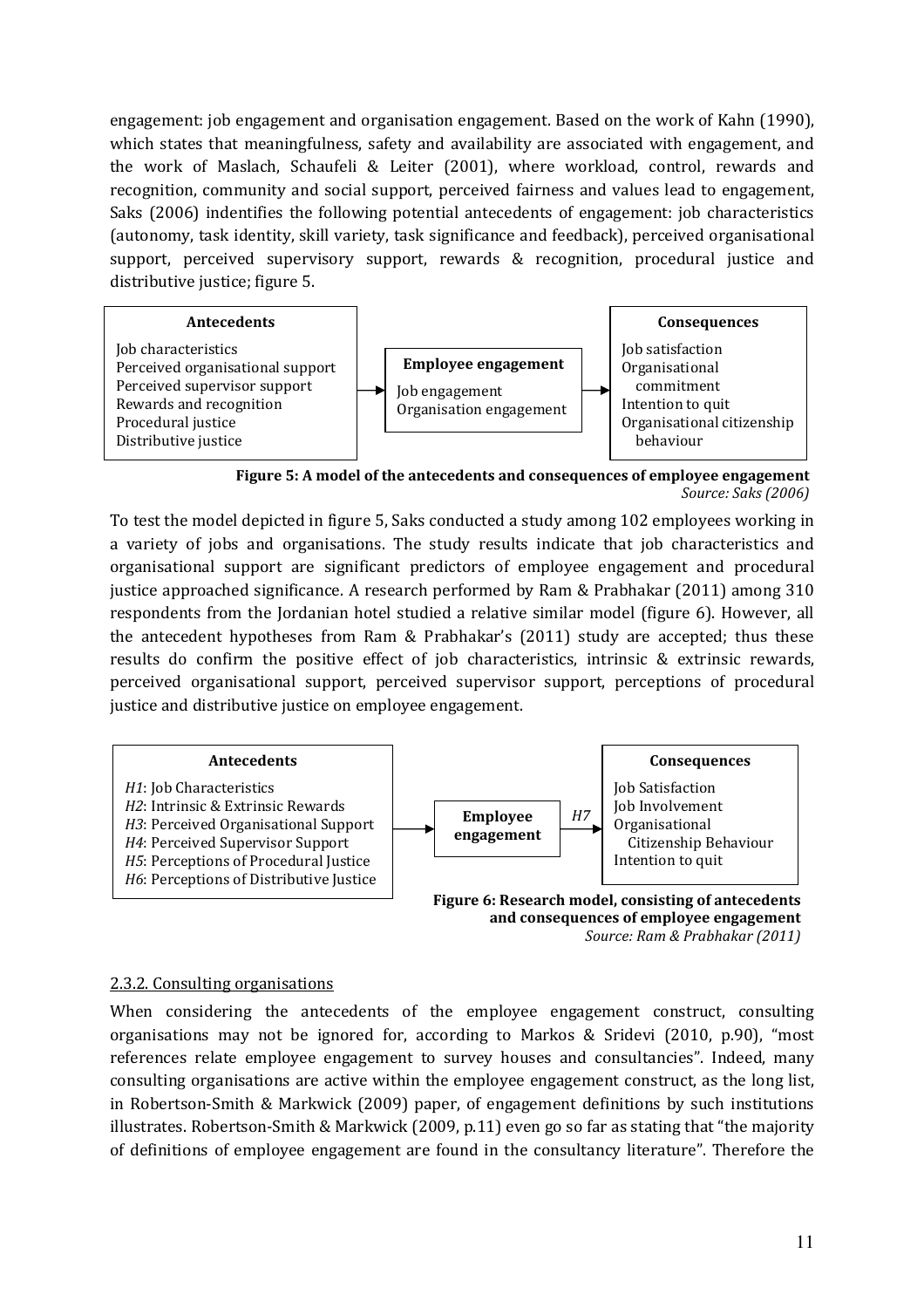work of consulting organisations is important and will also be looked at in the search for the, general, antecedents of employee engagement.

Unfortunately, however, not all consulting organisations offer a clear framework or model of engagement drivers. Therefore this paper views the work of three institutions (Aon Hewitt, Burke and the Institute for Employment Studies) which do present a model that displays the antecedents that can potentially drive employee engagement.

#### Aon Hewitt

Aon Hewitt is part of the bigger Aon plc group and claims to be "among the world's top global human capital and management consulting firms, providing a complete array of consulting, outsourcing and insurance brokerage services" (Aon Fact Sheet, 2012; About Aon, 2013).

Besides the individual state of engagement, presented in figure 3, Aon Hewitt's engagement model also examines organisational antecedents, which is a critical part of Aon Hewitt's model for "understanding an organization's engagement level is of little value without knowing what actions will be most effective in increasing engagement" (Aon Hewitt, 2012, p.6). Therefore Aon Hewitt's employee engagement model, "tested and validated by over 15 years of research on millions of employees across a variety of companies and industries and across Asia Pacific, Europe, Latin America and North America", further shows that there are 22 organisational antecedents (six categories) that can potentially drive an individual's engagement; figure 7 (Aon Hewitt, 2012, p.6). A key assumption that Aon Hewitt's engagement model proposes is the fact that the defined engagement drivers are interrelated. The drivers thus do not operate in isolation, as is depicted in figure 7 by the connecting lines.



#### Burke

Burke claims to be "one of the premier international research and consulting firms in the world" and is 100% employee owned (About Burke, 2011). Since the early 1990's the company has been conducting employee research, moving the focus, in accordance with the trend, from satisfaction to commitment to engagement (EERM, 2011). In the year 2000 the company even formed the employee engagement and retention management practice area. Burke's employee engagement and retention management practices are "aimed at better understanding, enriching, and continually building our knowledge of employee engagement and retention" (Employee engagement, 2012). The fact that one of the company's primary areas is employee engagement and retention seems to indicate that the topic of employee engagement receives specific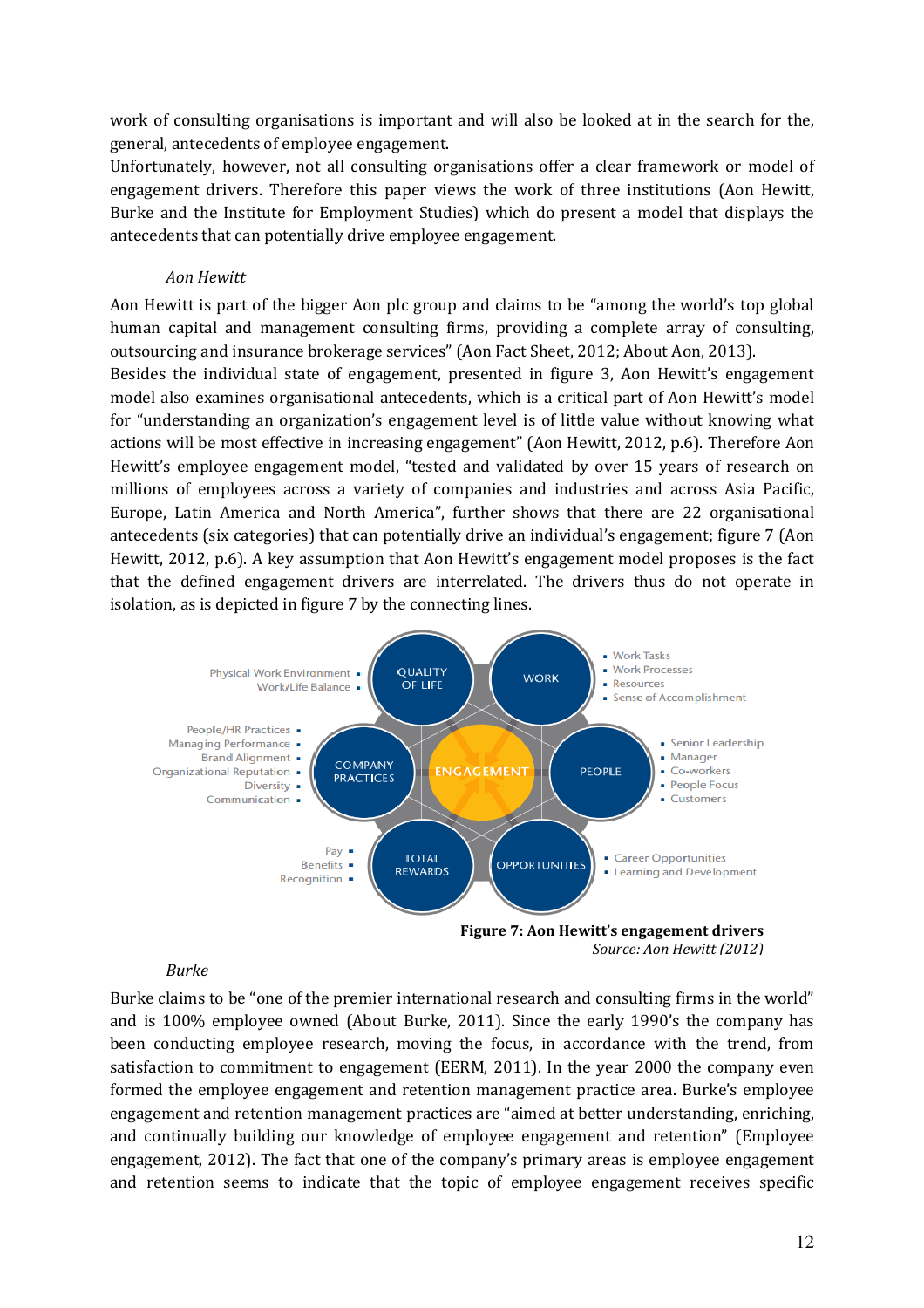attention at Burke's. Through extensive research using qualitative as well as quantitative assessment methods, the company identified the top influencers of engagement and developed Burke's engagement model which comprises six components: company, manager, work group/team, job, career and customers (Employee engagement model, 2011). Besides the six engagement components, Burke's engagement model also shows various sample drivers of employee engagement; figure 8. The model mentions the term sample drivers, instead of drivers, for the company states that "our research shows that the drivers of engagement vary across industry and organisation and even within organisation by function, job type and individual employee characteristics such as job tenure" (Employee engagement model, 2011).



Figure 8: Burke's engagement model Source: Employee engagement model (2011)

#### Institute for Employment Studies (IES)

Since its establishment in 1969, the Institute for Employment Studies (IES) has, according to their website, become "the UK's leading independent centre for research and evidence-based consultancy in employment, labour market and human resource policy and practice" (About IES, 2013). The Institute for Employment Studies (IES) is a not-for-profit organisation, with its activities being funded through research and consultancy commissions and its corporate membership programme (About IES, 2013).

Robinson, Perryman & Hayday's (2004) IES report 408, based on a study performed among 14 organisations within the National Health Service (NHS) which included all major employee types, indicates that feeling valued and involved is the key driver of engagement. Feeling valued and involved further consists of several key components; figure 9. These components "give a pointer to organisations towards those aspects of working life that require serious attention if engagements levels are to be maintained or improved" (Robinson, Perryman & Hayday, 2004, p.22-23). The last key component, job satisfaction, will however not be considered as a driver of employee engagement since this research views the factor as a consequence of employee engagement (Wefald, Reichard & Serrano, 2011).

Consistent with the previous analyzed company (Burke), Robinson, Perryman & Hayday (2004, p.23) mention that "the components of feeling valued and involved, and the relative strength of each driver, are likely to vary depending on the organisation. In addition, different employee groups within one organisation will probably have a slightly different set of drivers".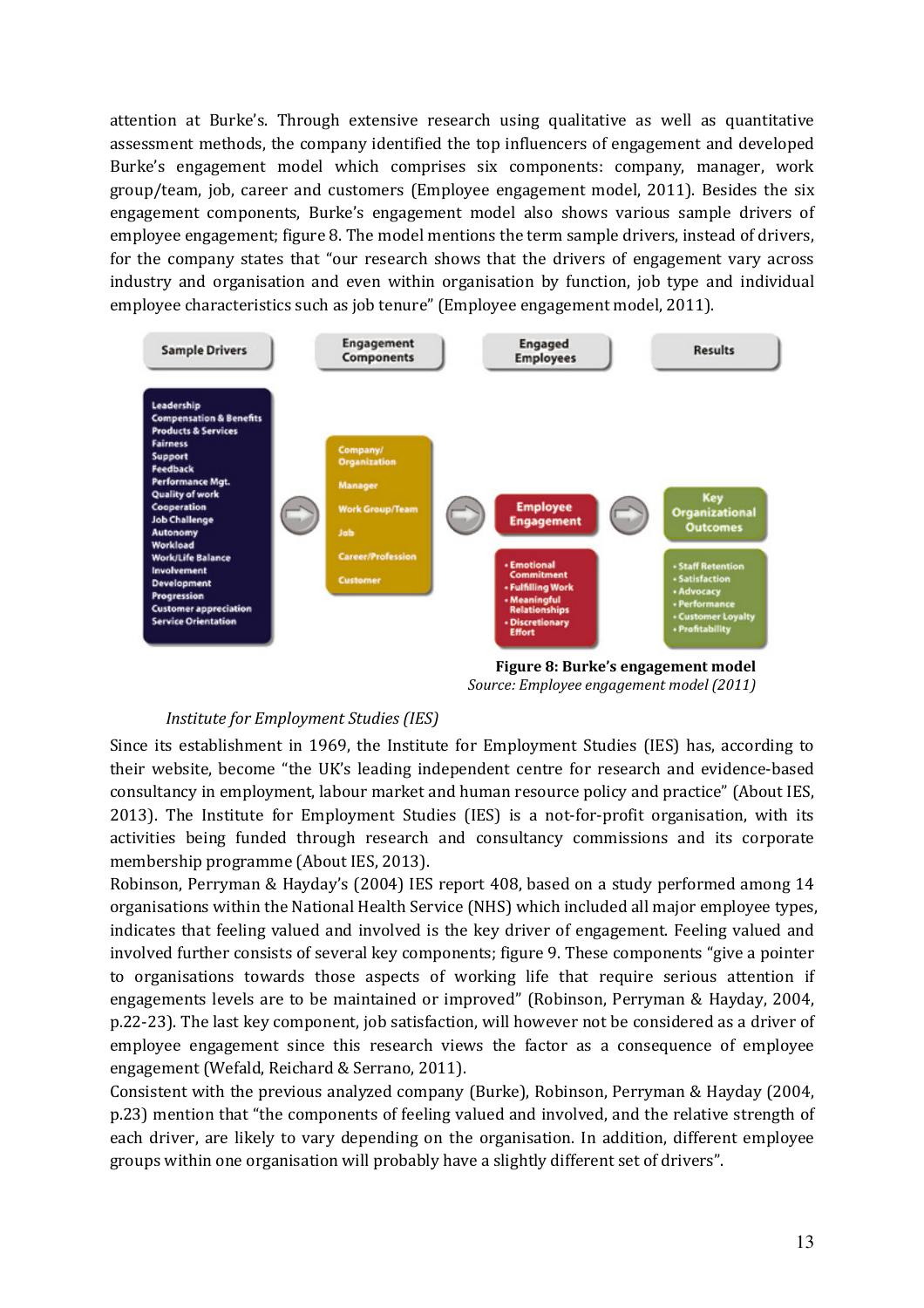

# 2.4 Conclusion

This chapter showed that researchers have not yet agreed on a single definition for the construct of employee engagement, nor do the various consulting organisations offer a clear definition. Macey & Schneider (2008) however suggested that, regardless of the source, all definitions of engagement in essence depict the term as "a 'desirable condition' that has an organisational purpose and 'connotes involvement, commitment, passion, enthusiasm, focused effort and energy, so it has both attitudinal and behavioural components'" (Robertson-Smith & Markwick, 2009, p.15). Macey & Schneider (2008) also suggested that "the state of engagement is a blend of job satisfaction, organisational commitment, job involvement and feelings of empowerment, a concept that is greater than the sum of its parts" (Robertson-Smith & Markwick, 2009, p.52). Summarizing the discussion on the uniqueness of the employee engagement construct quite well. Further, Shuck & Wollard (2010, p.92) conducted a literature review with as expected outcome of the research to "identify the seminal works and empirical research and to then synthesize the many working definitions of employee engagement into a more widely useful and applicable definition". Therefore, this paper will adopt Shuck & Wollard's (2010, p.103) definition of employee engagement to define and explain the construct:

# "An individual employee's cognitive, emotional, and behavioural state directed toward desired organisational outcomes"

For identifying the general antecedents of employee engagement, the chapter analyzed models originating from the academic world as well as models developed by consulting organisations. Both viewpoints were taking into account so as to gain insights and obtain contributions from practice, in addition to the academic data. The examined literature models, the Job Demands-Resource (JD-R) model and Alan M. Saks model, together provided a list of antecedents to employee engagement (figure 10). The operationalisation of these antecedents can be found in appendix B. The noted examples in appendix B are obtained from the studied papers (Demerouti et al., 2001; sSchaufeli & Bakker, 2004a; Hakanen, Bakker & Schaufeli, 2006; Saks, 2006; Mauno, Kinnunen & Ruokolainen, 2007; Schaufeli, Bakker & Van Rhenen, 2009).

The selection of consulting organisations to be studied for this research was based on the offering of a framework or model of engagement drivers. The three institutions that presented a clear model displaying the antecedents that can potentially drive employee engagement were Aon Hewitt, Burke and the Institute for Employment Studies. The antecedents deriving from these models are depicted in figure 10. Unfortunately, most of the drivers of employee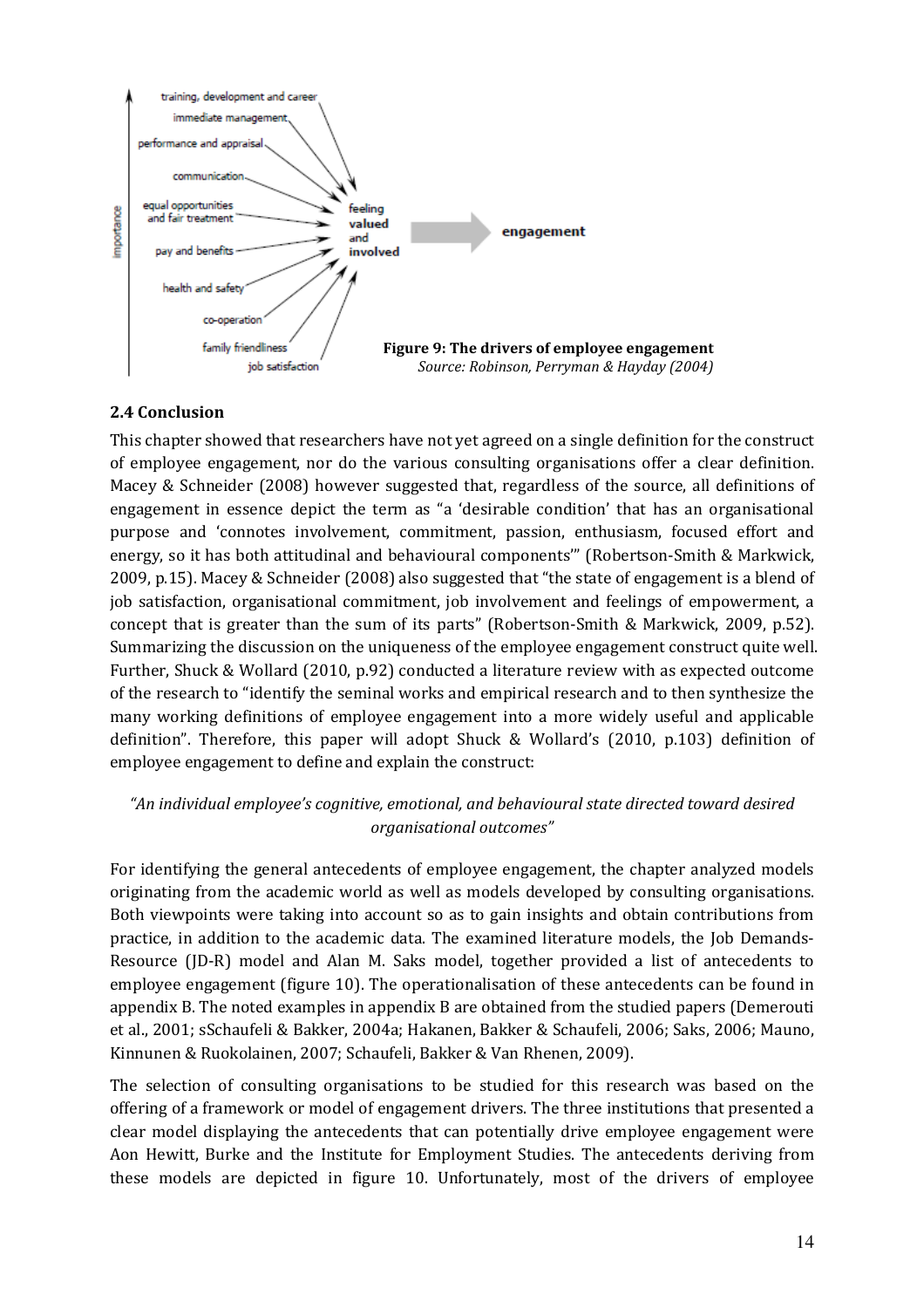engagement, proposed by the consulting firms, have no available definition. The operationalisation of the few defined drivers can be found in appendix B. Besides the antecedents, the key contribution originating from studying the consulting models is the notion that the drivers of employee engagement are likely to vary across industry, organisation and even different employee groups within one organisation (e.g. function, job type, job tenure).

The gathered antecedents to employee engagement are depicted in figure 10. It however is a too long a list to be able to investigate them all. Therefore interviews will be held to find out which antecedents are important to hotel X and hence relevant to be studied. Figure 10 is thus a preliminary research model; for the final research model see section 4.2.

| <b>Antecedents</b>                                                                                                                                                                                                                                                                                                                                                                                                                                                                         |                                                                                                                                                                                                                                                                                                                                                 |                                                 |
|--------------------------------------------------------------------------------------------------------------------------------------------------------------------------------------------------------------------------------------------------------------------------------------------------------------------------------------------------------------------------------------------------------------------------------------------------------------------------------------------|-------------------------------------------------------------------------------------------------------------------------------------------------------------------------------------------------------------------------------------------------------------------------------------------------------------------------------------------------|-------------------------------------------------|
| Literature<br>Job characteristics: skill variety, task identity, task significance,<br>autonomy & feedback<br>Rewards & recognition<br>Participation in decision making<br>Supervisor support / coaching<br>Social support from colleagues / social climate<br>Organisation-based self-esteem (OBSE)<br>Job security<br>Information<br>Innovative climate<br>Opportunities to learn & develop<br>Perceived organisational support<br>Justice; distributive & procedural                    |                                                                                                                                                                                                                                                                                                                                                 |                                                 |
| Consulting / research institutions<br><b>Aon Hewitt</b><br>Work tasks<br>Work processes<br>Resources<br>Sense of accomplishment<br>Senior leadership<br>Manager<br>Co-workers<br>People focus<br>Customers<br>Career opportunities<br>Learning and development<br>Pay<br><b>Benefits</b><br>Recognition<br>People / HR practices<br>Managing performance<br>Brand alignment<br>Organisational reputation<br>Diversity<br>Communication<br>Physical work environment<br>Work / life balance | <b>Burke</b><br>Leadership<br>Compensation & benefits<br>Products & services<br>Fairness<br>Support<br>Feedback<br>Performance management<br>Quality of work<br>Cooperation<br>Job challenge<br>Autonomy<br>Workload<br>Work / life balance<br>Involvement<br>Development<br>Progression<br><b>Customer</b> appreciation<br>Service orientation | <b>Employee</b><br>engagement                   |
| <b>Institute for Employment Studies (IES)</b><br>Training, development & career<br>Immediate management<br>Performance and appraisal<br>Communication<br>Equal opportunities & fair treatment                                                                                                                                                                                                                                                                                              | Cooperation<br>Health and safety<br>Family friendliness<br>Pay & benefits                                                                                                                                                                                                                                                                       | <b>Figure 10: Preliminary</b><br>research model |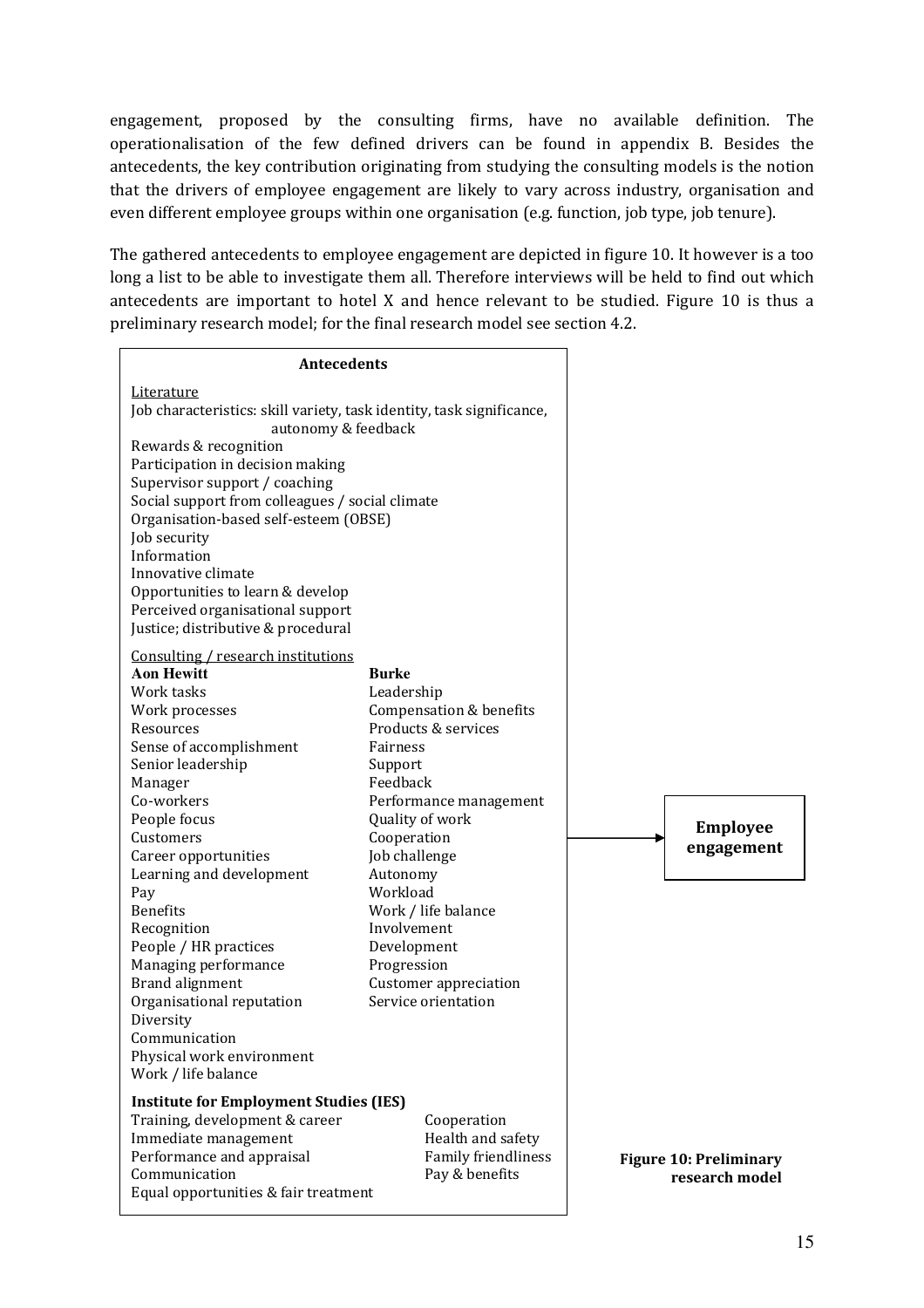# 3. Methodology

Babbie (2007), in his chapter on research design, states that the three most common purposes of research are exploration, description and explanation. The purpose of this research is to explore the antecedents of employee engagement among the employees at hotel X as well as the employee's current experience of the identified drivers so as to offer recommendations for establishing employee engagement.

This chapter describes the research methodology that is applied to collect the data in order to answer the proposed central research question within this inquiry. The chapter further mentions the approaches used for the analysis of the data.

# 3.1 Research approach

To answer the main research question, 'how to establish engaged employees at hotel X'?, several sub questions were formulated in chapter 1. A literature study was conducted to investigate the meaning of the employee engagement construct and the general antecedent of this construct; sub question 1 & 2. To investigate which antecedents are identified by the employees of hotel X and how the employees currently experience the identified antecedents (respectively sub question  $3 \& 4$ ) the research makes use of the qualitative as well as the quantitative research method. Babbie (2007, p.G9) defines qualitative analysis as "the nonnumerical examination and interpretation of observations for the purpose of discovering underlying meanings and patterns of relationships" and quantitative analysis as "the numerical representation and manipulation of observations for the purpose of describing and explaining the phenomena that those observations reflect". In this research, both methods are used since a qualitative method is suited for gathering in depth information, required for sub question three, while the quantitative method is a more useful way to discover how a large group of people view and experience a particular issue, required to answer sub question four.

# 3.2 Study 1

As mentioned above the qualitative method is applied to answer the sub question of 'which antecedents are identified by the employees of hotel X'? The answers provide insights into the important factors and, in so doing, help limit the aspects for the quantitative part of the research to those that are relevant to the hotel under study. Here the selection process of the respondents and the research instrument used for study 1 will be discussed.

# 3.2.1 Selection of respondents

In order to find out the important antecedents to employee engagement for the employees at hotel X a purposeful sample was obtained from all the in-house employees at the company. Such a sample was used since, according to Patton (1990, p.169), "the logic and power of purposeful sampling lies in selecting information-rich cases for study in depth. Information-rich cases are those from which one can learn a great deal about issues of central importance to the purpose of the research". Patton (1990) mentions different strategies for purposefully selecting information-rich cases of which the maximum variation strategy was used in this research. The maximum variation strategy aims at "capturing and describing the central themes or principal outcomes that cut across a great deal of participant or program variation" and turns heterogeneity within small samples into a strength by applying the following logic "any common patterns that emerge from great variation are of particular interest and value in capturing the core experiences and central, shared aspects or impacts of a program (Patton, 1990, p.172).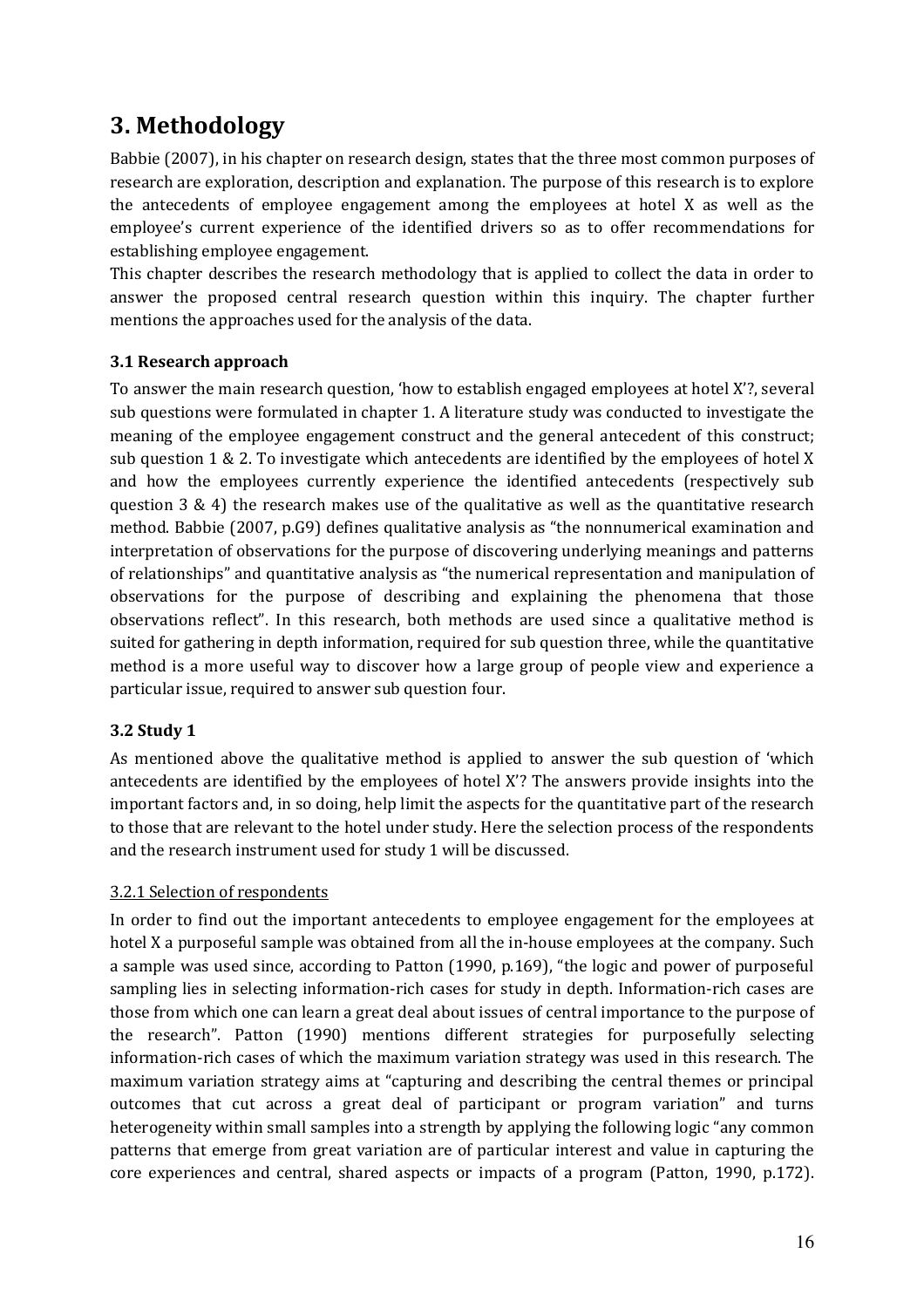Since the literature study pointed out that the antecedents of employee engagement are likely to vary across function, job type and individual employee characteristics such as job tenure these three characteristics, along with age and gender, were identified for constructing the sample. Due to time constraints ten respondents employed at hotel X, who differ from each other on the mentioned characteristics, were selected. The selected respondents were invited by email for an interview; in the email a brief explanation of the research and interview goal was included.

Further, a supervisor and, currently present, trouble-shooter from the outsourced housekeeping department were interviewed together. Even though housekeeping is outsourced<sup>1</sup>, a regular group of cleaners works at hotel X, increasing the importance of their engagement.

## 3.2.2 Research instrument

According to DiCicco-Bloom & Crabtree (2006), interviews are among the most known strategies for the collection of qualitative data. The researchers argue that when a research involves testing predefined hypotheses, often a very structured interviewing format can be used in which the questions and analyses are standardised. However, when a research involves the exploration of perceptions and meanings to gain a better understanding a more qualitative form of interviewing is required. This argument fits Britten's (1995) distinction between three main types of qualitative interviews: structured-, semi structured- and in depth interviews.

Within this part of the research, semi structured interviews were conducted to explore the identified drivers of employee engagement for the employees at hotel X. DiCicco-Bloom & Crabtree (2006) mention that semi-structured interviews are the most widely used type of interview format for qualitative inquiries and state that semi-structured interviews "are usually scheduled in advance at a designated time and location outside of everyday events" and "are generally organised around a set of predetermined open-ended questions, with other questions emerging from the dialogue between interviewer and interviewee / s" (DiCicco-Bloom & Crabtree, 2006, p.315). Britten (1995, p.251) defines this type of interview as "conducted on the basis of a loose structure consisting of open ended questions that define the area to be explored, at least initially, and from which the interviewer or interviewee may diverge in order to pursue an idea in more detail". As Britten's (1995) and DiCicco-Bloom & Crabtree's (2006) definitions indicate, semi structured interviews are conducted with a loose set of open ended questions from which the interviewer or interviewee may deviate and other questions may emerge. Or as Babbie (2007, p.306) states "unlike a survey, a qualitative interview is an interaction between an interviewer and a respondent in which the interviewer has a general plan of inquiry, including the topics to be covered, but not a set of questions that must be asked with particular words and in a particular order". The set of open ended questions (interview protocol) used for this research can be found in Appendix C.

# 3.3 Study 2

 $\overline{a}$ 

The quantitative method is applied to answer the sub question of 'how do the employees currently experience the identified antecedents'? Here the selection process of the respondents and the research instrument used for study 2 will be discussed.

<sup>1</sup> Note: during the interviews it was not yet know that the housekeeping department would be converted into an internal department.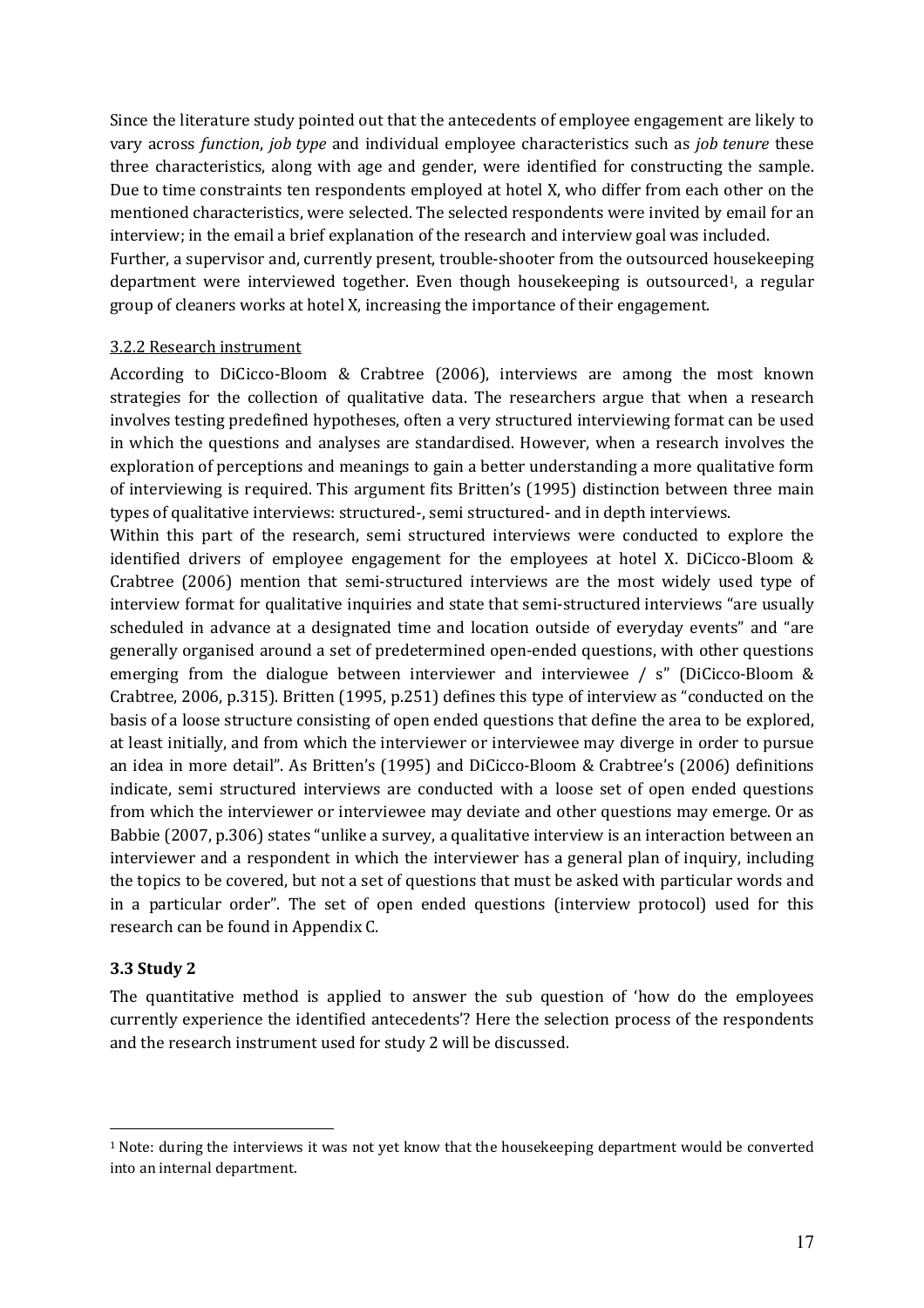#### 3.3.1 Selection of respondents

In order to find out how the employee's at hotel X currently experience the identified antecedents, the entire in-house population was asked to participate in the quantitative part of the research. A total population sample was used since the total population size is relatively small; the organisation comprises of 61 in-house employees. The in-house personnel were approached through an email asking to fill in the online version of the questionnaire. To make sure the in-house personnel would not view the email as spam, the email was send to the HR employee who forwarded it. Further, an email from management, stating the importance of completing the survey, and two reminder emails were send. Table 3 presents the demographic information of the eight-three employees who responded.

Beside the in-house employees, employees from the external housekeeping department were also approached to participate in the quantitative part of the research. However, after repetitive reminders still none of the questionnaires were completed. Together with the fact that the company decided to convert housekeeping into an in-house department, resulting in changes, it was chosen to omit the participation of the housekeeping personal from study 2 of this research.

|                       | rable 3: Demographic data |            |  |
|-----------------------|---------------------------|------------|--|
| Demographic variables | Frecuency                 | Percentage |  |
| Gender                |                           |            |  |
| Female                | 22                        | 57.9       |  |
| Male                  | 16                        | 42.1       |  |
| Age                   |                           |            |  |
| 20 and under          | 6                         | 15.8       |  |
| $20-29$ years         | 11                        | 28.9       |  |
| 30-39 years           | 9                         | 23.7       |  |
| 40-49 years           | 4                         | 10.5       |  |
| 50-59 years           | 5                         | 13.2       |  |
| 60 and above          | 3                         | 7.9        |  |
| Years of service      |                           |            |  |
| Less than 1 year      | 8                         | 21.1       |  |
| 1-2 years             | 10                        | 26.3       |  |
| 3-5 years             | 6                         | 15.8       |  |
| 6-10 years            | 7                         | 18.4       |  |
| 10 years or more      | 7                         | 18.4       |  |
| Employment            |                           |            |  |
| Fulltime              | 11                        | 28.9       |  |
| Part-time             | 27                        | 71.1       |  |
|                       |                           |            |  |

Table 3: Demographic data

## 3.3.2 Research instrument

According to Babbie (2007) surveys are a very old research technique in which, typically, the researcher selects a sample of respondents who are administered a standardized questionnaire. Within this part of the research a cross-sectional survey was used to determine employee's current perspective on the following antecedents: 'social climate', 'supervisor relationship', the job characteristics 'autonomy' and 'skill variety', 'organisational goal information', 'organisation wide information', 'own work information', 'organisational goal participation', 'organisation wide participation', 'own work participation', 'learning opportunities', 'career opportunities', 'service vision', 'customer treatment' and 'innovative climate' (see chapter 4 for more data on the interview results).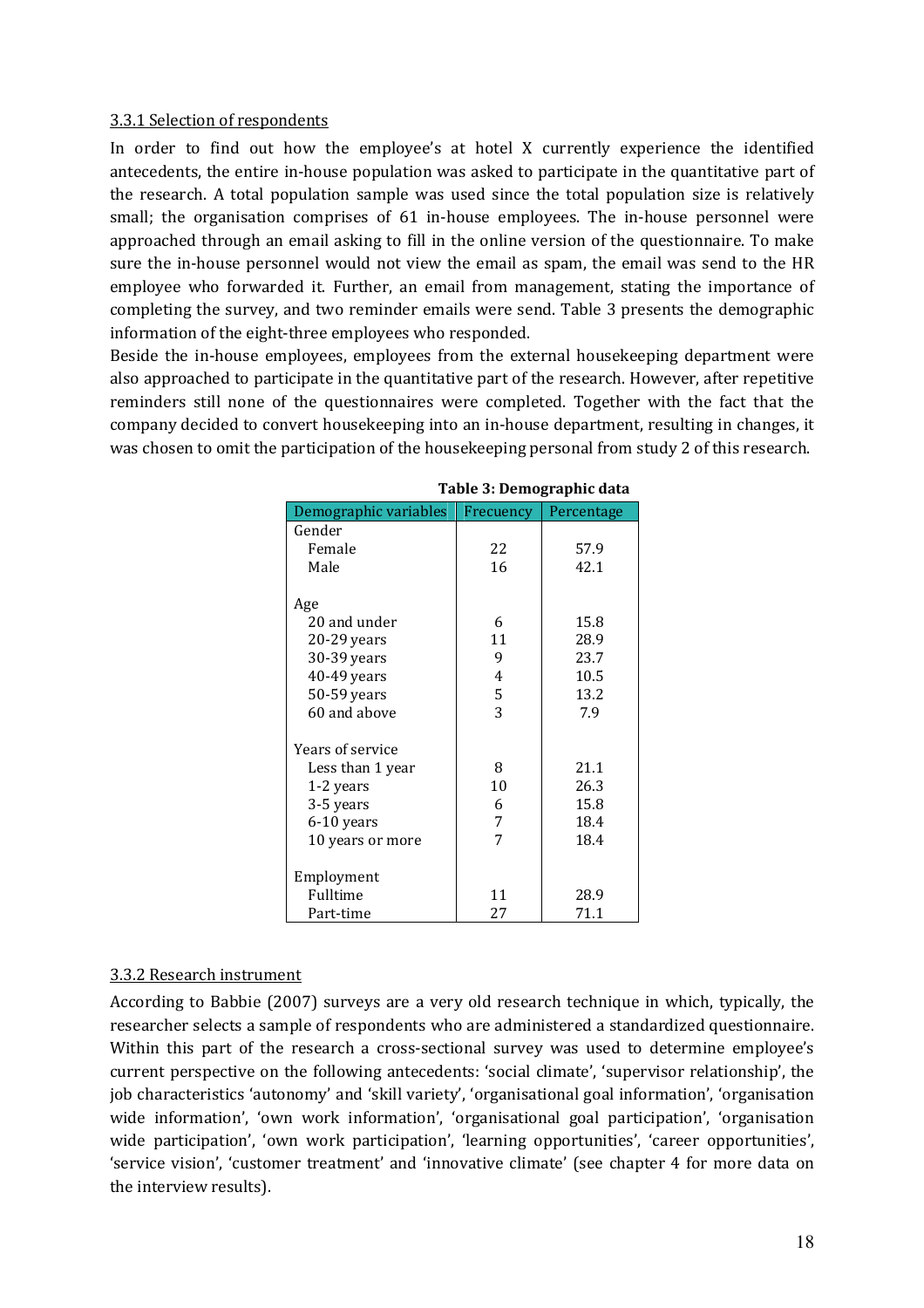Both the social climate variable as well as the supervisor relationship variable were measured by nine items from the Vragenlijst Beleving en Beoordeling van de Arbeid (VBBA) developed by Van Veldhoven and Meijman (2000). Items were scored on a four-point frequency scale, ranging from 'always' (0) to 'never' (3). The scores for the fourth, sixth and ninth item, in both scales, need to be reversed. Scale scores for both variables were measured by the following formula (Veldhoven, Meijman, Broersen & Fortuin, 2002):

> Scale score = Number of points  $\frac{1}{3 \text{ x number of items answered}}$  x 100 Figure 11: Formula scale score

Since the social climate scale includes the item "in your work, do you feel appreciated by your colleagues?" and the supervisor relationship scale includes the item "in your work, do you feel appreciated by your superior?" the identified antecedent recognition will, in current research, be covered through the variables 'social climate' and 'supervisor relationship'. It will thus not be included as a separate variable.

The job characteristics autonomy and skill variety were measured by two items from the Job Diagnostic Survey (JDS) developed by Hackman and Oldman (1974); one item corresponding to the autonomy and the other to the skill variety. Participants indicated the amount of both characteristics using seven point anchors ranging from 'very little' (1) to 'very much' (7).

Assessment of the information variables are as follows. The organisational goal information variable was measured by five items from the Organizational Climate Measure, OCM (Patterson, West, Shackleton, Dawson, Lawthom, Maitlis, Robinson & Wallace, 2005). Items were scored on a four-point scale ranging from 'definitely false' (1) to 'definitely true' (4). The scores for the third item need to be reversed. Here the scale score is the sum of the points scored for each item. The organisation-wide information variable was measured through three items from the Voice Climate Survey (VCS) developed by the Voice Project group (Langford, 2009). Items were scored on a five-point agreement scale ranging from 'strongly disagree' (1) to 'strongly agree' (5). Again, the scale score is the sum of the points scored for each item. Lastly, the own work information variable was measured by seven items from the VBBA scale. Items were scored on a four-point frequency scale, ranging from 'always' (0) to 'never' (3). The formula to measure this variables scale score is presented in figure 11.

Since the 'own work information' measure includes inter alia the items "does your work provide you with direct feedback on how well you are doing your work" and "does your superior inform you about how well you are doing your work" the identified antecedent *feedback* will, in current research, be covered through the variable 'own work information'. It will thus not be included as a separate variable.

The variable *learning opportunities* as well as the variable *career opportunities* were measured through a three items scale from the VCS scale. Items were scored on a five-point agreement scale ranging from 'strongly disagree' (1) to 'strongly agree' (5). For both variables the scale score is the sum of the points scored for each item. Further, the variable service vision was measured by three items from the SERV\*OR scale (Lytle, Hom & Mokwa, 1998) while the variable customer treatment was measured by four items from the SERV\*OR scale. Items from both variables were scored on a five-point agreement scale ranging from 'strongly disagree' (1) to 'strongly agree' (5). Scale scores for both these variables are also measured by adding up the points from each item.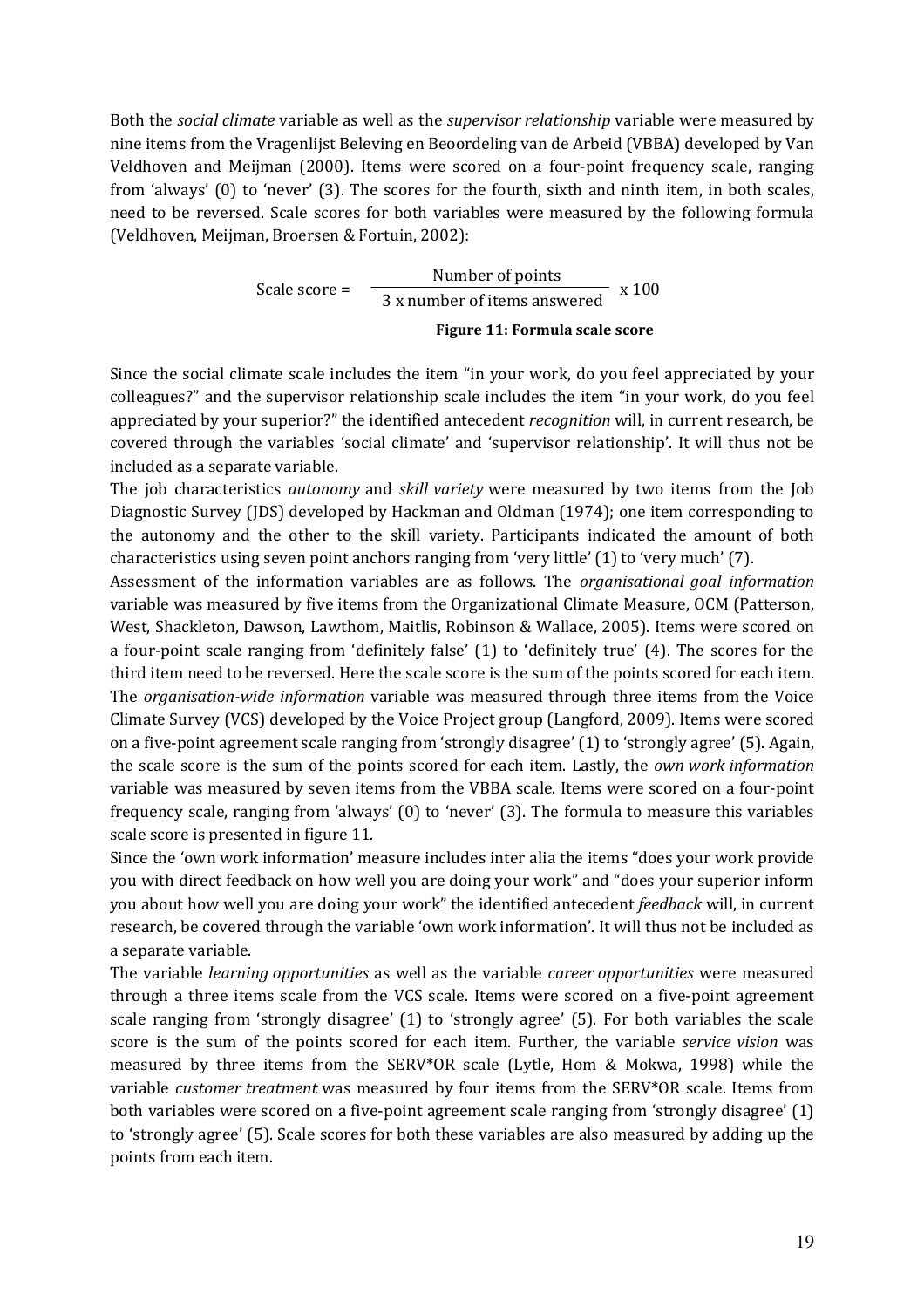The following three variables organisational goal participation, organisation wide participation and own work participation were measured by using the Influence-Power-Continuum, IPC (Heller, 2003). Each variable was measured by one item with a six point continuum, ranging from 'I am not involved at all' (1) to 'I decide on my own' (6).

The innovative climate was measured by six items from the OCM scale. Items were scored on a four-point scale ranging from 'definitely false' (1) to 'definitely true' (4). Once again the scale score is the sum of the points scored for each item.

Finally, the employee engagement definition within this paper states "an individual employee's cognitive, emotional, and behavioural state directed toward desired organisational outcomes" (Shuck & Wollard, 2010, p.103). Therefore, to measure the term, it would seem logical to use the Job Engagement Scale (JES) for it has a physical, emotional and cognitive element. However, Drake (2012) mentions that though the JES and the Utrecht Work Engagement Scale (UWES) "capture the engagement construct differently, they each capture three components: an affective, component, a behavioural or physical component, and a cognitive based component" (Drake, 2012, 27). Since the UWES has both a Dutch and a short version the term *employee engagement* was measured by nine items from the short form of the Utrechtse Bevlogenheid Schaal (UBES). Besides the time benefits, the choice for the short version was also based on the fact that Schaufeli & Bakker (2004b) state that when one is interested in the employee engagement construct as such, not the different dimensions, the short version should be used. Participants indicated how often each item applied to them using seven point anchors ranging from 'never' (0) to 'daily' (6). Here the scale score is computed by adding the scores of the scale and dividing the sum by the number of items involved (Schaufeli & Bakker, 2003).

The internal consistency scores for each measure are presented in table 4. Since all alpha's present scores above .73, it can be concluded that reliable scales were used.

| Variable                        | <b>Test</b>                               | Cronbach's $\alpha$ (N) |
|---------------------------------|-------------------------------------------|-------------------------|
| Social Climate                  | VBBA (relationships with colleagues)      | .737 (37)               |
| Supervisor relationship         | VBBA (relationships with your supervisor) | .858(37)                |
| Organisational goal information | OCM (clarity of organisational goals)     | .773(38)                |
| Organisation wide information   | VCS (cross-unit cooperation)              | .750(38)                |
| Own work information            | <b>VBBA</b> (information)                 | .838(36)                |
| Learning opportunities          | VCS (learning & development)              | .734(38)                |
| Career opportunities            | VCS (career opportunities)                | .774(38)                |
| Service vision                  | SERV*OR (service vision)                  | .758(37)                |
| Customer treatment              | SERV*OR (customer treatment)              | .900(38)                |
| Innovative climate              | OCM (innovation & flexibility)            | .733(38)                |
| Employee engagement             | <b>UBES</b>                               | .960(37)                |

Table 4: Internal consistency scores

The developed survey also made use of the importance scale, ranging from 'very important' to 'very unimportant', to measure the importance of certain items. Further, the survey included questions related to demographics of the respondents and open ended questions so employees could express any suggestions or wishes. The developed survey can be found in Appendix D.

# 3.4 Data analysis

No matter the data, "analysis and interpretation are required to bring order and understanding" (Taylor-Powell & Renner, 2003, p.1). Therefore this section will mention the analysis approaches which have been used in this research.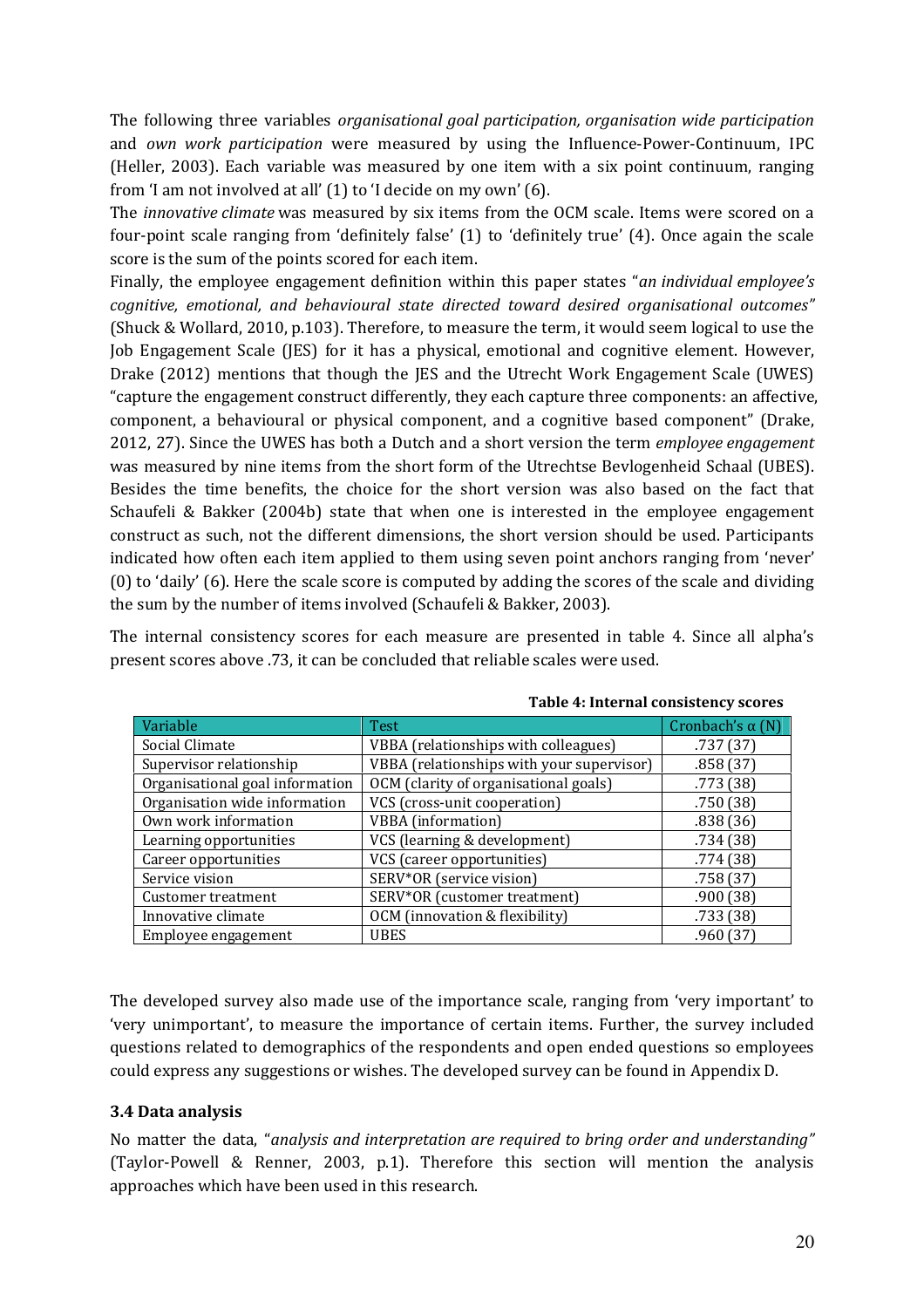#### 3.4.1 Study 1

Since the interviews were recorded with a voice recorder, with permission of the interviewees, it allowed for the creation of a word for word transcript of the conversation. Due to the objective of the interviews, to find out which antecedents are important to hotel X and thus relevant for the research, the narrative data in the transcript was categorized using preset categories. Preset categories provide "direction for what you look for in the data. You identify the themes before you categorize the data, and search the data for text that matches the themes" (Taylor-Powell & Renner, 2003, p.3). The preset categories that were used are the antecedents to employee engagement mentioned in figure 10. Subsequently, all the information pertaining to one category was bundled together and the identified antecedents were put in order of the number of unique respondents that referred to a certain category. These counts provided a rough estimate of the importance of each identified antecedent (Taylor-Powell & Renner, 2003).

However, emergent categories were also used. "This approach allows the categories to emerge from the data. Categories are defined after you have worked with the data or as a result of working with the data" (Taylor-Powell & Renner, 2003, p.3). Since quite a few respondents indicated that someone's personality and the location of an organisation are important, these factors were added in the results as well.

#### 3.4.2 Study 2

#### Correlation analysis

To measure if correlations exist between employee engagement and the antecedents under study, the Spearman's rank-order correlation method was used. "The Spearman's rank-order correlation is the nonparametric version of the Pearson productmoment correlation […] it measures the strength of association between two ranked variables" (Laerd statistics Spearman, 2013). The Spearman correlation measurement, instead of the Pearson correlation measurement, was chosen since the gathered data



does not meet the necessary Pearson assumptions: "1. the variables must be either interval or ratio measurements, 2. the variables must be approximately normally distributed, 3. there is a linear relationship between the two variables, 4. outliers are either kept to a minimum or are removed entirely and 5. there is homoscedasticity of the data" (Laerd statistics Pearson, 2013).

The main problem lies in the requirement of a bivariate normality; checked, in practice, by requiring both the variables to be individually normally distributed (Statstutor, n.d.). The presence of a normal distribution was assessed through the use of the Shapiro-Wilk test for, according to Razali & Wah (2011, p.32), it is "the most powerful test for all types of distribution and sample sizes". Given the fact that the term employee engagement, the central construct, is not normally distributed (the p-value of the Shapiro-Wilk test is below 0.05; see also figure 11) it can be concluded that the second assumption does not hold.

The presence of a linear relationship, outliers and homoscedasticity were assessed through the use of scatter plots. The created scatter plots of some of the variables showed imperfections regarding the linear relationship and homoscedasticity. Further, removing the existing outliers would not have been an option since it reduces the already tiny sample size. This causes problems meeting the third, fourth and fifth assumption.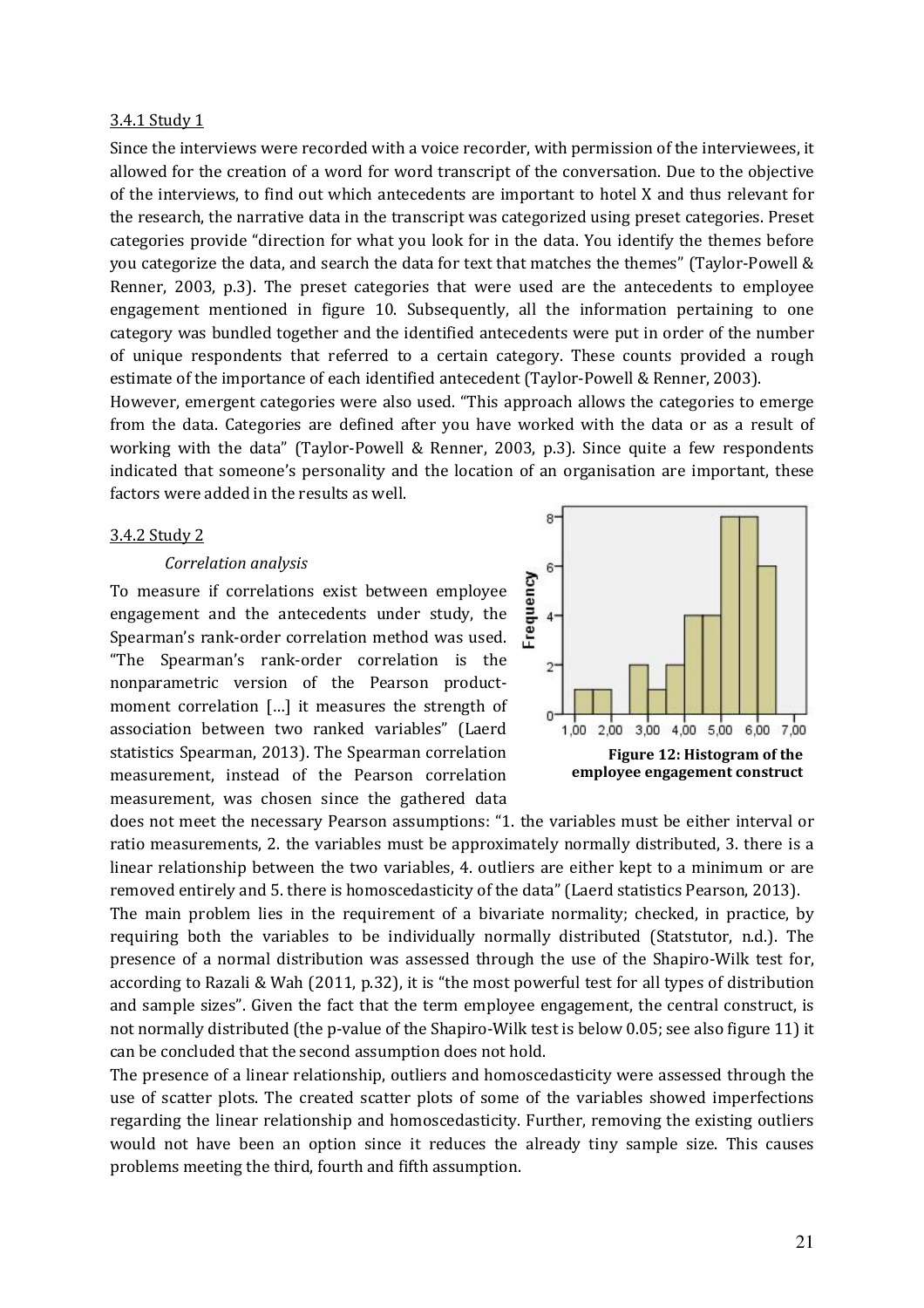#### Regression analysis

A correlation analysis can however only establish the strength of the association between two variables; it cannot determine a cause-and-effect relationship. For testing the assumption that employee engagement can be predicted based on the used antecedents, a regression analysis is more suitable. To be able to perform a regression analysis the data must however meet certain assumptions in order for the regression analysis to give a valid result. According to Osborne & Waters (2002), four assumptions of multiple regression that are not robust to violation are the assumptions of linearity, homoscedasticity, reliability of measurement and normality ("highly skewed or kurtotic variables, or variables with substantial outliers"; Osborne & Waters, 2002). As mentioned above, the central construct is not normally distributed, imperfections regarding the linear relationship and homoscedasticity are present in some variables and removing the existing outliers is not an option since it further reduces the already tiny sample size.

Since three of the four assumptions are not met it was chosen to not run a regression analysis. Performing the analysis would have lead to results which might not be trustworthy; and working with untrustworthy data is never preferable.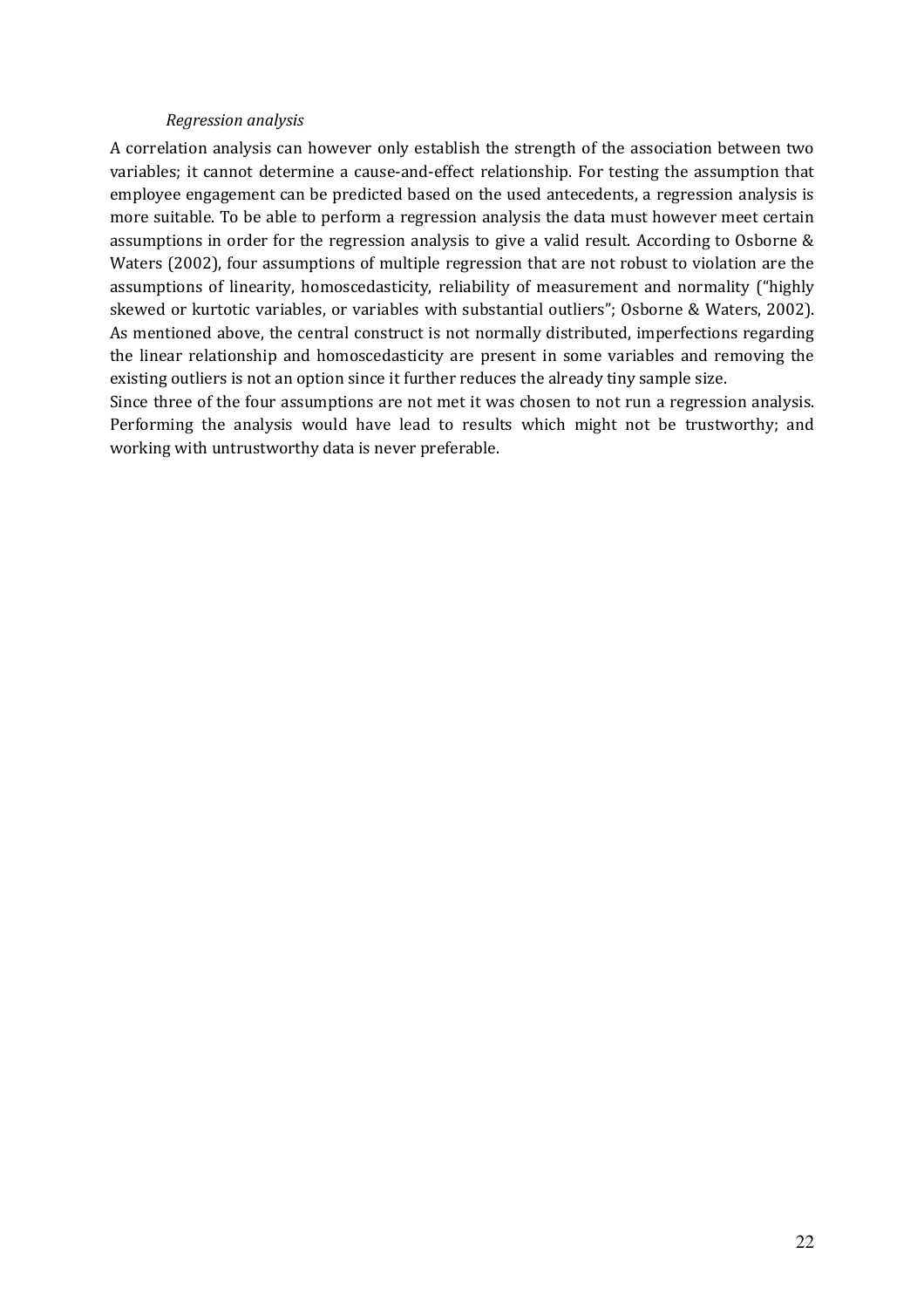# 4. Research findings

Section 4.1 of this chapter presents the findings of study 1, the conducted interviews. The final research model, displaying the relevant antecedents to be studied, is shown in section 4.2. This chapter further presents the results from study 2, the questionnaire, in section 4.3.

# 4.1 Study 1 results

Although the literature and consultancy study in chapter two concluded with a long list of antecedents for employee engagement the results from the interviews, held among ten employees of hotel X, reduced the amount of antecedents to be studied mainly to drivers which are obtained from literature papers. The original interview results are presented in appendix E.

The most frequently mentioned factor by the interview respondents was the existence of a pleasant working atmosphere among colleagues; in short the collegiality. Examples of given responses are: 'get along with everyone and to be able to ask other colleagues for support or help' and 'really go for it together, prepared to do something for another and to be able to talk to a person about something'. These answers correspond with the detected antecedent 'social support from colleagues / social climate'. A second often mentioned factor is the feeling of being appreciated, receiving acknowledgment and the existence of personal interest in each other. Examples of given replies are: 'feel appreciated for what you do for the company, e.g. a compliment or an enthusiastic reaction', 'acknowledgment for what you do for sometimes quite a lot is asked of us' and 'what I find important is a personal approach. When I return from vacation everyone knows I'm back or if I had a special event people inquire me about it'. These responses correspond with the discovered antecedent 'rewards & recognition', however only with regard to the recognition or nonfinancial part of the antecedent. Considering the financial part, none of the respondents indicated that financial rewards were important drivers of employee engagement. When money came up it even had a negative content; 'bonuses are not a driver' and 'it is not just about the money'.

Further, the identified antecedent 'information' was cited. Employees at hotel X find it important that information regarding management goals and vision, activities of other departments and work related issues are communicated. As can be concluded from the following statements: 'the provision of information is important for it would be nice to be aware of things. To be informed about everything, not just work related things but also things applicable to the entire organisation', 'good communication from management, e.g. what they expect and envision; the direction of management goals and vision' and 'communication between different departments. How they are doing and what they are doing'. Besides receiving information the possibility to individually contribution something, in other words participate, is also deemed important; given examples are 'not something imposed on by a person or department but something which is discussed together. People should have a say' and 'involve people, for if people are involved you also get the most engagement from them'. These answers correspond with the detected antecedent 'participation in decision making'

A given response that addressed the identified antecedent 'supervisor support / coaching' is 'that when supervisor sees that you're struggling with something, if you need a helping hand, tools will be made available to make things easier'. Further, the following replies demonstrate the importance of the discovered antecedent 'feedback': 'an occasional talk in which the strengths and weaknesses are discussed is better than letting us muddle along and not say anything while things are not going well. It's nice to hear what can be improved for that way you can learn from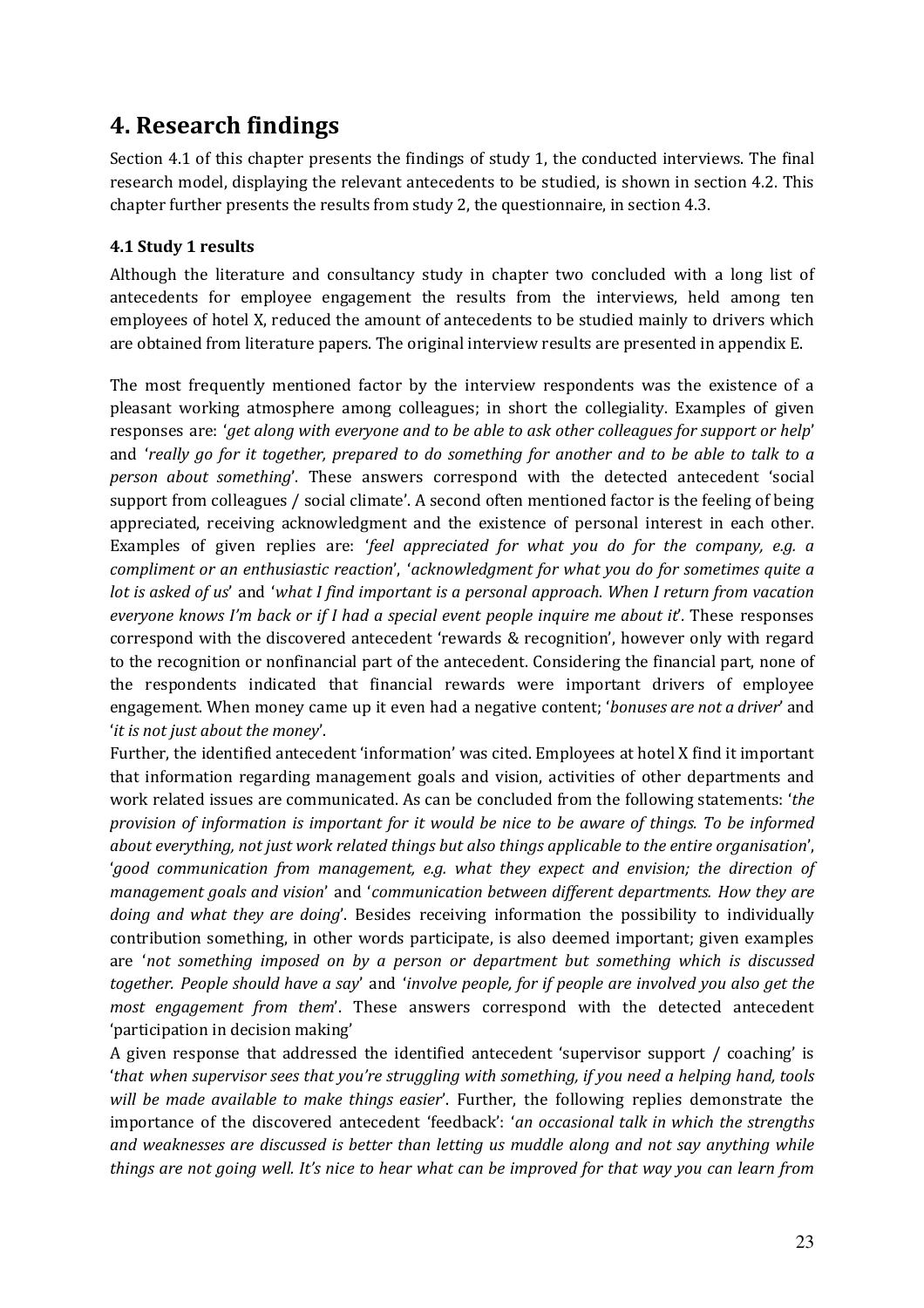mistakes or certain situations' and 'assessment and performance appraisals are a good way to show your involvement as an employer; to let me know how I'm doing and what they think of me. So receive some feedback on performance'.

Surprisingly someone's personality is also mentioned as an important factor contributing to employee engagement. Since an organisation can not alter the personality of its employees the factor will not be included in current research. The factor personality will however be discussed in more detail in chapter 5.

The antecedent 'opportunities to learn and develop' was referred to through statements as: 'I'm someone who likes challenges, what to grow and become better', 'new challenges, opportunities to learn and grow are also important for it keeps you interested in the job, makes you enjoy the work more and be more involved' and 'the career opportunities offered to me. If I had not gotten that chance I would not have stay so long'. While an example of given answers for the antecedent 'innovative climate' is: 'now with the new director, who has great ideas, a fresh approach is adopted. Director really tries to be a surprising hotel which I feel at home in. It's very nice that now not just the beaten tracks are followed'.

Responses related to respectively the job characteristic 'skill variety' and the job characteristic 'autonomy' are as follows: 'variety contributes but also being able to decide on your own when to do what work and how I approach the work', 'I especially enjoy the variety', 'they leave it up to use to give our own interpretation' and 'I have freedom in my work, within certain limits. The given freedom stimulates to pay more attention to things and it just makes you feel better'.

The 'location' of an organisation emerged as a new, not yet identified or studied, antecedent to employee engagement. For the organisation under study, relocation is however not a feasible option. Along with the fact that the responses considering the factor 'location' were all positive it is decided that the location of the organisation will not be included in the questionnaire.

Also the 'reputation' of the company was indicated as an antecedent to employee engagement. Provided answers however seem to suggest a different reputation perspective compared with Aon Hewitt's organisational reputation driver; "employees' perception that the organization is regarded as a good place to work by those outside the organization" (Aon Hewitt, 2012, p.20). The replies focus more on the reputation the organisation has among its guests rather than the reputation of being regarded as a good place to work; which does make sense given the fact that the company under study is a service organisation. Since a guest's opinion of the company can not be measured through the employees this factor will not be included in the questionnaire. Though, from consulting multiple review websites it can be concluded that the reputation of hotel X is very good (Zoover a 9.0 based on 103 reviews; Booking.com a 8.9 based on 201 reviews; Hotelspecials.nl a 8.5 based on 111 reviews).

Finally, the last factor refers to the detected antecedent 'service orientation'. Although Burke does not provide a definition for the term, Lytle, Hom & Mokwa (1998) define service orientation as "an organization-wide embracement of a basic set of relatively enduring organizational policies, practices and procedures intended to support and reward service-giving behaviours that create and deliver service excellence" (Lytle, Hom & Mokwa, 1998, p.459). This corresponds with the given responses of making sure to please the guests; e.g. 'the contact with guest is also very important, you need to make sure they have everything they want. Guest-oriented work, customer focus'.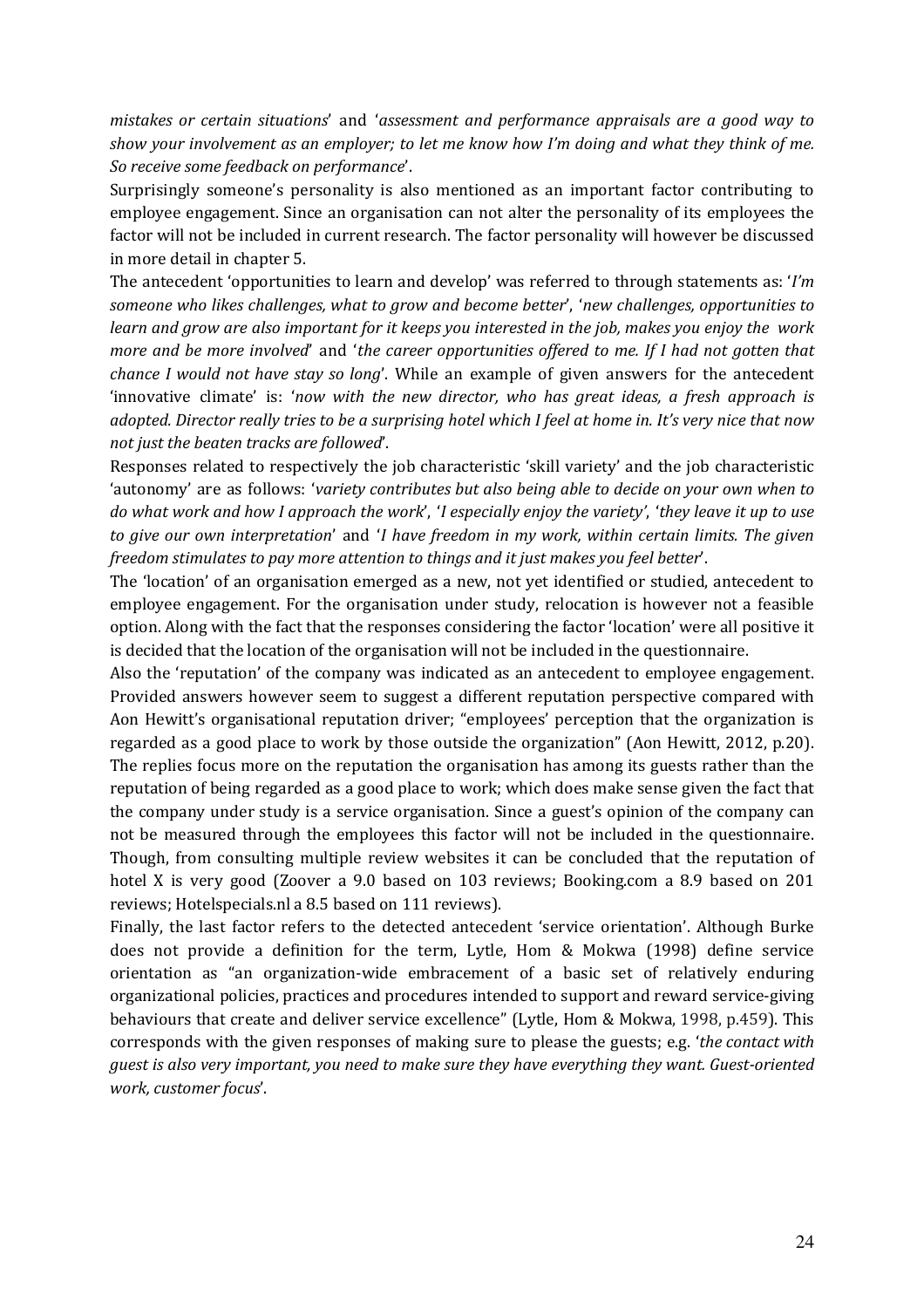# 4.1.1 Housekeeping

The interview results related to the housekeeping indicate that the department is concerned with, and has the intention to create employees that feel not only proud of the work done but also feel proud of the fact that they work for hotel X. Currently, however the employees often feel that they are less than and are not a part of the hotel staff; they are subdued when employees from the hotel X walk by.

To try to encourage engagement the following factors were mentioned. One factor which was stated in particular was the respect and acknowledgment towards the housekeeping employees. It was said that a compliment does so much more. Further, the creation of a unity between the in-house and outsourced employees was found to be important. Another raised aspect, related to the previous factor, is to be given the opportunity to participate in elements which are arranged for the in-house employees. A given example was the possibility to join last years Christmas diner. People see each other in another way, not in work cloths, at such events which also talks differently. This might be one reason why the housekeeping employees currently do not make use of the open lunchroom. Finally it was mentioned that the encouragement for engagement does not only have to come from the hotel under study but also from the housekeeping department itself. By, for instance, addressing the employees own insecurity and creating stability; for in the past four to five years there have been fourteen different supervisors.

## 4.1.2 Conclusion

The conducted interviews provided the desired information; namely the relevant antecedents of employee engagement to be incorporated into the questionnaire. Since housekeeping is soon going to be an in-house department, making the mentioned factors irrelevant, its interview results will no longer be used in the rest of the research. The antecedents which will be included in study 2 are briefly discussed below.

Within current research the detected antecedent 'social support from colleagues / social climate' will be given the title 'social climate'. Further, a broader perspective will be applied to the 'supervisor support / coaching' antecedent for current research not only examines the offered support but enlarges the scope by looking into the variable 'supervisor relationship'. Since the variables 'social climate' and 'supervisor relationship' address the element of appreciation, the detected antecedent 'recognition' will, in current research, be covered through these two variables. It will thus not be included as a separate variable.

Of all the possible job characteristics only the variables 'autonomy' and 'skill variety' will be studied. While, due to the presence of various topics, the identified antecedent 'information' is expanded to include three different variables: 'organisational goal information', 'organisation wide information' and 'own work information'. Since the variable 'own work information' already incorporates gaining job performance information, the feedback variable will, in current research, be covered by the variable 'own work information'. It will thus not be included as a separate variable. The expansion used for the information antecedent will also be applied for the antecedent 'participation in decision making', it thus includes the following three variables: 'organisational goal-', 'organisation wide-' and 'own work participation'.

The detected antecedent 'opportunities to learn and develop' will be split up into two different variables so as to separate the variable 'learning opportunities' from the variable 'career opportunities'. Further, the antecedent 'service orientation' will comprise the following two variables; 'service vision' and 'customer treatment'. Finally, the title of the antecedent 'innovative climate' will be kept the same.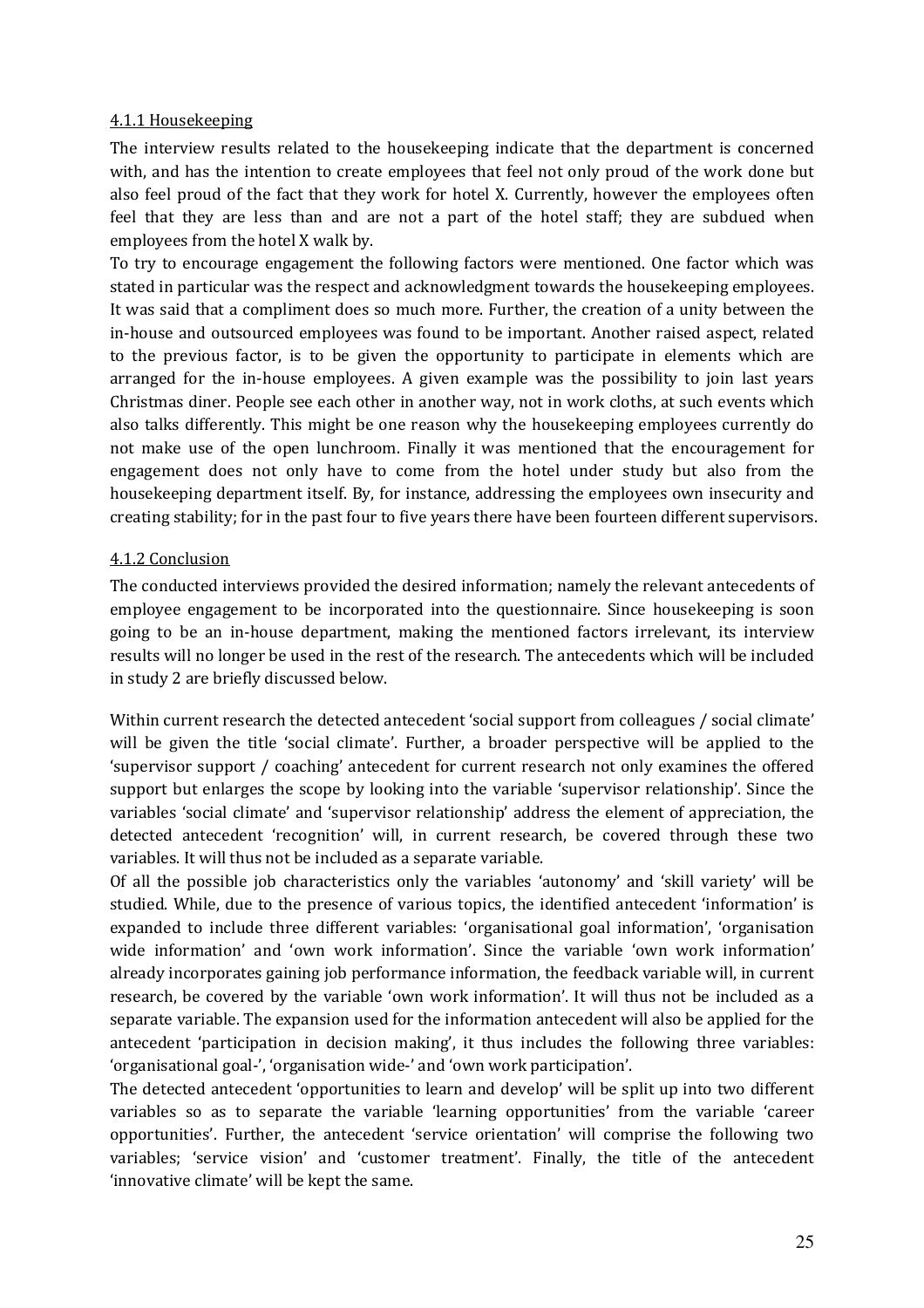## 4.2 Final research model

As mentioned in section 2.4 the antecedents to employee engagement, deriving from the literature and consulting study, provided a too long a list to be able to investigate them all. Therefore interviews were held to reduce the amount of antecedent to those which are relevant to hotel X. Based on the above made conclusion of the interview results the final research model can be depicted as follows (figure 13).



Figure 13: Final research model

# 4.3 Study 2 results

The results from the conducted questionnaire will be presented in this section, beginning with the outcomes of the formulated questions2. Following, the outcomes from the correlation analysis will be given. In appendix F the full list of the given suggestions can be found as well as the graphs which are not presented in the text. Since 38 out of 61 respondents filled in the survey the presented results will be based on a response rate of 62.3%3. Although the response rate is above 50% a higher rate was hoped for given the small sample size. Some employees indicated that the reason for not filling in the survey was due to privacy concerns or delaying. It is however unknown if these reasons hold true for other non-respondents. A factor which could also have played a role for instance is the length of the survey.

 $\overline{a}$ <sup>2</sup> Results pertaining to the social climate variable towards the external employees will only be presented in appendix F and are excluded from the rest of the paper. This decision was made based on the fact that the external housekeeping department will soon disappear, making the results no longer relevant.

<sup>3</sup> Note: due to missing values, the results to some questions are based on a lower amount of respondents.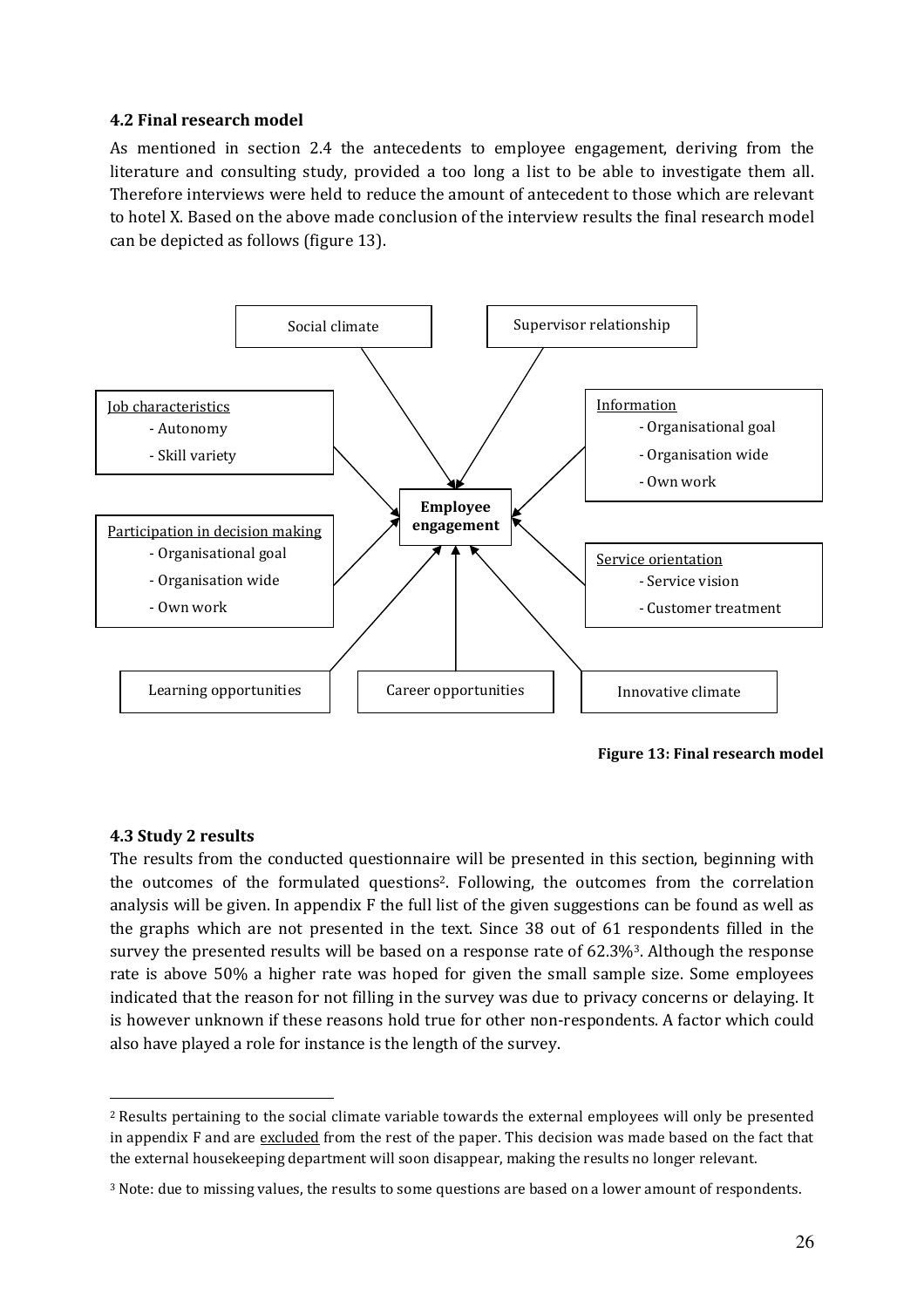## 4.3.1 Questions asked

Most of the items within the social climate variable, figure 14, display positive outcomes. Even when asked if enough is currently done to create a good social climate, 95% of the respondents answer with a yes. The findings that stand out are related to the conflict, unpleasant occurrences and recognition item. Nearly 40% of the respondents indicated that conflicts and unpleasant events among colleagues sometimes happen and a negative difference is visible between the mentioned importance of receiving recognition from colleagues and the actual recognition received. Suggestions or wishes regarding the social climate variable can be found in appendix F.



Figure 14: Survey results for the variable 'social climate' Note: Abbreviations represent items within the social climate scale; CO=count on, AH=ask help, GOW=get on well, C=conflicts, R=recognition, A=aggression, F=friendliness, GA=good atmosphere & UO=unpleasant occurrences

Within the supervisor relationship variable, figure 15, most items also display positive outcomes. When asked if enough is currently done to create good supervisor relationships the percentage of respondents who answered with a yes is even 97%. However, again the conflict, unpleasant occurrences and recognition items cause problems. Roughly 20% of the respondents indicated that conflicts and unpleasant occurrences with their immediate supervisor sometimes happen and a negative difference is visible between the mentioned importance of receiving recognition from the immediate supervisor and the actual recognition received. Given suggestions, appendix F, support the last mentioned finding by stating that recognition needs to be made more visible.



#### Figure 15: Survey results for the variable 'supervisor relationship'

Note: Abbreviations represent items within the social climate scale; CO=count on, AH=ask help, GOW=get on well, C=conflicts, R=recognition, A=aggression, F=friendliness, GA=good atmosphere & UO=unpleasant occurrences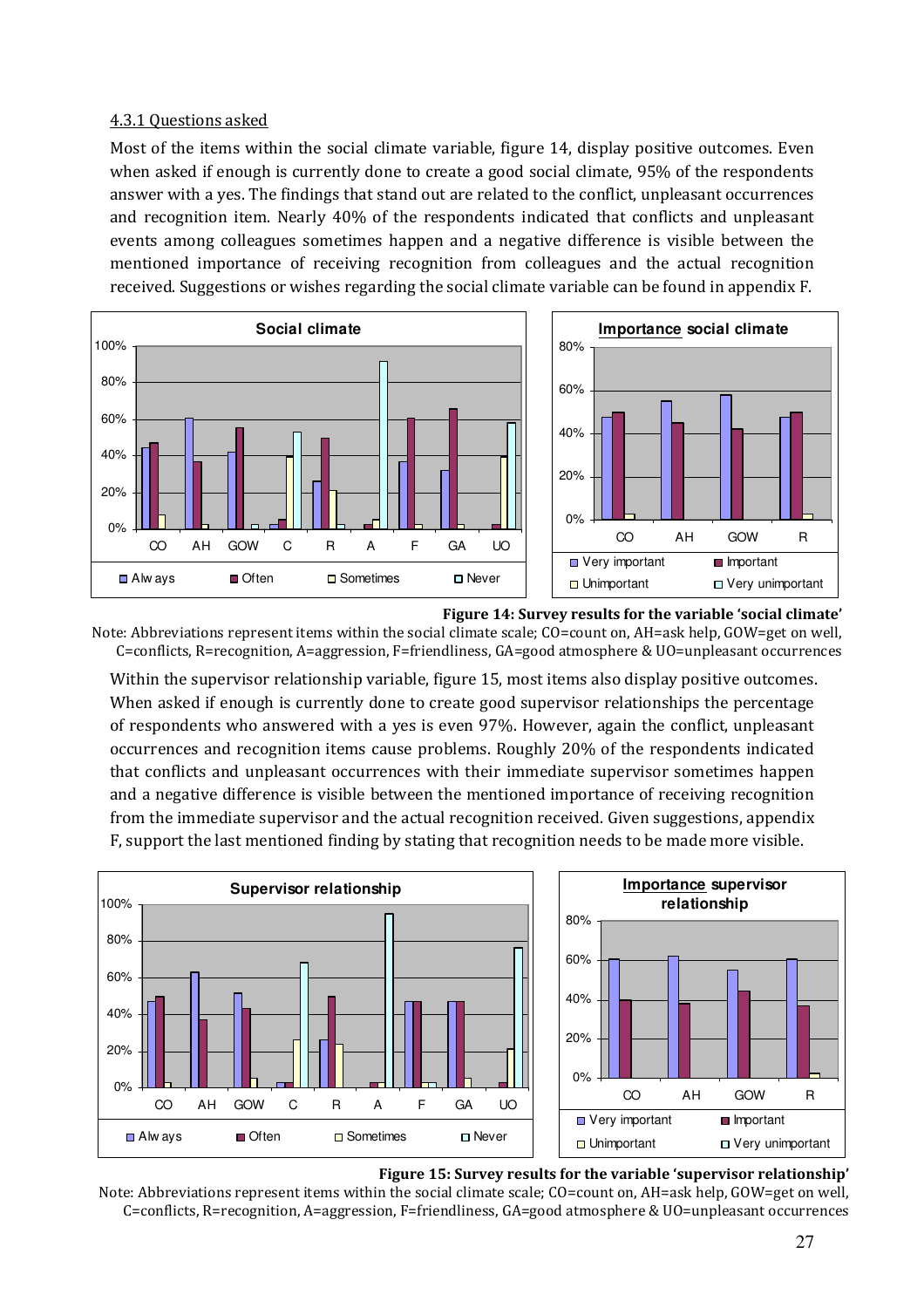For the job characteristic variables autonomy and skill variety, figure 16, the right sides of the graphs show positive results; high autonomy or skill variety scores with high scores on importance. Striking results though lie in the fact that 5% of the respondents indicate having little autonomy while stating the presence of autonomy is important to them. This percentage is even worse for the skill variety variable. Here 12% of the respondents indicate having little skill variety while stating the presence of variety is (very) important to them.



Figure 16: Survey results for the job characteristic variables 'autonomy' & 'skill variety'

Notable findings for the three information variables will be discussed next. Regarding the organisational goal information variable, figure 17, the outcomes of the five items mainly display positive results. Which is essential since a large majority, 95%, of the respondents find it important to be kept informed about the future plans and direction of the organisation.



Figure 17: Survey results for the variable 'organisational goal information' Note: Abbreviations represent items within the organisational goal information scale; GU=good understanding, CC=clear communication, GCNC=goals company not clear, EA=everyone is aware & SS=strong sense

The results for the organisation wide information variable, figure 18, are not so good. The items 'there is good communication across all sections of this organisation' and 'knowledge and information are shared throughout this organisation' present quite negative differences between the importance of the item and the actual agreement with the item. As regard to the item 'there is cooperation between different sections in this organisation', the negative difference is less severe compared to those of the previous two items.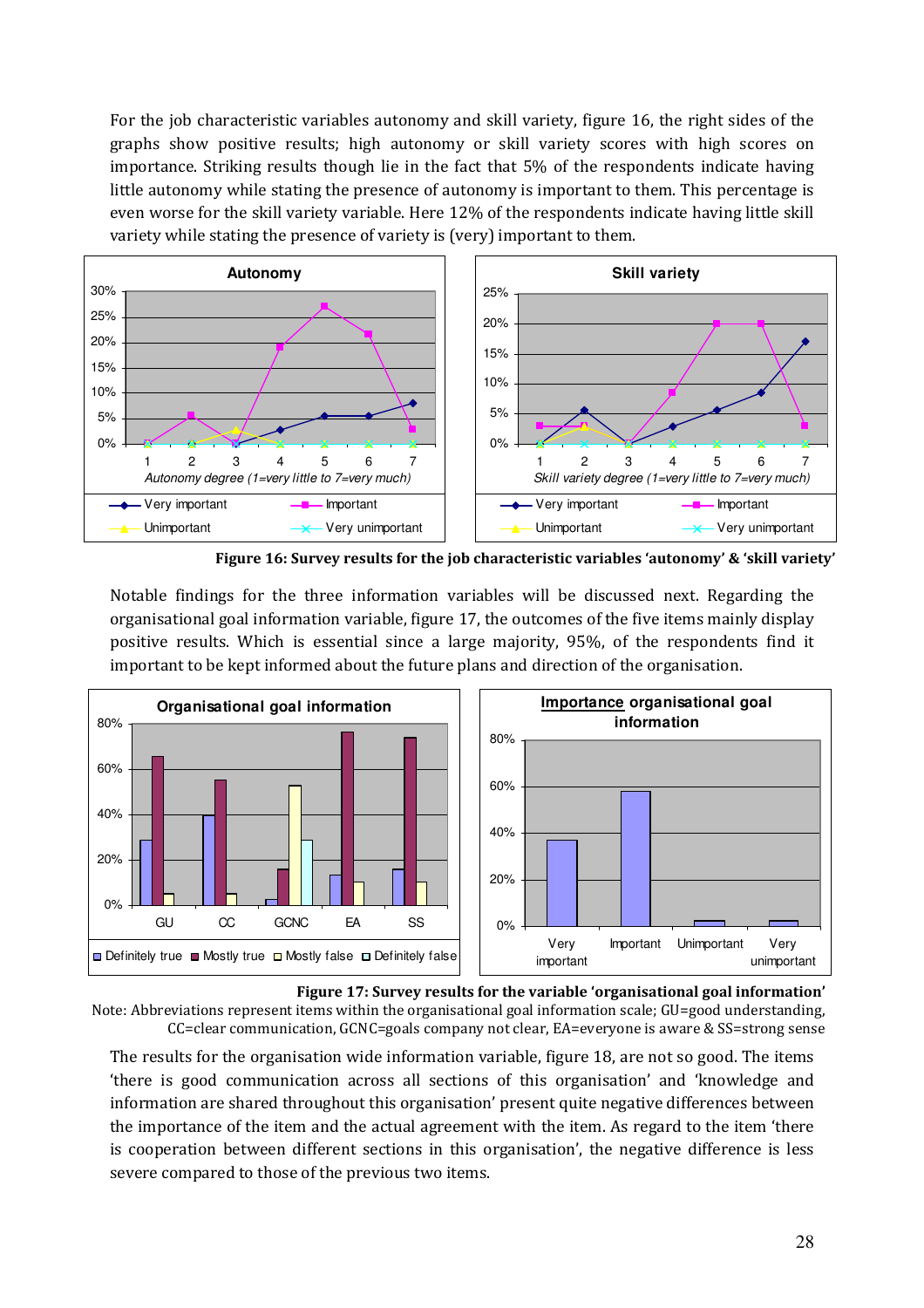

Figure 17: Survey results for the variable 'organisation wide information' Note: Abbreviations represent items within the organisation wide information scale; GCAD=good communication across departments, KISTO=knowledge & information sharing throughout organisation & ECDD=existence cooperation between different departments

Negative discrepancies also exist for items within the own work information variable, figure 19. The items that score high on the sometimes scale while indicated as being (very) important are: 'does your superior inform you about how well you are doing your work', 'do your colleagues inform you about how well you are doing your work', 'does your work provide you with direct feedback on how well you are doing your work', 'does your work give you the opportunity to check on how well you are doing your work' and 'do you receive sufficient information on the results of your work'.



Figure 19: Survey results for the variable 'own work information' Note: Abbreviations represent items within the own work information scale; RSIP=receive sufficient information on purpose, RSIR=receive sufficient information on results, WGOCP=work gives opportunity to check performance, WPDF=work provides direct feedback, SIP=supervisor informs on performance, CIP= colleagues inform on performance & ASDI=access to sufficient data & information

Finally, some of the results of the three information variables are backed up by the suggestion section, appendix F. For instance, it is said that it would be preferred if employees were informed better and on a more regular basis and that the feedback could be clearer and done more often.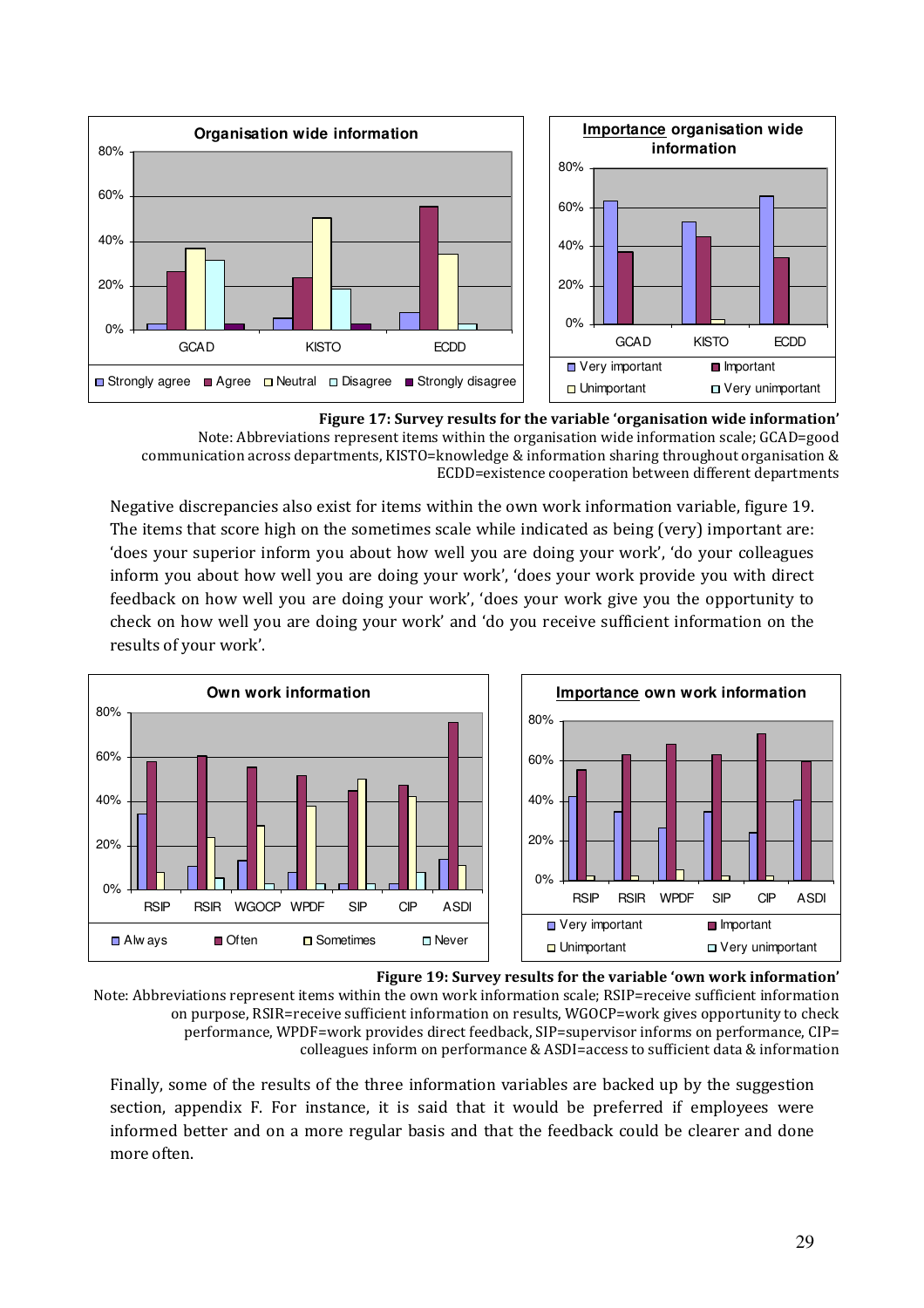The results for the three variables within the participation in decision making category, figure 20, show that almost 50% of the respondents want more participation in decisions related to the organisational goal. This percentage also applies to organisation wide related decisions. Further, 37% of the respondents want more participation in decisions related to their own work. The mentioned suggestion, appendix F, corresponds to these results for it states that it would be nice to be more involved and that personal opinions were heard.



Figure 19: Survey results for the variables 'organisational goal participation', 'organisation wide participation' & 'own work participation'

Within the learning opportunities variable, figure 21, the outcomes of all three the items are not good. A striking result is that the item 'when people start in new jobs here they are given enough guidance and training' scores higher on importance than the item 'there is a commitment to ongoing training and development of staff', while scoring significantly lower on the actual agreement with the item.





Note: Abbreviations represent items within the learning opportunities scale; EGNE=enough guidance for new employees, COTD=commitment to ongoing training & development & TDRIP=training & development received improved performance

Outcomes for the career opportunities variable, figure 22, on the other hand presents a very neutral result on all three of the items. A given suggestion, appendix F, however indicates that it would be preferred if employees were given more opportunities to fill internal job offerings.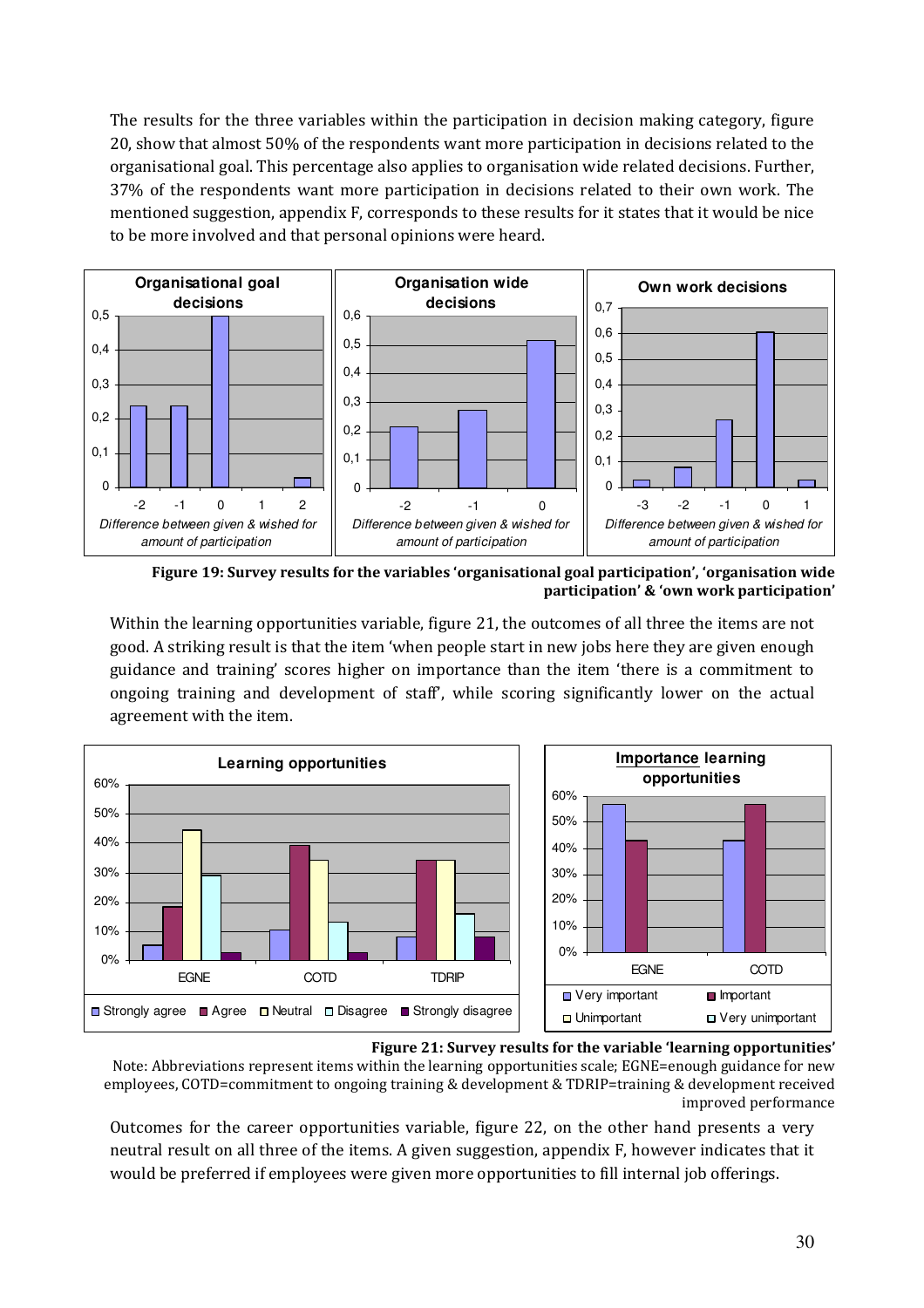

Figure 22: Survey results for the variable 'career opportunities' Note: Abbreviations represent items within the career opportunities scale; EESCP=enough effort is spent on career planning, SDOCPG=skill development opportunities for career progression are given & EOCPO=enough opportunities for career process within the organisation

Findings for the two variables within the service orientation category will now be discussed. The items for the service vision variable, figure 23, display positive outcomes. However the neutral scores are quite high and disagreement viewpoints are present. The items for the customer treatment variable, figure 22 display positive outcomes as well. Nevertheless on all the items 3% of the respondents answered with a strongly disagree and again the neutral scores are quite high. The suggestion section, appendix F, also indicates that the service orientation category could us improvements. For instance, it is mentioned that especially students and weekend forces could use some more service orientation guidance.



Figure 23: Survey results for the variables 'service vision' & 'customer treatment' Note: Abbreviations representing items within the service vision scale; TCS=true commitment to service, COS= customers are opportunities to serve & OESC=organisation exists to serve customers. Abbreviations representing items within the customer treatment scale; CC=customer care, GEM=go extra mile, FC=friendlier than competitors, RI=reducing inconveniences

A positive image is visible regarding the innovative climate variable, figure 24, for the outcomes mainly display good results. Even when asked if enough is currently done to create an innovative climate, 92% of the respondents answer with a yes. Suggestions regarding the innovative climate variable can be found in appendix F.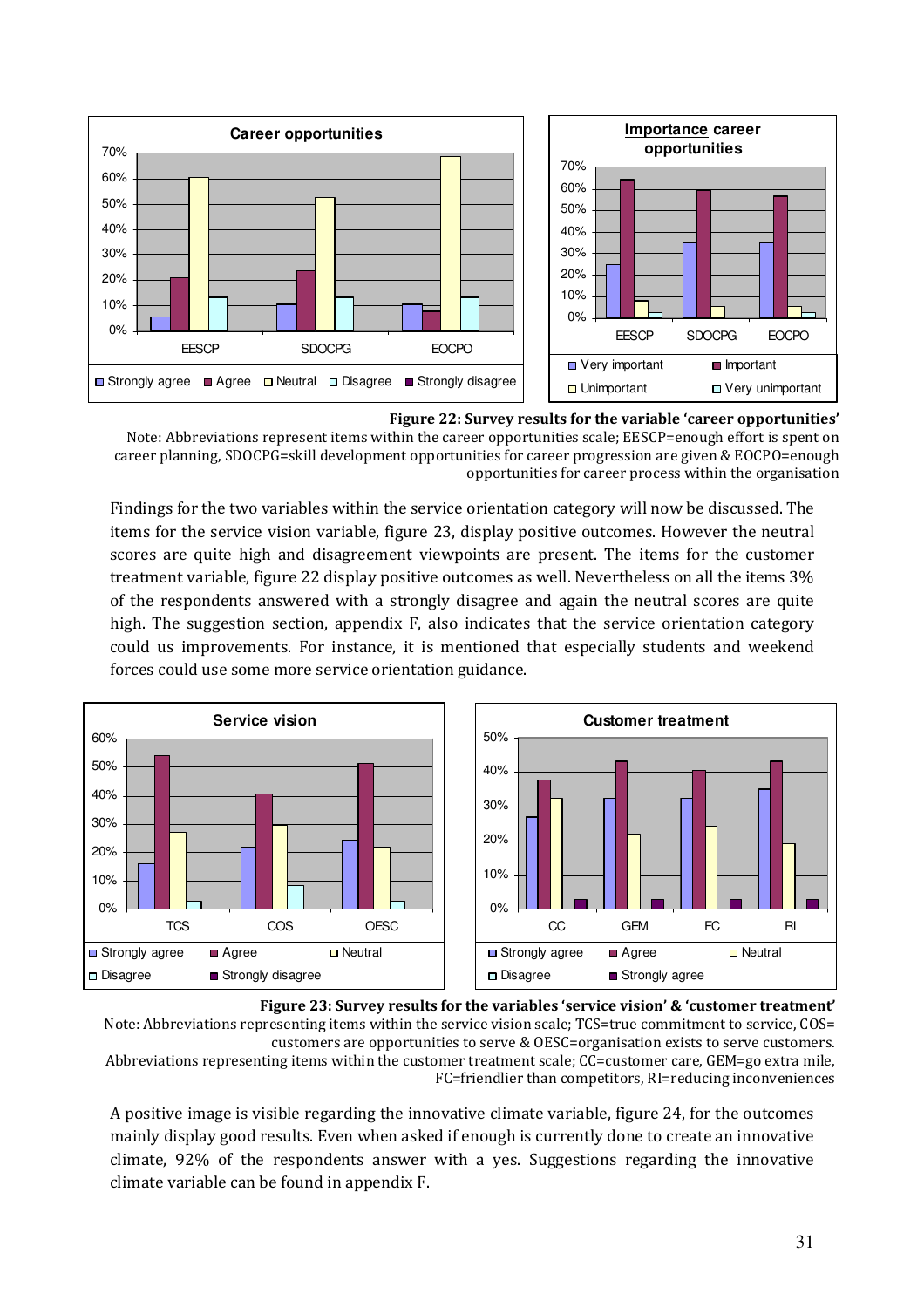



Finally the results for the employee engagement variable will be mentioned. As figure 25 depicts, the outcomes are very positive. Summing the three best options (always, very often and often) provides the following percentages: 'at my work, I feel bursting with energy' (86%) / 'at my job, I feel strong and vigorous' (86%) / 'I am enthusiastic about my job' (86%) / 'my job inspires me'  $(76%)$  / 'when I get up in the morning, I feel like going to work'  $(84%)$  / 'I feel happy when I am working intensely' (86%) / 'I am proud of the work that I do'(87%) / 'I am immersed in my work'(86%) / 'I get carried away when I'm working'(84%).



Figure 25: Survey results for the variable 'employee engagement' Note: Abbreviations represent items within the engagement scale; ATFE=at work feel energetic,

ATFV=at work feel vigorous, EAJ=enthusiastic about job, WIM=work inspires me, IMFLW=in morning feel like working, HWWI=happy when working intensely, POMW=proud of my work, IIMW=immersed in my work & GCAWW=get carried away when working

Further, when a distinction is made between front office (e.g. reception, beauty, & reservations/sales/banqueting) and back office (e.g. administration, technical support & kitchen) personnel hardly any difference is visible in their employee engagement means (respectively 4.89 and 4.70; appendix F). Indicating that the positive employee engagement results are present within the entire hotel under study, not just for instance the employees who have contact with the guests.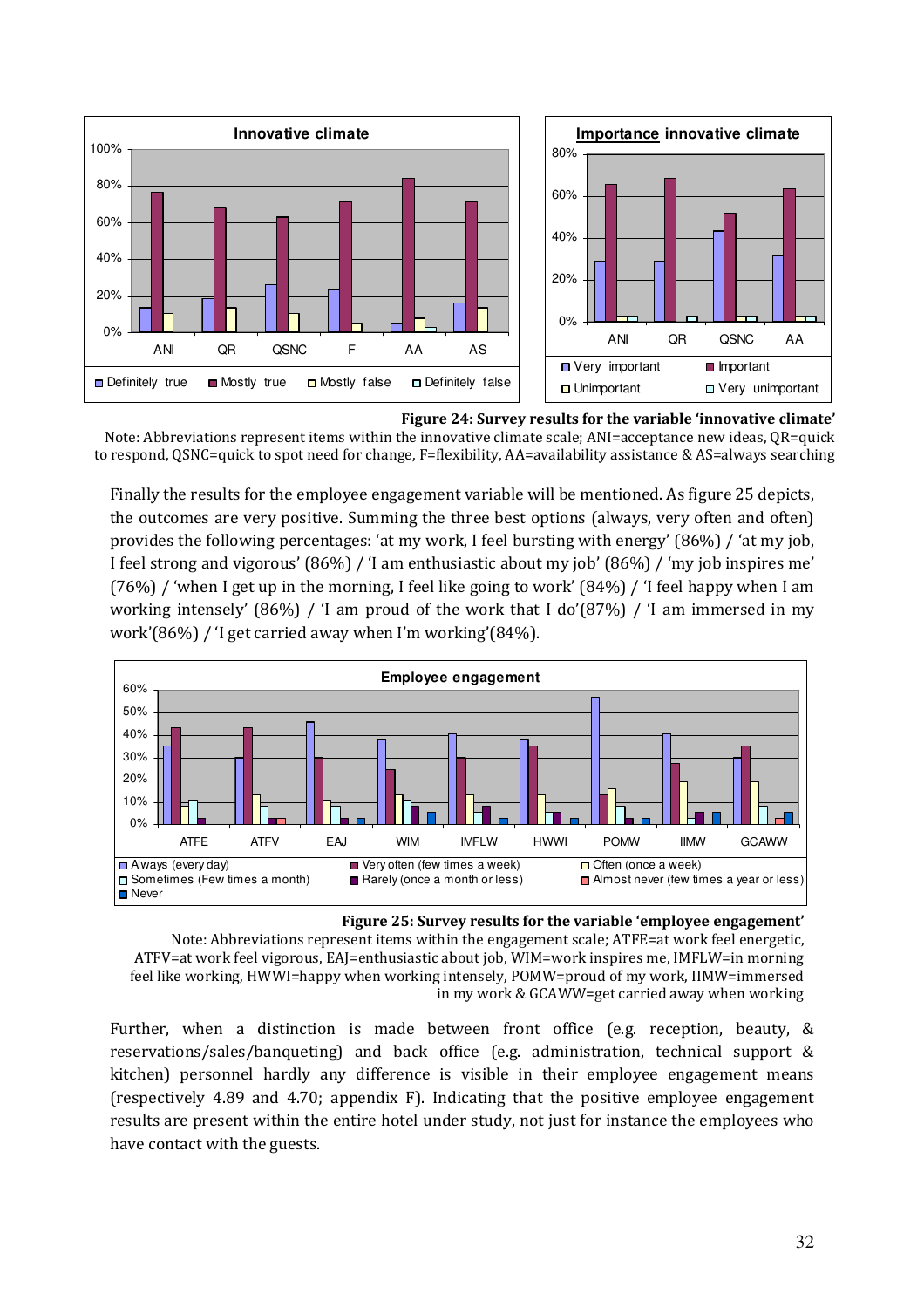#### 4.3.2 Correlation analysis

To investigate whether associations exists between the independent variables within the research and the variable employee engagement, correlations were measured with the Spearman's correlation coefficient  $(r_s)$ . "The Spearman correlation coefficient can take values from +1 to -1. A  $r_s$  of +1 indicates a perfect association of ranks, a  $r_s$  of zero indicates no association between ranks and a  $r_s$  of -1 indicates a perfect negative association of ranks. The closer  $r_s$  is to zero, the weaker the association between the ranks" (Laerd statistics Spearman, 2013). The results for the correlation analysis are presented in table 5; on the next page.

The outcomes indicate that the following variables have significant, weak to moderate, positive associations with the employee engagement construct: social climate, supervisor relationship, skill variety, organisational goal information, organisation wide information, own work information, service vision and innovative climate. However, table 5 also shows that, for the remaining variables, indirect associations with the employee engagement construct are present. The autonomy variable for instance has a significant, weak positive association with the variable skill variety. The skill variety variable, subsequently, has a significant, moderate positive association with the variable employee engagement. So, the autonomy variable has an indirect impact on employee engagement. Diagrams for all the indirect associations can be found in appendix G.

#### 4.3.3 Summary

Ninety five percent of the respondents mentioned that 'enough is currently done to create a good social climate' and 97% stated that 'enough is currently done to create good supervisor relationships'. Nevertheless, within both variables, the results for the conflict, unpleasant occurrences and recognition item are not as satisfactory as those from the other items. Considering the two job characteristic variables, a striking result was that imperfections exist between the given importance of the presence of autonomy and skill variety and the actual amounts available. Findings regarding the three information variables varied. The organisational goal information variable mainly displayed positive outcomes while the outcomes for the other two variables are not as positive. The three participation variables on the other hand displayed matching results. On all three variables, respondents indicated wanting more involvement.

Within the learning opportunities variable, the items did not display good results. Outcomes for the career opportunities variable however presented very neutral results. Findings for both the service vision as well as the customer treatment variable displayed positive outcomes. Although the neutral scores are quite high and small amounts of disagreement viewpoints are present. A positive image was visible regarding the innovative climate variable since the results mainly showed positive outcomes; 92% of the respondents even mentioned that 'enough is currently done to create an innovative climate'. Finally, the scores of the employee engagement construct showed a very positive result indicating that the initial position for establishing employee engagement is remarkably good.

The findings from the correlation analysis demonstrated that the variables social climate, supervisor relationship, skill variety, organisational goal information, organisation wide information, own work information, service vision and innovative climate have significant, weak to moderate, positive associations with the employee engagement construct. However, the findings also demonstrated that the remaining seven variables are indirectly associated with the variable employee engagement.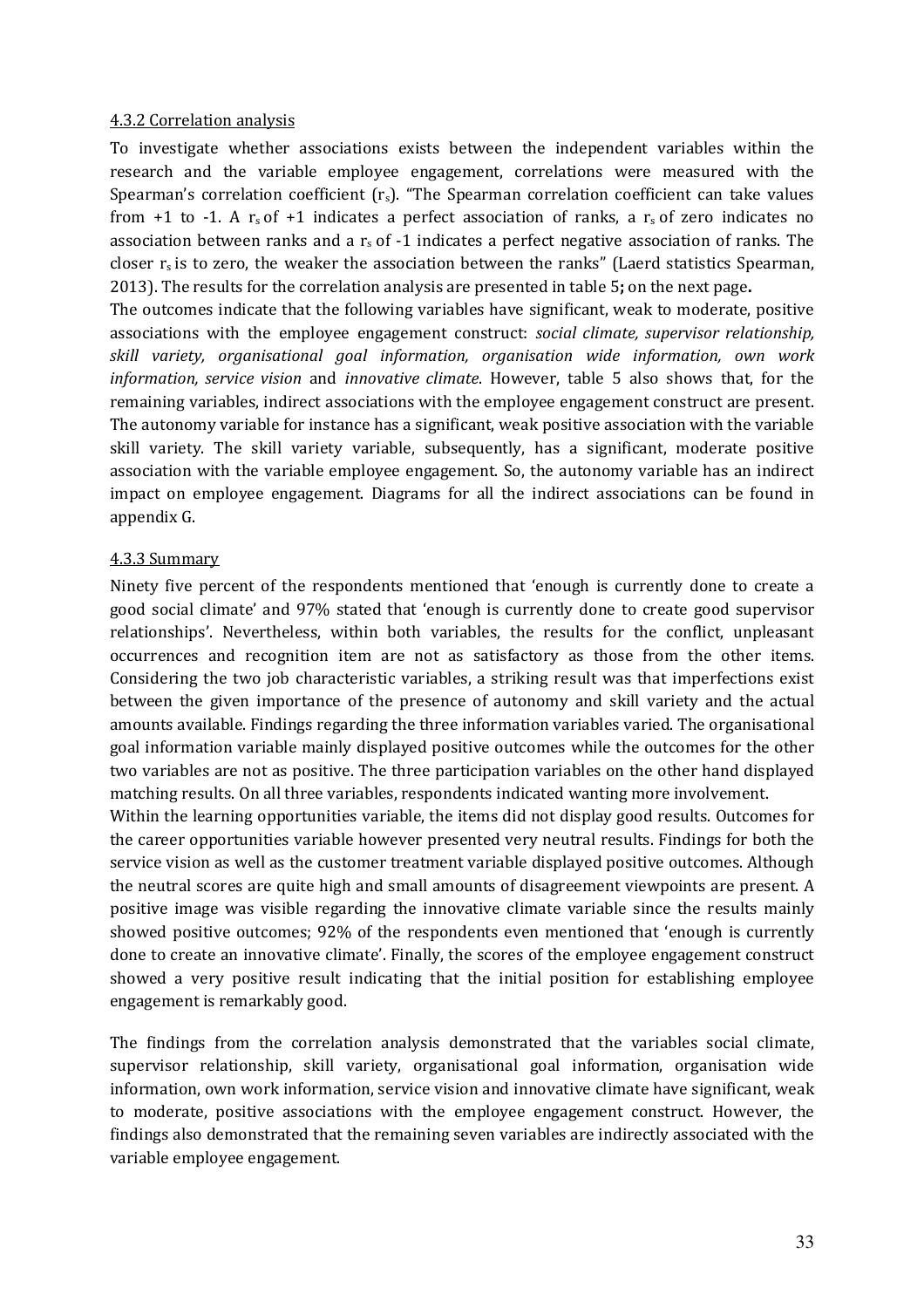#### Table 5: Results of the Spearman rank-order correlation

\*\*. Correlation is significant at the 0.01 level (2-tailed). \*. Correlation is significant at the 0.05 level (2-tailed).

|                             |          | 2.       | 3.       | 4.       | 5.       | 6.       | 7.      | 8.       | 9.             | 10.      | 11.   | 12.      | 13.      | 14.  | 15.     | 16. |
|-----------------------------|----------|----------|----------|----------|----------|----------|---------|----------|----------------|----------|-------|----------|----------|------|---------|-----|
| 1. Social Climate           |          |          |          |          |          |          |         |          |                |          |       |          |          |      |         |     |
| 2. Supervisor Relationship  | $,690**$ |          |          |          |          |          |         |          |                |          |       |          |          |      |         |     |
| 3. Autonomy                 | $,327*$  | ,221     |          |          |          |          |         |          |                |          |       |          |          |      |         |     |
| 4. Skill Variety            | ,298     | $,374*$  | $,381^*$ |          |          |          |         |          |                |          |       |          |          |      |         |     |
| 5. Org. Goal Information    | $,414**$ | $,525**$ | ,274     | ,260     |          |          |         |          |                |          |       |          |          |      |         |     |
| 6. Org. Wide Information    | ,275     | $,371*$  | $,408*$  | ,188     | $,370*$  |          |         |          |                |          |       |          |          |      |         |     |
| 7. Own Work Information     | $,336*$  | .154     | $,359*$  | $,348^*$ | $,416**$ | $,422**$ |         |          |                |          |       |          |          |      |         |     |
| 8. Learning Opportunities   | ,197     | ,155     | ,105     | $-0.083$ | ,078     | $,374*$  | ,059    |          |                |          |       |          |          |      |         |     |
| 9. Career Opportunities     | ,284     | $,322*$  | ,086     | ,321     | $-0.085$ | $,359*$  | ,078    | $,475**$ | $\blacksquare$ |          |       |          |          |      |         |     |
| 10. Service Vision          | ,290     | $,378*$  | ,022     | $,408*$  | ,247     | ,207     | ,304    | ,108     | ,230           |          |       |          |          |      |         |     |
| 11Customer Treatment        | ,278     | ,226     | $-0.017$ | ,049     | ,100     | ,213     | ,239    | ,193     | ,180           | $,566**$ |       |          |          |      |         |     |
| 12. Org. Goal Participation | ,038     | ,212     | ,195     | $,405*$  | ,131     | ,119     | ,242    | ,096     | $,363*$        | ,064     | ,083  |          |          |      |         |     |
| 13. Org. Wide Participation | ,054     | ,223     | ,297     | $,442**$ | ,183     | ,184     | ,260    | ,152     | $,356*$        | ,099     | ,099  | $,903**$ |          |      |         |     |
| 14. Own Work Participation  | ,240     | ,226     | , 312    | $,543**$ | ,207     | ,200     | $,360*$ | ,159     | $,366*$        | ,286     | ,170  | $,629**$ | $,665**$ |      |         |     |
| 15. InnovativeClimate       | $,355*$  | ,261     | ,191     | ,264     | $,387*$  | $,364*$  | ,268    | ,256     | ,155           | ,301     | , 314 | $-0.033$ | $-0.042$ | ,044 |         |     |
| 16. Employee Engagement     | $,367*$  | ,496**   | ,199     | $,581**$ | $,543**$ | $,380*$  | $,407*$ | $-0.007$ | ,124           | $,381^*$ | ,156  | ,071     | ,149     | ,167 | $,383*$ |     |

Note: the variables 'social climate', 'supervisor relationship' and 'own work information' rate positive results with a low score and negative results with a high score. However the other variables rate in the opposite direction. Therefore, to prevent interpreting errors, the ratings of the variables 'social climate', 'supervisor relationship' and 'own work information' have been reversed for the correlation analysis.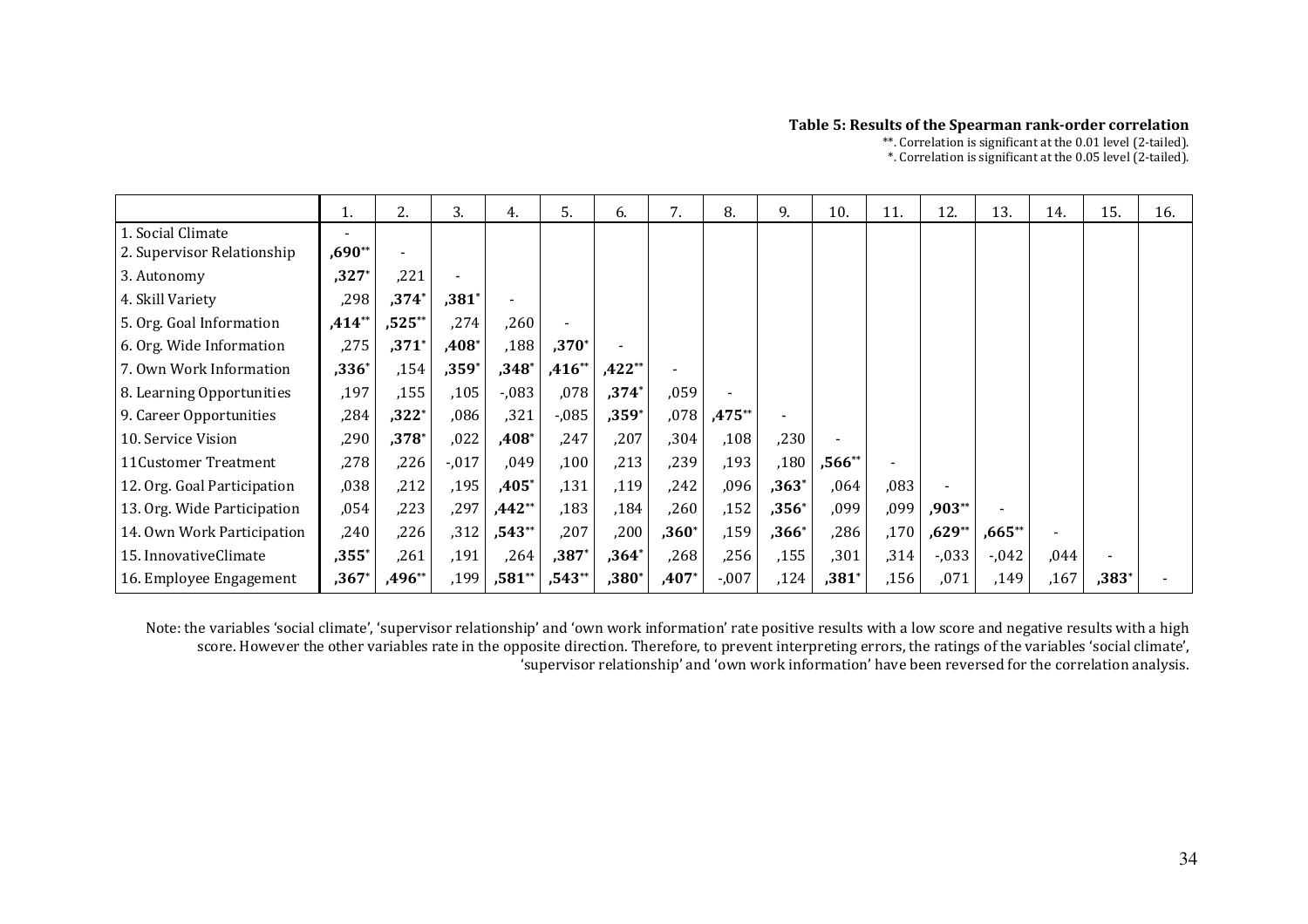## 5. Conclusion, recommendations, opportunities & limitations

This chapter provides an answer to the proposed main research question. Section 5.2 discusses future opportunities while section 5.3 describes the limitations of the conducted research.

### 5.1 Conclusion & recommendations

 $\overline{a}$ 

In order to help create employee engagement within the hotel under study the following main research question was formulated:

### 'How to establish engaged employees at hotel X?'

A literature study and semi structured interviews were carried out to identify which antecedents of employee engagement exist and are relevant for the company. This process resulted in the decision to study the following variables: social climate, supervisor relationship, autonomy, skill variety, organisational goal information, organisation wide information, own work information, organisational goal participation, organisation wide participation, own work participation, learning opportunities, career opportunities, service vision, customer treatment and innovative climate. Since the focus of study 2 was to obtain an employee perspective, insights were gained, via an online questionnaire, on how employees at hotel X currently experience the above mentioned antecedents and what their wishes or suggestions considering these variables are. By performing a correlation analysis on the acquired data, information was obtained on whether associations exist between the term employee engagement and the antecedents under study4. The results of the correlation analysis indicated that the following antecedents have a significant, positive association with the employee engagement construct: *social climate*, supervisor relationship, skill variety, organisational goal information, organisation wide information, own work information, service vision and innovative climate. To establish engaged employees at hotel X these antecedents should receive attention. However, the findings from the correlation analysis also demonstrated that the remaining seven variables are indirectly associated with the variable employee engagement. Making them of higher importance to the establishment of employee engagement than when no associations would have been found. Recommendations towards hotel X that derive from the made conclusion will now be mentioned.

1. Firstly, management is recommended to implement improvements in the distribution of information, for the survey results showed that an overarching problem within this topic is the lack of enough and clear information and communication.

Some employees are still unaware of the aims, long-term plans and future direction of the company and find that it is not clearly communicated to everyone. As management, creating clarity of the organizational goals among staff is thus advised. The results further indicate an absence of good communication and sharing of knowledge and information throughout the organisation. Therefore management is advised to look into this, together with supervisors and maybe even some employees, to try to find the cause of the problem and develop solutions. In addiction, employees wish to receive more and clearer feedback on their work. So management should instruct the supervisors, and surprisingly also the direct colleagues, to work on this. Finally, management needs to inform its staff better on planned changes and innovations, for employees are not satisfied to have to find things out via magazines.

<sup>4</sup> Performing a regression analysis, in addiction to the correlation analysis, would have been preferred for it can test the assumption that employee engagement can be predicted based on the used antecedents. However the acquired data did not lend itself for a regression analysis so further research, to test causality, is advised.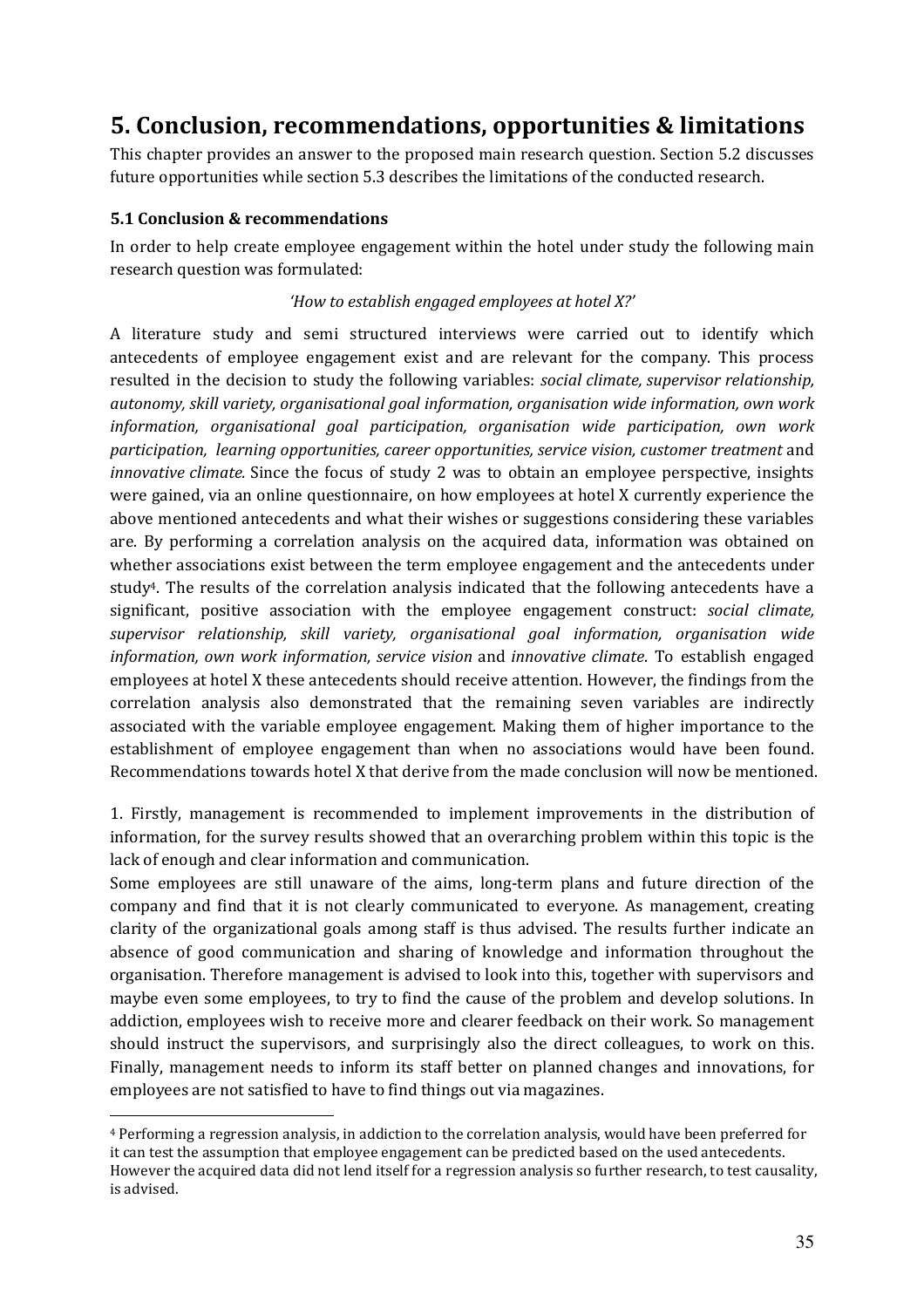2. A second recommendation to management is to solve the existing imperfections concerning the amount of skill variety. The results namely indicate that some respondents mentioned having little skill variety while stating the presence of variety is (very) important to them. Since the problem centres on jobs with little skill variety a solution could be to increase the amount of variety for those employees performing the same routine things over and over again. One way to achieve this is through job rotation; a technique in which employees are moved between two or more jobs to expose them to different experiences and a wider variety of skills. Another option is to enabling the employees in question to establish as much direct relationships with the guests as possible; because of the necessity to develop and exercise interpersonal skills the skill variety often increases.

3. Besides management, immediate supervisors and also the employees are advised to devote more attention to the amount of recognition that people receive from each other. Especially the visibility of the given appreciation is of utmost importance. For far too many respondents rated the item 'in your work, do you feel appreciated by your colleagues / superior' with a sometimes or never. One possibility to achieve improved employee recognition is to, recurrently, encourage supervisors and employees to spontaneously recognize co-workers for their efforts. Another solution is to offer supervisors a training in which the importance of recognition is address and/or tools, methods and practices for praising employees are provided. Further, nowadays even free mobile apps, like iAppreciate, Sparcet and Globoforce Mobile, exist to make it even easier to give praise and acknowledgement for work well done (Mobile apps, 2013).

4. Additionally, the results show that conflicts and unpleasant occurrences take place between employees themselves and between employees and supervisors. Therefore management as well as supervisors are advised to become more aware of the relationships that exist among staff. Only when conflicts and unpleasant occurrences are noticed, can they be resolved. To assist with the creation of closer bonds between each other a responded suggested planning teambuilding sessions with mixed departments or letting employees work at other departments for a day or so. Further, implementing the concept of 'trying to treat co-workers as you would do guest' might also be a useful option.

5. Regarding the innovative climate the given advice towards management is to keep up the good work. However, improvements are still possible and addressing them would not be a dumb choice considering the current economic situation. Due to the ongoing crisis, organisations need to be more flexible and able to find creative ways to survive; requiring a good innovative climate. With regard to the implementation of new ideas, the company does need to keep in mind, as a given suggestion also mentioned, that changing too many things at once can be counterproductive.

6. The disagreement and neutral scores on the service vision variable are pretty high for such an important factor in the hospitality industry. The core function of organisations within this sector namely is to provide quality services towards customers. Management is therefore recommended to improve the aspiration of providing quality service among its employees, especially within students and weekend forces.

Although the customer treatment variable did not show a direct association with the engagement construct, the above stated recommendation also applies to this category. For, considering the core function of organisations within the hospitality industry, the way customers are treated can be viewed as an important factor as well.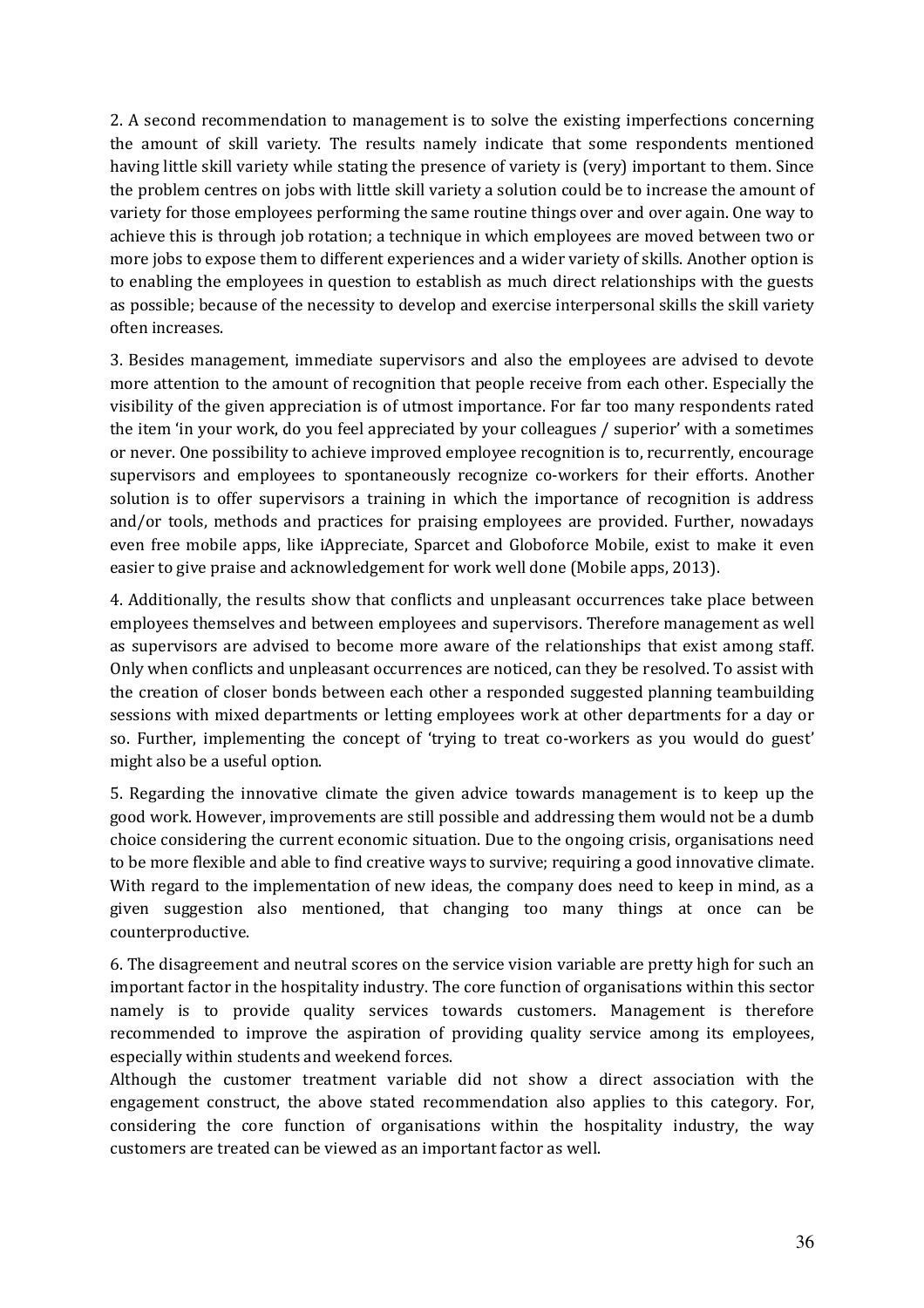7. Due to the indirect associations that were found, the variables autonomy, organisational goal participation, organisation wide participation, own work participation, learning opportunities, career opportunities and customer treatment also become important to the establishment of employee engagement at hotel X. So besides the already mentioned recommendation for the customer treatment variable, management is finally advised to address existing problems within the remaining six variables.

#### 5.2 Future opportunities

 Although the personality construct was not included in the questionnaire, due to the difficulty for the organisation to alter it, the results from the conducted interviews did show that someone's personality was deemed an important factor contributing to employee engagement. Recent literature seems to agree with this for Wefald, Reichard & Serrano (2011, p.524) state the following "specifically, we predict that the concept of engagement is an important, thus far missing, link between personality and work outcomes. In other words, employees with certain types of personality are predisposed to be more or less engaged with their work […]". The outcome from Wefald, Reichard & Serrano's (2011) study confirms their prediction. The authors report that the result is an important finding for managers seeking to develop an engaged organisation as it "suggest that certain personality types are more likely than others to be engaged […]" (Wefald, Reichard & Serrano, 2011, p.534).

Based on Wefald, Reichard & Serrano (2011) findings as well as the results from current research, it is recommended that future recruitment practices at hotel X emphasize the personality of an individual. Further, considering the fact that the results from the research conducted in this paper correspond to the findings of one of the few literature studies on personality and engagement, future research towards the relationship between personality and employee engagement is recommended.

 The distributed survey contained questions related to biographical factors and workrelated factors resulting in the possibility to examine if these factors affect the level of employee engagement. For, according to Robinson, Perryman & Hayday (2004, p.x) "engagement levels can vary in association with a variety of personal and job characteristics". The results from the study conducted in this paper show that both age and the length of service have a significant, positive association with the employee engagement construct; respectively  $r_s$  0,601\*\* and  $r_s$  0,340<sup>\*5</sup>. Indicating that engagement levels go up as the employees get older and the length of service increases. Both these results however, contradict Robinson, Perryman & Hayday's (2004) findings. Further, women, fulltime employees and employees with a managerial position appear slightly more engaged than men, part-time employees and employees without a managerial position. The visible differences are however not significant. For the gender topic these results correspond to Robinson, Perryman & Hayday's (2004) work, however the authors do find a significant difference between full-timers and part-timers contradicting the results from this study.

Due to the many contradictions that have been found, it is recommended to conduct further research on the relationship of biographical- and work-related factors on engagement.

 $\overline{a}$ 

 $5$  \*\*. Correlation is significant at the 0.01 level (2-tailed)

<sup>\*.</sup> Correlation is significant at the 0.05 level (2-tailed)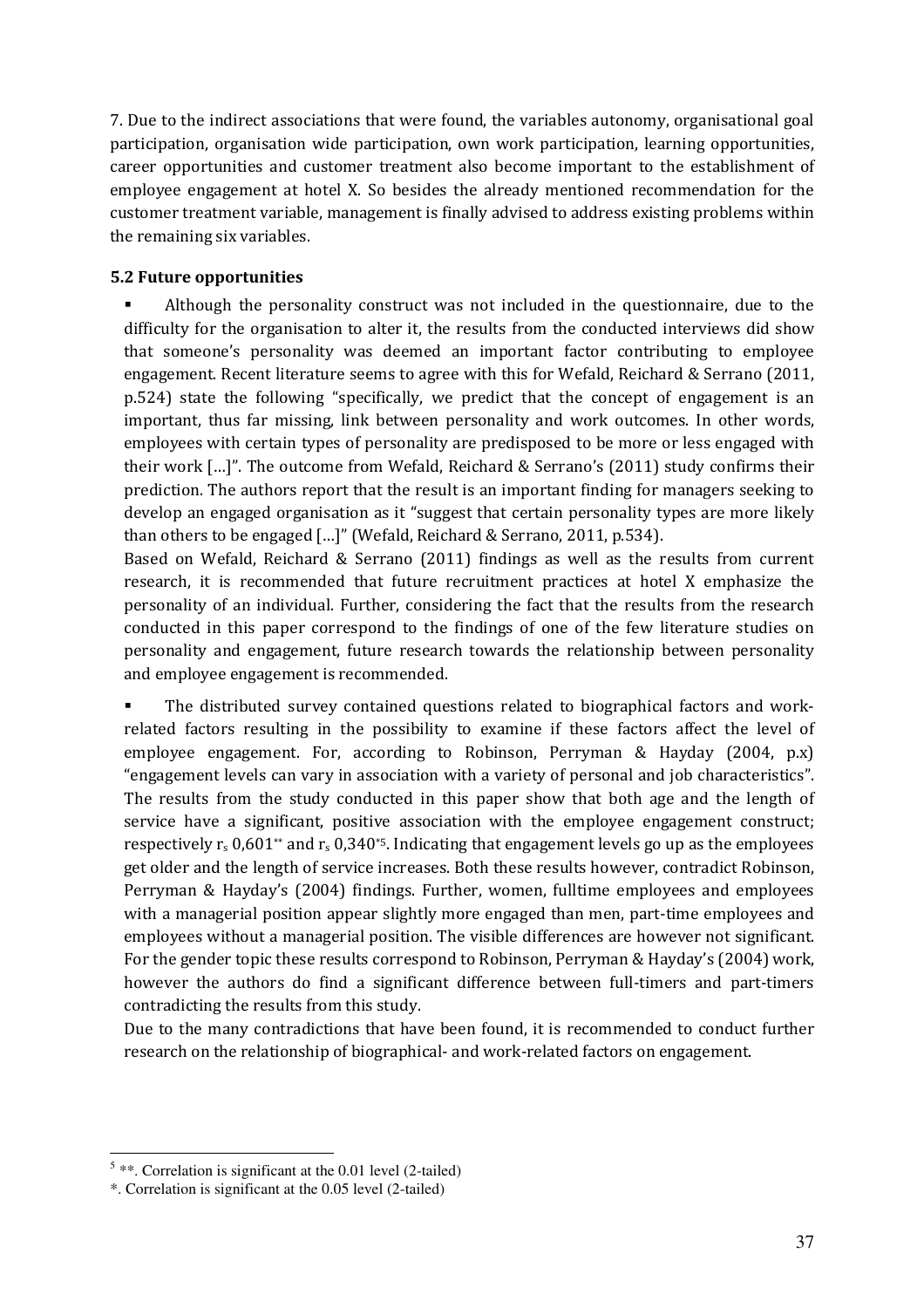One given suggestion mentioned that, besides promoting the excellent kitchen, more attention could be given on promoting the lovely, idyllic, characteristic, historical and monumental building along with its environment and the special events hosted on the beautiful meadow. For, according to the respondent, such a magnificent company should always be booked for at least 80%. Another suggestion stated that the current location of the cloakroom is not logical; a better position would be between the main entrance and the lounge. That suggestion also mentioned that it would be a good idea to ask the old or visual impaired if they are able to read the menu in the twilight of the pretty lounge; if not, a mini/magnifying lamp could be offered to them. These respondents have put time and effort into formulating useful suggestions and it is therefore recommended that the company look into these options.

 Within the results from the correlation analysis it is surprisingly striking that the three variables with the strongest employee engagement associations are linked to three different organisational levels. The organisational goal information variable namely is an organisational / strategic level variable while the supervisor relationship variable is a departmental / middle management level variable and finally skill variety is more a task related variable. This striking finding suggests that all levels of an organisation should participate in the establishment of employee engagement. No research yet addresses this phenomenon, it therefore provides opportunities for future research

 Section 1.4.2 mentioned that creating an engaged workforce is something that each organisation, especially within the hard working and customer centred world of the hotel industry, should consider. Therefore the issue which will be discussed here is the level of generalization of the research results towards the entire hotel sector.

Since the conducted research focused on one small hotel, not tied to a hotel chain, in the east of the Netherlands the generalizability of the results is unfortunately quite low. Due to their size, large hotels often have a more formal structure while hotels belonging to a hotel chain have to deal with, for instance, the presence of many regulations on how things need to be executed; this ensures the similarity of each hotel in the chain. In addition, the east of the Netherlands is a more rural area compared to the west of the Netherlands where major cities and a busy airport are located. These differences impact the antecedents under study and in so doing possibly change the findings. Raising the following questions: do the features from the examined hotel (small, independent, rural location) create the relations that have been found and, considering hotels outside the Netherlands what would be the impact of a different culture on the relationship? Further, to what extend do the features from the examined hotel influence the results from the interviews; for Burke and the Institute for Employment Studies (IES) mentioned that drivers of employee engagement do vary across organisations.

 The final research model, depicted in section 4.2, illustrates the antecedents of employee engagement under study within this research. To assist future research on employee engagement the most important drivers of engagement, based on the conducted literature study, consulting study, interviews and correlation analysis, will be presented here.

The variables which certainly should be considered, when performing a research including the predictors of employee engagement, are those related to: social climate, supervisor relationship, information/communication, the job characteristics autonomy & skill variety, learning & career opportunities and participation in decision making. All of these variables namely have direct or indirect associations with the engagement construct and are mentioned in the literature study, consulting study as well as the interviews. The innovative climate and service orientation variables are also crucial drivers due to the direct or indirect association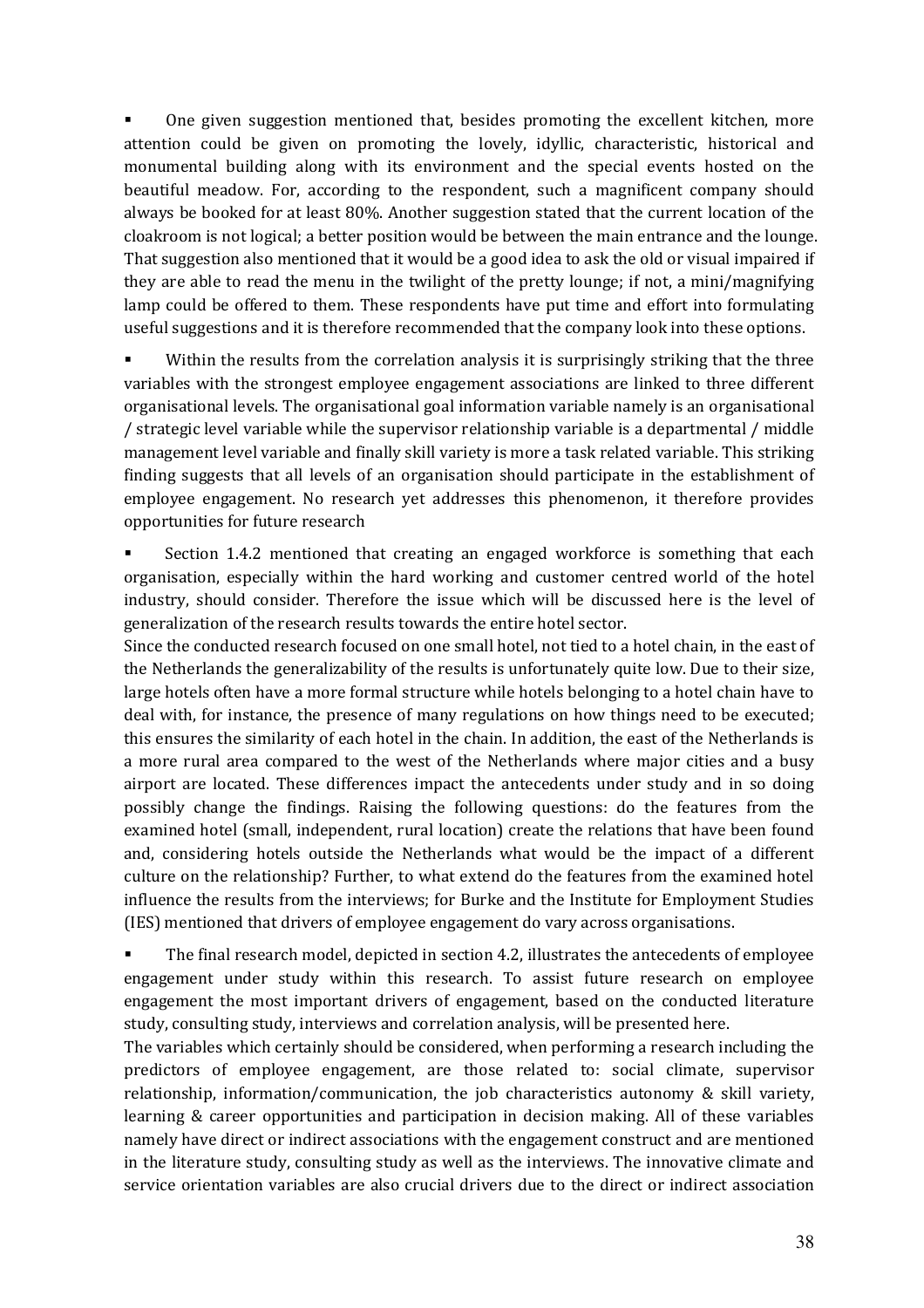with the engagement construct and the fact that they are mentioned in the interviews and either the literature study or the consulting study. Furthermore the recognition and feedback variable, although not included as separate variables within current research, form important predictors since they appear in the literature- & consulting study as well as the interviews. Finally, the following three variables should also be considered as relevant antecedents: personality, justice/fair treatment and financial compensation. These three variables are namely present in the literature study and either the consulting study or the interviews.

### 5.3 Research limitations

 As stated before the conducted research focused on a small, independent hotel located in the east of the Netherlands. The setting of the study is thus very specific making the results very useful for the hotel under study but making the generalization of the results to other hotels / settings difficult. The degree to which findings can be generalized to the whole population must also be lowered since, during the study, housekeeping has been transferred to an in-house department adding roughly 20 new people to the total population whose viewpoints have not been taken into account. Further, the average response rate (62.3%) causes generalization issues for it is unknown whether the non-respondents differ from those who did respond.

 A cross-sectional design has been used within this research which implies that the dependent variable (employee engagement) and all the independent variables (the antecedents under study) were measured at the same time. It is therefore not possible to detect causal relationships between the research variables. The fact that a regression analysis could not be performed adds to the uncertainty regarding the issue of causality. If a longitudinal design had been possible this would have been preferred for it allows the measurement of causal relationships.

 Since the study took place in the Netherlands the conducted questionnaire was formulated in Dutch. Therefore, the scales of twelve of the sixteen variables (VBBA & UBES are already in Dutch) had to be translated from English to Dutch. To retain reliability and validity, applying translation methods such as (multiple) backward translations would have been preferred. Due to time constrains such methods were unfortunately not possible.

 Another limitation concerns the fact that only an online questionnaire was used to measure how employees experienced the identified antecedents. Common method bias may thus have influenced some of the results. Implementing a second measurement method, e.g. interviews, would thus have been desirable. However time constraints and a minimum intrusion on the employees (some already participated with the interview and the survey) prevented the implementation of a second method.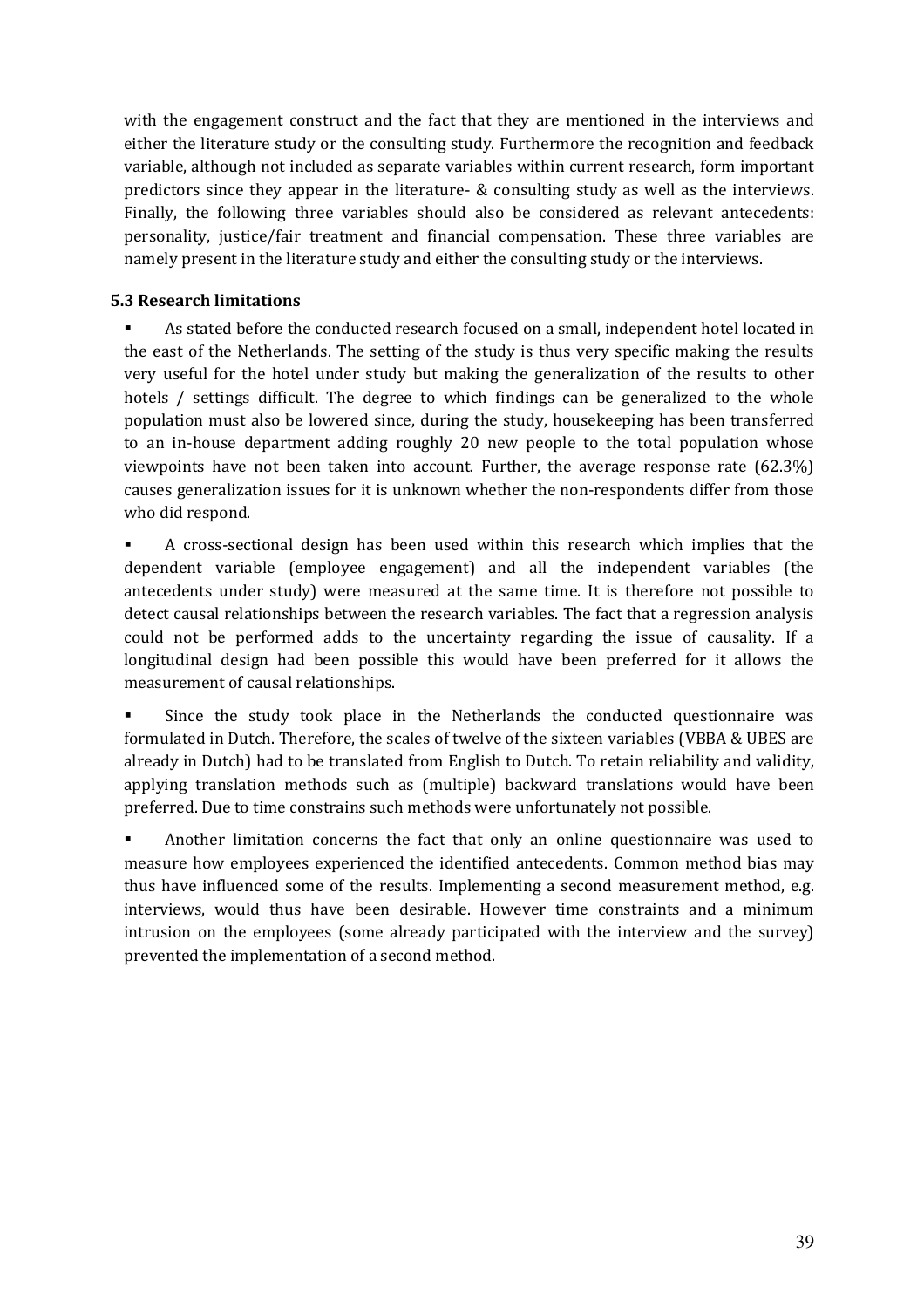## References

- About Aon. (2013). Retrieved from http://www.aon.com/about-aon/about-aon.jsp
- About Burke. (2011). Retrieved from http://www.burke.com/About/index.cfm?id=80
- About IES. (2013). Retrieved from http://www.employment-studies.co.uk/ies/index.php
- Aon Fact Sheet. (2012). Retrieved from http://www.aon.com/attachments/fact-sheet/Aon-plc-Fact-Sheet-081712.pdf
- Aon Hewitt. (2012). Trends in Global Employee Engagement. Aon Corporation. Retrieved from http://www.aon.com/attachments/human-capitalconsulting/2012\_TrendsInGlobalEngagement\_Final\_v11.pdf

Babbie, E. (2007). The Practice of Social Research (11<sup>th</sup> ed.). Belmont, CA: Thomson/Wadsworth.

- Bakker, A.B., Hakanen, J.J., Demerouti, E., & Xanthopoulou, D. (2007). Job Resources Boost Work Engagement, Particularly when Job Demands are High. Journal of Educational Psychology, 99(2), 274-284.
- Bakker, A.B., Schaufeli, W.B., Leiter, M.P., & Taris, T.W. (2008). Work Engagement: An Emerging Concept in Occupational Health Psychology. Work & Stress: An International Journal of Work, Health & Organisations, 22(3), 187-200.
- Britten, N. (1995). Qualitative Interviews in Medical Research. British Medical Journal, 311(6999), 251-253.
- CustomInsight. (2013). Retrieved from http://www.custominsight.com/employee-engagement-survey/what-is-employeesatisfaction.asp
- Demerouti, E., Bakker, A.B., Nachreiner, F., & Schaufeli, W.B. (2001). The Jobs Demands-Resources Model of Burnout. Journal of Applied Psychology, 86(3), 499-512.
- DiCicco-Bloom, B., & Crabtree, B.F. (2006). The Qualitative Research Interview. Medical Education, 40 (4), 314-321.
- Drake, T.J. (2012). Assessing Employee Engagement: A Comparison of the Job Engagement Scale and the Utrecht Work Engagement Scale, thesis Colorado State University, Colorado.
- EERM. (2011). Retrieved from http://employeeresearch.burke.com/index.cfm?id=213
- Employee engagement. (2012). Retrieved from http://www.burke.com/Services/index.cfm?id=291
- Employee engagement model. (2011). Retrieved from http://employeeresearch.burke.com/services.cfm?id=226

Faturochman. (1997). The Job Characteristics Theory: A Review. Buletin Psikologi. Retrieved from http://fatur.staff.ugm.ac.id/file/JURNAL%20- %20The%20Job%20Characteristics%20Theory.pdf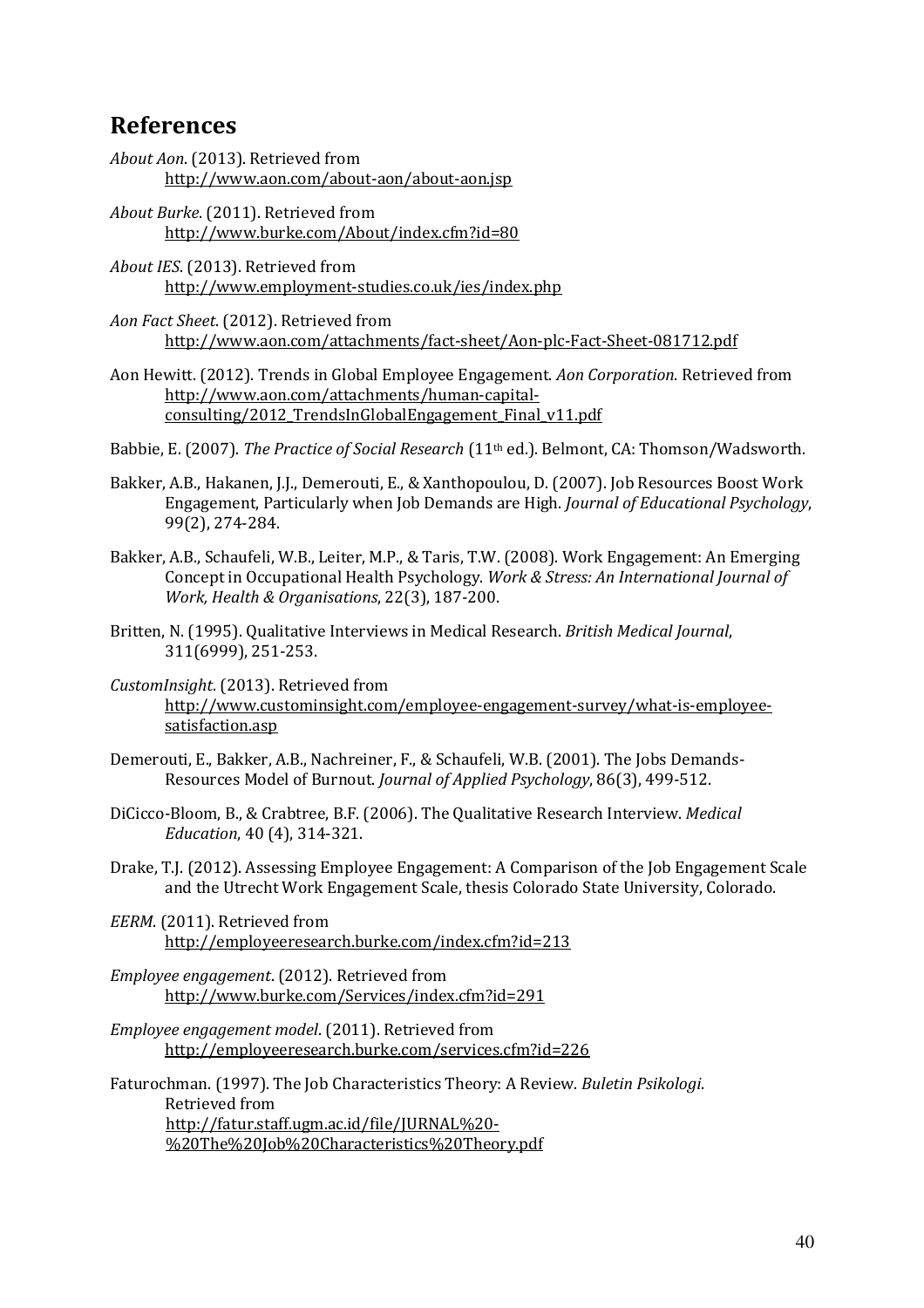- Hackman, J.R., & Oldham, G.R. (1974). The Job Diagnostic Survey: An Instrument for the Diagnosis of Jobs and the Evaluation of Job Redesign Projects. Yale University; Department of Administrative Sciences, Technical Report no. 4.
- Hakanen, J.J., Bakker, A.B., & Schaufeli, W.B. (2006). Burnout and Work Engagement Among Teachers. Journal of School Psychology, 43(6), 495-513.
- Hayes, J. (2010). The Theory and Practice of Change Management (3rd ed.). Hampshire, UK: Palgrave Macmillan.
- Heller, F. (2003). Participation and Power: A Critical Assessment. Applied Psychology: An International Review, 52(1), 144-163.
- HINC; Bedrijfschap Horeca & Catering. (2012). Retrieved from http://abf.kenniscentrumhoreca.nl/default.aspx?cat\_open\_code=c115&var=nhc1bdr,nhc 2bdr,nhc3bdr,nhc4bdr,nhc5bdr&period=2011&geolevel=nederland&view=table &

http://abf.kenniscentrumhoreca.nl/default.aspx?cat\_open\_code=c115&var=nhc1kmr,nh c2kmr,nhc3kmr,nhc4kmr,nhc5kmr&period=2011&geolevel=nederland&view=table

- Hoogendoorn, E.G. , & Lardenoye, R. (2011). De opmars van hotelketens: Nederlands ketenhotelaanbod in kaart gebracht. Horwath HTL. Retrieved from http://www.horwathhtl.nl/nederlands/nederlandsHTL/Publications/Statistics/docume nts/KetenbindingindeNederlandsehotelmarkt211211.pdf
- Hotelsterren. (n.d.). Retrieved from http://www.kenniscentrumhoreca.nl/hotelsterren
- Houston Chronicle. (2013). Retrieved from http://work.chron.com/meaning-job-involvement-16982.html
- International Labour Office. (2011). Global employment trends 2011: The challenge of a jobs recovery. International Labour Organization. Retrieved from http://www.ilo.org/wcmsp5/groups/public/@dgreports/@dcomm/@publ/documents /publication/wcms\_150440.pdf
- Kahn, W.A. (1990). Psychological Conditions of Personal Engagement and Disengagement at Work. Academy of Management Journal, 33(4), 692-724.
- Ketenhotelaanbod. (2011). Retrieved from http://www.horwathhtl.nl/nederlands/nederlandsHTL/Publications/Statistics/docume nts/OverzichtketensenmerkenWEBSITE.pdf
- Kotter, J.P., & Schlesinger, L.A. (2008). Choosing Strategies for Change. Harvard Business Review, 86(7/8), 130-139.
- Laerd statistics Pearson. (2013). Retrieved from https://statistics.laerd.com/statistical-guides/pearson-correlation-coefficientstatistical-guide.php
- Laerd statistics Spearman. (2013). Retrieved from https://statistics.laerd.com/statistical-guides/spearmans-rank-order-correlationstatistical-guide.php
- Langford, P.H. (2009). Measuring Organisational Climate and Employee Engagement: Evidence for a 7 Ps Model of Work Practices and Outcomes. Australian Journal of Psychology, 61(4), 185-198.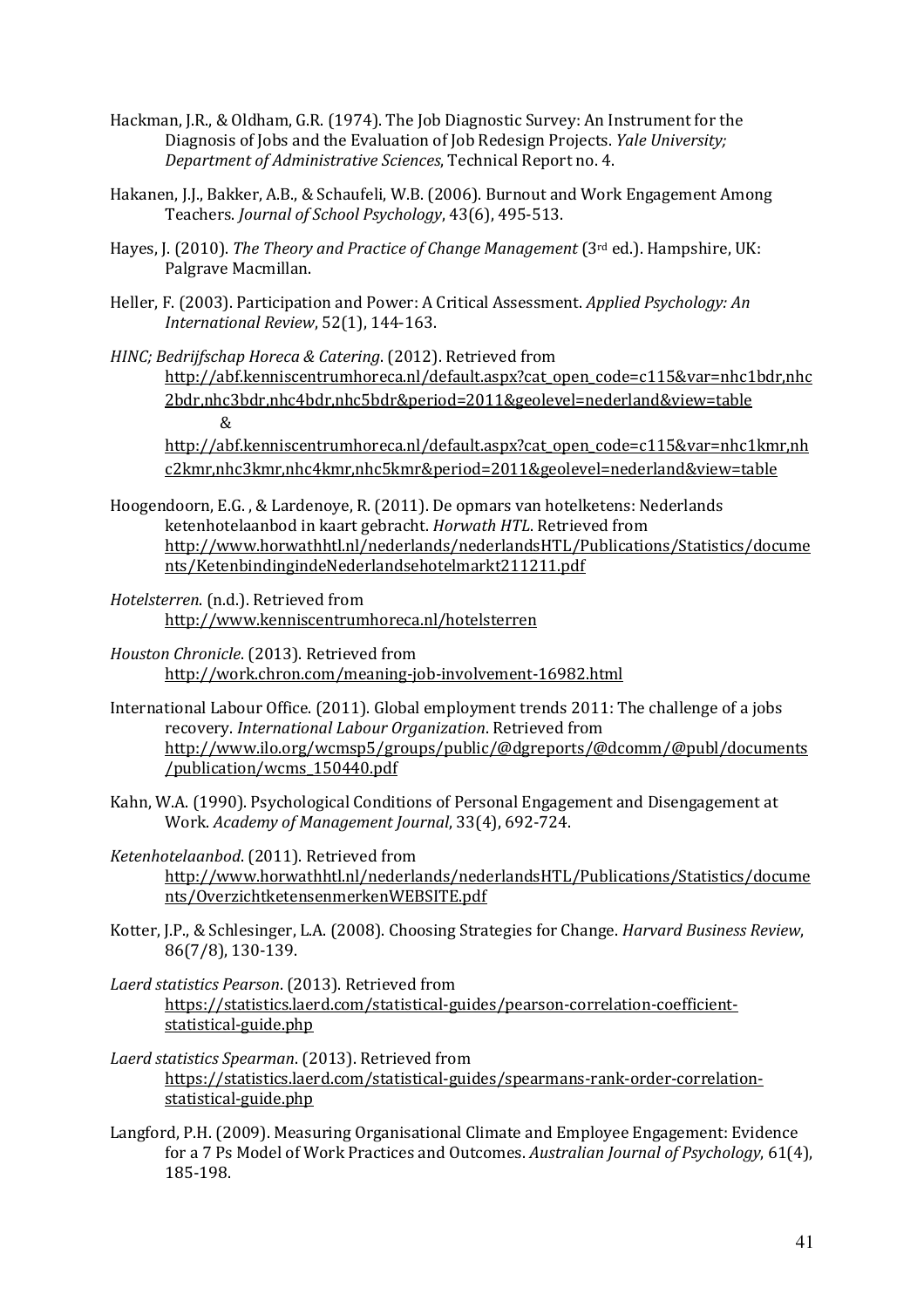- Lytle, R.S., Hom, P.W., & Mokwa, M.P. (1998). SERV\*OR: A Managerial Measure of Organizational Service-Orientation. Journal of Retailing, 74(4), 455-489.
- Markos, S., & Sridevi, M.S. (2010). Employee Engagement: The Key to Improving Performance. International Journal of Business and Management, 5(12), 89-96.
- Mauno, S., Kinnunen, U., & Ruokolainen, M. (2007). Job Demands and Resources as Antecedents of Work Engagement: A Longitudinal Study. Journal of Vocational Behavior, 70(1), 149- 171.
- Mobile apps. (2013). Retrieved from http://www.cuttingedgepr.com/articles/7-apps-for-recognizing-and-rewardingemployees.asp
- Osborne, J.W., & Waters, E. (2002). Four Assumptions of Multiple Regression that Researchers Should Always Test. Practical Assessment, Research & Evaluation, 8(2). Retrieved from http://PAREonline.net/getvn.asp?v=8&n=2
- Otus Analytics. (2012). Otus Hotel Brand Database: Overview report Europe 2012. Otus & Co. Retrieved from http://www.standr.co.uk/OHBD%202012%20-%20Europe%20overview.pdf
- Patterson, M.G., West, M.A., Shackleton, V.J., Dawson, J.F., Lawthom, R., Maitlis, S., Robinson, D.L., & Wallace, A.M. (2005). Validating the Organizational Climate Measure: Links to Managerial Practices, Productivity and Innovation. Journal of Organizational Behavior, 26(4), 379-408.
- Patton, M.O. (1990). *Qualitative evaluation and research methods* (2<sup>nd</sup> ed.). Newbury Park, CA: Sage Publications.
- Ram, P., & Prabhakar, G.V. (2011). The Role of Employee Engagement in Work-Related Outcomes. Interdisciplinary Journal of Research in Business, 1(3), 47-61.
- Razali, N.M., & Wah, Y.B. (2011). Power Comparisons of Shapiro-Wilk, Kolmogorov-Smirnov, Lilliefors and Anderson-Darling test. Journal of Statistical Modeling and Analytics, 2(1), 21-33.
- Robertson-Smith, G., & Markwick, C. (2009). Employee Engagement: A Review of Current Thinking. Institute for Employment Studies report 469. Retrieved from http://www.nhsemployers.org/SiteCollectionDocuments/Staff%20engagement%20curr ent%20thinking.pdf
- Robinson, D., Perryman, S., & Hayday, S. (2004). The Drivers of Employee Engagement. Institute for Employment Studies report 408. Retrieved from http://www.wellbeing4business.co.uk/docs/Article%20- %20Engagement%20research.pdf
- Saks, A.M. (2006). Antecedents and Consequences of Employee Engagement. Journal of Managerial Psychology, 21(7), 600-619.
- Schaufeli, W.B., & Bakker, A.B. (2003). Utrecht Work Engagement Scale; Preliminary Manual. Occupational Health Psychology Unit, Utrecht University. Retrieved from http://www.beanmanaged.eu/pdf/articles/arnoldbakker/article\_arnold\_bakker\_87.pdf
- Schaufeli, W.B., & Bakker, A.B. (2004a). Job Demands, Job Resources and Their Relationship with Burnout and Engagement: A Multi-Sample Study. Journal of Organizational Behavior, 25(3), 293-315.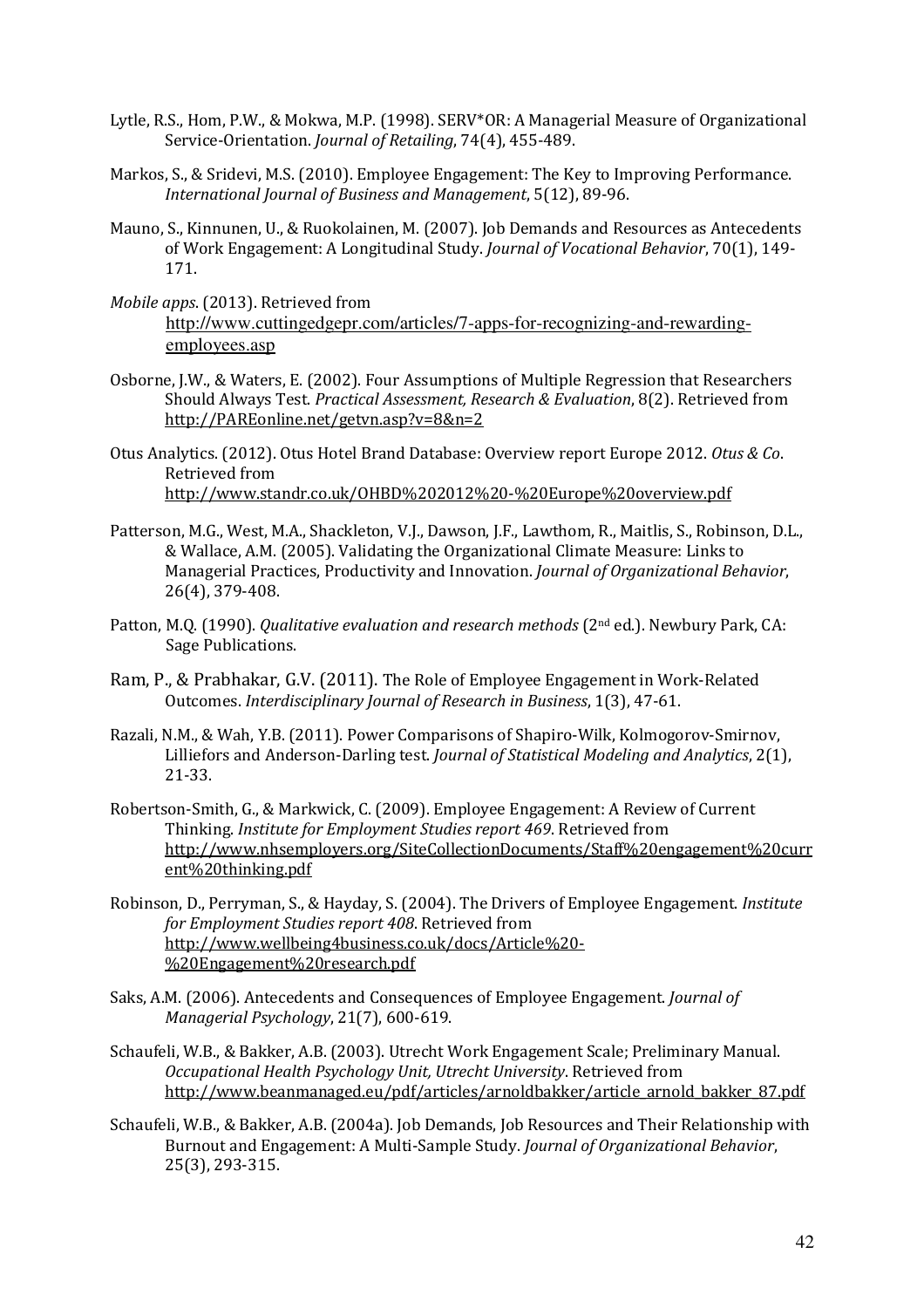- Schaufeli, W.B., & Bakker, A.B. (2004b). Bevlogenheid: Een Begrip Gemeten. Gedrag & Organisatie, 17(2), 89-112.
- Schaufeli, W.B., Bakker, A.B., & Van Rhenen, W. (2009). How Changes in Job Demands and Resources Predict Burnout, Work Engagement, and Sickness Absenteeism. Journal of Organizational Behavior, 30 (7), 893-917.
- Schaufeli, W.B., Salanova, M., González-Romá, V., & Bakker, A.B. (2002). The Measurement of Engagement and Burnout: A Two Sample Confirmatory Factor Analytic Approach. Journal of Happiness Studies, 3(1), 71–92.
- Serrano, S.A., & Reichard, R.J. (2011). Leadership Strategies for an Engaged Workforce. Consulting Psychology Journal: Practice and Research, 63(3), 176-189.
- Shuck, B., & Reio Jr, T.G. (2011). The employee Engagement Landscape and HRD: How Do We Link Theory and Scholarship to Current Practice? Advances in Developing Human Resources, 13(4), 419-428.
- Shuck, B., & Wollard, K. (2010). Employee Engagement and HRD: A Seminal Review of the Foundations. Human Resource Development Review, 9(1), 89-110.
- Statstutor. (n.d.). Retrieved from http://www.statstutor.ac.uk/resources/uploaded/pearsons.pdf
- Taylor-Powell, E., & Renner, M. (2003). Analyzing Qualitative Data. Madison, Wisconsin: Cooperative Extension Publishing Operations. Retrieved from http://learningstore.uwex.edu/assets/pdfs/g3658-12.pdf
- Van Veldhoven & Meijman. (2000). Vragenlijst Beleving & Beoordeling van Arbeid. Retrieved from http://www.marcvanveldhoven.com/VoorbeeldVBBA.pdf
- Van Veldhoven, M., Meijman, T.F., Broersen, J.P.J., & Fortuin, R.J. (2002). Handleiding VBBA. Retrieved from http://marcvanveldhoven.com/handleiding\_vbba.pdf
- Wefald, A.J., Reichard, R.J., & Serrano, S.A. (2011). Fitting Engagement Into a Nomological Network: The Relationship of Engagement to Leadership and Personality. Journal of Leadership & Organizational Studies, 18(4), 522-537.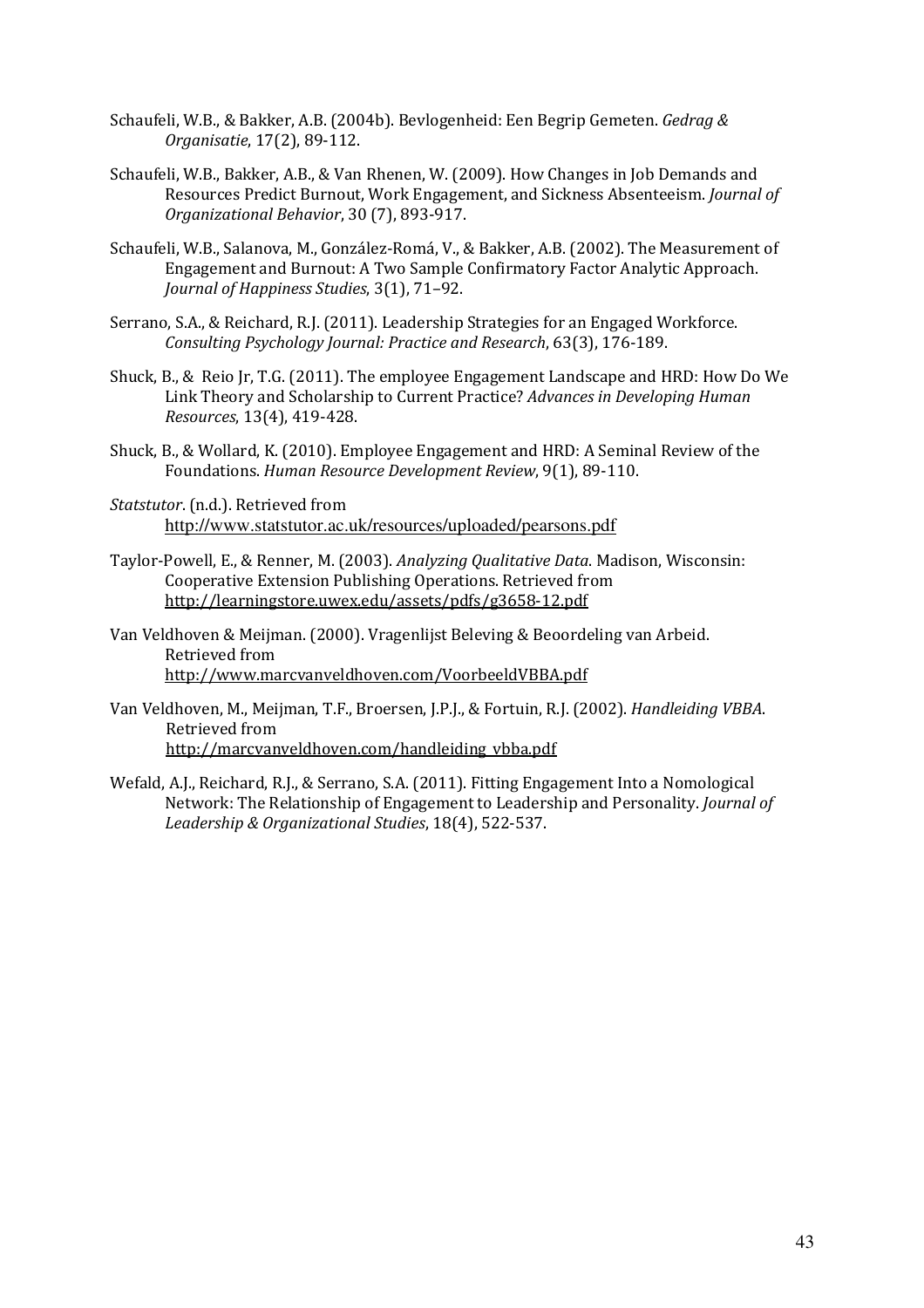# Appendix A: Dutch hotel chain offerings (Ketenhotelaabod, 2011)

| <b>Keten</b>                                               | <b>Beschikbare</b><br>merken | Merken in<br>Nederland (NL) | <b>Hotels</b><br>in NL | <b>Kamers</b><br>in NL |
|------------------------------------------------------------|------------------------------|-----------------------------|------------------------|------------------------|
| <b>AC Restaurants &amp; Hotels</b>                         | AC                           | AC                          | 2                      | 124                    |
| Hotels onder merk Tulip Inn                                |                              |                             | 5                      | 443                    |
|                                                            |                              |                             | 7                      | 567                    |
| Amadore Hotels en Restaurants                              | Amadore                      | Amadore                     | 3                      | 158                    |
| Hotels onder merk Best Western                             |                              |                             | 1                      | 47                     |
|                                                            |                              |                             | 4                      | 205                    |
| Amrâth Hôtels & Restaurants                                | Amrâth                       | Amrâth                      | 13                     | 1,164                  |
| Hotels onder merken Tulip Inn en Mercure                   |                              |                             | 3                      | 179                    |
|                                                            |                              |                             | 16                     | 1,343                  |
| <b>Bastion Hotel Groep</b>                                 | <b>Bastion</b>               | <b>Bastion</b>              | 28                     | 2,506                  |
| Hotel onder merk Best Western                              |                              |                             | $\overline{2}$         | 245                    |
|                                                            |                              |                             | 30                     | 2,751                  |
| Bilderberg                                                 | Bilderberg                   | Bilderberg                  | 18                     | 1,725                  |
| Hotel onder merk Crowne Plaze                              |                              |                             | $\mathbf{1}$           | 141                    |
|                                                            |                              |                             | 19                     | 1,866                  |
| <b>Bonheur Horeca Groep</b>                                | X                            | X                           | 2                      | 61                     |
| Camille Oostwegel ChâteauHotels & -Restaurants             | $\overline{X}$               | $\overline{X}$              | 3                      | 206                    |
| <b>Centre Hotels</b>                                       | $\overline{X}$               | X                           | 5                      | 203                    |
| Chagall Hotels & Restaurants                               | $\overline{X}$               | $\boldsymbol{X}$            | 2                      | 377                    |
| Hotel onder merk Hampshire                                 |                              |                             |                        | 96                     |
|                                                            |                              |                             | 3                      | 473                    |
| citizenM Hotels                                            | citizenM                     | citizenM                    | 2                      | 445                    |
| <b>Conscious Hotels</b>                                    | Conscious                    | Conscious                   | 2                      | 115                    |
| DuneHotels                                                 | Dune                         | Dune                        | 3                      | 85                     |
| Dutch Hotel Partners (met merk Holiday Inn Express)        | X                            | $\mathbf X$                 | $\overline{2}$         | 366                    |
| <b>EMB</b> hotels                                          | $\overline{X}$               | $\mathbf{x}$                | 3                      | 206                    |
| European Hotel Management                                  | Apollo Hotels &              | Apollo Hotels &             | 6                      | 450                    |
|                                                            | Resorts                      | Resorts                     |                        |                        |
| Hotels onder merken Best Western, Crowne Plaze, Golden     |                              |                             | 5                      | 717                    |
| Tulip, Holiday Inn en Wyndham                              |                              |                             |                        |                        |
|                                                            |                              |                             | 11                     | 1,167                  |
| <b>Events Company</b>                                      | X                            | X                           | 1                      | 20                     |
| <b>Fletcher Hotels</b>                                     | Fletcher                     | Fletcher                    | 48                     | 2,245                  |
| Golden Green Hotel Groep (met merken Golden Tulip en Tulip | X                            | X                           | 5                      | 294                    |
| Inn                                                        |                              |                             |                        |                        |
| Hajé Hotels en Restaurants                                 | Hajé                         | Hajé                        | 4                      | 110                    |
| <b>Hampshire Hospitality</b>                               | Hampshire                    | Hampshire                   | 24                     | 1,363                  |
|                                                            | Hampshire Classic            | Hampshire Classic           | 16                     | 685                    |
|                                                            | Hampshire Eden               | Hampshire Eden              | 16                     | 1,781                  |
|                                                            | Hampshire Inn                | Hampshire Inn               | 9                      | 469                    |
| Hotel onder merk Holiday Inn                               | $\mathbf X$                  | X                           |                        | 199                    |
|                                                            |                              |                             | 66                     | 4,497                  |
| Hennie van der Most                                        | $\mathbf X$                  | $\mathbf X$                 | 2                      | 314                    |
| <b>Hospitality Company Hoscom</b>                          | $\overline{X}$               | $\overline{X}$              | 6                      | 596                    |
| <b>Inntel Hotels</b>                                       | Inntel                       | Inntel                      | 4                      | 636                    |
| La Bergère Group                                           | Qbic                         | Obic                        | $\mathbf{1}$           | 35                     |
|                                                            | Townhouse                    | Townhouse                   | $\mathbf{1}$           | 69                     |
|                                                            | X                            | X                           | $\mathbf{1}$           | 13                     |
|                                                            |                              |                             |                        |                        |
| <b>Postillion Hotels</b>                                   | Postillion                   | Postillion                  | 3<br>6                 | 117<br>554             |
| Regardz                                                    | Regardz                      | Regardz                     | $\overline{4}$         | 425                    |
| Sandton Hotels                                             | Sandton                      | Sandton                     |                        |                        |
|                                                            | X                            |                             | 14                     | 761                    |
| Symphony Hotels<br>Van der Valk Hotels en Restaurants      |                              | X                           | 5<br>59                | 150                    |
| WestCord Hotels                                            | Van der Valk<br>WestCord     | Van der Valk<br>WestCord    | 13                     | 7,767<br>1,395         |
| Totaal herkomts NL (30)                                    | 23                           | 23                          | 326                    | 27,213                 |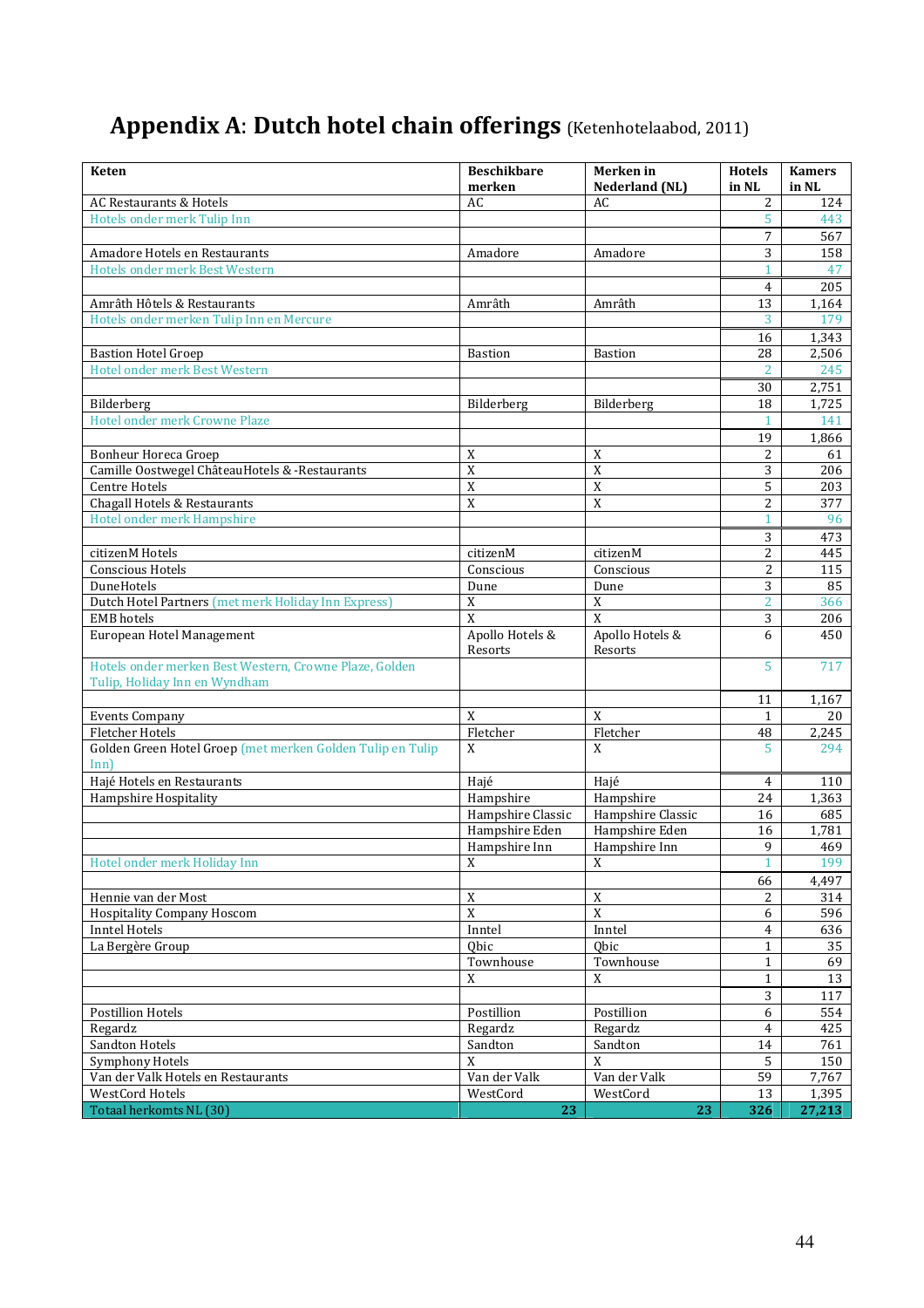| Accor                           | Adagio                            | $\mathbf X$                       | $\boldsymbol{0}$ | $\bf{0}$     |
|---------------------------------|-----------------------------------|-----------------------------------|------------------|--------------|
|                                 |                                   |                                   |                  |              |
|                                 | All Seasons/ibis Styles           | All Seasons/ibis Styles           | 1                | 44           |
|                                 | Etap/ibis budget                  | Etap/ibis budget                  | $\mathbf{1}$     | 118          |
|                                 | hotelF1                           | X                                 | $\boldsymbol{0}$ | $\theta$     |
|                                 | Formule 1/ibis budget             | Formule 1/ibis budget             | $\overline{2}$   | 125          |
|                                 | ibis                              | Ibis                              | 11               | 2,084        |
|                                 |                                   |                                   |                  |              |
|                                 | Mercure                           | Mercure                           | 12               | 1,449        |
|                                 | <b>Grand Mercure</b>              | X                                 | $\bf{0}$         | $\theta$     |
|                                 | MGallery                          | MGallery                          | $\mathbf{1}$     | 148          |
|                                 | Motel6                            | X                                 | $\theta$         | $\Omega$     |
|                                 | Novotel                           | Novotel                           | 9                | 1,782        |
|                                 |                                   |                                   |                  |              |
|                                 | Orbis                             | $\mathbf{x}$                      | $\boldsymbol{0}$ | $\mathbf{0}$ |
|                                 | Pullman                           | Pullman                           | $\mathbf{1}$     | 313          |
|                                 | Sofitel                           | Sofitel                           | $\mathbf{1}$     | 182          |
|                                 | Studio6                           | $\mathbf X$                       | $\boldsymbol{0}$ | $\mathbf{0}$ |
|                                 | Suite Novotel                     | $\mathbf X$                       | $\boldsymbol{0}$ | $\bf{0}$     |
|                                 |                                   |                                   |                  |              |
|                                 | Thalassa sea & spa                | $\overline{X}$                    | $\boldsymbol{0}$ | $\mathbf{0}$ |
|                                 |                                   |                                   | 39               | 6,245        |
| <b>Best Western</b>             | <b>Best Western</b>               | <b>Best Western</b>               | 45               | 3,092        |
|                                 | <b>Best Western Premier</b>       | Best Western Premier              | $\mathbf{1}$     | 192          |
|                                 |                                   |                                   |                  |              |
|                                 |                                   |                                   | 46               | 3,284        |
| Carlson Hotels Worldwide /      | Country Inns & Suites by Carlson  | X                                 | $\theta$         | $\theta$     |
| Rezidor Hotel Group             |                                   |                                   |                  |              |
|                                 | Park Inn by Radisson              | X                                 | $\bf{0}$         | $\mathbf{0}$ |
|                                 | Park Plaza                        | Park Plaza                        | 4                | 666          |
|                                 | Radisson                          | Radisson                          | $\overline{2}$   | 522          |
|                                 |                                   |                                   |                  |              |
|                                 |                                   |                                   | 6                | 1,188        |
| <b>Carlton Hotel Collection</b> | Carlton                           | Carlton                           | 6                | 835          |
|                                 | X                                 | $\mathbf X$                       | 1                | 51           |
|                                 |                                   |                                   | 7                |              |
|                                 |                                   |                                   |                  | 886          |
| Chic & Basic                    | Chic & Basic                      | Chic & Basic                      | $\mathbf{1}$     | 25           |
| Dorint Hotels & Resorts         | Dorint                            | Dorint                            | $\mathbf{1}$     | 442          |
| easyHotel                       | easyHotel                         | easyHotel                         | $\mathbf{1}$     | 80           |
| <b>Fairmont Raffles Hotels</b>  | Raffles Hotels & Resorts          | X                                 | $\theta$         | $\theta$     |
| International                   |                                   |                                   |                  |              |
|                                 |                                   |                                   |                  |              |
|                                 | Fairmont Hotels & Resorts         | X                                 | $\boldsymbol{0}$ | $\bf{0}$     |
|                                 | Swissôtel Hotels & Resorts        | Swissôtel Hotels & Resorts        | $\mathbf{1}$     | 109          |
|                                 |                                   |                                   | $\mathbf{1}$     | 109          |
| Group Du Louvre                 | Campanile                         | Campanile                         | 14               | 910          |
|                                 | Crillon                           | $\overline{X}$                    |                  |              |
|                                 |                                   |                                   | $\theta$         | $\mathbf{0}$ |
|                                 | Concorde Hotels & Resorts         | $\overline{X}$                    | $\Omega$         | $\Omega$     |
|                                 | Golden Tulip                      | Golden Tulip                      | 31               | 2,479        |
|                                 | Kyriad                            | X                                 | $\mathbf{0}$     | $\mathbf{0}$ |
|                                 | Kyriad Prestige                   | $\mathbf{x}$                      | $\Omega$         | $\theta$     |
|                                 | Première Classe                   |                                   |                  |              |
|                                 |                                   | Première Classe                   | 1                | 67           |
|                                 | Royal Tulip                       | X                                 | $\mathbf{0}$     | $\mathbf{0}$ |
|                                 | Tulip Inn                         | Tulip Inn                         | 17               | 1,205        |
|                                 |                                   |                                   | 63               | 4,661        |
| <b>Hilton Hotels</b>            | Conrad Hotels                     | $\mathbf X$                       | $\bf{0}$         | $\theta$     |
|                                 |                                   |                                   |                  |              |
|                                 | Doubletree by Hilton              | Doubletree by Hilton              | $\mathbf{1}$     | 553          |
|                                 | <b>Embassy Suites Hotels</b>      | X                                 | $\bf{0}$         | 0            |
|                                 | Hampton Inn and Hampton Inn &     | $\overline{X}$                    | $\boldsymbol{0}$ | $\Omega$     |
|                                 | Suites                            |                                   |                  |              |
|                                 | <b>Hilton Hotels</b>              | Hilton                            | 5                | 1,085        |
|                                 | Hilton Garden Inn                 | $\mathbf X$                       | $\mathbf{0}$     | $\bf{0}$     |
|                                 | Home2 Suites by Hilton            | $\overline{X}$                    | $\theta$         |              |
|                                 |                                   |                                   |                  | $\mathbf{0}$ |
|                                 | Homewood Suites by Hilton         | $\overline{\text{X}}$             | $\mathbf{0}$     | $\mathbf{0}$ |
|                                 | Waldorf Astoria Hotels & Resorts  | $\overline{\text{X}}$             | $\mathbf{0}$     | $\theta$     |
|                                 |                                   |                                   | 6                | 1,638        |
| InterContinental Hotels Group   | <b>Candlewood Suites</b>          | $\mathbf X$                       | $\mathbf{0}$     | $\mathbf{0}$ |
|                                 |                                   |                                   |                  |              |
|                                 | Crowne Plaza Hotels & Resorts     | Crowne Plaza Hotels & Resorts     | $\overline{5}$   | 954          |
|                                 | Holiday Inn                       | Holiday Inn Hotels                | $\overline{4}$   | 801          |
|                                 | Holiday Inn Express               | Holiday Inn Express               | 3                | 428          |
|                                 | Hotel Indigo                      | X                                 | $\boldsymbol{0}$ | $\bf{0}$     |
|                                 |                                   |                                   |                  |              |
|                                 | InterContinental Hotels & Resorts | InterContinental Hotels & Resorts | $\mathbf{1}$     | 79           |
|                                 | <b>Staybridge Suites</b>          | X                                 | $\mathbf{0}$     | $\mathbf{0}$ |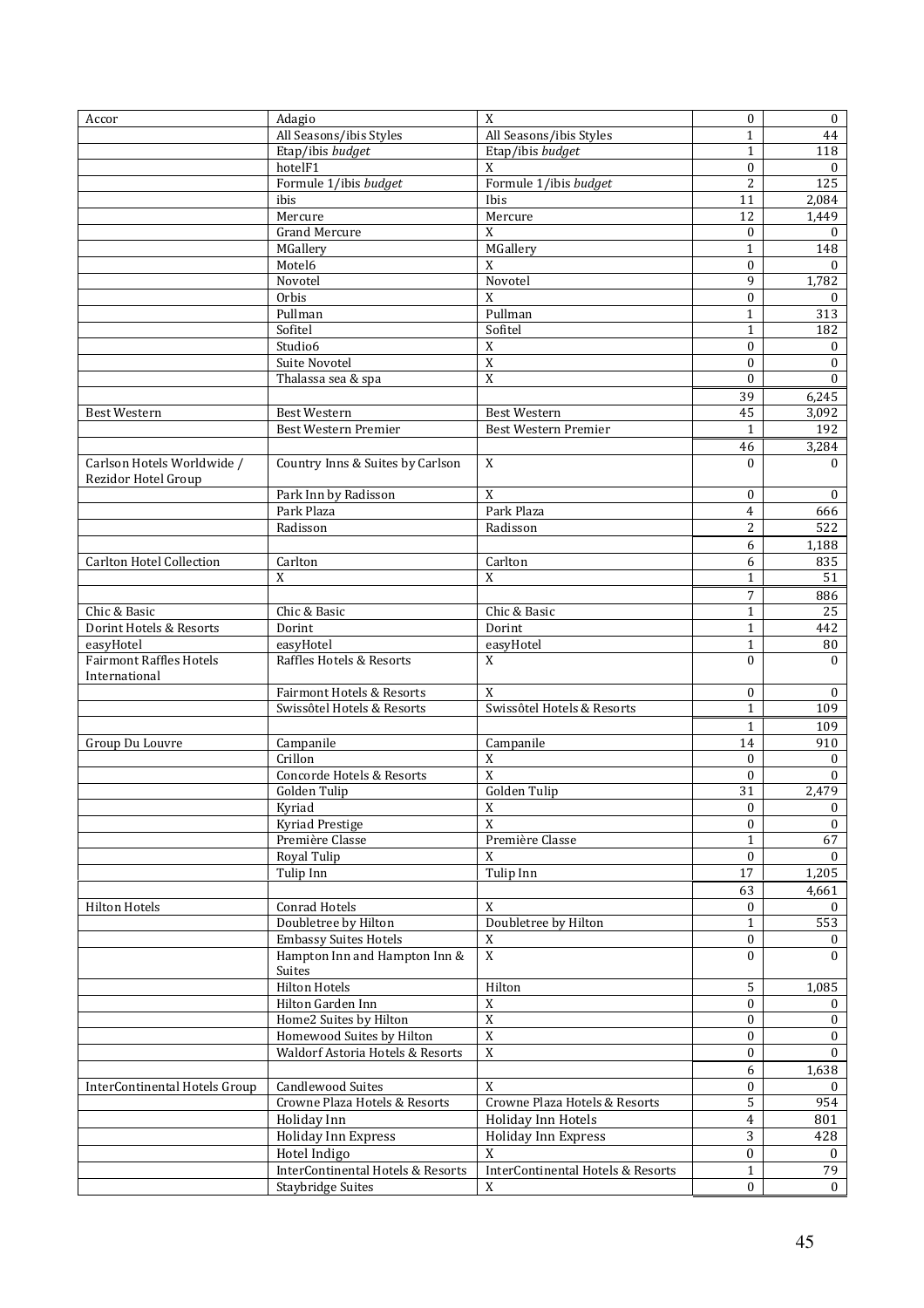|                                         |                                         |                                | 13               | 2,262            |
|-----------------------------------------|-----------------------------------------|--------------------------------|------------------|------------------|
| Marriott International                  | <b>AC Hotels by Marriott</b>            | $\boldsymbol{X}$               | $\Omega$         | $\bf{0}$         |
|                                         | Autograph Collection                    | $\overline{X}$                 | $\Omega$         | $\bf{0}$         |
|                                         | <b>Bulgari Hotels &amp; Resorts</b>     | X                              | $\bf{0}$         | $\mathbf{0}$     |
|                                         | Courtyard by Marriott                   | Courtyard by Marriott          | $\mathbf{1}$     | 148              |
|                                         | <b>EDITION Hotels</b>                   | X                              | $\mathbf{0}$     | $\bf{0}$         |
|                                         | ExecuStay                               | $\overline{X}$                 | $\theta$         | $\mathbf{0}$     |
|                                         | Fairfield Inn & Suites by Marriott      | $\overline{X}$                 | $\bf{0}$         | $\mathbf{0}$     |
|                                         | <b>Grand Residences by Marriott</b>     | $\mathbf X$                    | $\mathbf{0}$     | $\bf{0}$         |
|                                         | <b>JW Marriott Hotels &amp; Resorts</b> | $\overline{X}$                 | $\mathbf{0}$     | $\boldsymbol{0}$ |
|                                         | <b>Marriott Executive Apartments</b>    | $\overline{X}$                 | $\mathbf{0}$     | $\bf{0}$         |
|                                         | Marriott Hotels & Resorts               | Marriott Hotels & Resorts      | $\mathbf{1}$     | 392              |
|                                         | Renaissance Hotels                      | Renaissance Hotels             | $\mathbf{1}$     | 402              |
|                                         | Residence Inn by Marriott               | X                              | $\mathbf{0}$     | $\bf{0}$         |
|                                         | SpringHill Suites by Marriott           | $\overline{X}$                 | $\mathbf{0}$     | $\boldsymbol{0}$ |
|                                         | Ritz-Carlton                            | $\overline{X}$                 | $\bf{0}$         | $\boldsymbol{0}$ |
|                                         | TownPlace Suites by Marriott            | $\overline{X}$                 |                  |                  |
|                                         |                                         |                                | $\mathbf{0}$     | $\boldsymbol{0}$ |
|                                         |                                         |                                | 3                | 942              |
| Mövenpick Hotels & Resorts              | Mövenpick                               | Mövenpick                      | 3                | 625              |
| NH Hoteles                              | Hesperia                                | $\boldsymbol{X}$               | $\Omega$         | 0                |
|                                         | <b>NH</b>                               | $\rm NH$                       | $\overline{35}$  | 6,544            |
|                                         | NH Resorts                              | $\overline{X}$                 | $\mathbf{0}$     | $\Omega$         |
|                                         |                                         |                                | 35               | 6,544            |
| Okura Hotels & Resorts                  | <b>Okura</b>                            | <b>Okura</b>                   | $\mathbf{1}$     | 315              |
| Scandic                                 | Scandic                                 | Scandic                        | $\mathbf{1}$     | 96               |
| Starwood                                | Aloft                                   | $\mathbf X$                    | $\mathbf{0}$     | $\mathbf{0}$     |
|                                         | Element                                 | $\overline{X}$                 | $\bf{0}$         | $\bf{0}$         |
|                                         | Four Points by Sheraton                 | $\overline{X}$                 | $\mathbf{0}$     | $\boldsymbol{0}$ |
|                                         | Le Méridien                             | $\boldsymbol{X}$               | $\bf{0}$         | $\boldsymbol{0}$ |
|                                         | Sheraton                                | Sheraton                       | $\mathbf{1}$     | 406              |
|                                         | St. Regis                               | $\boldsymbol{X}$               | $\mathbf{0}$     | $\mathbf{0}$     |
|                                         | The Luxury Collection                   | The Luxury Collection          | $\overline{c}$   | 322              |
|                                         | Westin                                  | $\mathbf X$                    | $\mathbf{0}$     | $\bf{0}$         |
|                                         | W Hotels                                | $\overline{X}$                 | $\mathbf{0}$     | $\mathbf{0}$     |
|                                         |                                         |                                | 3                | 728              |
| Steigenberger Hotels &<br>Resorts       | Steigenberger Hotels & Resorts          | Steigenberger Hotels & Resorts | $\mathbf{1}$     | 255              |
|                                         | <b>InterCity Hotels</b>                 | $\mathbf X$                    | $\mathbf{0}$     | $\mathbf{0}$     |
|                                         |                                         |                                | $\mathbf{1}$     | 255              |
| Wyndham Hotel Group                     | Wyndham Hotels & Resorts                | Wyndham Hotels & Resorts       | $\mathbf{1}$     | 219              |
|                                         | Wyndham Grand Collection                | X                              | $\bf{0}$         | 0                |
|                                         | Wyndham Garden                          | $\overline{X}$                 | $\boldsymbol{0}$ | $\boldsymbol{0}$ |
|                                         | Tryp                                    | $\overline{X}$                 | $\bf{0}$         | $\overline{0}$   |
|                                         | Wingate by Windham                      | $\overline{X}$                 | $\mathbf{0}$     | $\mathbf{0}$     |
|                                         | Hawthorn Suites by Windham              | $\overline{X}$                 | 0                | $\mathbf{0}$     |
|                                         | Dream Hotels                            | $\overline{\text{X}}$          | $\mathbf{0}$     | $\mathbf{0}$     |
|                                         | Ramada Worldwide                        | $\overline{X}$                 | $\bf{0}$         | $\bf{0}$         |
|                                         | Night                                   | $\overline{X}$                 | $\mathbf{0}$     | $\mathbf{0}$     |
|                                         | Days Inn                                | $\overline{X}$                 | $\boldsymbol{0}$ | $\bf{0}$         |
|                                         | Super 8                                 | $\overline{X}$                 | $\mathbf{0}$     | $\bf{0}$         |
|                                         | Baymont Inn & Suites                    | $\overline{\text{X}}$          | $\mathbf{0}$     | $\bf{0}$         |
|                                         | Microtel Inns & Suites                  | $\overline{X}$                 | $\mathbf{0}$     | $\boldsymbol{0}$ |
|                                         | Howard Johnson                          | $\overline{X}$                 | $\mathbf{0}$     | $\mathbf{0}$     |
|                                         | Travelodge                              | $\overline{X}$                 | 0                | $\mathbf{0}$     |
|                                         | Knights Inn                             | $\overline{X}$                 | $\mathbf{0}$     | $\Omega$         |
|                                         |                                         |                                | $\mathbf{1}$     | 219              |
|                                         | Yotel                                   | Yotel                          | $\mathbf{1}$     | 57               |
| Yotel<br>Totaal herkomst buiten NL      | 105                                     | 40                             | 233              | 30,601           |
| (20)                                    |                                         |                                |                  |                  |
| Totaal herkomst NL en buiten<br>NL (50) | 128                                     | 63                             | 559              | 57,814           |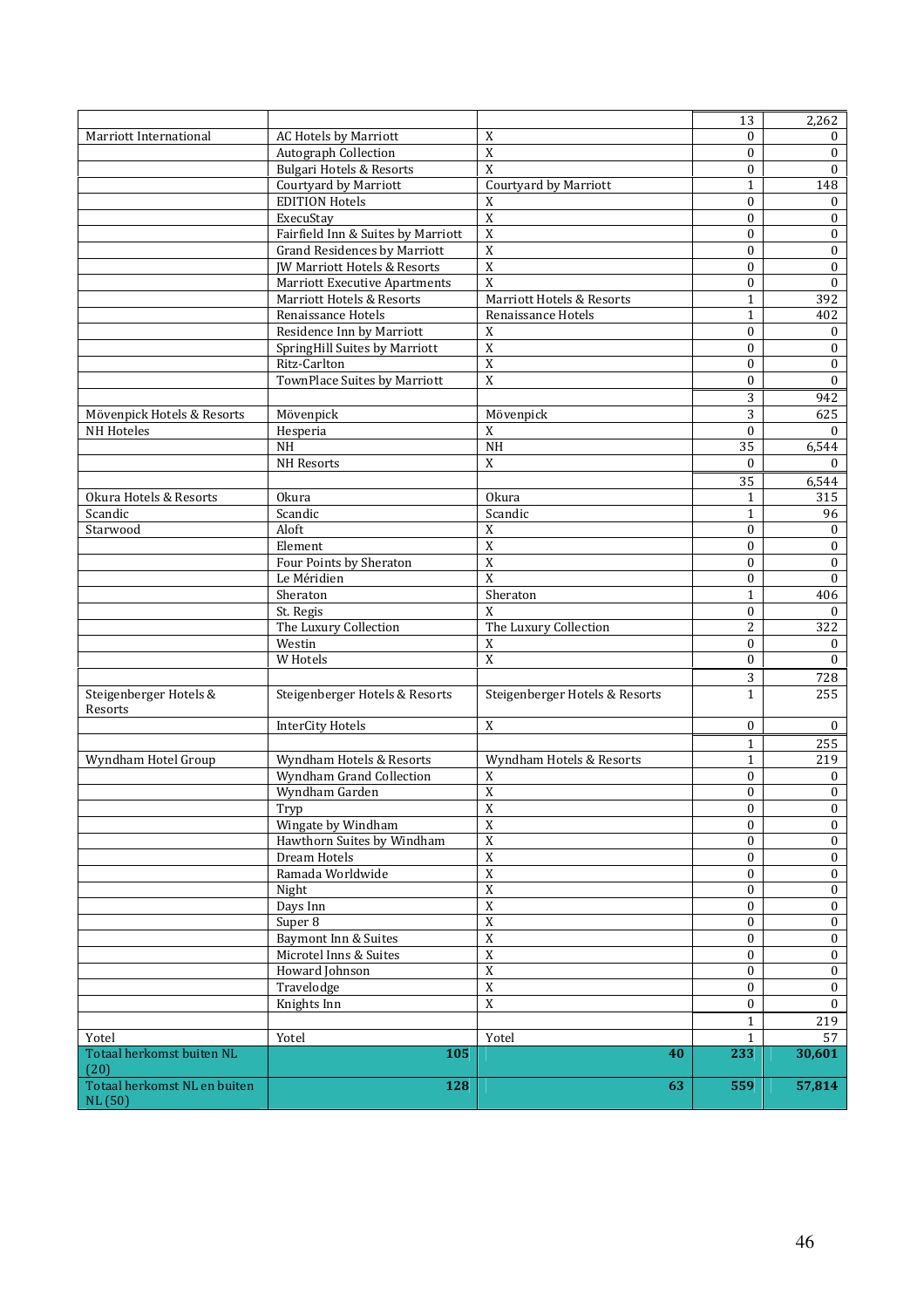## Appendix B: Operationalisations

#### From literature

## Job characteristics

Skill variety: "the degree to which a job requires a variety of different activities in carrying out the work, involving the use of a number of different skills and talents of the person" (Faturochman, 1997, p.1);

e.g. To what extent does the job require you to do many different things at work, using a variety of your skills and talents?

Task identity: "the degree to which the job requires completion of a whole, identifiable piece of work. That is, doing a job from beginning to end with visible outcome" (Faturochman. 1997. n.1):

- e.g. Is the job a complete piece of work that has an obvious beginning and end? Or is it only a small part of the overall piece of work, which is finished by other people or by automatic machines?

Task significance: "the degree to which the job has a substantial impact on the lives of other people, whether those people are in the immediate organisation or in the world at large" (Faturochman, 1997, p.1);

- e.g. Are the results of your work likely to significantly affect the lives or well-being of other people?

Autonomy (job control): "the degree to which the job provides substantial freedom, independence and discretion to the individual in scheduling the work and in determining the procedure to be used in carrying it out" (Faturochman, 1997, p.2);

- e.g. To what extent does your job permit you to decide on your own how to go about doing the work?
- e.g. I can decide myself how to perform my work
- e.g. To what extent are you able to influence matters related to the work in your job
- e.g. Do you have freedom in carrying out your work activities
- Having decision-making latitude over one's work and skill discretion at work<sup>6</sup>

Job feedback: "the degree to which carrying out the work activities required by the job provides the individual with direct and clear information about the effectiveness of his/her performance" (Faturochman, 1997, p.2);

- e.g. To what extent does doing the job itself provide you with information about your work performance?
- e.g. To what extent do managers or co-workers let you know how well you are doing on your job?
- e.g. I get enough feedback about the quality of my performance
- e.g. I receive sufficient information about the goal of my work
- e.g. Does your work provide you with direct feedback on how well you are doing your work

## Rewards & recognition

 $\overline{a}$ 

Extrinsic: "are the tangible rewards mostly of a financial nature such as pay raises, bonuses, and benefits, given to employees" (Ram & Prabhakar, 2011, p.50)

Intrinsic: "are psychological rewards that employees get from doing meaningful work and performing it well" (Ram & Prabhakar, 2011, p.50);

<sup>6</sup> "The latitude an employee has in deciding the order in which tasks are done and the pace of work […] and the amount of influence an employee has on the following issues at work: how the job gets done, how she/he goes about getting the job done; how much she/he is able to vary his/her work; and how much choice she/he has over the methods used to do the job" (Mauno, Kinnunen & Ruokolainen, 2007, p.158).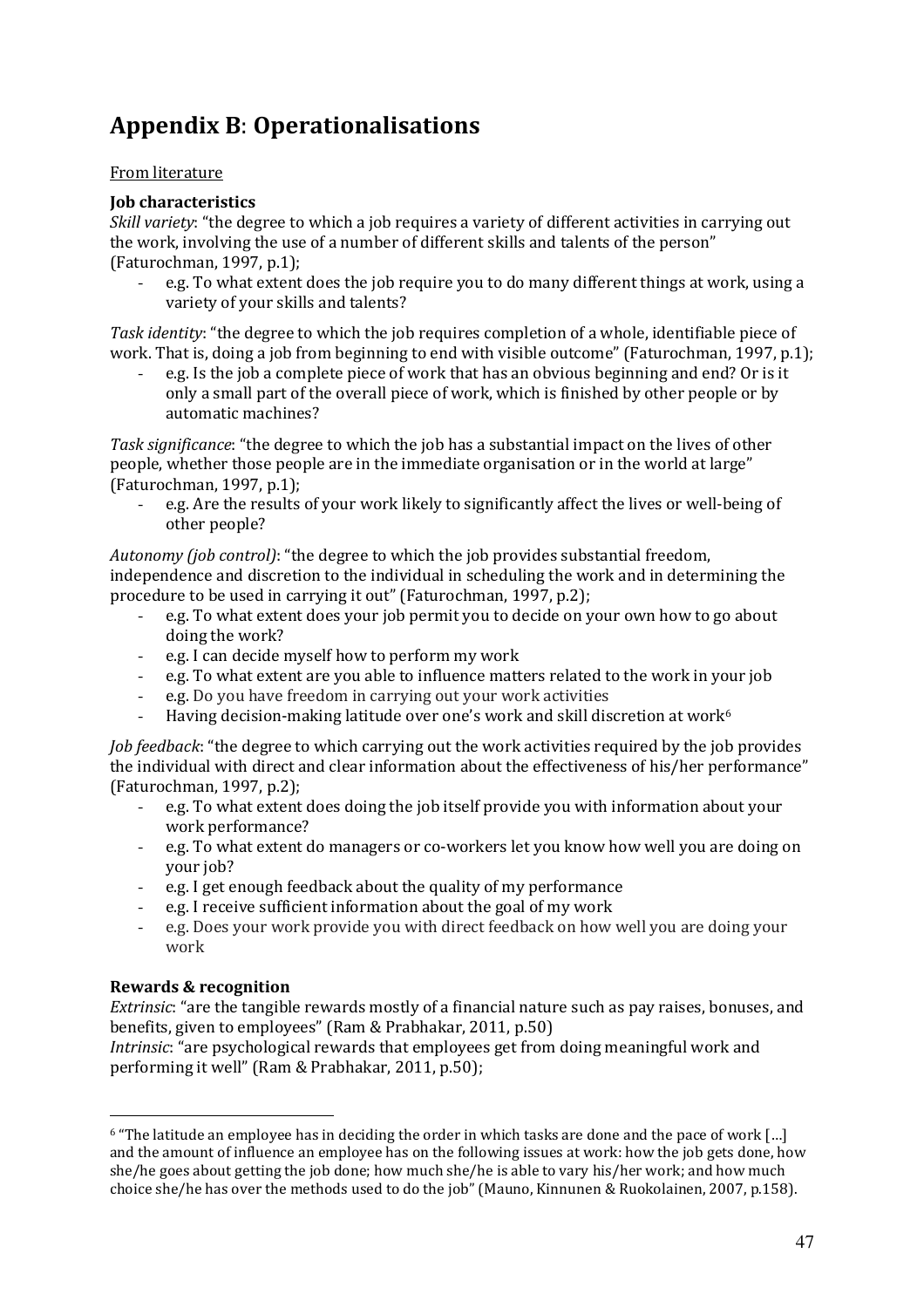- e.g. My performance is rewarded properly
- e.g. Participants were asked to indicate the extent to which they receive various outcomes for performing their job well: pay raise, promotion, some form of public recognition (e.g. employee of the month), a reward or token of appreciation (e.g. lunch), praise from supervisor, respect from people you work with…

#### Participation in decision making

- e.g. Only the management decides what everybody has to do

#### Supervisor support / coaching

- e.g. My supervisor keeps distance from his/her employees
- e.g. Does your supervisor provide help and support when needed
- e.g. My supervisor cares about my opinions
- e.g. My work supervisor really cares about my well-being.
- e.g. My supervisor strongly considers my goals and values.
- e.g. My supervisor uses his/her influence to help me solve my problems at work (2)

#### Social support from colleagues / social climate

- e.g. Can you ask your colleagues for help if necessary
- e.g. If necessary, can you ask your colleagues for help
- e.g. Do you think the social climate in your workplace is comfortable and relaxed (2)

#### Organisation-based self-esteem (OBSE)

"High OBSE employees perceive themselves as valuable, meaningful, effectual and worthy in their organizations" (Mauno, Kinnunen & Ruokolainen, 2007, p.155);

- e.g. I count, am taken seriously, am important and am valuable around here

#### Job security

- e.g. The threat of losing this job is very low

#### Information

- e.g. Do you think that the management shares enough job-related information with the personnel in your organisation

#### Innovative climate

- e.g. In our organization we continuously make improvements concerning our jobs

#### Opportunities to learn and to develop

e.g. Do you learn new things in your work

#### Perceived organisational support

"Refers to a general belief that one's organization values their contribution and cares about their well-being" (Ram & Prabhakar, 2011, p.51);

- e.g. My organization really cares about my well-being
- e.g. My organization strongly considers my goals and values
- e.g. My organization cares about my opinions
- e.g. My organization is willing to help me if I need a special favour
- e.g. Help is available from my organization when I have a problem
- e.g. My organization would forgive a honest mistake on my part

#### **Iustice**

Distributive: "pertains to one's perception of the fairness of decision outcomes" (Saks, 2006, p.606) / "deals with the ends achieved (what the decisions are) or the content of fairness" (Ram & Prabhakar, 2011, p.51);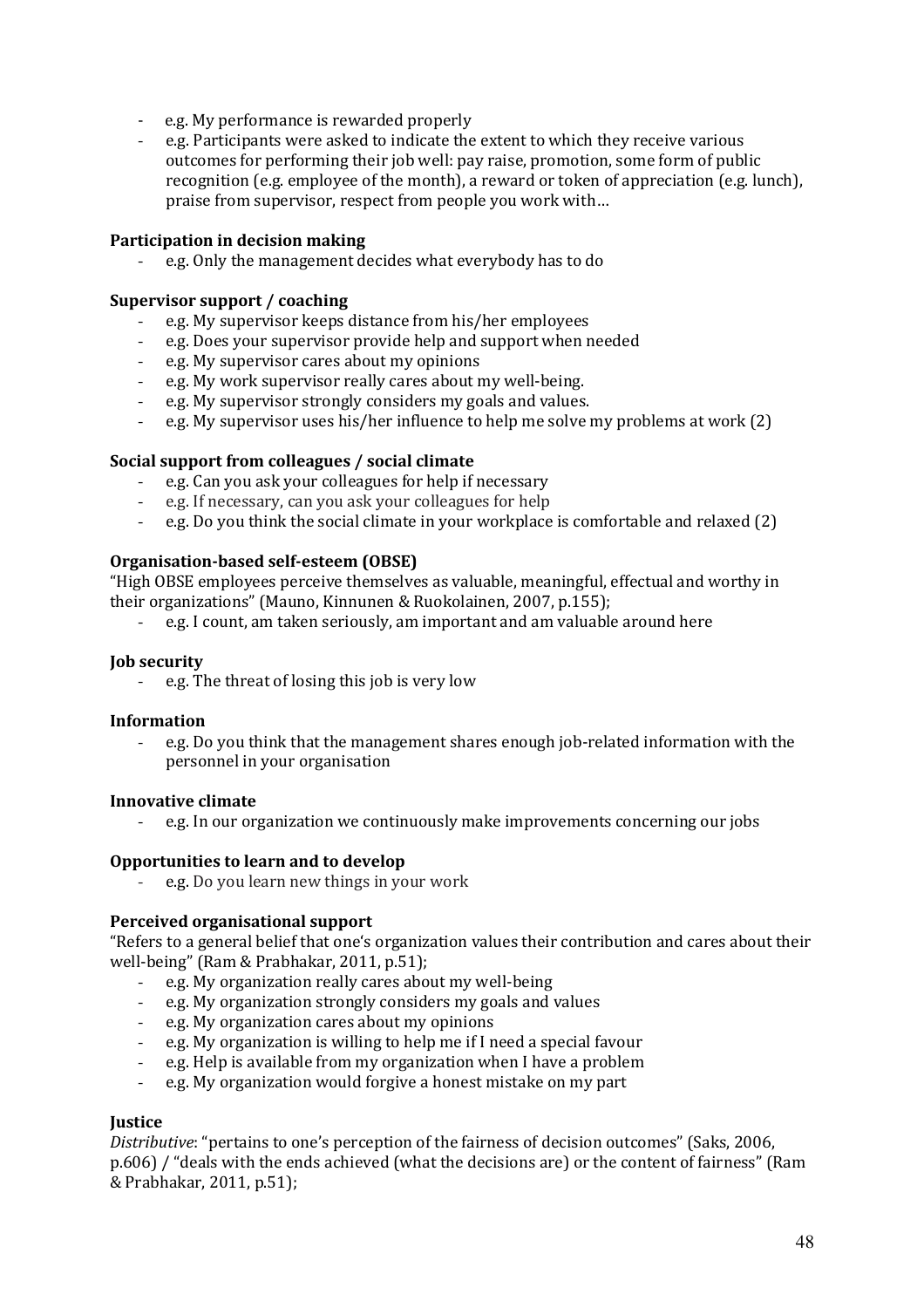- e.g. Do the outcomes you receive reflect the effort you have put into your work?
- e.g. Are the outcomes you receive appropriate for the work you have completed?
- e.g. Do your outcomes reflect what you have contributed to the organization?
- e.g. Are your outcomes justified given your performance?

Procedural: "refers to the perceived fairness of the means and processes used to determine the amount and distribution of resources" (Saks, 2006, p.606) / "is related to the means used to achieve those ends (how decisions are made) or the process of fairness" (Ram & Prabhakar, 2011, p.51);

- e.g. Have you been able to express your views and feelings during those procedures?
- e.g. Have you had influence over the outcomes arrived at by those procedures?
- e.g. Have those procedures been applied consistently?
- e.g. Have those procedures been free of bias?
- e.g. Have those procedures been based on accurate information?
- e.g. Have you been able to appeal the outcomes arrived at by those procedures?
- e.g. Have those procedures upheld ethical and moral standards?

#### From consulting organisations

#### Aon's Career Opportunities

"Employees' perceptions of a favourable set of circumstances for their future in the organization, including growth and advancement and including perceptions of the processes and fairness of decisions regarding employees' opportunities" (Aon Hewitt, 2012, p.20)

#### Aon's Recognition

"Employees' perceptions of the acknowledgement and favourable notices they receive from others for their contributions and accomplishments in their work" (Aon Hewitt, 2012, p.20)

#### Aon's Organization Reputation

"Employees' perception that the organization is regarded as a good place to work by those outside the organization" (Aon Hewitt, 2012, p.20)

#### Aon's Communication (practices)

"The extent to which communication is effective across the organization; often includes the perception that employees have the information they need to do their jobs well" (Aon Hewitt, 2012, p.20)

#### Aon's Managing Performance

"Employees' perceptions that the organization's formal performance management processes provide feedback and guidance to improve performance" (Aon Hewitt, 2012, p.20)

#### Aon's Pay

"Employees' perceptions of the appropriateness of their pay, relative to their performance and contributions; pay can be defined to refer to both fixed and variable pay" (Aon Hewitt, 2012, p.20)

#### Aon's Brand Alignment

"The consistency between the promises an organization makes to its employees about working at that organization and the employee work experience" (Aon Hewitt, 2012, p.20)

#### People/HR Practices

"Employees' perceptions of the extent to which a company's formal policies and informal practices create a positive work environment" (Aon Hewitt, 2012, p.20)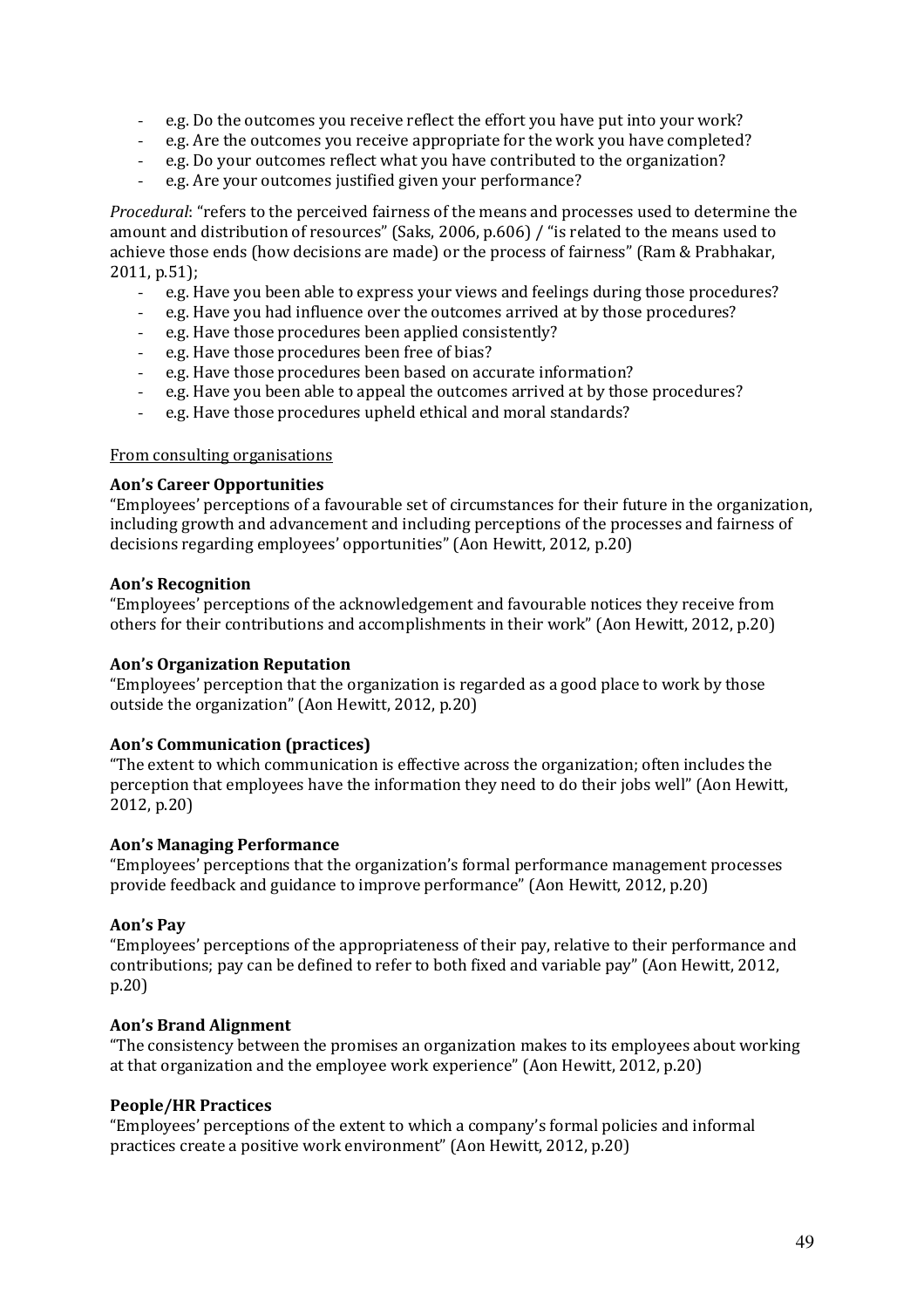## Appendix C: Interview protocol

- Korte introductie van interviewer (verwijzing naar verstuurde uitnodigingsmail) Short introduction of interviewer (reference to sent email invitation)
	- o Naam / Name
	- o Opleiding / Education
	- o Omschrijving van de opdracht / Description of the research
	- $\circ$  Uitleg begrip betrokkenheid / Explanation of the term employee engagement
- Korte introductie van geïnterviewde Short introduction of interviewee
	- o Leeftijd / Age
	- o Dienstjaren / Tenure
	- o Functie / Function
	- o Inhoud werk / Content of work
- Redenen voor werkzaamheid Employment reasons
	- o Waarom bent u bij dit bedrijf komen werken? / Why did you choose to come and work for this company?
	- o Als langer in dienst ook: Waarom blijft u bij dit bedrijf werken? / If longer in service also: Why do you remain working here?
- Factoren voor betrokkenheid/ Antecedents to employee engagement
	- $\circ$  Kunt u aangeven welke factoren voor u van invloed zijn op de betrokkenheid? Could you specify what factors have an impact on employee engagement?
	- o Kunt u aangeven waarom de genoemde factoren volgens u van invloed zijn? Could you explain why you think these factors have an impact on employee engagement?
- Heeft u nog vragen? / Do you have any questions?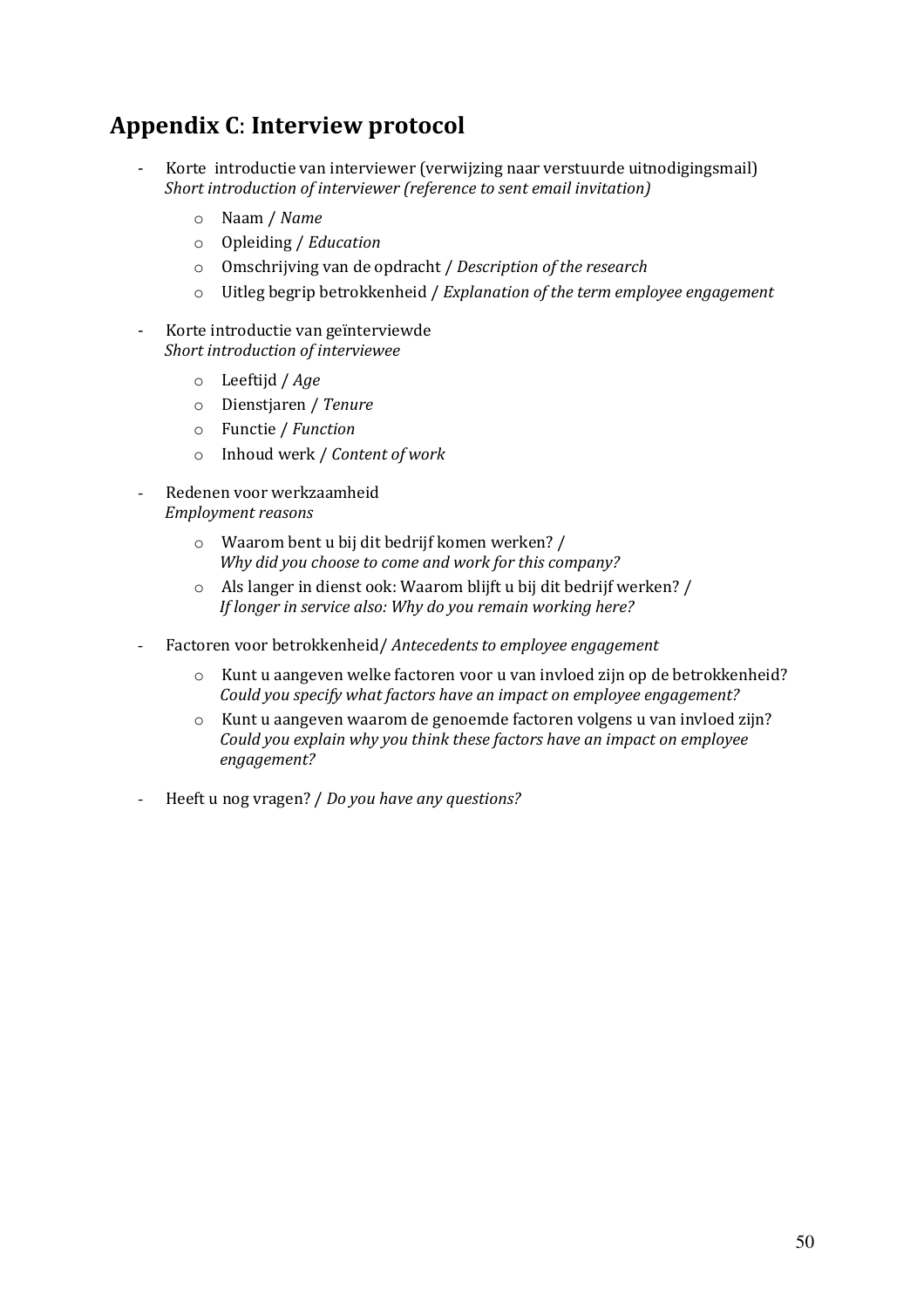## Appendix D: Survey

Deze enquête is gemaakt voor mijn afstudeeronderzoek, die zich richt op de betrokkenheid van medewerkers bij het bedrijf (bevlogenheid). De enquête zal, naast demografische aspecten, ingaan op de volgende onderwerpen: relatie met collega's, relatie met directe leiding, baankenmerken, groei mogelijkheden, inspraak, informatie voorziening, innovatie klimaat, service oriëntatie en werkbeleving.

Het is belangrijk dat u de vragen goed doorleest en uw eigen mening geeft door steeds het best passende antwoord in te vullen. De vragen hebben als doel om te achterhalen in hoeverre boven genoemde onderwerpen binnen hotel X aanwezig zijn. Ook wordt er gevraagd naar de belangrijkheid van bepaalde aspecten en is er ruimte om suggesties en wensen te uiten.

Als u deze enquête in wilt vullen stel ik dat zeer op prijs. De enquête zal ongeveer 15 minuten van uw tijd vragen. De antwoorden die u geeft blijven anoniem.

Milou Habraken

## **Demografische gegevens**

|          |          | <b>1.</b> Geslacht (omcirkel wat van toepassing is) |                                                                             |  |                                                                                   |
|----------|----------|-----------------------------------------------------|-----------------------------------------------------------------------------|--|-----------------------------------------------------------------------------------|
| Man      | Vrouw    |                                                     |                                                                             |  |                                                                                   |
|          |          | 2. Leeftijd (omcirkel wat van toepassing is)        |                                                                             |  |                                                                                   |
|          |          |                                                     | Jonger dan 20 jaar 20-29 jaar 30-39 jaar 40-49 jaar 50-59                   |  | 60 jaar of ouder                                                                  |
|          |          |                                                     |                                                                             |  |                                                                                   |
|          |          |                                                     | 4. Heeft u een leidinggevende functie? (omcirkel wat van toepassing is)     |  |                                                                                   |
| Ja       | Nee      |                                                     |                                                                             |  |                                                                                   |
|          |          |                                                     |                                                                             |  |                                                                                   |
|          |          |                                                     | <b>6.</b> Wat voor soort contract heeft u? (omcirkel wat van toepassing is) |  |                                                                                   |
|          |          |                                                     |                                                                             |  | Vaste aanstelling Tijdelijke aanstelling Anders, nl. ____________________________ |
| Fulltime | Parttime |                                                     | 7. Wat is de omvang van uw dienstverband? (omcirkel wat van toepassing is)  |  |                                                                                   |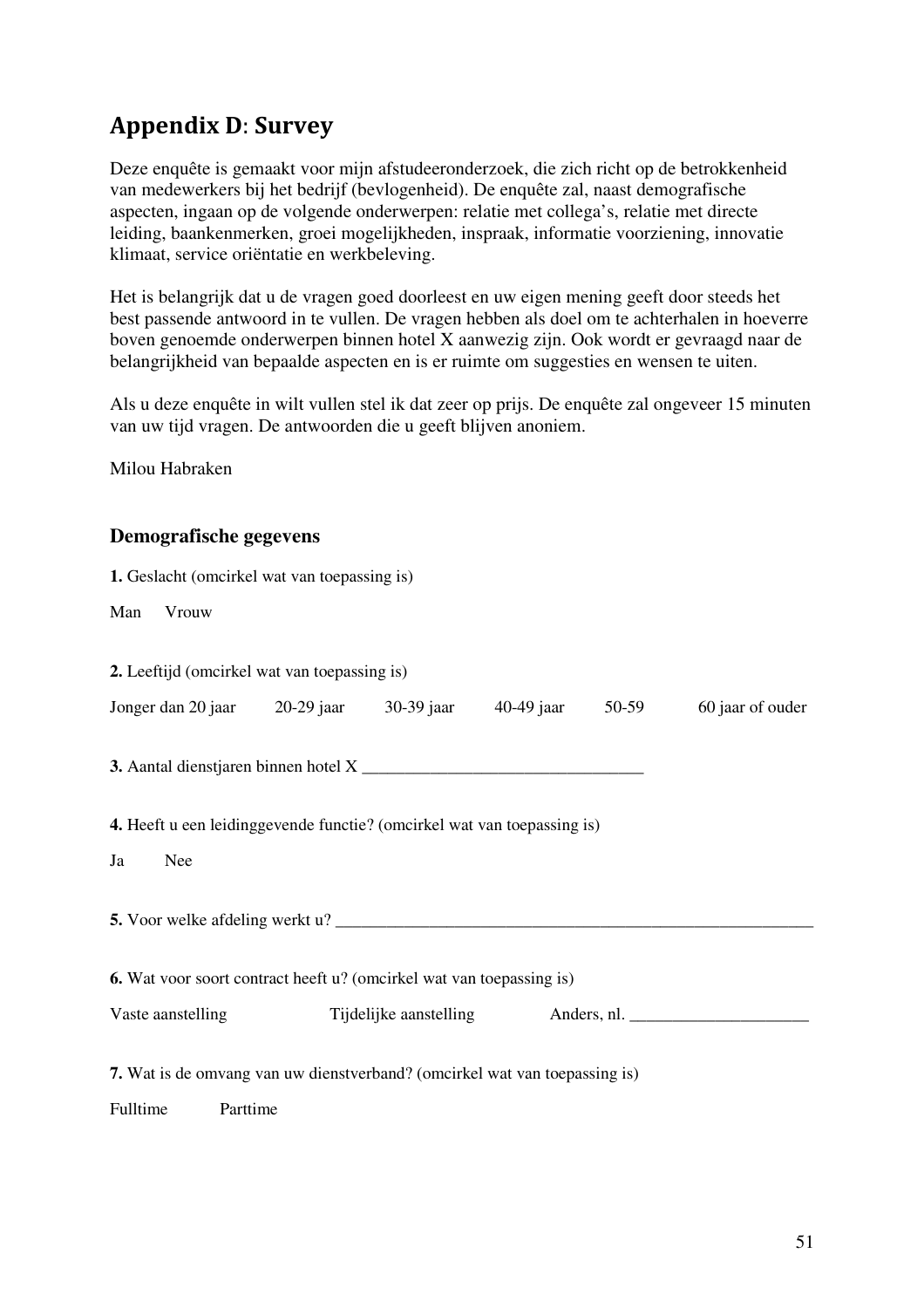## **Relatie met collega's**

**8.** De volgende punten hebben betrekking op de werksfeer. Wilt u aangeven hoe vaak ieder punt op u van toepassing is als u kijkt naar de IN-HOUSE MEDEWERKERS? Steeds het best passende antwoord invullen.

|                                                                                   | Altijd | Vaak Soms Nooit |  |
|-----------------------------------------------------------------------------------|--------|-----------------|--|
| - Kunt u op uw collega's rekenen wanneer u het in uw werk<br>wat moeilijk krijgt? |        |                 |  |
| - Kunt u als dat nodig is uw collega's om hulp vragen?                            |        |                 |  |
| - Is uw verstandhouding met uw collega's goed?                                    |        |                 |  |
| - Heeft u conflicten met uw collega's?                                            |        |                 |  |
| - Voelt u zich in uw werk gewaardeerd door uw collega's?                          |        |                 |  |
| - Heeft u te maken met agressie van uw collega's?                                 |        |                 |  |
| - Zijn uw collega's vriendelijk tegen u?                                          |        |                 |  |
| - Heerst er tussen u en uw collega's een prettige sfeer?                          |        |                 |  |
| - Doen zich tussen u en uw collega's vervelende gebeurtenissen<br>voor?           |        |                 |  |

**9.** De volgende punten hebben betrekking op de werksfeer. Wilt u aangeven hoe vaak ieder punt op u van toepassing is als u kijkt naar de EXTERNE MEDEWERKERS? Steeds het best passende antwoord invullen.

|                                                                                   | Altijd | Vaak Soms Nooit |  |
|-----------------------------------------------------------------------------------|--------|-----------------|--|
| - Kunt u op uw collega's rekenen wanneer u het in uw werk<br>wat moeilijk krijgt? |        |                 |  |
| - Kunt u als dat nodig is uw collega's om hulp vragen?                            |        |                 |  |
| - Is uw verstandhouding met uw collega's goed?                                    |        |                 |  |
| - Heeft u conflicten met uw collega's?                                            |        |                 |  |
| - Voelt u zich in uw werk gewaardeerd door uw collega's?                          |        |                 |  |
| - Heeft u te maken met agressie van uw collega's?                                 |        |                 |  |
| - Zijn uw collega's vriendelijk tegen u?                                          |        |                 |  |
| - Heerst er tussen u en uw collega's een prettige sfeer?                          |        |                 |  |
| - Doen zich tussen u en uw collega's vervelende gebeurtenissen<br>voor?           |        |                 |  |

**10.** Wilt u aangeven hoe belangrijk de aanwezigheid van ieder punt voor u is als u kijkt naar de IN-HOUSE medewerkers? Steeds het best passende antwoord invullen.

| Zeer belangrijk (ZB)                                                              | Belangrijk (B) | Onbelangrijk $(O)$ | Zeer onbelangrijk (ZO) |
|-----------------------------------------------------------------------------------|----------------|--------------------|------------------------|
| - Het kunnen rekenen op collega's wanneer u het in uw werk wat<br>moeilijk krijgt |                |                    |                        |
| - Het kunnen vragen van hulp aan uw collega's                                     |                |                    |                        |
| - Het hebben van een goede verstandhouding met uw collega's                       |                |                    |                        |
| - Het gewaardeerd voelen door uw collega's                                        |                |                    |                        |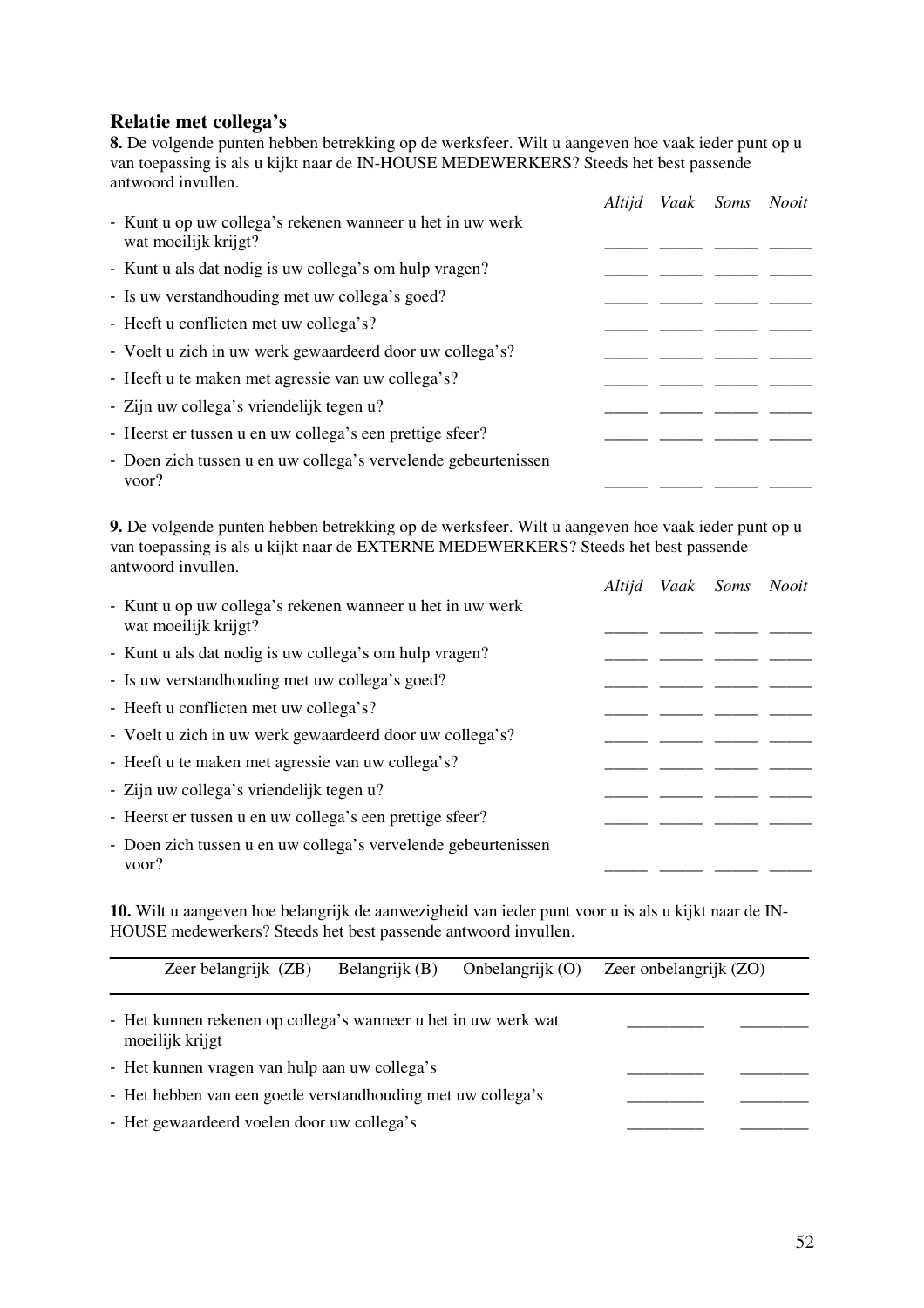**11.** Wilt u aangeven hoe belangrijk de aanwezigheid van ieder punt voor u is als u kijkt naar de EXTERNE medewerkers? Steeds het best passende antwoord invullen.

Zeer belangrijk (ZB) Belangrijk (B) Onbelangrijk (O) Zeer onbelangrijk (ZO) - Het kunnen rekenen op collega's wanneer u het in uw werk wat moeilijk krijgt - Het kunnen vragen van hulp aan uw collega's \_\_\_\_\_\_\_\_\_\_\_\_\_\_\_\_\_\_\_\_\_\_\_\_\_\_\_\_\_\_\_\_\_\_ - Het hebben van een goede verstandhouding met uw collega's

- Het gewaardeerd voelen door uw collega's

**12.** Wordt er momenteel voldoende geregeld om een goede werksfeer onder alle medewerkers, zowel in-house als extern, te creëren? (omcirkel wat van toepassing is)

Ja Nee

**13.** Heeft u, gezien de werksfeer, nog suggesties of wensen?

#### **Relatie met directe leiding**

**14.** De volgende punten hebben betrekking op de relatie met uw directe leiding. Wilt u aangeven hoe vaak ieder punt op u van toepassing is door steeds het best passende antwoord in te vullen?

|                                                                                         | Altijd | Vaak Soms | <i>Nooit</i> |
|-----------------------------------------------------------------------------------------|--------|-----------|--------------|
| - Kunt u op uw directe leiding rekenen wanneer u het in uw<br>werk wat moeilijk krijgt? |        |           |              |
| - Kunt u als dat nodig is uw directe leiding om hulp vragen?                            |        |           |              |
| - Is uw verstandhouding met uw direct leiding goed?                                     |        |           |              |
| - Heeft u conflicten met uw directe leiding?                                            |        |           |              |
| - Voelt u zich in uw werk gewaardeerd door uw directe leiding?                          |        |           |              |
| - Heeft u te maken met agressie van uw directe leiding?                                 |        |           |              |
| - Is uw directe leiding vriendelijk tegen u?                                            |        |           |              |
| - Heerst er tussen u en uw directe leiding een prettige sfeer?                          |        |           |              |
| - Doen zich tussen u en uw directe leiding vervelende<br>gebeurtenissen voor?           |        |           |              |

**15.** Wilt u aangeven hoe belangrijk de aanwezigheid van ieder punt voor u is door steeds het best passende antwoord in te vullen?

|  |  |  | Zeer belangrijk (ZB) Belangrijk (B) Onbelangrijk (O) Zeer onbelangrijk (ZO) |  |
|--|--|--|-----------------------------------------------------------------------------|--|
|--|--|--|-----------------------------------------------------------------------------|--|

- Het kunnen rekenen op uw directe leiding wanneer u het in uw werk wat moeilijk krijgt

- Het kunnen vragen van hulp aan uw directe leiding

- Het hebben van een goede verstandhouding met uw directe leiding

- Het gewaardeerd voelen door uw directe leiding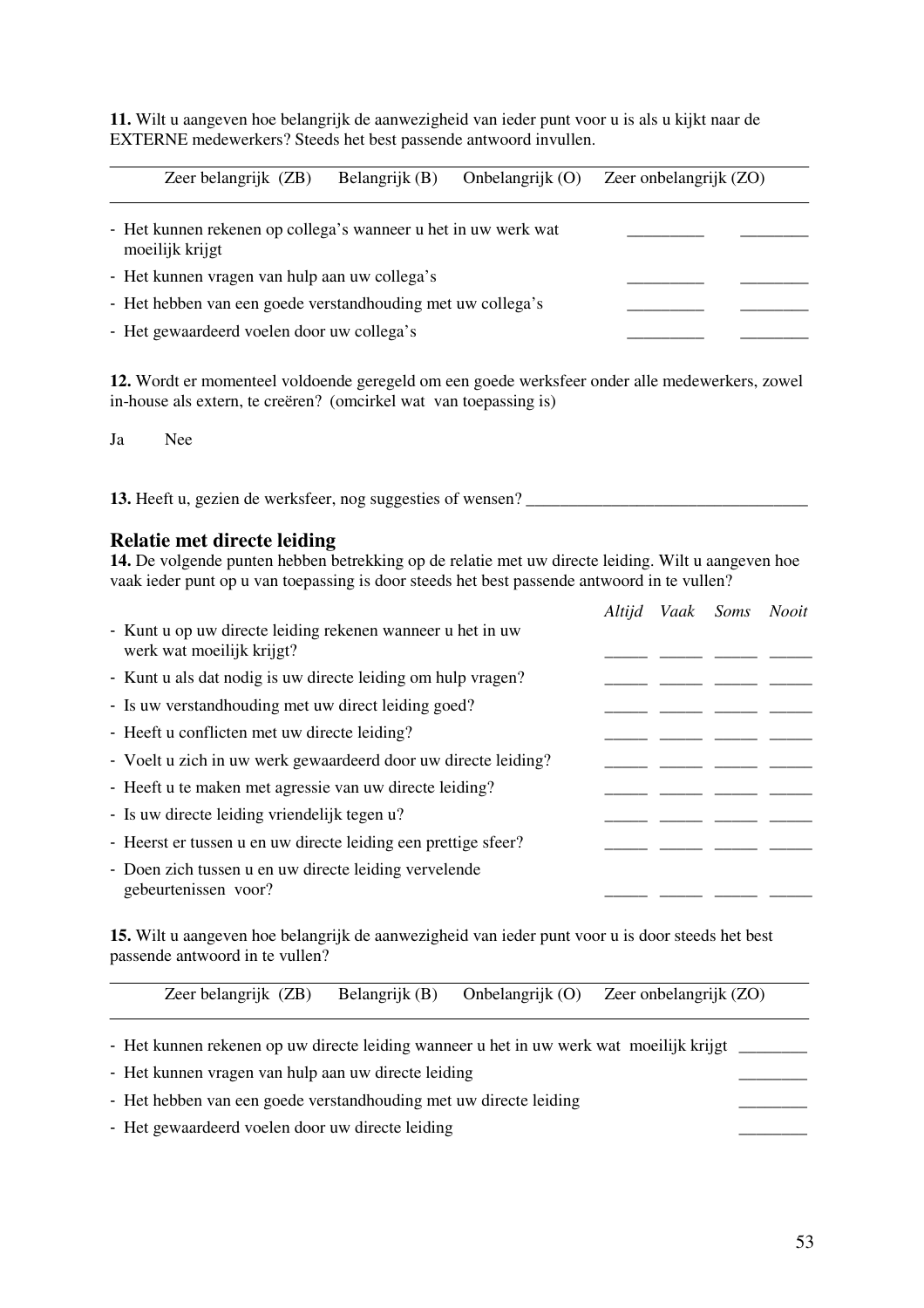**16.** Wordt er momenteel voldoende geregeld om een goede relatie met uw directe leiding te creëren? (omcirkel wat van toepassing is)

Ja Nee

**17.** Heeft u, gezien de relatie met uw directe leiding, nog suggesties of wensen?

#### **Baankenmerken**

**18.** Hoeveel autonomie is er in uw werk? Dat wil zeggen, in hoeverre laat uw baan het toe om zelf te beslissen over hoe u uw werk aanpakt? (omcirkel wat het meest van toepassing is)

| werk wordt gedaan | Zeer weinig, het werk<br>geeft me bijna geen<br>persoonlijke zeggenschap<br>over hoe & wanneer het |  | wanneer het werk<br>wordt gedaan | Heel yeel, het werk<br>geeft mij bijna volledige<br>verantwoordelijkheid<br>om te beslissen hoe $\&$ |
|-------------------|----------------------------------------------------------------------------------------------------|--|----------------------------------|------------------------------------------------------------------------------------------------------|

**19.** Hoeveel variatie is er in uw werk? Dat wil zeggen, in hoeverre vereist de baan van u om veel verschillende dingen te doen, met behulp van een verscheidenheid aan uw vaardigheden en talenten? (omcirkel wat het meest van toepassing is)

| Zeer weinig, het werk<br>Heel veel, het werk vereist van<br>me om veel verschillende dingen<br>vereist van me om<br>dezelfde routinematige<br>te doen met behulp van een |  |  |  |  |
|--------------------------------------------------------------------------------------------------------------------------------------------------------------------------|--|--|--|--|
| dingen steeds opnieuw<br>aantal verschillende<br>vaardigheden en talenten<br>te doen                                                                                     |  |  |  |  |

**20.** Wilt u aangeven hoe belangrijk de aanwezigheid van ieder punt voor u is door steeds het best passende antwoord in te vullen?

| Zeer belangrijk (ZB) | Belangrijk (B) | Onbelangrijk (O) | Zeer onbelangrijk (ZO) |
|----------------------|----------------|------------------|------------------------|
|                      |                |                  |                        |

- Het hebben van autonomie in uw werk
- Het hebben van variatie in uw werk

**21.** Heeft u, gezien de autonomie en variatie in u werk, nog suggesties of wensen?

#### **Groei mogelijkheden**

**22.** De volgende punten hebben betrekking op uw leermogelijkheden. Wilt u aangeven hoe vaak ieder punt op u van toepassing is door steeds het best passende antwoord in te vullen?

Zeer mee oneens (ZMO) Mee oneens (MO) Neutraal (N) Mee eens (ME) Zeer mee eens (ZME)

- Wanneer mensen hier beginnen in een nieuwe baan krijgen ze genoeg begeleiding en training the contract of the contract of the contract of the contract of the contract of the contract of the contract of the contract of the contract of the contract of the contract of the contract of the contract of th
- Er is toewijding voor voortdurende training en ontwikkeling van medewerkers
- De training en ontwikkeling die ik heb ontvangen heeft mijn prestaties verbeterd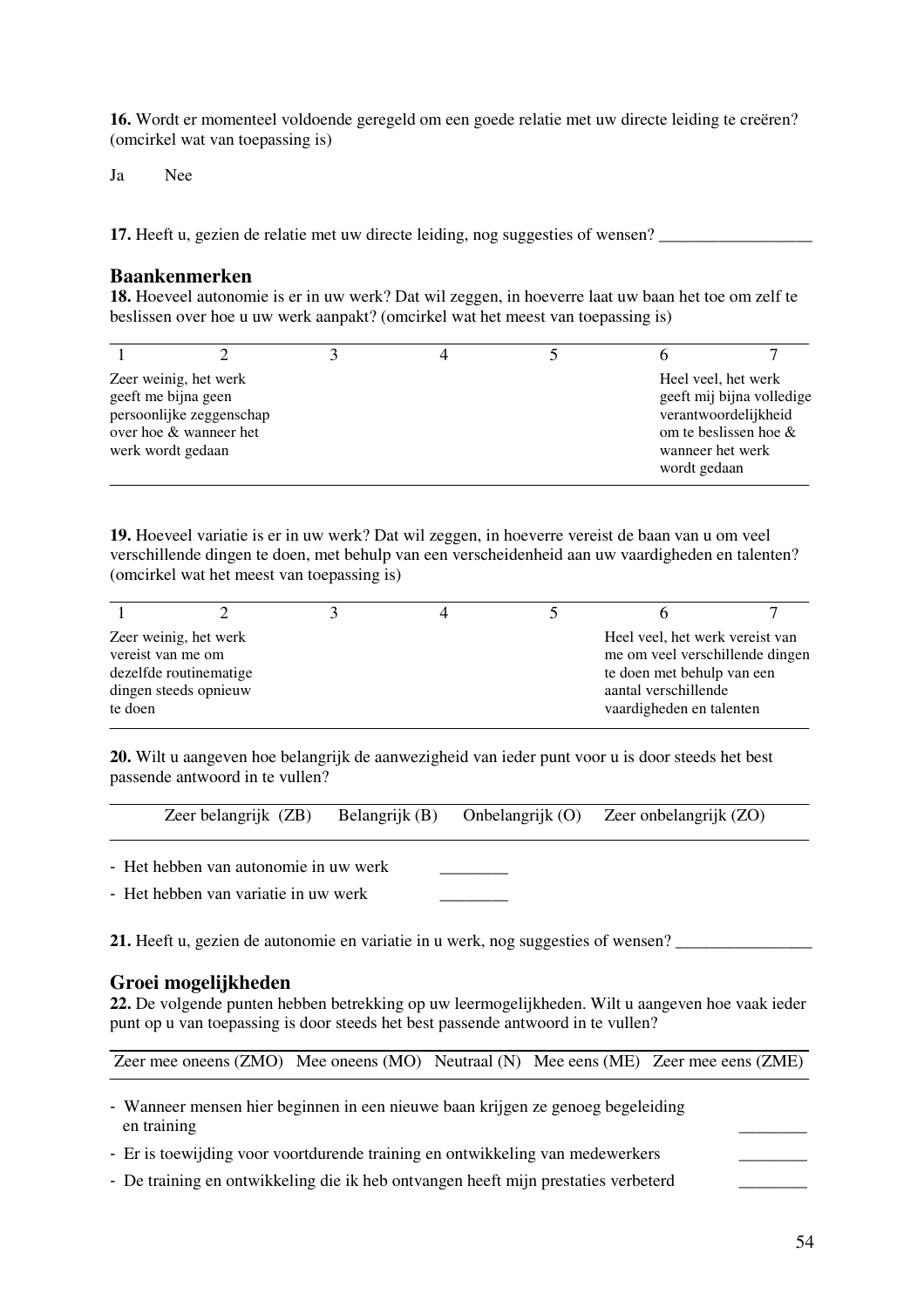**23.** Wilt u aangeven hoe belangrijk de aanwezigheid van ieder punt voor u is door steeds het best passende antwoord in te vullen?

Zeer belangrijk (ZB) Belangrijk (B) Onbelangrijk (O) Zeer onbelangrijk (ZO)

Ι - Het ontvangen van genoeg begeleiding aan het begin van een nieuwe baan

- De aanwezigheid van toewijding voor voortdurende training en ontwikkeling

**24.** De volgende punten hebben betrekking op uw loopbaanmogelijkheden. Wilt u aangeven hoe vaak ieder punt op u van toepassing is door steeds het best passende antwoord in te vullen?

Zeer mee oneens (ZMO) Mee oneens (MO) Neutraal (N) Mee eens (ME) Zeer mee eens (ZME)

- Er wordt genoeg tijd en moeite besteed aan loopbaanplanning
- Ik krijg kansen aangeboden om vaardigheden te ontwikkelen die nodig zijn voor loopbaanontwikkeling \_\_\_\_\_\_\_\_
- Er zijn genoeg carrièremogelijkheden / mogelijkheden om mij te ontwikkelen binnen de organisatie (lees hier hotel  $X$ )

**25.** Wilt u aangeven hoe belangrijk de aanwezigheid van ieder punt voor u is door steeds het best passende antwoord in te vullen?

| Zeer belangrijk (ZB) | Belangrijk (B) | Onbelangrijk (O) | Zeer onbelangrijk (ZO) |
|----------------------|----------------|------------------|------------------------|
|                      |                |                  |                        |

- ٦ - Het feit dat er genoeg tijd en moeite besteed wordt aan loopbaanplanning
- Het krijgen van kansen om vaardigheden voor loopbaanontwikkeling te ontwikkelen
- De aanwezigheid van genoeg carrièremogelijkheden / mogelijkheden om mij te ontwikkelen binnen de organisatie (lees hier hotel X) \_\_\_\_\_\_\_\_

**26.** Heeft u, gezien de leer- en loopbaanmogelijkheden, nog suggesties of wensen?

#### **Inspraak**

**27.** De volgende punten hebben betrekking op de hoeveelheid betrokkenheid die u HEEFT binnen hotel X. Wilt u bij elk punt steeds het best passende antwoord in vullen?

| Ik ben helemaal<br>niet betrokken | Ik ben op voorhand<br>geinformeerd over<br>de kwestie                                                       | Ik kan mijn<br>mening geven | Er wordt rekening<br>gehouden met<br>mijn mening | Ik kan met<br>gelijk gewicht<br>deelnemen | Ik maak zelf<br>de besluiten |
|-----------------------------------|-------------------------------------------------------------------------------------------------------------|-----------------------------|--------------------------------------------------|-------------------------------------------|------------------------------|
|                                   |                                                                                                             |                             |                                                  |                                           |                              |
|                                   | - Besluiten gerelateerd aan de doelstelling en visie<br>- Besluiten gerelateerd aan organisatie brede zaken |                             |                                                  |                                           |                              |

- Besluiten gerelateerd aan uw eigen werk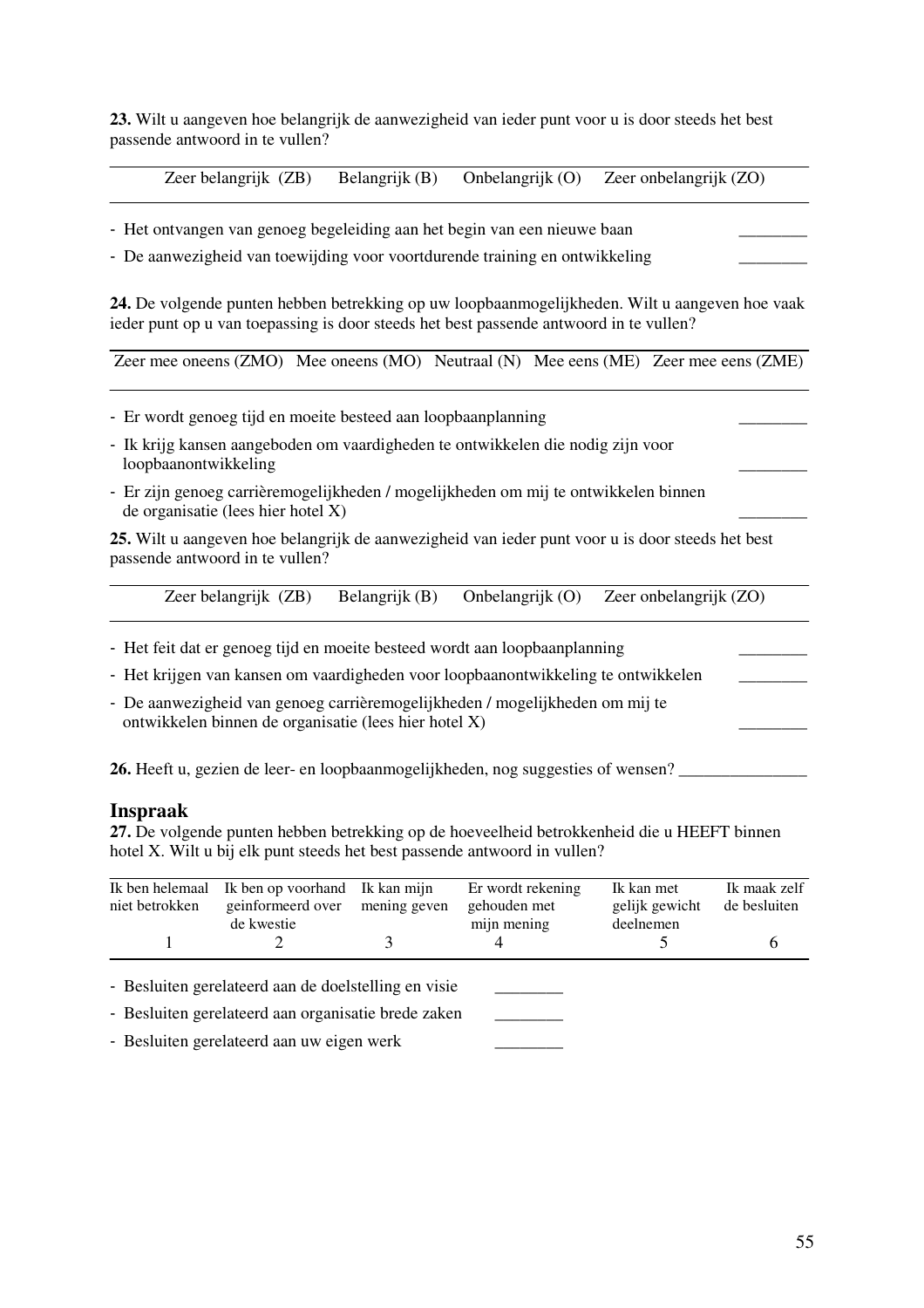**28.** De volgende punten hebben betrekking op de hoeveelheid betrokkenheid die u ZOU WILLEN HEBBEN binnen hotel X. Wilt u bij elk punt steeds het best passende antwoord in vullen?

| Ik ben helemaal<br>niet betrokken | Ik ben op voorhand<br>geinformeerd over<br>de kwestie | Ik kan mijn<br>mening geven | Er wordt rekening<br>gehouden met<br>mijn mening | Ik kan met<br>gelijk gewicht<br>deelnemen | Ik maak zelf<br>de besluiten |
|-----------------------------------|-------------------------------------------------------|-----------------------------|--------------------------------------------------|-------------------------------------------|------------------------------|
|                                   |                                                       |                             |                                                  |                                           | b                            |
|                                   | - Besluiten gerelateerd aan de doelstelling en visie  |                             |                                                  |                                           |                              |
|                                   | - Besluiten gerelateerd aan organisatie brede zaken   |                             |                                                  |                                           |                              |
|                                   | - Besluiten gerelateerd aan uw eigen werk             |                             |                                                  |                                           |                              |

**29.** Heeft u, gezien de hoeveelheid inspraak bij besluiten, nog suggesties of wensen? \_\_\_\_\_\_\_\_\_\_\_\_\_\_

#### **Informatie voorziening**

**30.** De volgende punten hebben betrekking op informatie omtrent de DOELSTELLING & VISIE binnen hotel X. Wilt u aangeven hoe vaak ieder punt op u van toepassing is door steeds het best passende antwoord in te vullen?

| Beslist onjuist (BO) | Grotendeels onjuist (GO)                                                              | Grotendeels waar (GW) | Beslist waar (BW) |
|----------------------|---------------------------------------------------------------------------------------|-----------------------|-------------------|
|                      | - Mensen hebben een goed beeld van wat de organisatie probeert te doen                |                       |                   |
|                      | - De toekomstige richting van het bedrijf is duidelijk gecommuniceerd naar iedereen   |                       |                   |
|                      | - Mensen weten niet goed wat de doelstellingen van het bedrijf zijn                   |                       |                   |
| van dit bedrijf      | - Iedereen die hier werkt is op de hoogte van de lange termijn plannen en de richting |                       |                   |

- Er is een sterk besef van waar het bedrijf naar toe gaat

**31.** Wilt u aangeven hoe belangrijk de aanwezigheid van het op de hoogte zijn van de lange termijn plannen en richting van hotel X voor u is door het best passende antwoord in te vullen? (omcirkel wat het meest van toepassing is)

Zeer belangrijk Belangrijk Onbelangrijk Zeer onbelangrijk

**32.** De volgende punten hebben betrekking op informatie omtrent ORGANISATIE BREDE ZAKEN binnen hotel X. Wilt u aangeven hoe vaak ieder punt op u van toepassing is door steeds het best passende antwoord in te vullen?

| Zeer mee oneens (ZMO) Mee oneens (MO) Neutraal (N) Mee eens (ME) Zeer mee eens (ZME) |  |  |
|--------------------------------------------------------------------------------------|--|--|
|                                                                                      |  |  |

- Er is goede communicatie aanwezig tussen alle afdelingen van deze organisatie
- Kennis en informatie worden gedeeld door de gehele organisatie
- Er is samenwerking tussen de verschillende afdelingen in deze organisatie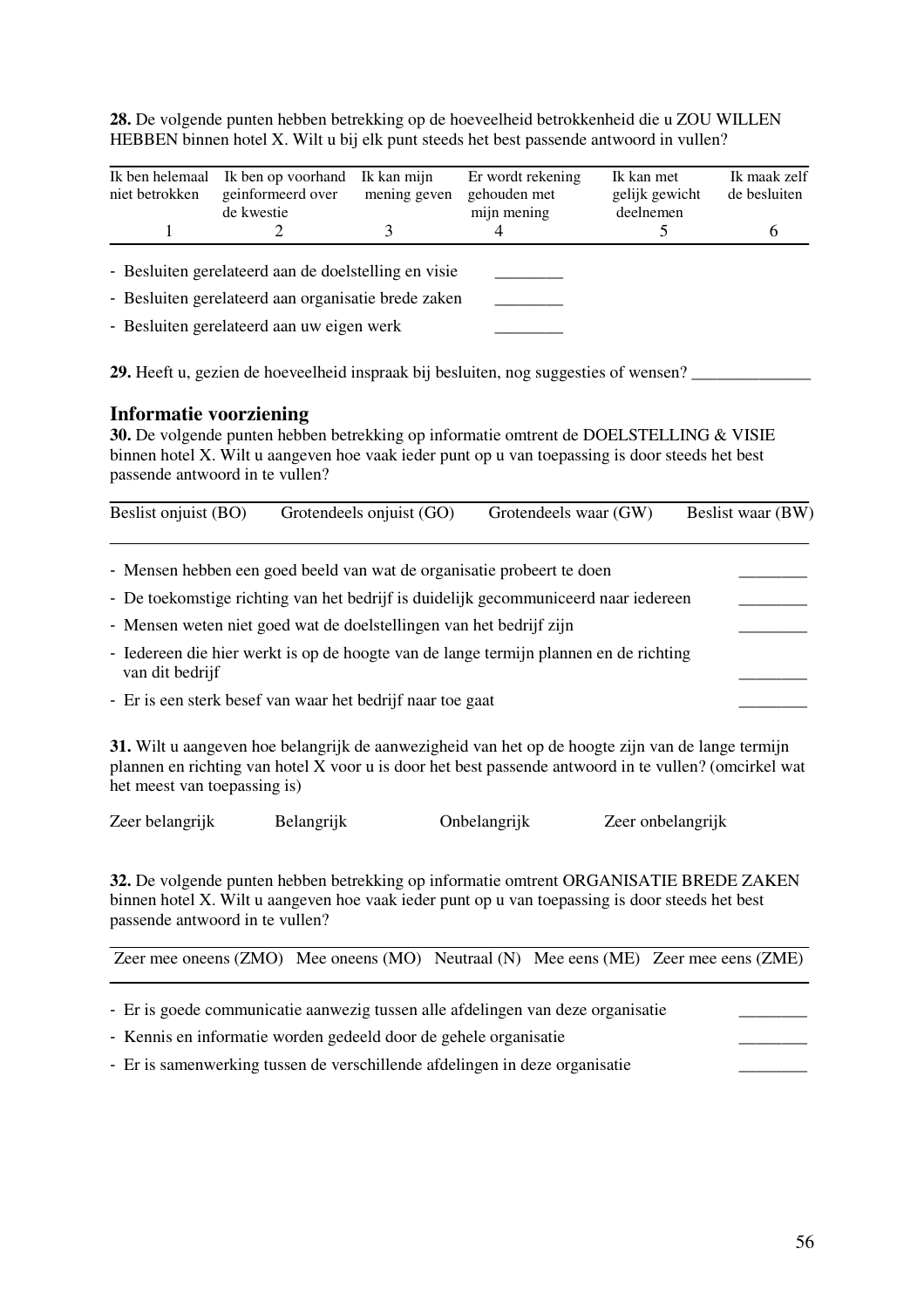**33.** Wilt u aangeven hoe belangrijk de aanwezigheid van ieder punt voor u is door steeds het best passende antwoord in te vullen?

Ι

Zeer belangrijk (ZB) Belangrijk (B) Onbelangrijk (O) Zeer onbelangrijk (ZO)

| - De aanwezigheid van goede communicatie tussen alle afdelingen              |  |
|------------------------------------------------------------------------------|--|
| - Het feit dat kennis en informatie wordt gedeeld door de gehele organisatie |  |
| - De aanwezigheid van samenwerking tussen de verschillende afdelingen        |  |

**34.** De volgende vragen hebben betrekking op informatie omtrent uw EIGEN WERKZAAMHEDEN. Wilt u aangeven hoe vaak iedere vraag op u van toepassing is door steeds het best passende antwoord in te vullen?

|                                                                                | Altijd | Vaak Soms | Nooit |
|--------------------------------------------------------------------------------|--------|-----------|-------|
| - Krijgt u voldoende informatie over het doel van uw werk?                     |        |           |       |
| - Krijgt u voldoende informatie over het resultaat van uw werk?                |        |           |       |
| - Biedt uw werk mogelijkheden om erachter te komen hoe goed<br>u uw werk doet? |        |           |       |
| - Biedt uw werk rechtstreeks informatie over hoe goed u uw werk<br>doet?       |        |           |       |
| - Geeft uw directe leiding u informatie over hoe goed u uw werk<br>doet?       |        |           |       |
| - Geven uw collega's u informatie over hoe goed u uw werk doet?                |        |           |       |
| - Kunt u in uw werk beschikken over voldoende gegevens en<br>informatie?       |        |           |       |

**35.** Wilt u aangeven hoe belangrijk de aanwezigheid van ieder punt voor u is door steeds het best passende antwoord in te vullen?

| Zeer belangrijk (ZB)                                                               | Belangrijk (B) | Onbelangrijk $(O)$ | Zeer onbelangrijk (ZO) |  |  |
|------------------------------------------------------------------------------------|----------------|--------------------|------------------------|--|--|
| - Het krijgen van voldoende informatie over het doel van uw werk                   |                |                    |                        |  |  |
| - Het krijgen van voldoende informatie over het resultaat van uw werk              |                |                    |                        |  |  |
| - Het ontvangen van informatie over hoe goed uuw werk doet, via uw directe leiding |                |                    |                        |  |  |
| - Het ontvangen van informatie over hoe goed u uw werk doet, via uw collega's      |                |                    |                        |  |  |
| - Het ontvangen van informatie over hoe goed u uw werk doet, via het werk zelf     |                |                    |                        |  |  |
| - Het in uw werk beschikken over voldoende gegevens en informatie                  |                |                    |                        |  |  |
|                                                                                    |                |                    |                        |  |  |
| 36. Heeft u, gezien het de informatie voorziening, nog suggesties of wensen?       |                |                    |                        |  |  |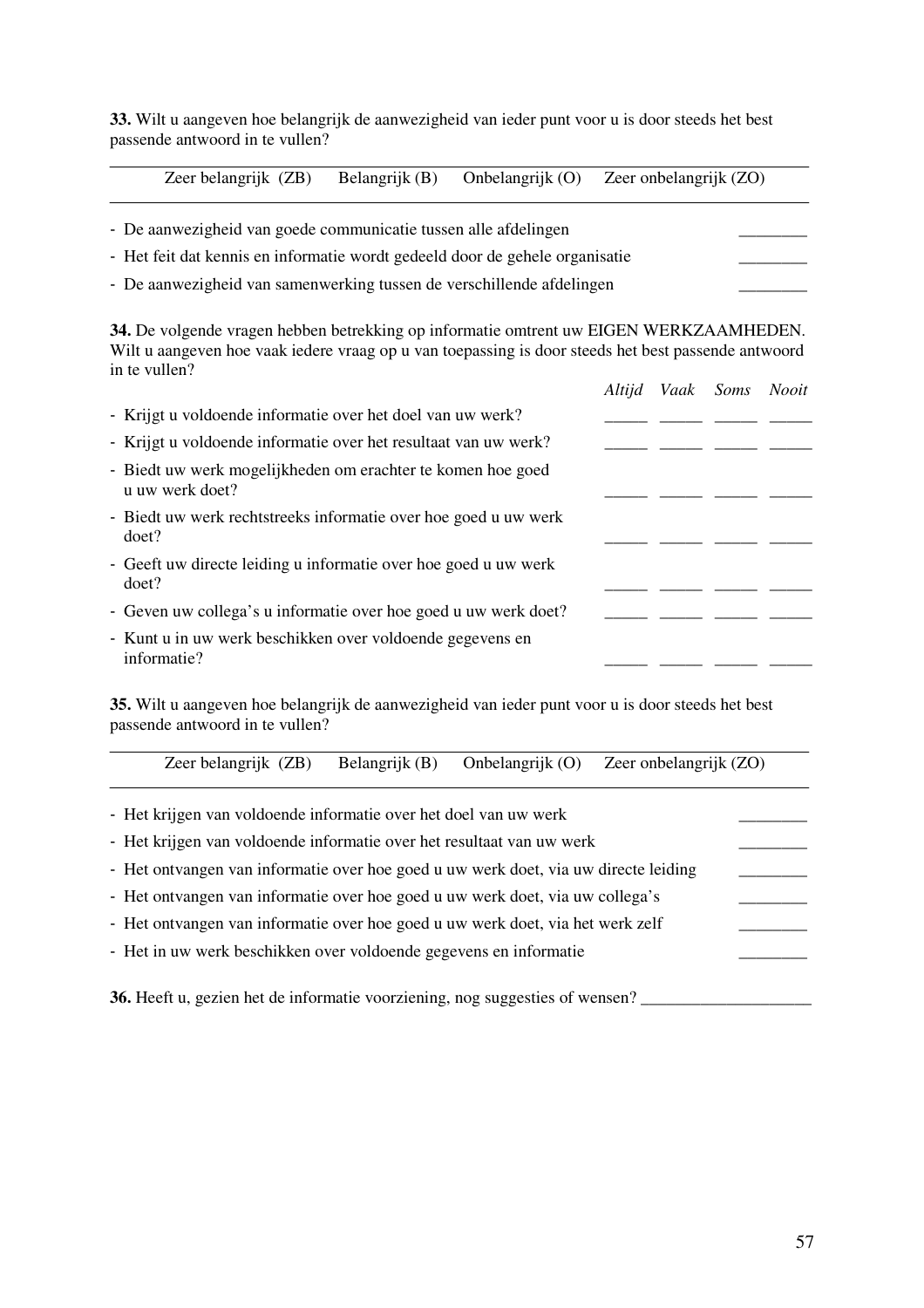## **Innovatieklimaat**

**37.** De volgende punten hebben betrekking op het innovatieklimaat binnen hotel X. Wilt u aangeven in hoeverre u het eens bent met ieder punt door steeds het best passende antwoord in te vullen?

| Beslist onjuist (BO) | Grotendeels onjuist (GO)                                                                                                                                         | Grotendeels waar (GW) | Beslist waar (BW) |
|----------------------|------------------------------------------------------------------------------------------------------------------------------------------------------------------|-----------------------|-------------------|
|                      | - Nieuwe ideeën worden hier gemakkelijk geaccepteerd                                                                                                             |                       |                   |
|                      | - Dit bedrijf reageert snel wanneer er veranderingen moet worden aangebracht                                                                                     |                       |                   |
| doen                 | - Het management hier is snel in het herkennen van de noodzaak om dingen anders te                                                                               |                       |                   |
|                      | - Deze organisatie is zeer flexibel; het kan de procedures snel veranderen om aan<br>nieuwe voorwaarde te voldoen en om problemen op te lossen die zich voordoen |                       |                   |
|                      | - Ondersteuning bij de ontwikkeling van nieuwe ideeën zijn direct beschikbaar                                                                                    |                       |                   |
| problemen            | - Mensen in deze organisatie zijn altijd op zoek naar nieuwe manieren van kijken naar                                                                            |                       |                   |

**38.** Wilt u aangeven hoe belangrijk de aanwezigheid van ieder punt voor u is door steeds het best passende antwoord in te vullen?

|  | Zeer belangrijk (ZB) Belangrijk (B) Onbelangrijk (O) Zeer onbelangrijk (ZO) |
|--|-----------------------------------------------------------------------------|
|  |                                                                             |

- Een gemakkelijke acceptatie van nieuwe ideeën
- Een snelle reactie wanneer veranderingen moeten worden aangebracht
- Een snelle herkenning van de noodzaak om dingen anders te doen
- Een directe beschikbaarheid van ondersteuning bij de ontwikkeling van nieuwe ideeën zoorte en de verskeien waar de verskeien van de verskeien van de verskeien van de verskeien van de vers<br>Gebeure

**39.** Wordt er momenteel voldoende geregeld om een innovatief klimaat te creëren? (omcirkel wat van toepassing is)

Ja Nee

**40.** Heeft u, gezien het innovatieklimaat, nog suggesties of wensen?

#### **Service oriëntatie**

**41.** De volgende punten hebben betrekking op de houding richting de dienstverlening die er binnen hotel X is. Wilt u aangeven in hoeverre u het eens bent met ieder punt door steeds het best passende antwoord in te vullen?

Zeer mee oneens (ZMO) Mee oneens (MO) Neutraal (N) Mee eens (ME) Zeer mee eens (ZME)

- Er is een oprechte toewijding aan dienstverlening, niet alleen schijn
- Gasten worden gezien als kansen om te bedienen in plaats van als bron van inkomsten
- Men gelooft dat in de basis, de organisatie bestaat om de behoeftes van gasten te bedienen zur der antalten aus der antalten aus der antalten aus der antalten aus der antalten aus der antalten aus der antalten aus der antalten aus der antalten aus der antalten aus der antalten aus der antalten aus der a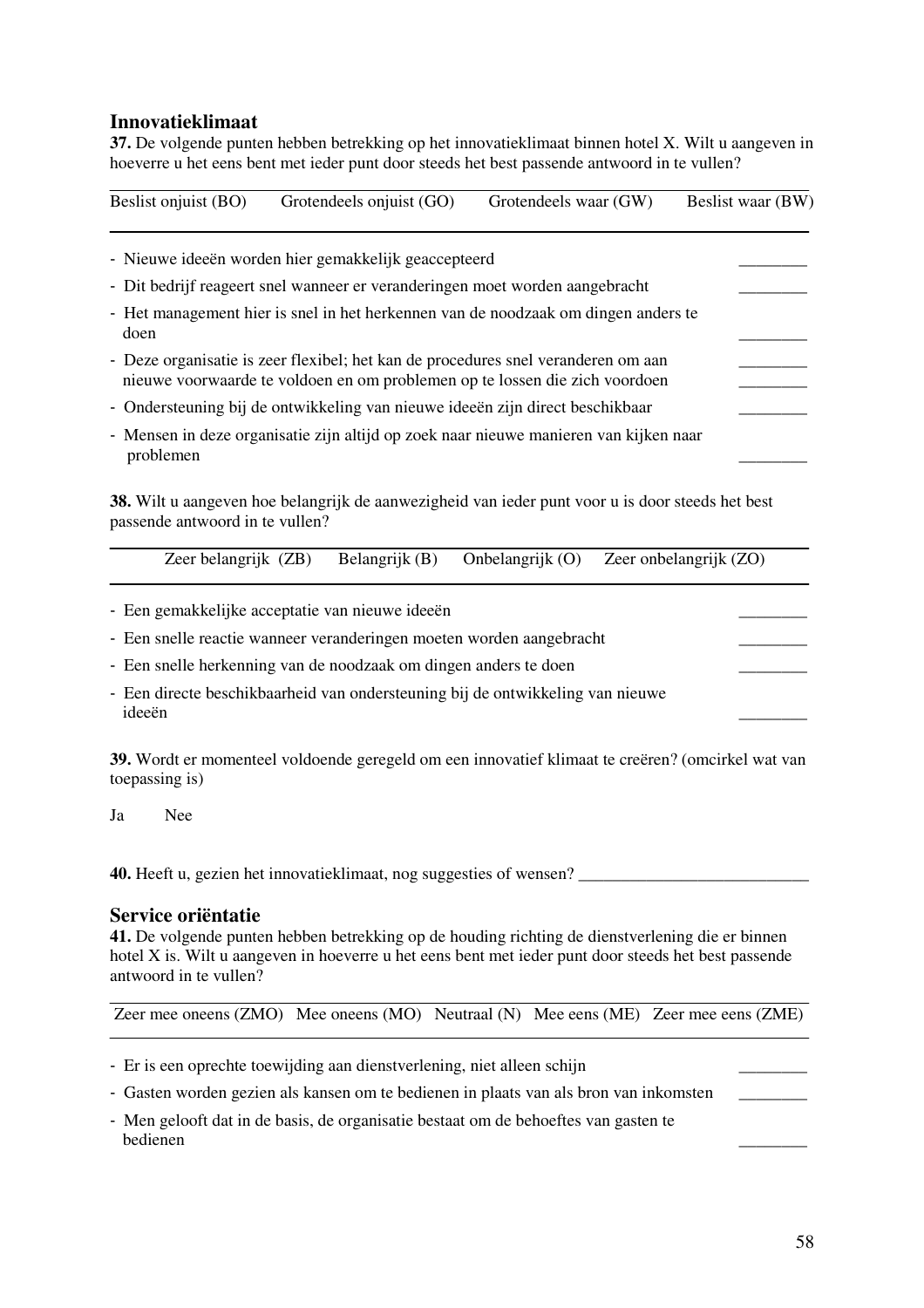**42.** De volgende punten hebben betrekking op hoe gasten behandeld worden binnen hotel X. Wilt u aangeven in hoeverre u het eens bent met ieder punt door steeds het best passende antwoord in te vullen?

Zeer mee oneens (ZMO) Mee oneens (MO) Neutraal (N) Mee eens (ME) Zeer mee eens (ZME)

| - Werknemers zorgen voor klanten zoals ze zelf verzorgd zouden willen worden        |  |
|-------------------------------------------------------------------------------------|--|
| - Medewerkers doen een stapje extra voor de gasten                                  |  |
| - Wij zijn merkbaar vriendelijker en hoffelijker dan onze concurrenten              |  |
| - Medewerkers doen hun uiterste best om gasten zo min mogelijk overlast te bezorgen |  |
| 43. Heeft u, gezien de service orientatie, nog suggesties of wensen?                |  |

## **Werkbeleving**

**44.** Tot slot, de volgende punten hebben betrekking op hoe u uw werk beleeft en hoe u zich daarbij voelt. Wilt u aangeven hoe vaak ieder punt op u van toepassing is door steeds het best passende antwoord in te vullen?

|                                                                    | Sporadisch                           | Af en toe                   | Regelmatig                 | <b>Dikwijls</b>  | Zeer dikwijls             | Altijd    |
|--------------------------------------------------------------------|--------------------------------------|-----------------------------|----------------------------|------------------|---------------------------|-----------|
| $\Omega$                                                           |                                      |                             |                            | 4                |                           | h         |
| Nooit                                                              | Een paar keer<br>per jaar of minder  | Eens per maand<br>of minder | Een paar keer<br>per maand | Eens per<br>week | Een paar keer<br>per week | Dagelijks |
|                                                                    | - Op mijn werk bruis ik van energie  |                             |                            |                  |                           |           |
| - Als ik werk voel ik me fit en sterk                              |                                      |                             |                            |                  |                           |           |
| - Ik ben enthousiast over mijn baan                                |                                      |                             |                            |                  |                           |           |
| - Mijn werk inspireert mij                                         |                                      |                             |                            |                  |                           |           |
| - Als ik's morgens op sta heb ik zin om aan het werk te gaan       |                                      |                             |                            |                  |                           |           |
| - Wanneer ik heel intensief aan het werk ben, voel ik mij gelukkig |                                      |                             |                            |                  |                           |           |
| - Ik ben trots op het werk dat ik doe                              |                                      |                             |                            |                  |                           |           |
| - Ik ga helemaal op in mijn werk                                   |                                      |                             |                            |                  |                           |           |
|                                                                    | - Mijn werk brengt mij in vervoering |                             |                            |                  |                           |           |

## **Hartelijk dank voor de moeite die u genomen hebt om de vragen te beantwoorden**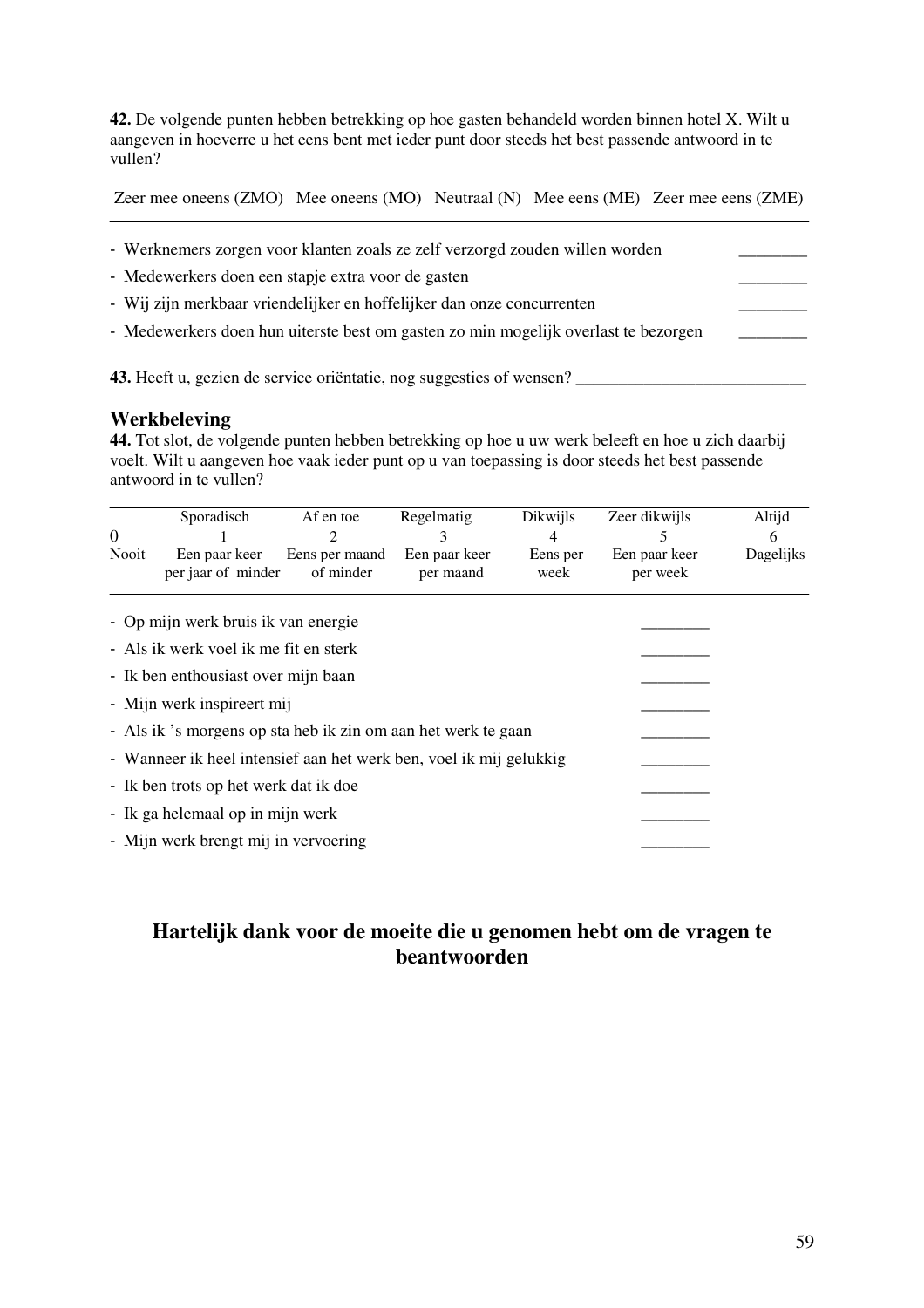# Appendix E: Study 1 results

| $\mathbf{1}$<br><b>Social support from</b> | 1. Onderlinge werksfeer onder de afdelingen en de collega's; als dit niet<br>goed dan ook minder plezier in werk                         |  |
|--------------------------------------------|------------------------------------------------------------------------------------------------------------------------------------------|--|
| colleagues / Social climate                | 2. Om prettige werksfeer te creëren; dat doe je met zijn alle. Toch<br>plezierig te houden                                               |  |
|                                            | 3. Denk zeker wel dat het een factor is die meespeelt. Collegialiteit, dat je                                                            |  |
|                                            | er echt samen met elkaar voor gaat en wat voor elkaar over hebt, elkaar                                                                  |  |
|                                            | dingen kunt zeggen, iemand ergens over kunt aanspreken. Moet open                                                                        |  |
|                                            | werk verhouding zijn                                                                                                                     |  |
|                                            | 4. Het leuk moet hebben onderling met collega's. Collegialiteit, met                                                                     |  |
|                                            | iedereen goed kunt vinden en ondersteuning, hulp kunt vragen bij andere                                                                  |  |
|                                            | collega's                                                                                                                                |  |
|                                            | 5. Een goede verstandhouding met elkaar, voor elkaar iets over hebben;                                                                   |  |
|                                            | collegialiteit, samen werken. Is wel zo prettig werken en is echt wel ding                                                               |  |
|                                            | dat ik heel belangrijk vind                                                                                                              |  |
|                                            | 6. De band met je collega's; op elkaar kunnen vertrouwen, samenwerking<br>tussen de collega's dat je daar van elkaar op aan kan          |  |
|                                            | 7. Als de sfeer goed is, dat zegt al genoeg. Collegialiteit, leuk met elkaar                                                             |  |
|                                            | omgaan en elkaar geen verwijten maken ook niet achter je rug om;                                                                         |  |
|                                            | gewoon to the point, face to face, openheid. Niet dat achterbakse gedoe.                                                                 |  |
|                                            | Als je ergens niet mee eens bent gewoon zeggen, rustig met elkaar praten.                                                                |  |
|                                            | In overleg kun je alles                                                                                                                  |  |
|                                            | 8. Zorgen dat de sfeer goed is; dat is gewoon heel belangrijk. Kijk als jij                                                              |  |
|                                            | een goed voedingsklimaat hebt dan is het ook veel makkelijker om                                                                         |  |
|                                            | iedereen erbij te betrekken. Soort collegialiteit; dat je voor elkaar en met                                                             |  |
|                                            | elkaar wat wil doen                                                                                                                      |  |
|                                            | 9. Het met elkaar, het met collega's heel goed houdt en hebt. Als dat goed                                                               |  |
|                                            | is is de betrokkenheid ook goed. Goede werksfeer en het luisteren naar je                                                                |  |
|                                            | medewerkers                                                                                                                              |  |
|                                            |                                                                                                                                          |  |
| $\mathbf{2}$                               | 1. Gewaardeerd voelen voor hetgeen wat je doet voor het bedrijf, bv. een                                                                 |  |
| Recognition                                | compliment of enthousiaste reactie van werkgever; 'jongens goed gedaan'.                                                                 |  |
|                                            | Dat het gesignaleerd wordt. En oprechte betrokkenheid van de                                                                             |  |
|                                            | werkgever; gevoel dat het gemeend is                                                                                                     |  |
|                                            | 2. Ook erg belangrijk dat je positieve feedback krijgt en daar in                                                                        |  |
|                                            | gewaardeerd wordt; moet af toe horen dat ik goed bezig ben                                                                               |  |
|                                            | 3. Stukje waardering van collega's maar ook van directie. Prettig dat als je                                                             |  |
|                                            | een tijd hebt gewerkt gezegd wordt 'he fijn dat het zo goed gaat of gasten                                                               |  |
|                                            | tevreden zijn'. Erkenning voor wat je doet want wordt soms best veel van<br>je gevraagd                                                  |  |
|                                            | 4. Stuk waardering ook belangrijk voor de betrokkenheid; beetje                                                                          |  |
|                                            | erkenning voor het werk dat je doet. Van oude directie nooit een                                                                         |  |
|                                            | complimentje gehad, van 'dat doe je goed ofzo'. En ook informerend, 'hoe                                                                 |  |
|                                            | is het'; betrokkenheid                                                                                                                   |  |
|                                            | 5. Wat ik heel belangrijk vindt is het persoonlijke; ook vanuit de                                                                       |  |
|                                            | werkgever. Als ik terug kom van vakantie dan weten ze dat ik weer terug                                                                  |  |
|                                            | kom of als ik iets bijzonders heb gehad wordt daar naar gevraagd. Plus de                                                                |  |
|                                            | personeelsfeesten. Dat je wordt gewaardeerd                                                                                              |  |
|                                            | 6. De betrokkenheid naar elkaar is gewoon heel persoonlijk. De interesse                                                                 |  |
|                                            | die je hebt, kijk met bepaalde zaken die zowel prive als zakelijk gebeuren                                                               |  |
|                                            | altijd toch terugkoppeling; naar vraag, idee of omstandigheid 'goh het ziet                                                              |  |
|                                            | er mooi uit' en hoe het met me gaat. Waardering voor je werk; absoluut                                                                   |  |
|                                            | 7. Stuk waardering en erkenning voor het werk? "Ik vindt van wel"                                                                        |  |
|                                            | 8. Aanwezigheid van waardering heel belangrijk                                                                                           |  |
| 3<br><b>Information</b>                    | 1. De communicatie stijl die de directie hanteert; manier waarop doelen,                                                                 |  |
| &                                          | visie gecommuniceerd wordt naar leidinggevende. Die kunnen dat dan<br>weer vertalen naar hun werkvloer. De manier van, waarop informatie |  |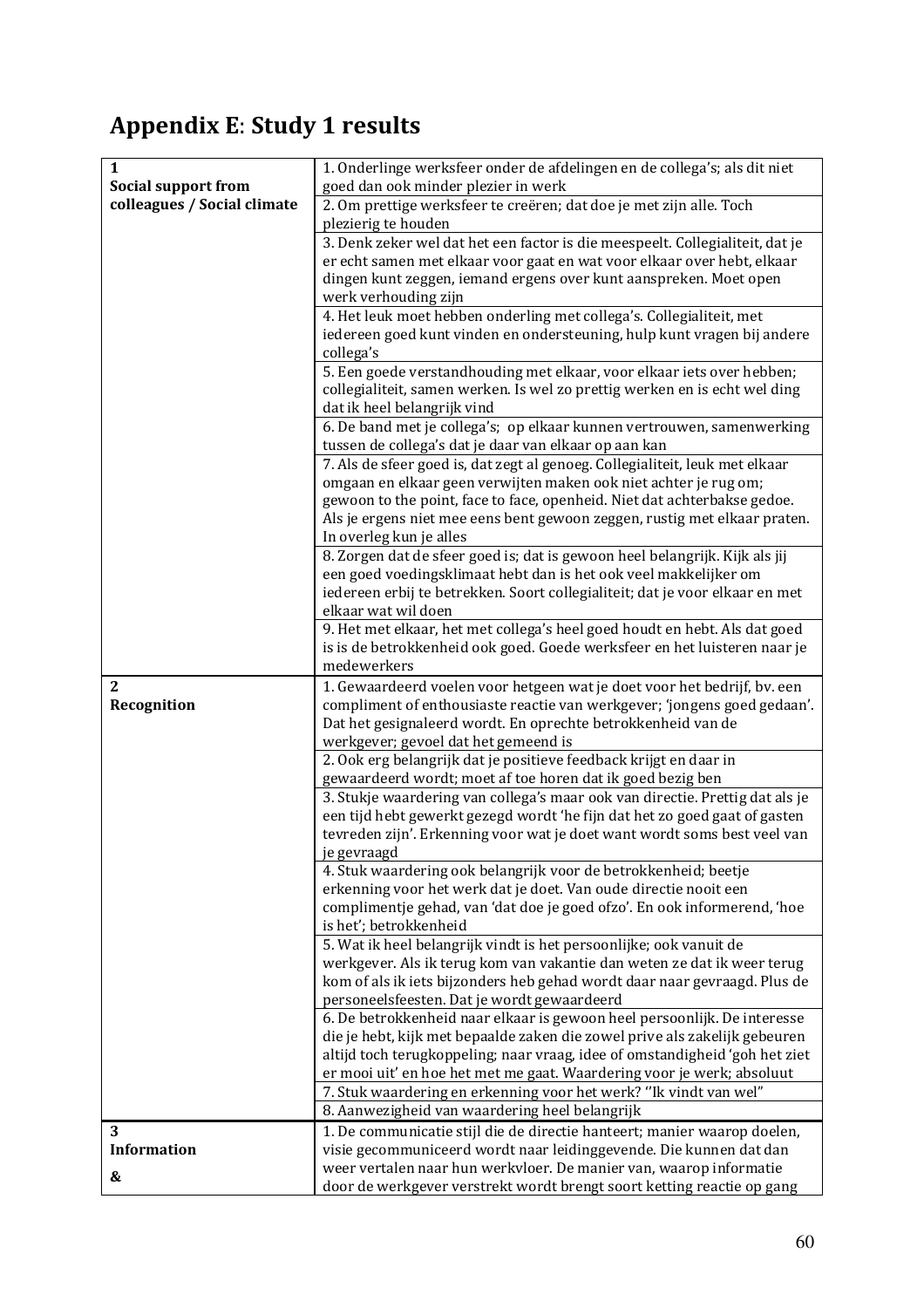| Participation in decision | 2. Goede communicatie van directie, wat er verwacht wordt, waar zij naar                                                                               |
|---------------------------|--------------------------------------------------------------------------------------------------------------------------------------------------------|
| making                    | toe gaan in hun doel / visie en daar dan ook een stuk inbreng (gezien                                                                                  |
|                           | eigen werk) in kunnen hebben. Geïnformeerd zijn over hoe en wat in dit                                                                                 |
|                           | komend jaar gaat gebeuren. Communicatie van zowel directie als                                                                                         |
|                           | collega's: als er wat is, overleg het met elkaar want dan loopt het                                                                                    |
|                           | makkelijker. Niet later zeggen hadden we dit of dat maar gedaan of<br>hadden ze mij maar eerst gevraagd                                                |
|                           | 3. Duidelijk gecommuniceerd wat ze voor ogen hebben (maar toch wel                                                                                     |
|                           | weer aan ons laten om daar soms zelf een eigen invulling aan te geven);                                                                                |
|                           | laten ons heel vrij in en bij betrokken                                                                                                                |
|                           | 4. De informatie die verstrekt wordt is belangrijk; zou het wel prettig                                                                                |
|                           | vinden om van dingen op de hoogte te zijn; geïnformeerd bent over van                                                                                  |
|                           | alles in het bedrijf. Niet alleen werk gerelateerd maar ook dingen die voor                                                                            |
|                           | gehele organisatie gelden                                                                                                                              |
|                           | 5. Communicatie van directie; zoals hun het zien, zo hopen hun dat het                                                                                 |
|                           | ook uitgevoerd wordt dus belangrijk dat je daar wat vanaf weet en een                                                                                  |
|                           | mening over mag hebben. Maar ook communicatie tussen verschillende<br>en eigen afdeling. Meegedeeld wordt hoe het nu eigenlijk gaat, wat er            |
|                           | allemaal gaande is en waar iedereen mee bezig is (hoe rest van hotel                                                                                   |
|                           | vaart); hierdoor, krijg je meer zicht en leuk om te horen waar hun mee                                                                                 |
|                           | bezig zijn                                                                                                                                             |
|                           | 6. Mensen erbij te betrekken; als je de mensen erbij betrekt krijg je ook de                                                                           |
|                           | meeste betrokkenheid van de mensen zelf. Door informatie te geven, van                                                                                 |
|                           | dingen die er spelen maar ook doelstelling van directie; hoe zij ertegen                                                                               |
|                           | aan kijken. Als jij weet hoe directie erover denkt dan kun jij ook jezelf                                                                              |
|                           | daaraan toetsen of je daar in mee wilt gaan. Ook informatie van andere                                                                                 |
|                           | afdelingen.                                                                                                                                            |
|                           | 7. Niet directief toegewezen krijgt ik wil dat je het zo en zo doet. Iedereen<br>moet er ook achter staan met wat er besloten wordt. Dat de medewerker |
|                           | de kans krijgt van goh dat is een leuk idee of daar kan ik wel dit of dit in                                                                           |
|                           | bijdragen. Niet een opgelegd iets is van een persoon of een afdeling maar                                                                              |
|                           | dat we het met elkaar over hebben; ook samen ons idee wordt. Mensen                                                                                    |
|                           | moeten inspraak hebben, weten wat er speelt                                                                                                            |
| 4A                        | 1. Dat er geïnvesteerd in je wordt; wordt mee bedoelt dat als werkgever                                                                                |
| Supervisor support /      | ziet dat je ergens moeite mee hebt, vast in loopt, als je een helpende hand                                                                            |
| coaching                  | nodig hebt dat er tools aangedragen worden waardoor het makkelijker                                                                                    |
| &                         | wordt                                                                                                                                                  |
|                           | 2. Goede begeleiding vooral aan het begin; van hoe moet en wat moet er                                                                                 |
| <b>Feedback</b>           | allemaal gebeuren. Ook of je iets goed doet of niet<br>3. Af en toe een gesprek waar + als - wordt uitgesproken, beter dan dat ze                      |
|                           | je laten aanmodderen en gaat niet goed maar zeggen niets. Heel prettig                                                                                 |
|                           | om soms te horen van misschien had je dat zo of zo kunnen doen, dat je                                                                                 |
|                           | daar ook uit leert uit bepaalde situaties                                                                                                              |
|                           | 4. Kritiek moet er ook zijn; vindt ik wel. Dat is dan vaak opbouwend                                                                                   |
|                           | 5. Beoordelings- en functioneringsgesprekken vindt ik altijd mooie                                                                                     |
|                           | momenten om je betrokkenheid te tonen als werkgever; om eens te laten                                                                                  |
|                           | horen van 'he hoe gaat het nu', wat vinden wij nu van jou. Dus stukje                                                                                  |
|                           | feedback op performance                                                                                                                                |
| 4B                        | 1. Ook stukje innerlijke, persoonlijkheid; plichtsbesef,                                                                                               |
| Personality               | verantwoordelijkheid. Als je ergens werkt dan ga je ervoor                                                                                             |
|                           | 2. Stukje betrokkenheid denk de mensen die hier werken iedereen heeft                                                                                  |
|                           | dat ook, is iets wat je denk ik vanuit de wieg mee hebt gekregen. Moet in<br>je genen zitten                                                           |
|                           | 3. Op de eerste plaats de betrokkenheid heel dicht bij jezelf moet zoeken                                                                              |
|                           | 4. Is ook de houding en de instelling van mensen zelf, hoe ze in hun werk                                                                              |
|                           | staan. Ga jij met negatieve houding naar je werk of ben jij negatief over                                                                              |
|                           | heel veel dingen. Als jij er zo tegen aan kijkt, met die mensen zul je ook                                                                             |
|                           | heel weinig verder komen                                                                                                                               |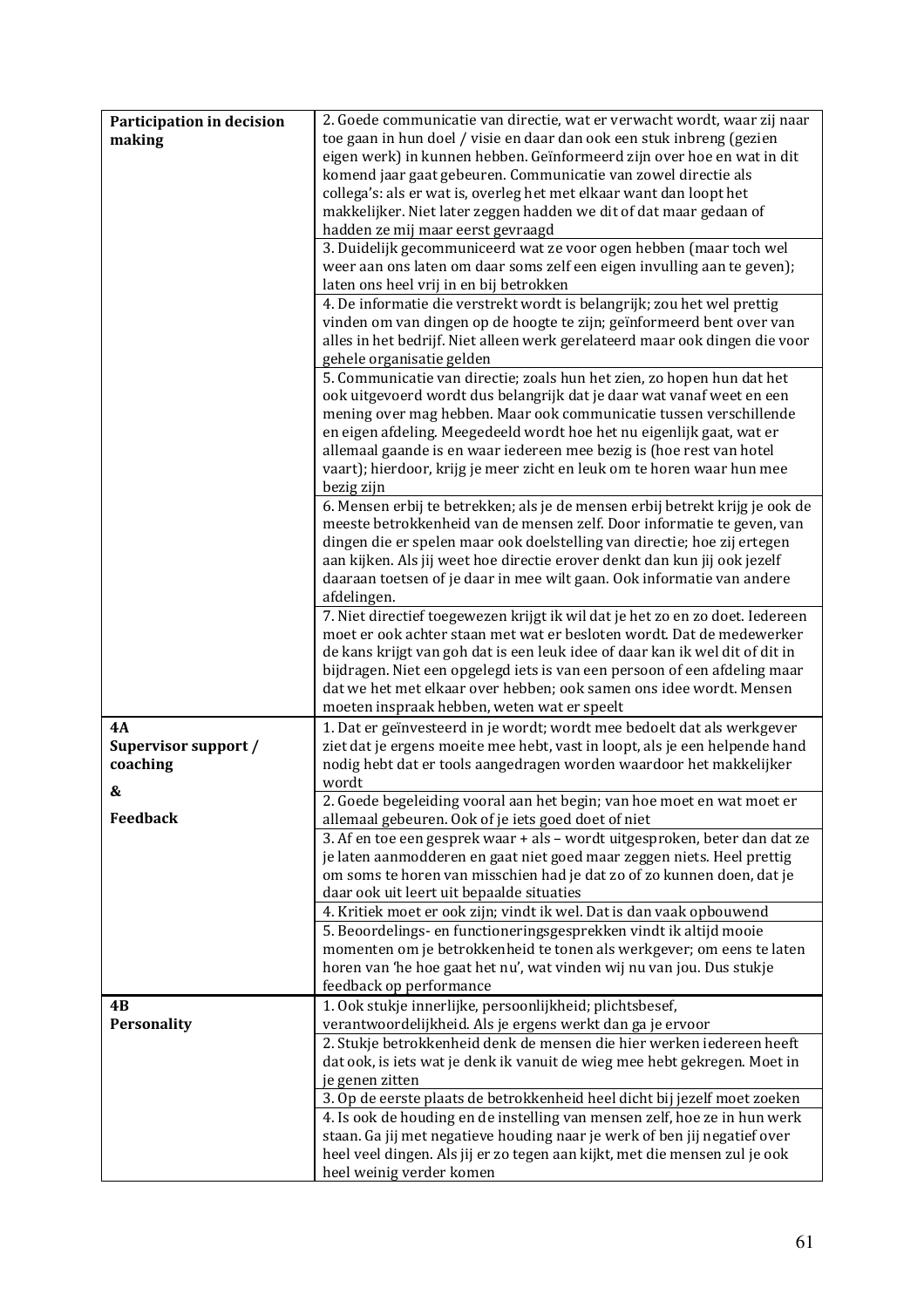|                                   | 5. Het zit in je of het zit niet in je. Je kunt het mensen niet aan leren, je ziet                                                                 |
|-----------------------------------|----------------------------------------------------------------------------------------------------------------------------------------------------|
|                                   | het of je ziet het niet, is heel persoonlijk. Nogmaals je doet het of je doet                                                                      |
|                                   | het niet en anders moet je hier niet gaan werken. Moet hard voor de zaak                                                                           |
|                                   | hebben; daardoor let je ook op                                                                                                                     |
| <b>5A</b>                         | 1. Carriere / doorgroeimogelijkheden binnen het bedrijf. Stukje                                                                                    |
| <b>Opportunities to learn and</b> | stimulance. Investeren in toekomst binnen de organisatie                                                                                           |
| develop                           | 2. De doorgroeimogelijkheden die mij geboden zijn. Als ik die kans niet                                                                            |
|                                   | had gekregen had ik niet zo lang hier gezeten                                                                                                      |
|                                   | 3. Nieuwe uitdagingen, mogelijkheden om te leren en te groeien ook                                                                                 |
|                                   | belangrijk; elk keer nog weer nieuwe dingen leer en nieuwe dingen mag                                                                              |
|                                   | doen. Daardoor blijf je enthousiast voor het werk en is iets waardoor ik                                                                           |
|                                   | mijn werk leuker ga vinden en meer betrokken bij blijf                                                                                             |
|                                   | 4. Ik ben iemand die van uitdagingen houd, graag verder, hoger en beter                                                                            |
| <b>5B</b>                         | wil. Wil graag groeien                                                                                                                             |
| <b>Innovative climate</b>         | 1. Het wordt alleen steeds mooier, dat is ook het mooi van het proces.<br>Directie zitten in bepaald proces en als werknemer ga je daarin mee, dus |
|                                   | je ziet het ook steeds meer verbeteren; meer structuur krijgen. Dat is wel                                                                         |
|                                   | heel leuk om daar onderdeel van uit te maken                                                                                                       |
|                                   | 2. Nu met nieuwe management die geweldig ideeën hebben, frisse wind er                                                                             |
|                                   | door doen en proberen echt een verrassend hotel te zijn, voel ik me in                                                                             |
|                                   | thuis. Heel leuk dat ze houden van anders dan de gebaande wegen                                                                                    |
|                                   | 3. Moesten we kijken, wat zie je daar aan dingen die je zelf ook hier kunt                                                                         |
|                                   | gebruiken of wat kunnen we zelf verbeteren of wat vindt je daar dat toch                                                                           |
|                                   | niet zo is als hier. En dat zijn van die dingen dat is wel leuk. Hoe hun het                                                                       |
|                                   | deden leer je ook weer van                                                                                                                         |
|                                   | 4. Het werk dat steeds groeit en uitbreid en steeds met nieuwe ideeën                                                                              |
|                                   | komt. Dat sprak me heel erg aan                                                                                                                    |
| <b>5C</b>                         | 1. Variatie draagt bij maar ook zelf invulling te geven wanneer ik welke                                                                           |
| Job characteristics:              | werk doe en hoe ik het aanpak                                                                                                                      |
| autonomy & skill variety          | 2.  toch wel weer aan ons laten om daar soms zelf een eigen invulling aan                                                                          |
|                                   | te geven; laten ons heel vrij in                                                                                                                   |
|                                   | 3. Vooral dat het zo afwisselend is vindt ik heel erg fijn<br>4. Ik heb de vrijheid in mijn werk; vrijheid wel binnen bepaalde normen.             |
|                                   | Door vrijheid wordt je ook gestimuleerd om overal dingen op te letten en                                                                           |
|                                   | aandacht aan te besteden. Voelt je gewoon lekkerder                                                                                                |
| 5 <sub>D</sub>                    | 1. Maakt voor mij wel uit waar een bedrijf staat; hoe mooi het hier ligt,                                                                          |
| <b>Location</b>                   | elke dag een stukje vakantie als je hiernaar toe rijdt                                                                                             |
|                                   | 2. Alleen al de ligging                                                                                                                            |
|                                   | 3. De ambiance, de ligging, de uitstraling van het hotel                                                                                           |
|                                   | 4. Ligging; het imposante, als jij aankomt, vooral nu met de sneeuw, vindt                                                                         |
|                                   | ik heel indrukwekkend. Wat bedrijf aan buitenkant uitstraalt                                                                                       |
| <b>6A</b>                         | 1. Ook reputatie van het bedrijf, hotel X is natuurlijk heel erg bekend en                                                                         |
| Reputation                        | staat goed aangeschreven. Dat vindt ik ook wel belangrijk. Dat je trots                                                                            |
|                                   | bent op hetgeen dat je binnen hotel X werkt en dat met elkaar ook                                                                                  |
|                                   | uitstraalt. Hoe staat het bedrijf bekend in de regio. Werk liever binnen een                                                                       |
|                                   | bedrijf dat goed bekend staat                                                                                                                      |
|                                   | 2. Reputatie van hotel onder de gasten maakt het plaatje wel compleet.                                                                             |
|                                   | Maakt wel dat ik trots ben. Als je nu op Zoover ook ziet, een 8.9, zoek ze                                                                         |
|                                   | maar op Zoover ze zijn bijna niet te vinden die scores; dat is gewoon<br>mega, mega top gaaf dat wij dat hier met elkaar doen, zijn wij wel        |
|                                   | onderdeel van                                                                                                                                      |
| 6 <b>B</b>                        | 1. Die tevreden gast, daar doe je het voor. Hun tevredenheid daar haal je                                                                          |
| <b>Service orientation</b>        | ook weer voldoening uit                                                                                                                            |
|                                   | 2. Contact met de gasten vindt ik ook heel belangrijk, hun naar de zin                                                                             |
|                                   | maken. Gastgericht werken; klanten focus                                                                                                           |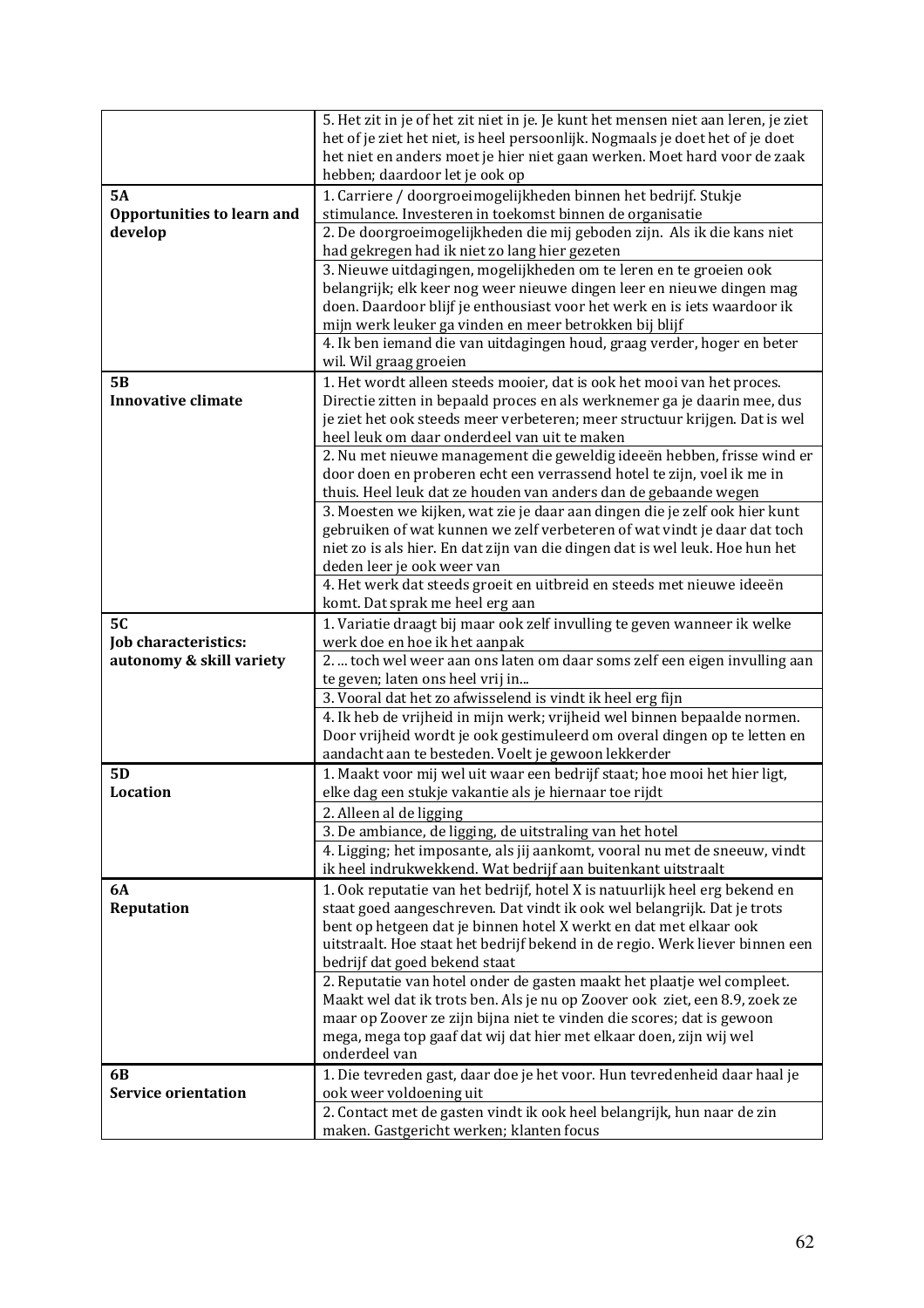# Appendix F: Study 2 results

Relevant results from the suggestion section

| <b>Social climate</b>                           | Misschien een keer een teambuildings sessie zoals bijvoorbeeld een vlot<br>bouwen met gemengde afdelingen om elkaar ook op een andere manier te<br>leren kennen en zo een betere en hechtere band te creëren. Of gewoon een<br>keer op een andere afdeling te werken                                                                                                                                                                                                                                                                                                                                                                                                                                                                                                                                                                                                                                                                                                                                                           |
|-------------------------------------------------|--------------------------------------------------------------------------------------------------------------------------------------------------------------------------------------------------------------------------------------------------------------------------------------------------------------------------------------------------------------------------------------------------------------------------------------------------------------------------------------------------------------------------------------------------------------------------------------------------------------------------------------------------------------------------------------------------------------------------------------------------------------------------------------------------------------------------------------------------------------------------------------------------------------------------------------------------------------------------------------------------------------------------------|
|                                                 | Misschien wat meer openheid tussen chef de rangs en medewerkers<br>bediening over veranderingen                                                                                                                                                                                                                                                                                                                                                                                                                                                                                                                                                                                                                                                                                                                                                                                                                                                                                                                                |
|                                                 | Debrasseren strakker regelen, iedereen MOET dit korrekt doen                                                                                                                                                                                                                                                                                                                                                                                                                                                                                                                                                                                                                                                                                                                                                                                                                                                                                                                                                                   |
| <b>Supervisor</b><br>relationship               | Ik weet dat de waardering er wel is, maar zou dit graag wat meer willen<br>merken. Bijvoorbeeld door er even bij stil te staan, of het te benoemen                                                                                                                                                                                                                                                                                                                                                                                                                                                                                                                                                                                                                                                                                                                                                                                                                                                                             |
|                                                 | Er word te weinig gemeld als iets heel goed ging, maar er word wel gelijk<br>melding gemaakt als het niet goed gaat. Een compliment is wel eens op zijn<br>plaats, maar gebeurt helaas te weinig                                                                                                                                                                                                                                                                                                                                                                                                                                                                                                                                                                                                                                                                                                                                                                                                                               |
| Learn & career<br>opportunities                 | Vacatures eerst proberen intern in te vullen, deze mensen kennen het bedrijf<br>en zijn wellicht wel geintereseerd in een carriereswitch! Vaak (bijna altijd)<br>worden vacatures opgevuld door mensen van buitenaf                                                                                                                                                                                                                                                                                                                                                                                                                                                                                                                                                                                                                                                                                                                                                                                                            |
| Participation in<br>decision making<br>category | Soms worden er besluiten genomen die onder mijn verantwoording horen.<br>Het zou prettig zijn als ik betrokken word en naar mijn mening wordt<br>geluisterd. Ik ben van mening dat ik hier een belangrijke bijdrage in kan<br>leveren                                                                                                                                                                                                                                                                                                                                                                                                                                                                                                                                                                                                                                                                                                                                                                                          |
| <b>Information category</b>                     | Zou fijn zijn om alle medewerkers met meer regelmaat goed te informeren                                                                                                                                                                                                                                                                                                                                                                                                                                                                                                                                                                                                                                                                                                                                                                                                                                                                                                                                                        |
|                                                 | Meer structuur aanbrengen in de communicatie                                                                                                                                                                                                                                                                                                                                                                                                                                                                                                                                                                                                                                                                                                                                                                                                                                                                                                                                                                                   |
|                                                 | Meerdere keren feedback, duidelijker, zodat je weet je waar je staat en waar<br>je je kunt verbeteren                                                                                                                                                                                                                                                                                                                                                                                                                                                                                                                                                                                                                                                                                                                                                                                                                                                                                                                          |
| <b>Innovative climate</b>                       | Soms wordt vergeten om iedereen goed te informeren. Medewerkers komen<br>moeten soms in de bladen iets lezen. Dit verdient aandacht                                                                                                                                                                                                                                                                                                                                                                                                                                                                                                                                                                                                                                                                                                                                                                                                                                                                                            |
|                                                 | Soms teveel veranderingen in één keer, waardoor soms een verandering niet<br>het juiste effect heeft                                                                                                                                                                                                                                                                                                                                                                                                                                                                                                                                                                                                                                                                                                                                                                                                                                                                                                                           |
|                                                 | Niet alleen de uitmuntende keuken en het goede wijntje verkopen, maar er is<br>duidelijk meer aandacht mogelijk om aan iedere passant ook dat prachtige,<br>idylische, karakteristieke, historische, monumentale (enz) pand te verkopen,<br>samen met de omgeving en elke afzonderlijke boom. Vertel veel over de<br>historie, haar bewoners, de bouw, de huidige eigenaren en de verschillende<br>bestemmingen in het verleden. Je kunt er zelfs een bibliotheek vestigen<br>aangaande het bijzondere gebouw. Hoeveel gas en stroom verstookt men in<br>de winter, het aantal airco's enz, waarmee je tevens het prijskaartje<br>aanvaardbaar maakt. Vertel ook over de bijzondere evenementen die er<br>werden verzorgd op die mooie weiden (circus, overijsselse jeugd concerten,<br>haringparty enz.). Hoeveel personeel en welke kwalifikaties. Welke scores op<br>lijstjes als: mooiste terras, beste restaurant enz. Ligt nog veel werk vooral in<br>de PR. Zo'n prachtig bedrijf zou altijd voor 80% bezet moeten zijn |
|                                                 | VIPS aanpassen, er moet altijd teveel worden gewijzigd wat zeer veel tijd kost                                                                                                                                                                                                                                                                                                                                                                                                                                                                                                                                                                                                                                                                                                                                                                                                                                                                                                                                                 |
| <b>Service orientation</b><br>category          | Met name weekendkrachten/studenten aandacht geven om dit te versterken<br>Kapstok/garderobe in de loopbaan van hoofdingang naar lounge en niet aan<br>de totaal andere (linker) zijde, niet erg logisch! Gasten komen met de mantel<br>in de lounge en moeten dan teruglopen. Gasten willen graag oog kunnen<br>houden op hun bezit. Is het voor de oudere, slechtziende gast ook een idee, de<br>vraag te stellen of hij/zij de menukaart kan lezen in de schemer van de mooie<br>lounge om vervolgens een minilampje/loeplampje aan te bieden. Wel<br>onderscheidend in ieder geval                                                                                                                                                                                                                                                                                                                                                                                                                                          |
|                                                 | Dat sommige medewerkers toch iets meer vanuit het oogpunt van de gast<br>mogen kijken. Meer meedenken met de gast                                                                                                                                                                                                                                                                                                                                                                                                                                                                                                                                                                                                                                                                                                                                                                                                                                                                                                              |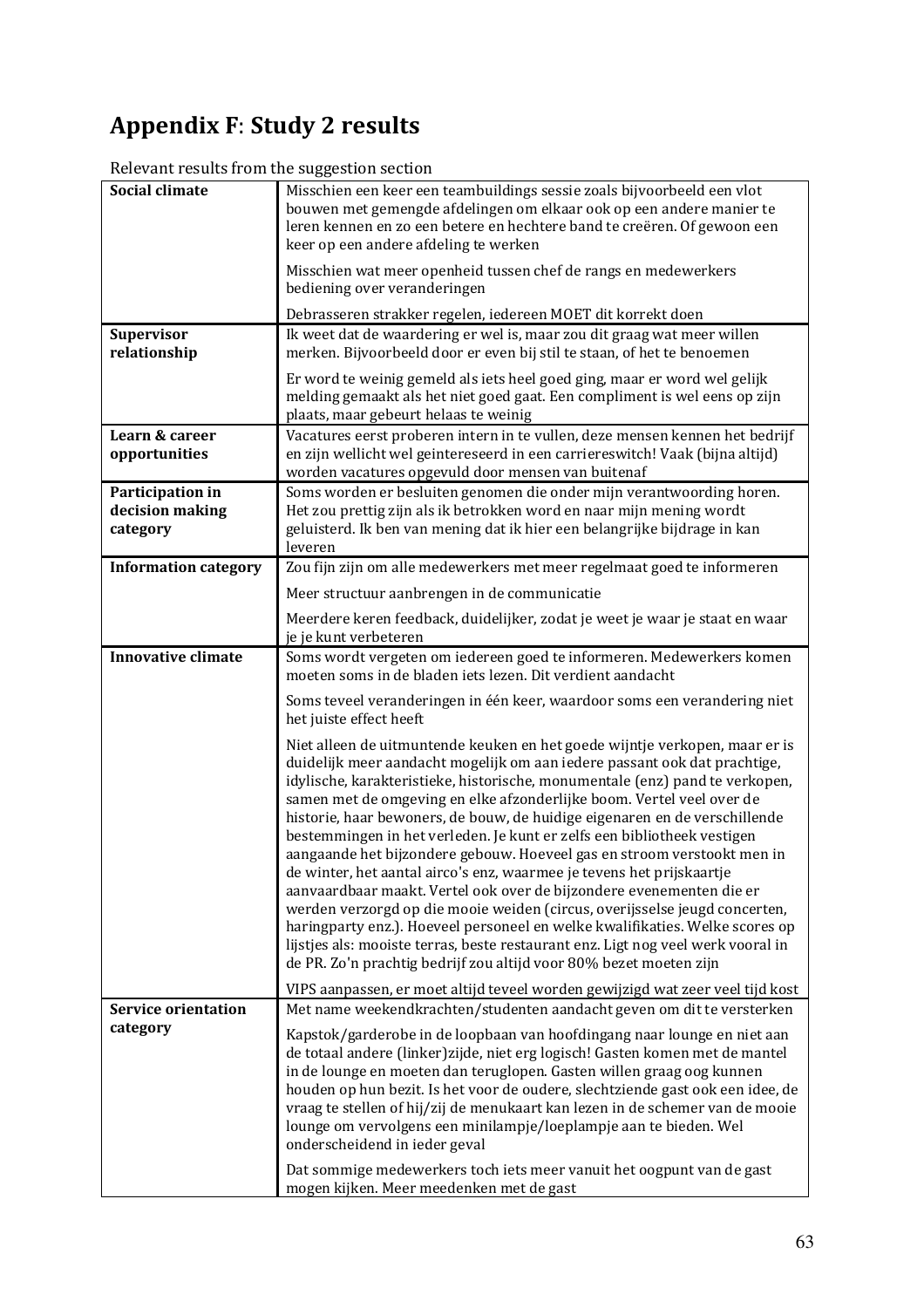

#### Survey results for the external social climate variable

Note: Abbreviations represent items within the social climate scale; CO=count on, AH=ask help, GOW=get on well, C=conflicts, R=recognition, A=aggression, F=friendliness, GA=good atmosphere & UO=unpleasant occurrences